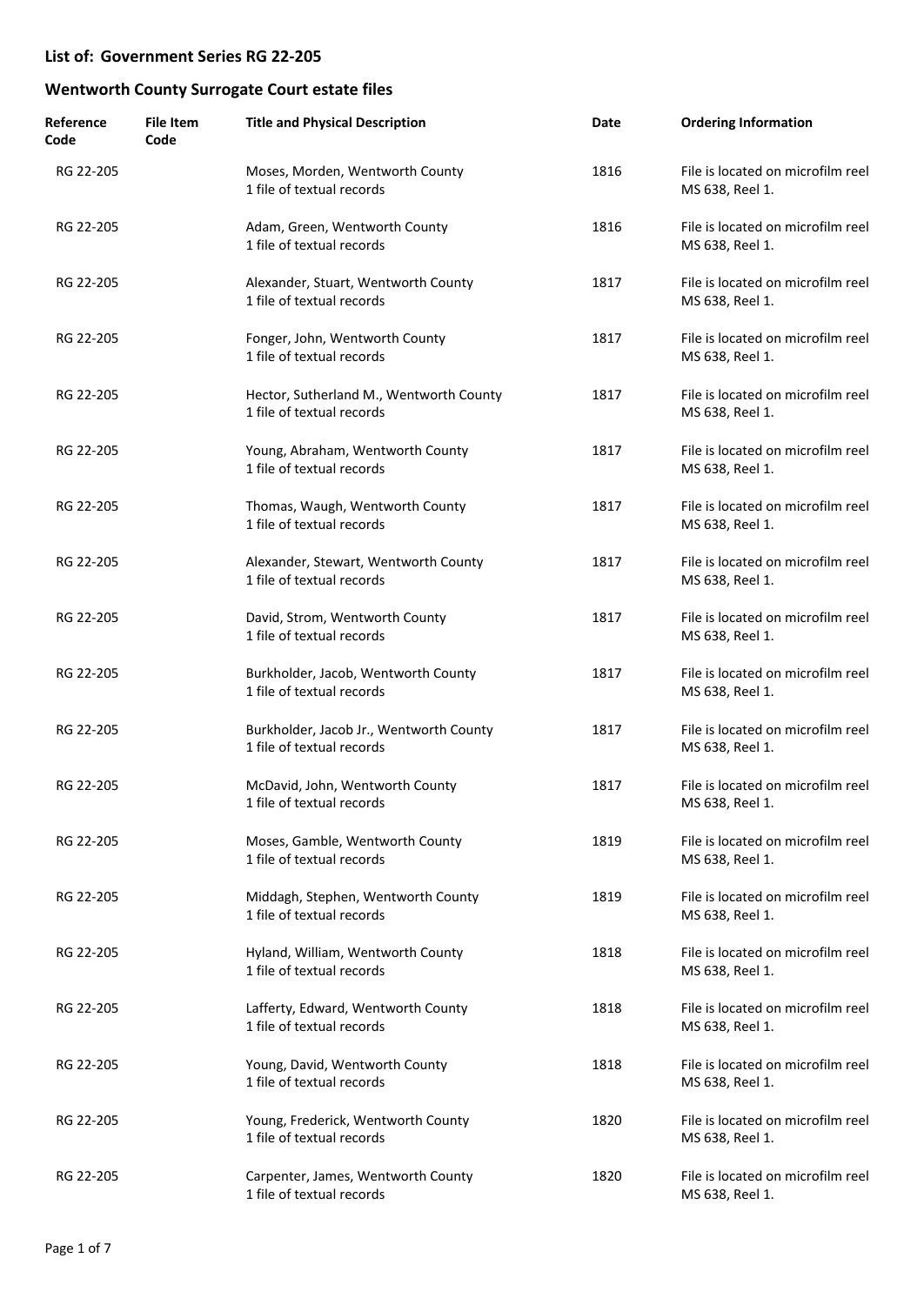| Reference<br>Code | <b>File Item</b><br>Code | <b>Title and Physical Description</b>                               | Date | <b>Ordering Information</b>                          |
|-------------------|--------------------------|---------------------------------------------------------------------|------|------------------------------------------------------|
| RG 22-205         |                          | Gage, William, Wentworth County<br>1 file of textual records        | 1820 | File is located on microfilm reel<br>MS 638, Reel 1. |
| RG 22-205         |                          | Clemens, Abraham Sr., Wentworth County<br>1 file of textual records | 1820 | File is located on microfilm reel<br>MS 638, Reel 1. |
| RG 22-205         |                          | London, Bartholomew, Wentworth County<br>1 file of textual records  | 1820 | File is located on microfilm reel<br>MS 638, Reel 1. |
| RG 22-205         |                          | Morden, George, Wentworth County<br>1 file of textual records       | 1820 | File is located on microfilm reel<br>MS 638, Reel 1. |
| RG 22-205         |                          | Murphy, Patrick, Wentworth County<br>1 file of textual records      | 1820 | File is located on microfilm reel<br>MS 638, Reel 1. |
| RG 22-205         |                          | Stricklin, Rebecca, Wentworth County<br>1 file of textual records   | 1821 | File is located on microfilm reel<br>MS 638, Reel 1. |
| RG 22-205         |                          | Phelps, Davenport, Wentworth County<br>1 file of textual records    | 1821 | File is located on microfilm reel<br>MS 638, Reel 1. |
| RG 22-205         |                          | Gardner, John, Wentworth County<br>1 file of textual records        | 1821 | File is located on microfilm reel<br>MS 638, Reel 1. |
| RG 22-205         |                          | Gilbert, William, Wentworth County<br>1 file of textual records     | 1821 | File is located on microfilm reel<br>MS 638, Reel 1. |
| RG 22-205         |                          | Neff, John, Wentworth County<br>1 file of textual records           | 1821 | File is located on microfilm reel<br>MS 638, Reel 1. |
| RG 22-205         |                          | Gage, Susanna, Wentworth County<br>1 file of textual records        | 1821 | File is located on microfilm reel<br>MS 638, Reel 1. |
| RG 22-205         |                          | Price, Samuel, Wentworth County<br>1 file of textual records        | 1822 | File is located on microfilm reel<br>MS 638, Reel 1. |
| RG 22-205         |                          | Bradshaw, Seth, Wentworth County<br>1 file of textual records       | 1822 | File is located on microfilm reel<br>MS 638, Reel 1. |
| RG 22-205         |                          | Davis, Thomas, Wentworth County<br>1 file of textual records        | 1822 | File is located on microfilm reel<br>MS 638, Reel 1. |
| RG 22-205         |                          | Croner, Nicholas, Wentworth County<br>1 file of textual records     | 1824 | File is located on microfilm reel<br>MS 638, Reel 1. |
| RG 22-205         |                          | Bean, John, Wentworth County<br>1 file of textual records           | 1824 | File is located on microfilm reel<br>MS 638, Reel 1. |
| RG 22-205         |                          | Bell, William I., Wentworth County<br>1 file of textual records     | 1824 | File is located on microfilm reel<br>MS 638, Reel 1. |
| RG 22-205         |                          | Filman, John, Wentworth County<br>1 file of textual records         | 1824 | File is located on microfilm reel<br>MS 638, Reel 1. |
| RG 22-205         |                          | Ford, Israel, Wentworth County<br>1 file of textual records         | 1824 | File is located on microfilm reel<br>MS 638, Reel 1. |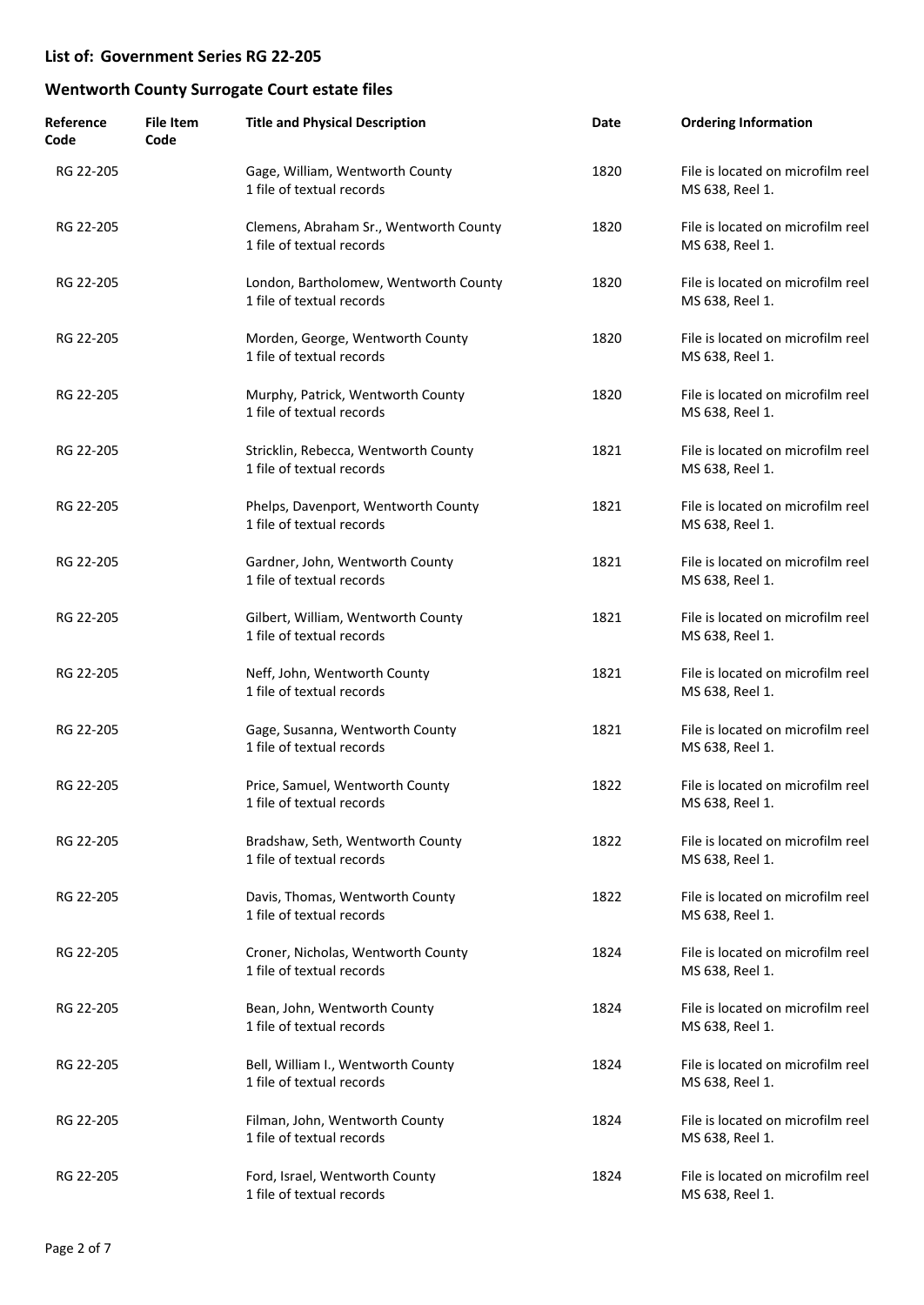| Reference<br>Code | <b>File Item</b><br>Code | <b>Title and Physical Description</b>                                         | Date | <b>Ordering Information</b>                          |
|-------------------|--------------------------|-------------------------------------------------------------------------------|------|------------------------------------------------------|
| RG 22-205         |                          | Johnson, Brant, Wentworth County<br>1 file of textual records                 | 1824 | File is located on microfilm reel<br>MS 638, Reel 1. |
| RG 22-205         |                          | Kitchen, Amos, Wentworth County<br>1 file of textual records                  | 1824 | File is located on microfilm reel<br>MS 638, Reel 1. |
| RG 22-205         |                          | Land, John, Wentworth County<br>1 file of textual records                     | 1824 | File is located on microfilm reel<br>MS 638, Reel 1. |
| RG 22-205         |                          | Ritchie, Alexander, Wentworth County<br>1 file of textual records             | 1824 | File is located on microfilm reel<br>MS 638, Reel 1. |
| RG 22-205         |                          | Smith, Samuel, Wentworth County<br>1 file of textual records                  | 1824 | File is located on microfilm reel<br>MS 638, Reel 1. |
| RG 22-205         |                          | Erb, Jacob, Wentworth County<br>1 file of textual records                     | 1824 | File is located on microfilm reel<br>MS 638, Reel 1. |
| RG 22-205         |                          | Springstead, Jacob, Wentworth County<br>1 file of textual records             | 1824 | File is located on microfilm reel<br>MS 638, Reel 1. |
| RG 22-205         |                          | Sanders, John, Wentworth County<br>1 file of textual records                  | 1824 | File is located on microfilm reel<br>MS 638, Reel 1. |
| RG 22-205         |                          | Campbell, Archibald, Wentworth County<br>1 file of textual records            | 1825 | File is located on microfilm reel<br>MS 638, Reel 1. |
| RG 22-205         |                          | Druce, John, Wentworth County<br>1 file of textual records                    | 1825 | File is located on microfilm reel<br>MS 638, Reel 1. |
| RG 22-205         |                          | Depew, Charles, Wentworth County<br>1 file of textual records                 | 1825 | File is located on microfilm reel<br>MS 638, Reel 1. |
| RG 22-205         |                          | French, John, Wentworth County<br>1 file of textual records                   | 1825 | File is located on microfilm reel<br>MS 638, Reel 1. |
| RG 22-205         |                          | Fitzpatrick, Anthony, Wentworth County<br>1 file of textual records           | 1825 | File is located on microfilm reel<br>MS 638, Reel 1. |
| RG 22-205         |                          | Forsyth, Henry, Wentworth County<br>1 file of textual records                 | 1825 | File is located on microfilm reel<br>MS 638, Reel 1. |
| RG 22-205         |                          | Sipes, Jonas, Wentworth County<br>1 file of textual records                   | 1825 | File is located on microfilm reel<br>MS 638, Reel 1. |
| RG 22-205         |                          | McCowen Infants (Guardianship), Wentworth County<br>1 file of textual records | 1825 | File is located on microfilm reel<br>MS 638, Reel 1. |
| RG 22-205         |                          | Tuttle, David, Wentworth County<br>1 file of textual records                  | 1825 | File is located on microfilm reel<br>MS 638, Reel 1. |
| RG 22-205         |                          | Wedge, John, Wentworth County<br>1 file of textual records                    | 1825 | File is located on microfilm reel<br>MS 638, Reel 2. |
| RG 22-205         |                          | Weaver, George, Wentworth County<br>1 file of textual records                 | 1826 | File is located on microfilm reel<br>MS 638, Reel 2. |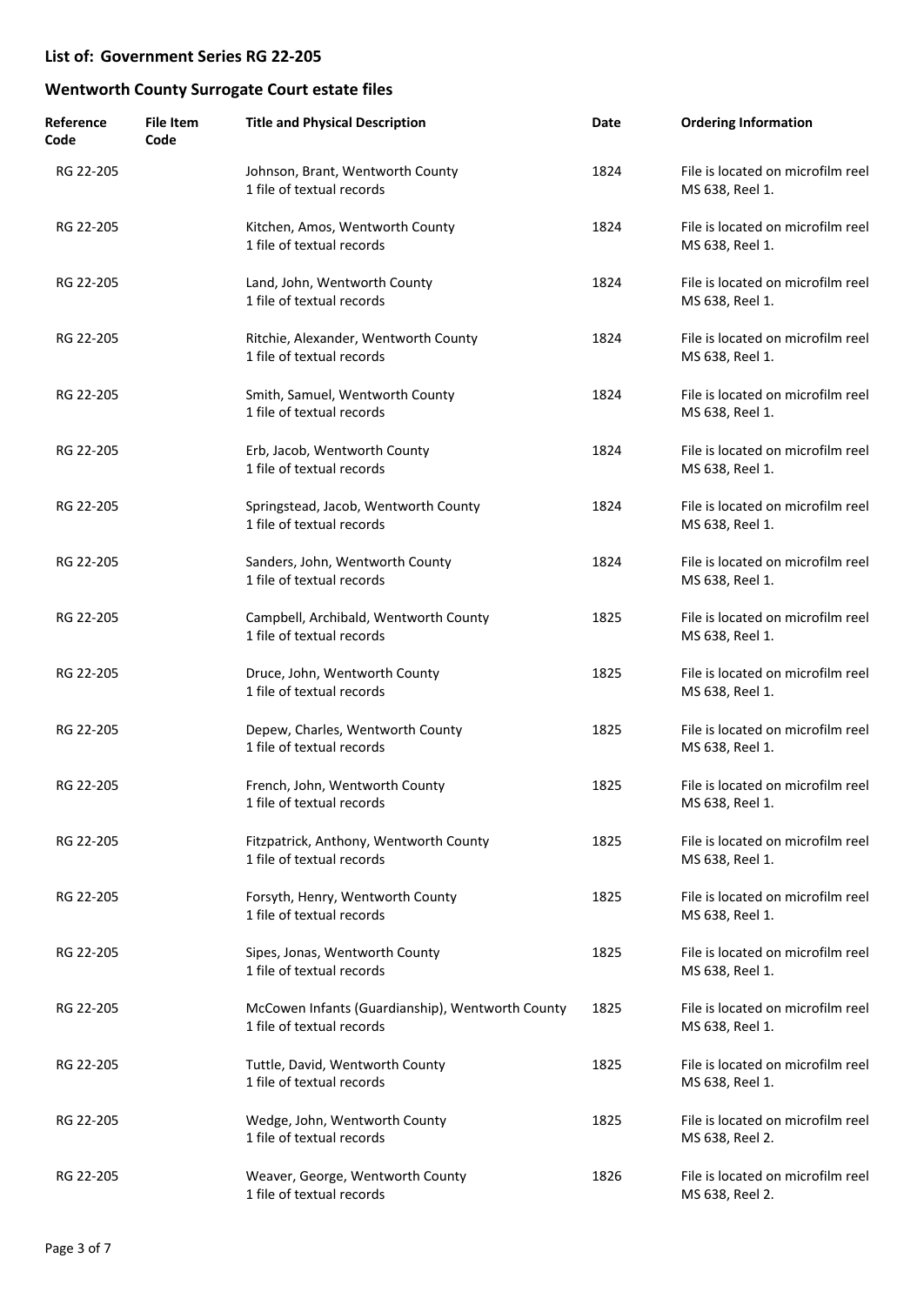| Reference<br>Code | <b>File Item</b><br>Code | <b>Title and Physical Description</b>                                | Date | <b>Ordering Information</b>                          |
|-------------------|--------------------------|----------------------------------------------------------------------|------|------------------------------------------------------|
| RG 22-205         |                          | London, Jeremiah, Wentworth County<br>1 file of textual records      | 1826 | File is located on microfilm reel<br>MS 638, Reel 2. |
| RG 22-205         |                          | Kitchen, Amos, Wentworth County<br>1 file of textual records         | 1826 | File is located on microfilm reel<br>MS 638, Reel 2. |
| RG 22-205         |                          | Kitchen, Henry, Wentworth County<br>1 file of textual records        | 1826 | File is located on microfilm reel<br>MS 638, Reel 2. |
| RG 22-205         |                          | Harvie, Alexander Sr., Wentworth County<br>1 file of textual records | 1826 | File is located on microfilm reel<br>MS 638, Reel 2. |
| RG 22-205         |                          | Hennes, James, Wentworth County<br>1 file of textual records         | 1826 | File is located on microfilm reel<br>MS 638, Reel 2. |
| RG 22-205         |                          | Baumann, Christian, Wentworth County<br>1 file of textual records    | 1826 | File is located on microfilm reel<br>MS 638, Reel 2. |
| RG 22-205         |                          | Backhtet, Abraham, Wentworth County<br>1 file of textual records     | 1826 | File is located on microfilm reel<br>MS 638, Reel 2. |
| RG 22-205         |                          | Knight, Day, Wentworth County<br>1 file of textual records           | 1827 | File is located on microfilm reel<br>MS 638, Reel 2. |
| RG 22-205         |                          | Londrie, Joseph, Wentworth County<br>1 file of textual records       | 1842 | File is located on microfilm reel<br>MS 638, Reel 2. |
| RG 22-205         |                          | Kennedy, John, Wentworth County<br>1 file of textual records         | 1848 | File is located on microfilm reel<br>MS 638, Reel 2. |
| RG 22-205         |                          | Armstrong, David, Wentworth County<br>1 file of textual records      | 1828 | File is located on microfilm reel<br>MS 638, Reel 2. |
| RG 22-205         |                          | Bradt, John, Wentworth County<br>1 file of textual records           | 1828 | File is located on microfilm reel<br>MS 638, Reel 2. |
| RG 22-205         |                          | Buckham, William, Wentworth County<br>1 file of textual records      | 1828 | File is located on microfilm reel<br>MS 638, Reel 2. |
| RG 22-205         |                          | Cottle, Isaac, Wentworth County<br>1 file of textual records         | 1828 | File is located on microfilm reel<br>MS 638, Reel 2. |
| RG 22-205         |                          | Covenhoven, Peter, Wentworth County<br>1 file of textual records     | 1828 | File is located on microfilm reel<br>MS 638, Reel 2. |
| RG 22-205         |                          | Choate, Jacob, Wentworth County<br>1 file of textual records         | 1828 | File is located on microfilm reel<br>MS 638, Reel 2. |
| RG 22-205         |                          | Bechtet, George, Wentworth County<br>1 file of textual records       | 1828 | File is located on microfilm reel<br>MS 638, Reel 2. |
| RG 22-205         |                          | Flock, Philip, Wentworth County<br>1 file of textual records         | 1828 | File is located on microfilm reel<br>MS 638, Reel 2. |
| RG 22-205         |                          | McDuffey, Peter, Wentworth County<br>1 file of textual records       | 1828 | File is located on microfilm reel<br>MS 638, Reel 2. |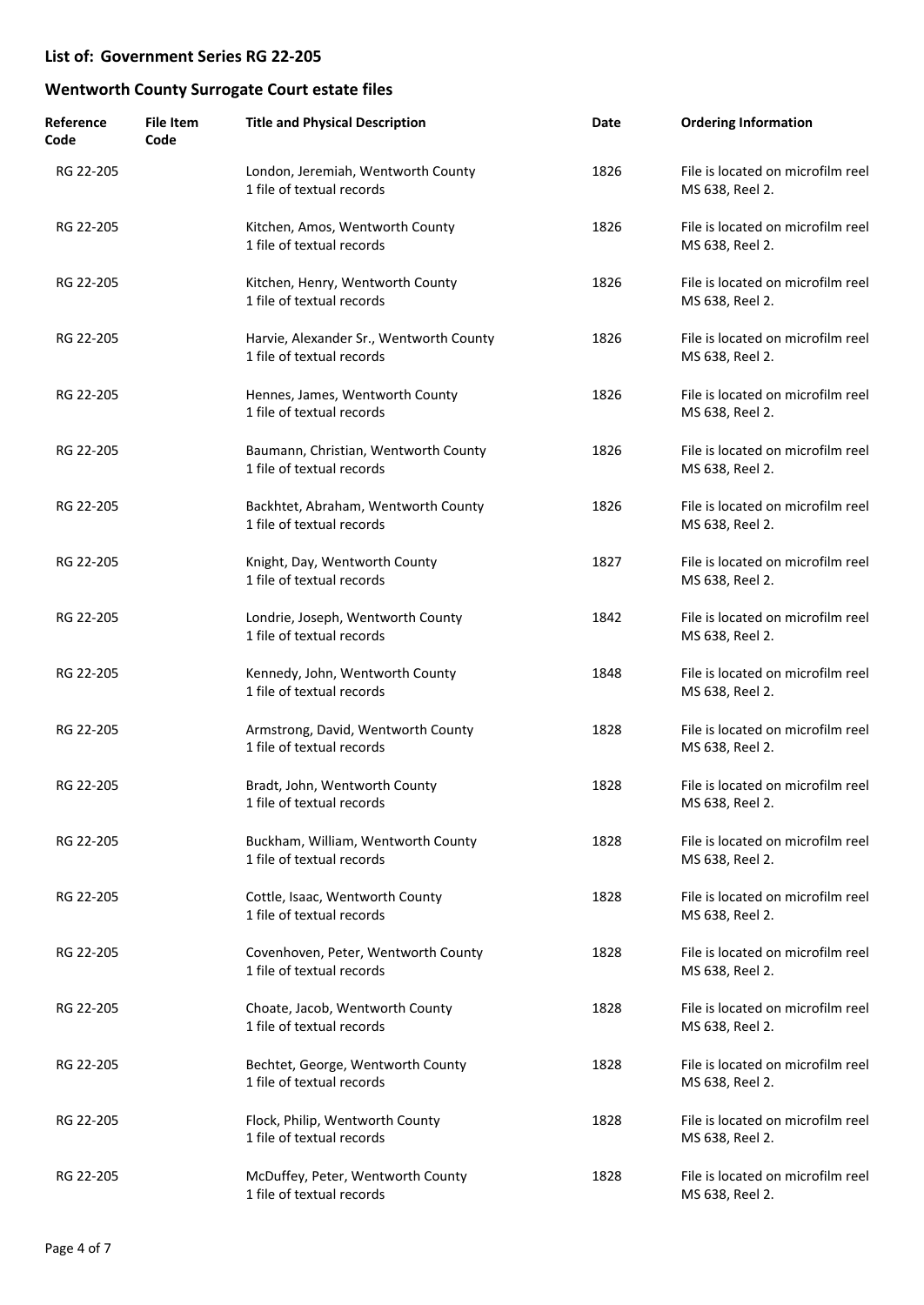| Reference<br>Code | <b>File Item</b><br>Code | <b>Title and Physical Description</b>                                                   | Date | <b>Ordering Information</b>                          |
|-------------------|--------------------------|-----------------------------------------------------------------------------------------|------|------------------------------------------------------|
| RG 22-205         |                          | Springstead, David, Wentworth County<br>1 file of textual records                       | 1828 | File is located on microfilm reel<br>MS 638, Reel 2. |
| RG 22-205         |                          | Weaver, John D., Wentworth County<br>1 file of textual records                          | 1828 | File is located on microfilm reel<br>MS 638, Reel 2. |
| RG 22-205         |                          | Denit, Jacob, Wentworth County<br>1 file of textual records                             | 1828 | File is located on microfilm reel<br>MS 638, Reel 2. |
| RG 22-205         |                          | Pomeray, Timothy C., Wentworth County<br>1 file of textual records                      | 1829 | File is located on microfilm reel<br>MS 638, Reel 2. |
| RG 22-205         |                          | Buckhaman, John, Wentworth County<br>1 file of textual records                          | 1829 | File is located on microfilm reel<br>MS 638, Reel 2. |
| RG 22-205         |                          | Bradt, Isaac, Wentworth County<br>1 file of textual records                             | 1829 | File is located on microfilm reel<br>MS 638, Reel 2. |
| RG 22-205         |                          | Cameron, Francis B. W. (Guardianship), Wentworth<br>County<br>1 file of textual records | 1829 | File is located on microfilm reel<br>MS 638, Reel 2. |
| RG 22-205         |                          | Forsyth, Elijah, Wentworth County<br>1 file of textual records                          | 1829 | File is located on microfilm reel<br>MS 638, Reel 2. |
| RG 22-205         |                          | Graham, George, Wentworth County<br>1 file of textual records                           | 1829 | File is located on microfilm reel<br>MS 638, Reel 2. |
| RG 22-205         |                          | Hahn, Henry C., Wentworth County<br>1 file of textual records                           | 1829 | File is located on microfilm reel<br>MS 638, Reel 2. |
| RG 22-205         |                          | Mitchell, John, Wentworth County<br>1 file of textual records                           | 1829 | File is located on microfilm reel<br>MS 638, Reel 2. |
| RG 22-205         |                          | Menzies, James, Wentworth County<br>1 file of textual records                           | 1829 | File is located on microfilm reel<br>MS 638, Reel 2. |
| RG 22-205         |                          | McCraney, William, Wentworth County<br>1 file of textual records                        | 1829 | File is located on microfilm reel<br>MS 638, Reel 2. |
| RG 22-205         |                          | Bombarger, Samuel, Wentworth County<br>1 file of textual records                        | 1831 | File is located on microfilm reel<br>MS 638, Reel 2. |
| RG 22-205         |                          | Young, William, Wentworth County<br>1 file of textual records                           | 1831 | File is located on microfilm reel<br>MS 638, Reel 2. |
| RG 22-205         |                          | Woolcott, John, Wentworth County<br>1 file of textual records                           | 1831 | File is located on microfilm reel<br>MS 638, Reel 2. |
| RG 22-205         |                          | Wenger, Wimmerman, Wentworth County<br>1 file of textual records                        | 1831 | File is located on microfilm reel<br>MS 638, Reel 2. |
| RG 22-205         |                          | Stukery, Christian, Wentworth County<br>1 file of textual records                       | 1831 | File is located on microfilm reel<br>MS 638, Reel 2. |
| RG 22-205         |                          | Potruff, Peter, Wentworth County<br>1 file of textual records                           | 1831 | File is located on microfilm reel<br>MS 638, Reel 2. |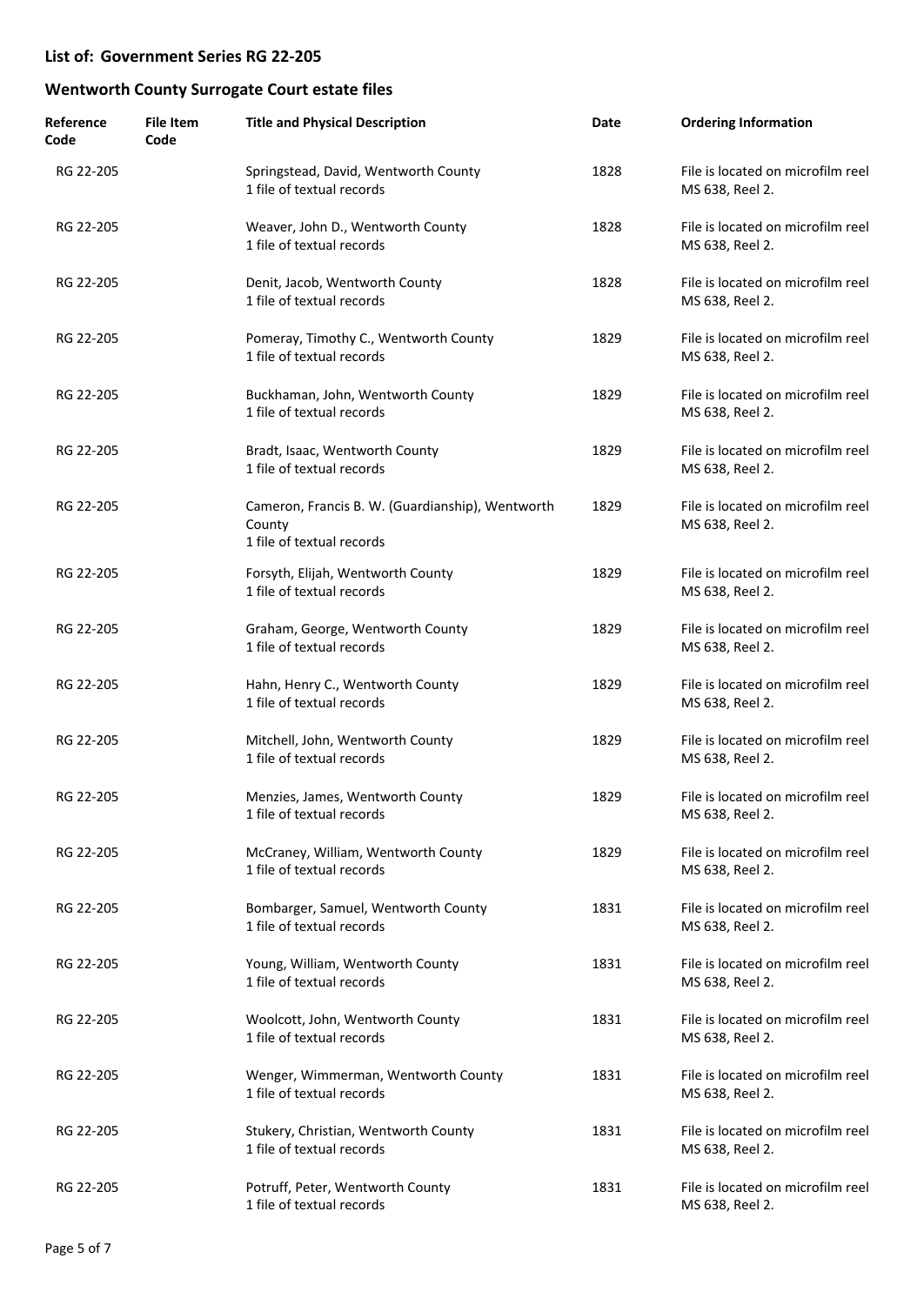| Reference<br>Code | <b>File Item</b><br>Code | <b>Title and Physical Description</b>                            | Date | <b>Ordering Information</b>                          |
|-------------------|--------------------------|------------------------------------------------------------------|------|------------------------------------------------------|
| RG 22-205         |                          | Reimal, George, Wentworth County<br>1 file of textual records    | 1831 | File is located on microfilm reel<br>MS 638, Reel 2. |
| RG 22-205         |                          | Perrin, Thomas, Wentworth County<br>1 file of textual records    | 1831 | File is located on microfilm reel<br>MS 638, Reel 2. |
| RG 22-205         |                          | McClary, James, Wentworth County<br>1 file of textual records    | 1831 | File is located on microfilm reel<br>MS 638, Reel 2. |
| RG 22-205         |                          | Martin, Peter, Wentworth County<br>1 file of textual records     | 1831 | File is located on microfilm reel<br>MS 638, Reel 2. |
| RG 22-205         |                          | Martin, David, Wentworth County<br>1 file of textual records     | 1831 | File is located on microfilm reel<br>MS 638, Reel 2. |
| RG 22-205         |                          | Moxley, William, Wentworth County<br>1 file of textual records   | 1831 | File is located on microfilm reel<br>MS 638, Reel 2. |
| RG 22-205         |                          | Meenan, James, Wentworth County<br>1 file of textual records     | 1831 | File is located on microfilm reel<br>MS 638, Reel 2. |
| RG 22-205         |                          | Leaden, William, Wentworth County<br>1 file of textual records   | 1832 | File is located on microfilm reel<br>MS 638, Reel 2. |
| RG 22-205         |                          | Johnston, Thomas, Wentworth County<br>1 file of textual records  | 1832 | File is located on microfilm reel<br>MS 638, Reel 2. |
| RG 22-205         |                          | House, Joseph, Wentworth County<br>1 file of textual records     | 1831 | File is located on microfilm reel<br>MS 638, Reel 2. |
| RG 22-205         |                          | Davis, William, Wentworth County<br>1 file of textual records    | 1831 | File is located on microfilm reel<br>MS 638, Reel 2. |
| RG 22-205         |                          | Condon, Bryan, Wentworth County<br>1 file of textual records     | 1831 | File is located on microfilm reel<br>MS 638, Reel 2. |
| RG 22-205         |                          | Carman, Samuel, Wentworth County<br>1 file of textual records    | 1831 | File is located on microfilm reel<br>MS 638, Reel 2. |
| RG 22-205         |                          | Brown, James, Wentworth County<br>1 file of textual records      | 1831 | File is located on microfilm reel<br>MS 638, Reel 2. |
| RG 22-205         |                          | Parker, Daniel, Wentworth County<br>1 file of textual records    | 1848 | File is located on microfilm reel<br>MS 638, Reel 2. |
| RG 22-205         |                          | Nickol, Thomas, Wentworth County<br>1 file of textual records    | 1848 | File is located on microfilm reel<br>MS 638, Reel 2. |
| RG 22-205         |                          | Millan, George, Wentworth County<br>1 file of textual records    | 1848 | File is located on microfilm reel<br>MS 638, Reel 2. |
| RG 22-205         |                          | Lamberton, Orin, Wentworth County<br>1 file of textual records   | 1848 | File is located on microfilm reel<br>MS 638, Reel 2. |
| RG 22-205         |                          | Hunter, James Sr., Wentworth County<br>1 file of textual records | 1848 | File is located on microfilm reel<br>MS 638, Reel 2. |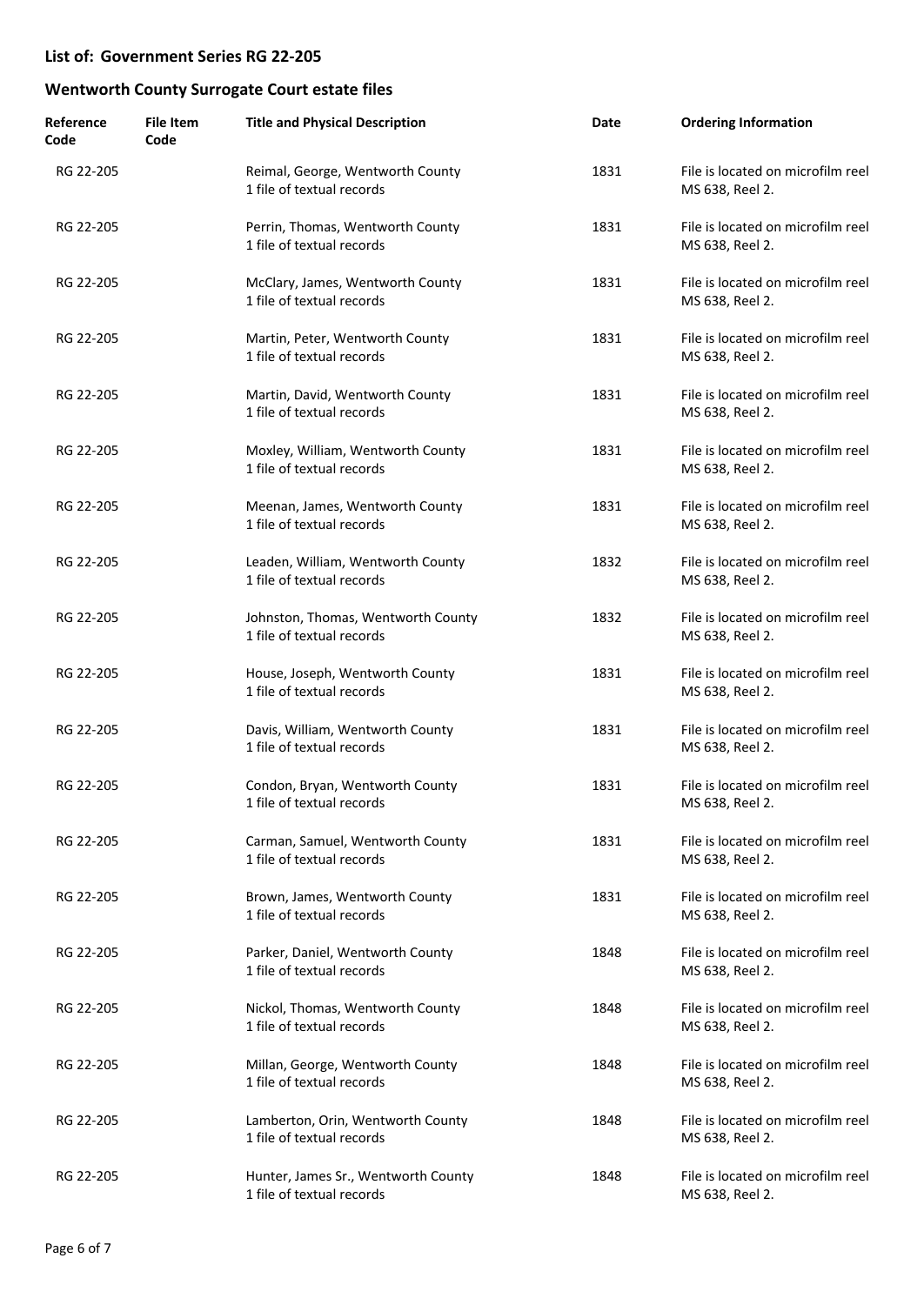| Reference<br>Code | <b>File Item</b><br>Code | <b>Title and Physical Description</b>                                          | Date | <b>Ordering Information</b>                          |
|-------------------|--------------------------|--------------------------------------------------------------------------------|------|------------------------------------------------------|
| RG 22-205         |                          | Lee, Samuel, Wentworth County<br>1 file of textual records                     | 1848 | File is located on microfilm reel<br>MS 638, Reel 2. |
| RG 22-205         |                          | Ireland, Thomas, Wentworth County<br>1 file of textual records                 | 1848 | File is located on microfilm reel<br>MS 638, Reel 2. |
| RG 22-205         |                          | Adams, Zenos, Wentworth County<br>1 file of textual records                    | 1848 | File is located on microfilm reel<br>MS 638, Reel 2. |
| RG 22-205         |                          | Goodfellow, John, Wentworth County<br>1 file of textual records                | 1848 | File is located on microfilm reel<br>MS 638, Reel 2. |
| RG 22-205         |                          | Oliver, Adam, Wentworth County<br>1 file of textual records                    | 1848 | File is located on microfilm reel<br>MS 638, Reel 2. |
| RG 22-205         |                          | Henderson, Allan, Wentworth County<br>1 file of textual records                | 1848 | File is located on microfilm reel<br>MS 638, Reel 2. |
| RG 22-205         |                          | Brown, James, Wentworth County<br>1 file of textual records                    | 1848 | File is located on microfilm reel<br>MS 638, Reel 2. |
| RG 22-205         |                          | Hills, Horace H. (Guardianship), Wentworth County<br>1 file of textual records | 1848 | File is located on microfilm reel<br>MS 638, Reel 2. |
| RG 22-205         |                          | Thomson, William, Wentworth County<br>1 file of textual records                | 1848 | File is located on microfilm reel<br>MS 638, Reel 2. |
| RG 22-205         |                          | Snelling, William, Wentworth County<br>1 file of textual records               | 1848 | File is located on microfilm reel<br>MS 638, Reel 2. |
| RG 22-205         |                          | Willson, James (Guardianship), Wentworth County<br>1 file of textual records   | 1848 | File is located on microfilm reel<br>MS 638, Reel 2. |
| RG 22-205         |                          | Zeigler, Jacob, Wentworth County<br>1 file of textual records                  | 1832 | File is located on microfilm reel<br>MS 638, Reel 3. |
| RG 22-205         |                          | Van Every, Peter, Wentworth County<br>1 file of textual records                | 1848 | File is located on microfilm reel<br>MS 638, Reel 3. |
| RG 22-205         |                          | Waugh, James, Wentworth County<br>1 file of textual records                    | 1832 | File is located on microfilm reel<br>MS 638, Reel 3. |
| RG 22-205         |                          | Ward, Thomas, Wentworth County<br>1 file of textual records                    | 1832 | File is located on microfilm reel<br>MS 638, Reel 3. |
| RG 22-205         |                          | Tydd, Benjamin, Wentworth County<br>1 file of textual records                  | 1832 | File is located on microfilm reel<br>MS 638, Reel 3. |
| RG 22-205         |                          | Thomas, John, Wentworth County<br>1 file of textual records                    | 1832 | File is located on microfilm reel<br>MS 638, Reel 3. |
| RG 22-205         |                          | Osburn, William, Wentworth County<br>1 file of textual records                 | 1832 | File is located on microfilm reel<br>MS 638, Reel 3. |
| RG 22-205         |                          | Smith, Edmond, Wentworth County<br>1 file of textual records                   | 1832 | File is located on microfilm reel<br>MS 638, Reel 3. |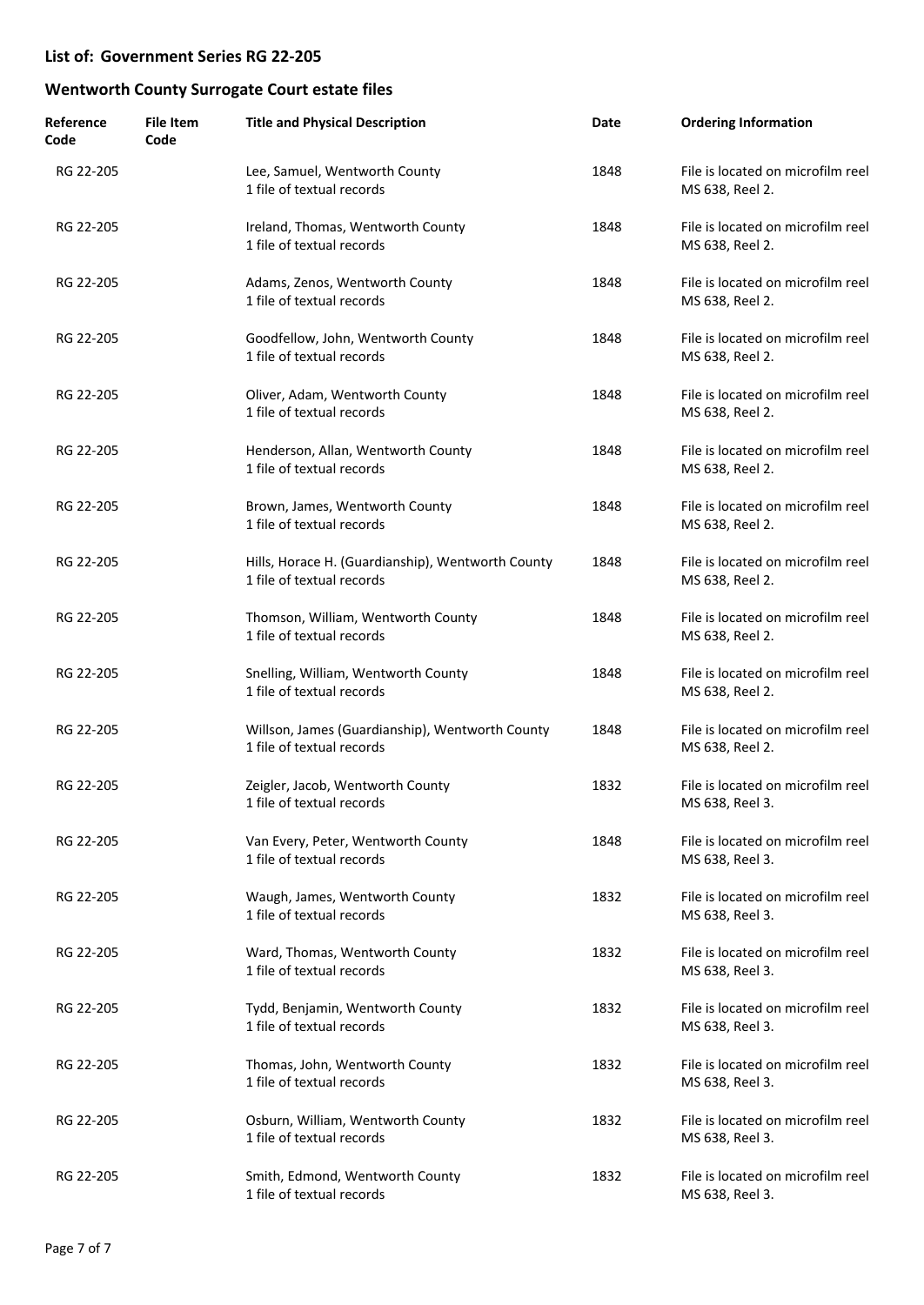| Reference<br>Code | <b>File Item</b><br>Code | <b>Title and Physical Description</b>                                      | Date | <b>Ordering Information</b>                          |
|-------------------|--------------------------|----------------------------------------------------------------------------|------|------------------------------------------------------|
| RG 22-205         |                          | Markwell, Joseph, Wentworth County<br>1 file of textual records            | 1832 | File is located on microfilm reel<br>MS 638, Reel 3. |
| RG 22-205         |                          | MacDonald, Charles H., Wentworth County<br>1 file of textual records       | 1832 | File is located on microfilm reel<br>MS 638, Reel 3. |
| RG 22-205         |                          | Lias, Joseph (Guardianship), Wentworth County<br>1 file of textual records | 1832 | File is located on microfilm reel<br>MS 638, Reel 3. |
| RG 22-205         |                          | Theagey, Elizabeth, Wentworth County<br>1 file of textual records          | 1832 | File is located on microfilm reel<br>MS 638, Reel 3. |
| RG 22-205         |                          | Henry, Daniel, Wentworth County<br>1 file of textual records               | 1832 | File is located on microfilm reel<br>MS 638, Reel 3. |
| RG 22-205         |                          | Goodell, Nathan B., Wentworth County<br>1 file of textual records          | 1832 | File is located on microfilm reel<br>MS 638, Reel 3. |
| RG 22-205         |                          | Garlick, Antone, Wentworth County<br>1 file of textual records             | 1832 | File is located on microfilm reel<br>MS 638, Reel 3. |
| RG 22-205         |                          | Fett, John J., Wentworth County<br>1 file of textual records               | 1831 | File is located on microfilm reel<br>MS 638, Reel 3. |
| RG 22-205         |                          | Cummins, William, Wentworth County<br>1 file of textual records            | 1832 | File is located on microfilm reel<br>MS 638, Reel 3. |
| RG 22-205         |                          | Campbell, Bernard, Wentworth County<br>1 file of textual records           | 1832 | File is located on microfilm reel<br>MS 638, Reel 3. |
| RG 22-205         |                          | Brant, John, Wentworth County<br>1 file of textual records                 | 1832 | File is located on microfilm reel<br>MS 638, Reel 3. |
| RG 22-205         |                          | Bechtel, William, Wentworth County<br>1 file of textual records            | 1832 | File is located on microfilm reel<br>MS 638, Reel 3. |
| RG 22-205         |                          | Burn, Christopher, Wentworth County<br>1 file of textual records           | 1832 | File is located on microfilm reel<br>MS 638, Reel 3. |
| RG 22-205         |                          | Barber, Matthew, Wentworth County<br>1 file of textual records             | 1832 | File is located on microfilm reel<br>MS 638, Reel 3. |
| RG 22-205         |                          | Hanes, Nelly, Wentworth County<br>1 file of textual records                | 1832 | File is located on microfilm reel<br>MS 638, Reel 3. |
| RG 22-205         |                          | Hannon, Henry Sr., Wentworth County<br>1 file of textual records           | 1832 | File is located on microfilm reel<br>MS 638, Reel 3. |
| RG 22-205         |                          | Armstrong, Adolphus, Wentworth County<br>1 file of textual records         | 1832 | File is located on microfilm reel<br>MS 638, Reel 3. |
| RG 22-205         |                          | Hill, David, Wentworth County<br>1 file of textual records                 | 1833 | File is located on microfilm reel<br>MS 638, Reel 3. |
| RG 22-205         |                          | Ramsey, John, Wentworth County<br>1 file of textual records                | 1833 | File is located on microfilm reel<br>MS 638, Reel 3. |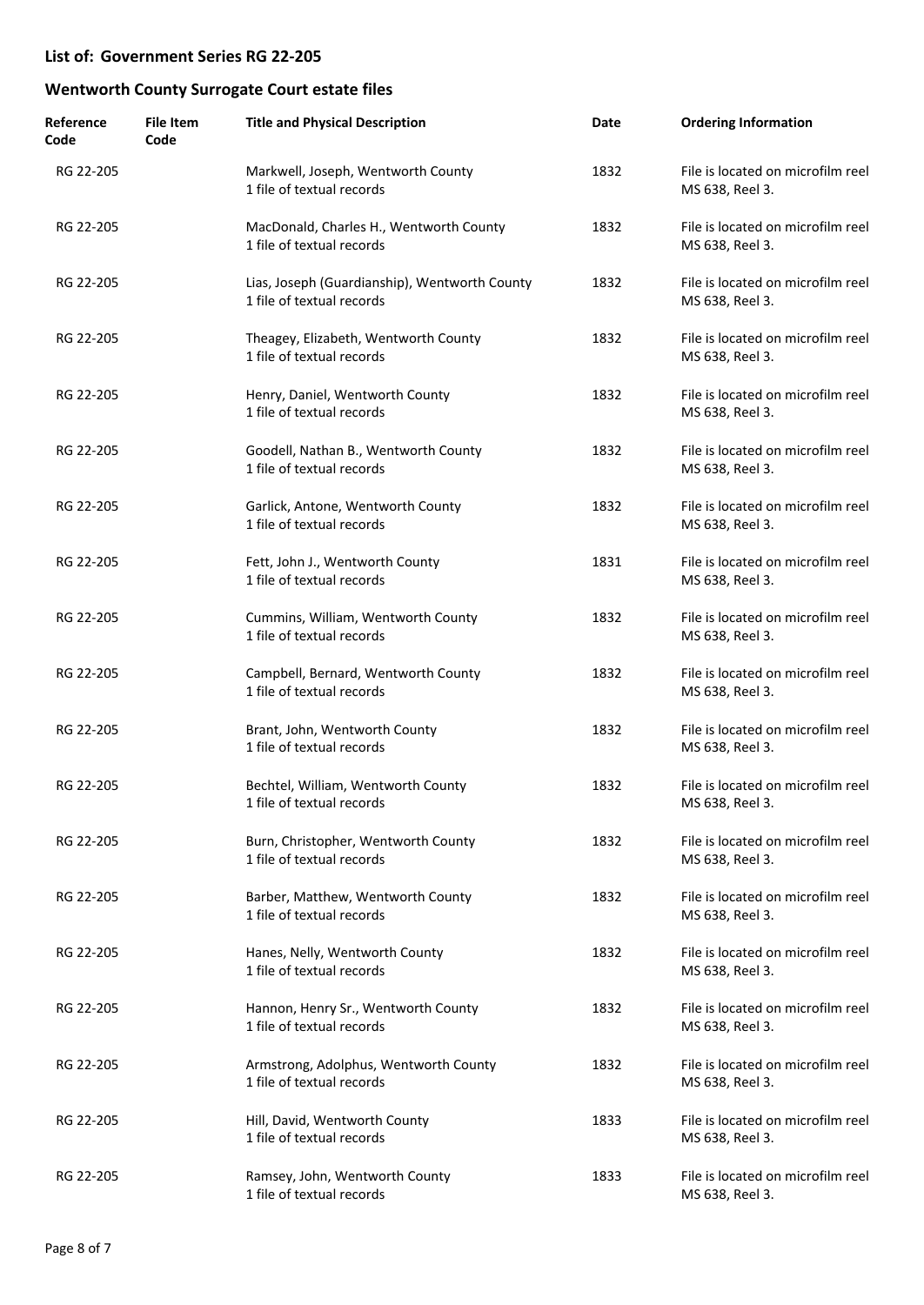| Reference<br>Code | <b>File Item</b><br>Code | <b>Title and Physical Description</b>                                            | Date | <b>Ordering Information</b>                          |
|-------------------|--------------------------|----------------------------------------------------------------------------------|------|------------------------------------------------------|
| RG 22-205         |                          | Ritchie, John, Wentworth County<br>1 file of textual records                     | 1833 | File is located on microfilm reel<br>MS 638, Reel 3. |
| RG 22-205         |                          | Patten, Thomas, Wentworth County<br>1 file of textual records                    | 1833 | File is located on microfilm reel<br>MS 638, Reel 3. |
| RG 22-205         |                          | Pope, Thomas, Wentworth County<br>1 file of textual records                      | 1833 | File is located on microfilm reel<br>MS 638, Reel 3. |
| RG 22-205         |                          | Middleton, Thomas, Wentworth County<br>1 file of textual records                 | 1833 | File is located on microfilm reel<br>MS 638, Reel 3. |
| RG 22-205         |                          | Magee, John, Wentworth County<br>1 file of textual records                       | 1833 | File is located on microfilm reel<br>MS 638, Reel 3. |
| RG 22-205         |                          | Mitchell, Thomas, Wentworth County<br>1 file of textual records                  | 1833 | File is located on microfilm reel<br>MS 638, Reel 3. |
| RG 22-205         |                          | McAfee, Angus, Wentworth County<br>1 file of textual records                     | 1833 | File is located on microfilm reel<br>MS 638, Reel 3. |
| RG 22-205         |                          | Martin, Jasper, Wentworth County<br>1 file of textual records                    | 1833 | File is located on microfilm reel<br>MS 638, Reel 3. |
| RG 22-205         |                          | Kewley, William C. (Guardianship), Wentworth County<br>1 file of textual records | 1833 | File is located on microfilm reel<br>MS 638, Reel 3. |
| RG 22-205         |                          | Hume, Patrick O., Wentworth County<br>1 file of textual records                  | 1833 | File is located on microfilm reel<br>MS 638, Reel 3. |
| RG 22-205         |                          | Howell, Garrett, Wentworth County<br>1 file of textual records                   | 1833 | File is located on microfilm reel<br>MS 638, Reel 3. |
| RG 22-205         |                          | Hedges, Samuel, Wentworth County<br>1 file of textual records                    | 1833 | File is located on microfilm reel<br>MS 638, Reel 3. |
| RG 22-205         |                          | Hopkins, Ephraim, Wentworth County<br>1 file of textual records                  | 1833 | File is located on microfilm reel<br>MS 638, Reel 3. |
| RG 22-205         |                          | Hare, William, Wentworth County<br>1 file of textual records                     | 1833 | File is located on microfilm reel<br>MS 638, Reel 3. |
| RG 22-205         |                          | Hill, John, Wentworth County<br>1 file of textual records                        | 1833 | File is located on microfilm reel<br>MS 638, Reel 3. |
| RG 22-205         |                          | Hestand, David, Wentworth County<br>1 file of textual records                    | 1833 | File is located on microfilm reel<br>MS 638, Reel 3. |
| RG 22-205         |                          | Good, Samuel, Wentworth County<br>1 file of textual records                      | 1833 | File is located on microfilm reel<br>MS 638, Reel 3. |
| RG 22-205         |                          | Gingrick, John, Wentworth County<br>1 file of textual records                    | 1833 | File is located on microfilm reel<br>MS 638, Reel 3. |
| RG 22-205         |                          | Grieve, Robert, Wentworth County<br>1 file of textual records                    | 1833 | File is located on microfilm reel<br>MS 638, Reel 3. |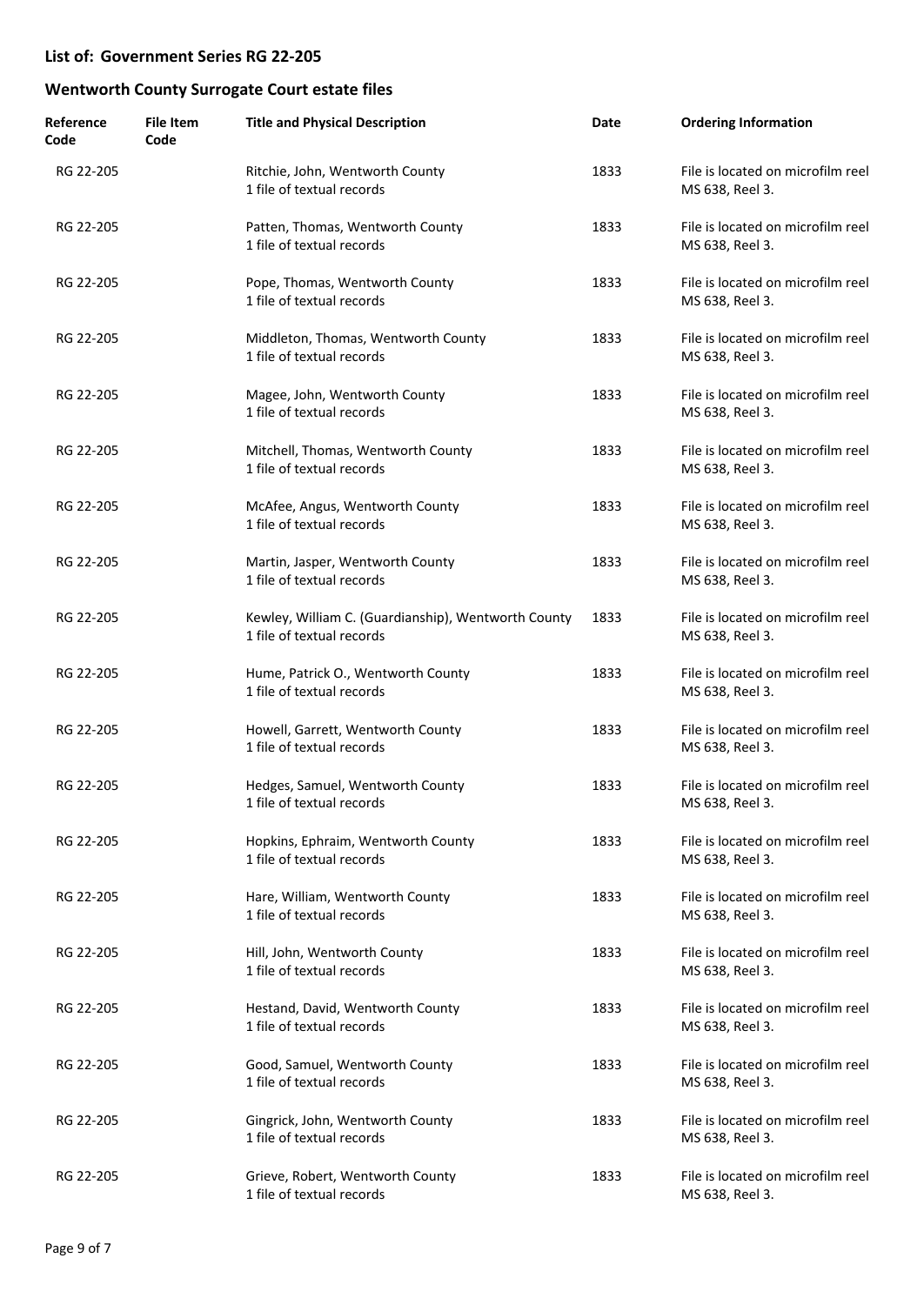| Reference<br>Code | <b>File Item</b><br>Code | <b>Title and Physical Description</b>                                        | Date | <b>Ordering Information</b>                          |
|-------------------|--------------------------|------------------------------------------------------------------------------|------|------------------------------------------------------|
| RG 22-205         |                          | Furguson, Peter, Wentworth County<br>1 file of textual records               | 1833 | File is located on microfilm reel<br>MS 638, Reel 3. |
| RG 22-205         |                          | Fett, Michael, Wentworth County<br>1 file of textual records                 | 1833 | File is located on microfilm reel<br>MS 638, Reel 3. |
| RG 22-205         |                          | Foster, John, Wentworth County<br>1 file of textual records                  | 1833 | File is located on microfilm reel<br>MS 638, Reel 3. |
| RG 22-205         |                          | Swartz, Elizabeth, Wentworth County<br>1 file of textual records             | 1833 | File is located on microfilm reel<br>MS 638, Reel 3. |
| RG 22-205         |                          | Sheed, Robert, Wentworth County<br>1 file of textual records                 | 1833 | File is located on microfilm reel<br>MS 638, Reel 3. |
| RG 22-205         |                          | Strobridge, James G., Wentworth County<br>1 file of textual records          | 1833 | File is located on microfilm reel<br>MS 638, Reel 3. |
| RG 22-205         |                          | Sheed, George, Wentworth County<br>1 file of textual records                 | 1833 | File is located on microfilm reel<br>MS 638, Reel 3. |
| RG 22-205         |                          | Ellis, Henry, Wentworth County<br>1 file of textual records                  | 1833 | File is located on microfilm reel<br>MS 638, Reel 3. |
| RG 22-205         |                          | Erb, John Sr., Wentworth County<br>1 file of textual records                 | 1833 | File is located on microfilm reel<br>MS 638, Reel 3. |
| RG 22-205         |                          | Beringer, Joseph, Wentworth County<br>1 file of textual records              | 1833 | File is located on microfilm reel<br>MS 638, Reel 3. |
| RG 22-205         |                          | Erb, Christian (Guardianship), Wentworth County<br>1 file of textual records | 1833 | File is located on microfilm reel<br>MS 638, Reel 3. |
| RG 22-205         |                          | Dodge, Mary, Wentworth County<br>1 file of textual records                   | 1833 | File is located on microfilm reel<br>MS 638, Reel 3. |
| RG 22-205         |                          | Dobbie, James, Wentworth County<br>1 file of textual records                 | 1833 | File is located on microfilm reel<br>MS 638, Reel 3. |
| RG 22-205         |                          | Durand, James, Wentworth County<br>1 file of textual records                 | 1833 | File is located on microfilm reel<br>MS 638, Reel 3. |
| RG 22-205         |                          | Dodge, Nathaniel W., Wentworth County<br>1 file of textual records           | 1833 | File is located on microfilm reel<br>MS 638, Reel 3. |
| RG 22-205         |                          | Cushman, Thomas J., Wentworth County<br>1 file of textual records            | 1834 | File is located on microfilm reel<br>MS 638, Reel 3. |
| RG 22-205         |                          | Clemens, Nathan, Wentworth County<br>1 file of textual records               | 1833 | File is located on microfilm reel<br>MS 638, Reel 3. |
| RG 22-205         |                          | Black, Daniel, Wentworth County<br>1 file of textual records                 | 1833 | File is located on microfilm reel<br>MS 638, Reel 3. |
| RG 22-205         |                          | Barber, Joseph, Wentworth County<br>1 file of textual records                | 1833 | File is located on microfilm reel<br>MS 638, Reel 3. |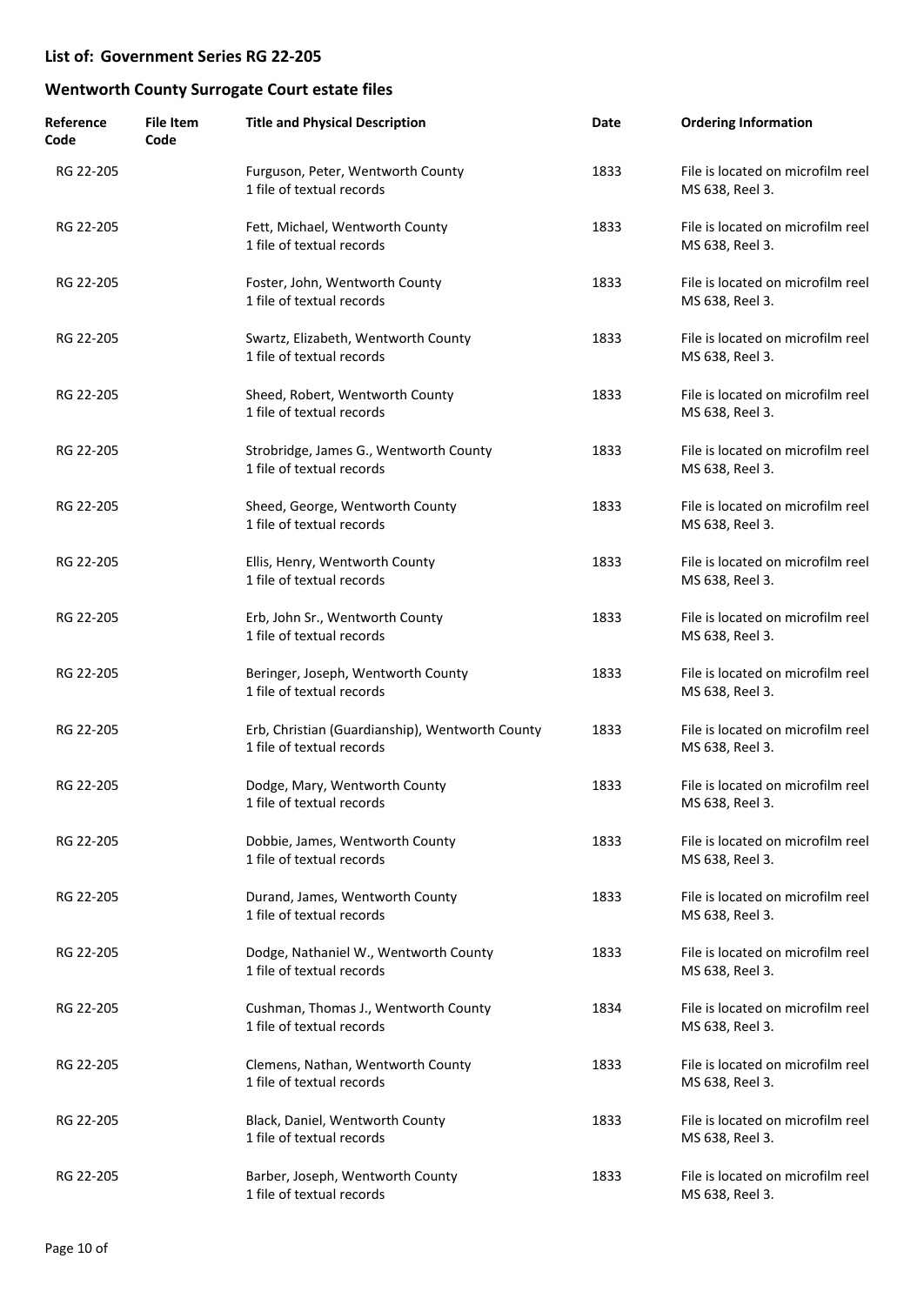| Reference<br>Code | <b>File Item</b><br>Code | <b>Title and Physical Description</b>                                        | Date | <b>Ordering Information</b>                          |
|-------------------|--------------------------|------------------------------------------------------------------------------|------|------------------------------------------------------|
| RG 22-205         |                          | Armour, Williams, Wentworth County<br>1 file of textual records              | 1833 | File is located on microfilm reel<br>MS 638, Reel 3. |
| RG 22-205         |                          | Williamson, John, Wentworth County<br>1 file of textual records              | 1833 | File is located on microfilm reel<br>MS 638, Reel 3. |
| RG 22-205         |                          | Willson, James, Wentworth County<br>1 file of textual records                | 1833 | File is located on microfilm reel<br>MS 638, Reel 3. |
| RG 22-205         |                          | Beringer, Joseph, Wentworth County<br>1 file of textual records              | 1833 | File is located on microfilm reel<br>MS 638, Reel 3. |
| RG 22-205         |                          | Cressman, Jacob, Wentworth County<br>1 file of textual records               | 1833 | File is located on microfilm reel<br>MS 638, Reel 3. |
| RG 22-205         |                          | Ziegler, Jacob (Guardianship), Wentworth County<br>1 file of textual records | 1833 | File is located on microfilm reel<br>MS 638, Reel 4. |
| RG 22-205         |                          | Utter, David, Wentworth County<br>1 file of textual records                  | 1833 | File is located on microfilm reel<br>MS 638, Reel 4. |
| RG 22-205         |                          | Thorp, Jacob, Wentworth County<br>1 file of textual records                  | 1833 | File is located on microfilm reel<br>MS 638, Reel 4. |
| RG 22-205         |                          | Thatcher, Enoch, Wentworth County<br>1 file of textual records               | 1833 | File is located on microfilm reel<br>MS 638, Reel 4. |
| RG 22-205         |                          | Secord, Daniel, Wentworth County<br>1 file of textual records                | 1833 | File is located on microfilm reel<br>MS 638, Reel 4. |
| RG 22-205         |                          | Smith, Henry, Wentworth County<br>1 file of textual records                  | 1833 | File is located on microfilm reel<br>MS 638, Reel 4. |
| RG 22-205         |                          | Smoke, Jacob, Wentworth County<br>1 file of textual records                  | 1833 | File is located on microfilm reel<br>MS 638, Reel 4. |
| RG 22-205         |                          | Martin, Abraham B., Wentworth County<br>1 file of textual records            | 1834 | File is located on microfilm reel<br>MS 638, Reel 4. |
| RG 22-205         |                          | Larlee, Samuel, Wentworth County<br>1 file of textual records                | 1834 | File is located on microfilm reel<br>MS 638, Reel 4. |
| RG 22-205         |                          | Levis, Margaret, Wentworth County<br>1 file of textual records               | 1834 | File is located on microfilm reel<br>MS 638, Reel 4. |
| RG 22-205         |                          | Keefer, Robert, Wentworth County<br>1 file of textual records                | 1834 | File is located on microfilm reel<br>MS 638, Reel 4. |
| RG 22-205         |                          | Kearn, Nicholas, Wentworth County<br>1 file of textual records               | 1834 | File is located on microfilm reel<br>MS 638, Reel 4. |
| RG 22-205         |                          | Ireland, John, Wentworth County<br>1 file of textual records                 | 1834 | File is located on microfilm reel<br>MS 638, Reel 4. |
| RG 22-205         |                          | Hilborn, James, Wentworth County<br>1 file of textual records                | 1834 | File is located on microfilm reel<br>MS 638, Reel 4. |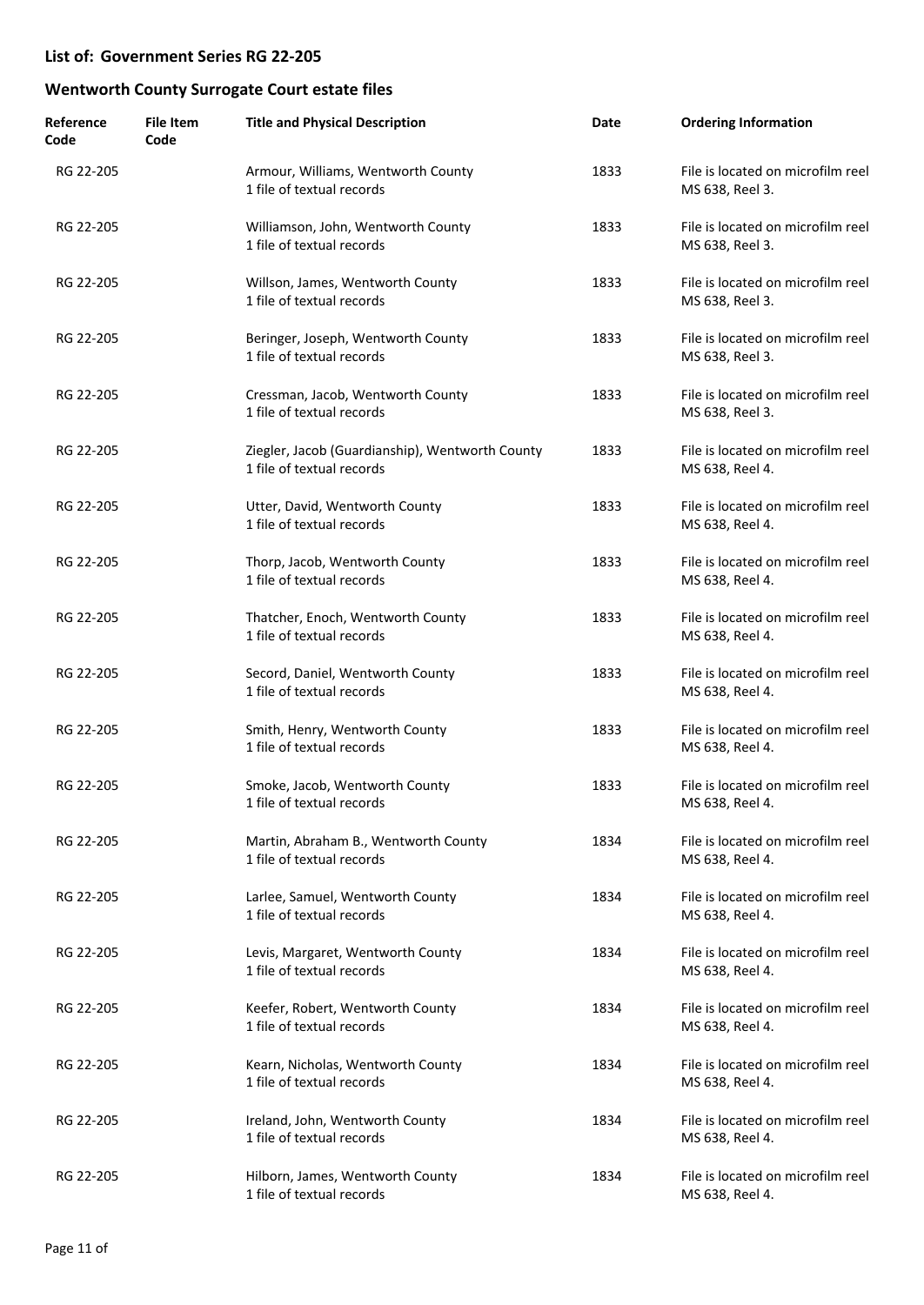| Reference<br>Code | <b>File Item</b><br>Code | <b>Title and Physical Description</b>                                       | Date | <b>Ordering Information</b>                          |
|-------------------|--------------------------|-----------------------------------------------------------------------------|------|------------------------------------------------------|
| RG 22-205         |                          | Gregg, William, Wentworth County<br>1 file of textual records               | 1834 | File is located on microfilm reel<br>MS 638, Reel 4. |
| RG 22-205         |                          | Gilkes, Joseph, Wentworth County<br>1 file of textual records               | 1834 | File is located on microfilm reel<br>MS 638, Reel 4. |
| RG 22-205         |                          | Good, Johnson, Wentworth County<br>1 file of textual records                | 1834 | File is located on microfilm reel<br>MS 638, Reel 4. |
| RG 22-205         |                          | Grubb, Benjamin, Wentworth County<br>1 file of textual records              | 1834 | File is located on microfilm reel<br>MS 638, Reel 4. |
| RG 22-205         |                          | Erb, Jacob, Wentworth County<br>1 file of textual records                   | 1834 | File is located on microfilm reel<br>MS 638, Reel 4. |
| RG 22-205         |                          | Chambers, Thomas, Wentworth County<br>1 file of textual records             | 1834 | File is located on microfilm reel<br>MS 638, Reel 4. |
| RG 22-205         |                          | Cornell, Samuel, Wentworth County<br>1 file of textual records              | 1834 | File is located on microfilm reel<br>MS 638, Reel 4. |
| RG 22-205         |                          | Cassady, Abner, Wentworth County<br>1 file of textual records               | 1834 | File is located on microfilm reel<br>MS 638, Reel 4. |
| RG 22-205         |                          | Brodie, John, Wentworth County<br>1 file of textual records                 | 1834 | File is located on microfilm reel<br>MS 638, Reel 4. |
| RG 22-205         |                          | Beesley, Adam (Guardianship), Wentworth County<br>1 file of textual records | 1834 | File is located on microfilm reel<br>MS 638, Reel 4. |
| RG 22-205         |                          | Beesley, Adam, Wentworth County<br>1 file of textual records                | 1834 | File is located on microfilm reel<br>MS 638, Reel 4. |
| RG 22-205         |                          | Bliss, Alonzo, Wentworth County<br>1 file of textual records                | 1834 | File is located on microfilm reel<br>MS 638, Reel 4. |
| RG 22-205         |                          | Butts, Oliver, Wentworth County<br>1 file of textual records                | 1834 | File is located on microfilm reel<br>MS 638, Reel 4. |
| RG 22-205         |                          | Burt, John, Wentworth County<br>1 file of textual records                   | 1834 | File is located on microfilm reel<br>MS 638, Reel 4. |
| RG 22-205         |                          | Brown, John, Wentworth County<br>1 file of textual records                  | 1834 | File is located on microfilm reel<br>MS 638, Reel 4. |
| RG 22-205         |                          | Besse, Bryant, Wentworth County<br>1 file of textual records                | 1834 | File is located on microfilm reel<br>MS 638, Reel 4. |
| RG 22-205         |                          | Brush, John, Wentworth County<br>1 file of textual records                  | 1834 | File is located on microfilm reel<br>MS 638, Reel 4. |
| RG 22-205         |                          | Burtch, Stephen, Wentworth County<br>1 file of textual records              | 1834 | File is located on microfilm reel<br>MS 638, Reel 4. |
| RG 22-205         |                          | Bricker, Jacob, Wentworth County<br>1 file of textual records               | 1834 | File is located on microfilm reel<br>MS 638, Reel 4. |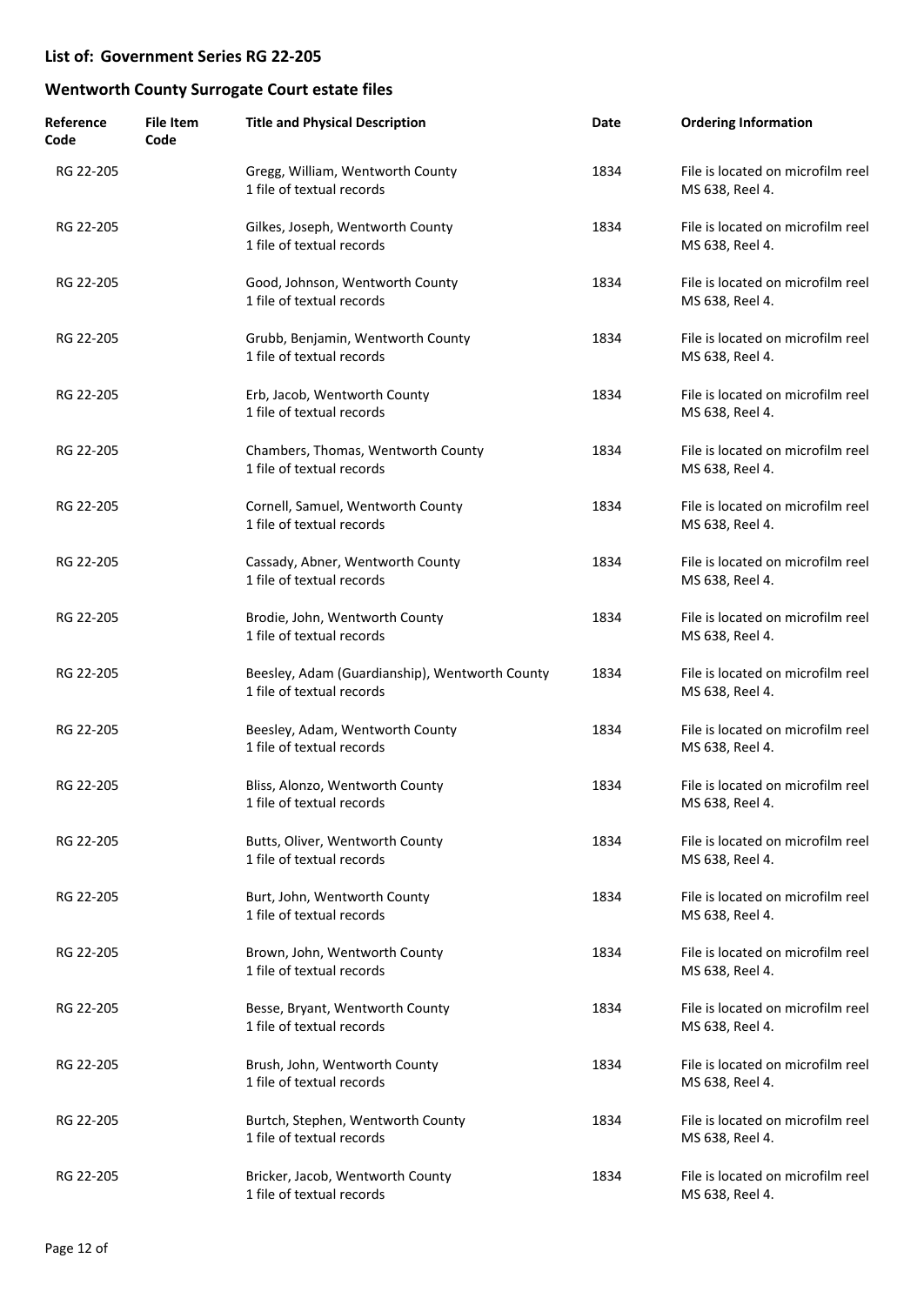| Reference<br>Code | <b>File Item</b><br>Code | <b>Title and Physical Description</b>                                          | Date | <b>Ordering Information</b>                          |
|-------------------|--------------------------|--------------------------------------------------------------------------------|------|------------------------------------------------------|
| RG 22-205         |                          | Wells, George F., Wentworth County<br>1 file of textual records                | 1834 | File is located on microfilm reel<br>MS 638, Reel 4. |
| RG 22-205         |                          | Witmer, Henry, Wentworth County<br>1 file of textual records                   | 1834 | File is located on microfilm reel<br>MS 638, Reel 4. |
| RG 22-205         |                          | Weaver, Joel, Wentworth County<br>1 file of textual records                    | 1834 | File is located on microfilm reel<br>MS 638, Reel 4. |
| RG 22-205         |                          | Thompson, James, Wentworth County<br>1 file of textual records                 | 1834 | File is located on microfilm reel<br>MS 638, Reel 4. |
| RG 22-205         |                          | Templeton, Andrew, Wentworth County<br>1 file of textual records               | 1834 | File is located on microfilm reel<br>MS 638, Reel 4. |
| RG 22-205         |                          | Simpson, Andrew, Wentworth County<br>1 file of textual records                 | 1834 | File is located on microfilm reel<br>MS 638, Reel 4. |
| RG 22-205         |                          | Smith, Christopher, Wentworth County<br>1 file of textual records              | 1834 | File is located on microfilm reel<br>MS 638, Reel 4. |
| RG 22-205         |                          | Sharick, Jacob, Wentworth County<br>1 file of textual records                  | 1834 | File is located on microfilm reel<br>MS 638, Reel 4. |
| RG 22-205         |                          | Sharick, Samuel (Guardianship), Wentworth County<br>1 file of textual records  | 1834 | File is located on microfilm reel<br>MS 638, Reel 4. |
| RG 22-205         |                          | Sharick, Jacob (Guardianship), Wentworth County<br>1 file of textual records   | 1834 | File is located on microfilm reel<br>MS 638, Reel 4. |
| RG 22-205         |                          | Sharick, Abraham (Guardianship), Wentworth County<br>1 file of textual records | 1834 | File is located on microfilm reel<br>MS 638, Reel 4. |
| RG 22-205         |                          | Snider, John, Wentworth County<br>1 file of textual records                    | 1834 | File is located on microfilm reel<br>MS 638, Reel 4. |
| RG 22-205         |                          | Simpson, Alexander, Wentworth County<br>1 file of textual records              | 1834 | File is located on microfilm reel<br>MS 638, Reel 4. |
| RG 22-205         |                          | Shepard, Robert, Wentworth County<br>1 file of textual records                 | 1834 | File is located on microfilm reel<br>MS 638, Reel 4. |
| RG 22-205         |                          | Sleighter, Henry, Wentworth County<br>1 file of textual records                | 1834 | File is located on microfilm reel<br>MS 638, Reel 4. |
| RG 22-205         |                          | Smith, Jacob, Wentworth County<br>1 file of textual records                    | 1834 | File is located on microfilm reel<br>MS 638, Reel 4. |
| RG 22-205         |                          | Shaw, Thomas, Wentworth County<br>1 file of textual records                    | 1834 | File is located on microfilm reel<br>MS 638, Reel 4. |
| RG 22-205         |                          | Shepard, William, Wentworth County<br>1 file of textual records                | 1834 | File is located on microfilm reel<br>MS 638, Reel 4. |
| RG 22-205         |                          | Simons, Walter W., Wentworth County<br>1 file of textual records               | 1834 | File is located on microfilm reel<br>MS 638, Reel 4. |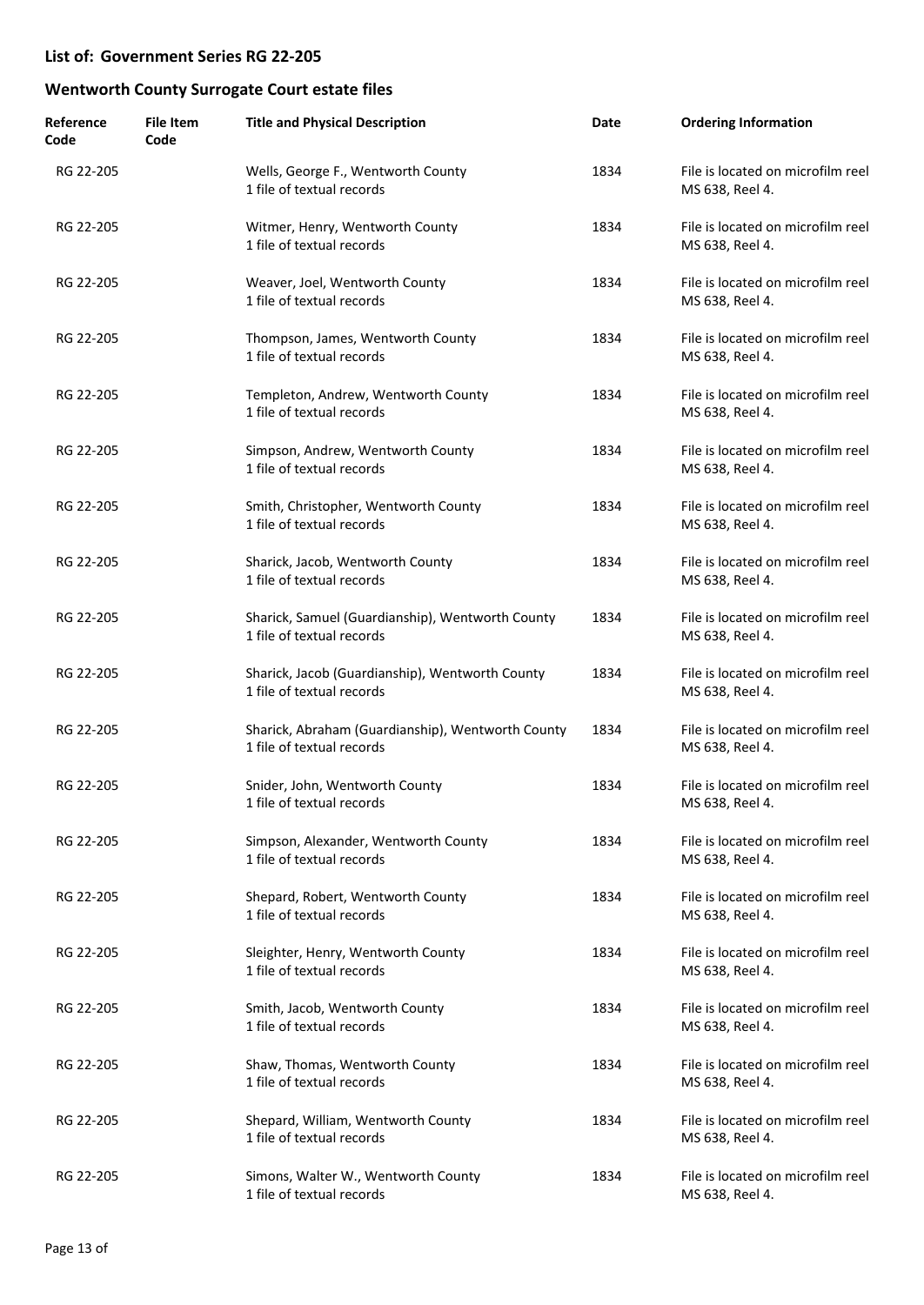| Reference<br>Code | <b>File Item</b><br>Code | <b>Title and Physical Description</b>                                          | Date | <b>Ordering Information</b>                          |
|-------------------|--------------------------|--------------------------------------------------------------------------------|------|------------------------------------------------------|
| RG 22-205         |                          | Shepard, William (Guardianship), Wentworth County<br>1 file of textual records | 1834 | File is located on microfilm reel<br>MS 638, Reel 4. |
| RG 22-205         |                          | Swartz, David, Wentworth County<br>1 file of textual records                   | 1834 | File is located on microfilm reel<br>MS 638, Reel 4. |
| RG 22-205         |                          | Rosenberger, Jacob, Wentworth County<br>1 file of textual records              | 1834 | File is located on microfilm reel<br>MS 638, Reel 4. |
| RG 22-205         |                          | Rube, Michael, Wentworth County<br>1 file of textual records                   | 1834 | File is located on microfilm reel<br>MS 638, Reel 4. |
| RG 22-205         |                          | Pool, Thomas H., Wentworth County<br>1 file of textual records                 | 1834 | File is located on microfilm reel<br>MS 638, Reel 4. |
| RG 22-205         |                          | McKenzie, Alexander, Wentworth County<br>1 file of textual records             | 1834 | File is located on microfilm reel<br>MS 638, Reel 4. |
| RG 22-205         |                          | McKindzie, James, Wentworth County<br>1 file of textual records                | 1834 | File is located on microfilm reel<br>MS 638, Reel 4. |
| RG 22-205         |                          | Martin, Peter, Wentworth County<br>1 file of textual records                   | 1834 | File is located on microfilm reel<br>MS 638, Reel 4. |
| RG 22-205         |                          | Willison, John, Wentworth County<br>1 file of textual records                  | 1835 | File is located on microfilm reel<br>MS 638, Reel 4. |
| RG 22-205         |                          | Weaver, Mary (Guardianship), Wentworth County<br>1 file of textual records     | 1835 | File is located on microfilm reel<br>MS 638, Reel 4. |
| RG 22-205         |                          | Weir, John, Wentworth County<br>1 file of textual records                      | 1835 | File is located on microfilm reel<br>MS 638, Reel 4. |
| RG 22-205         |                          | Van Horn, Lawrence, Wentworth County<br>1 file of textual records              | 1835 | File is located on microfilm reel<br>MS 638, Reel 4. |
| RG 22-205         |                          | Vanmeter, John, Wentworth County<br>1 file of textual records                  | 1835 | File is located on microfilm reel<br>MS 638, Reel 4. |
| RG 22-205         |                          | Ives, Otto, Wentworth County<br>1 file of textual records                      | 1835 | File is located on microfilm reel<br>MS 638, Reel 4. |
| RG 22-205         |                          | Sutton, Samuel, Wentworth County<br>1 file of textual records                  | 1835 | File is located on microfilm reel<br>MS 638, Reel 4. |
| RG 22-205         |                          | Swartz, David (Guardianship), Wentworth County<br>1 file of textual records    | 1835 | File is located on microfilm reel<br>MS 638, Reel 4. |
| RG 22-205         |                          | Stucky, Jacob, Wentworth County<br>1 file of textual records                   | 1835 | File is located on microfilm reel<br>MS 638, Reel 4. |
| RG 22-205         |                          | Sutton, Williams, Wentworth County<br>1 file of textual records                | 1835 | File is located on microfilm reel<br>MS 638, Reel 4. |
| RG 22-205         |                          | Sherrard, David, Wentworth County<br>1 file of textual records                 | 1835 | File is located on microfilm reel<br>MS 638, Reel 4. |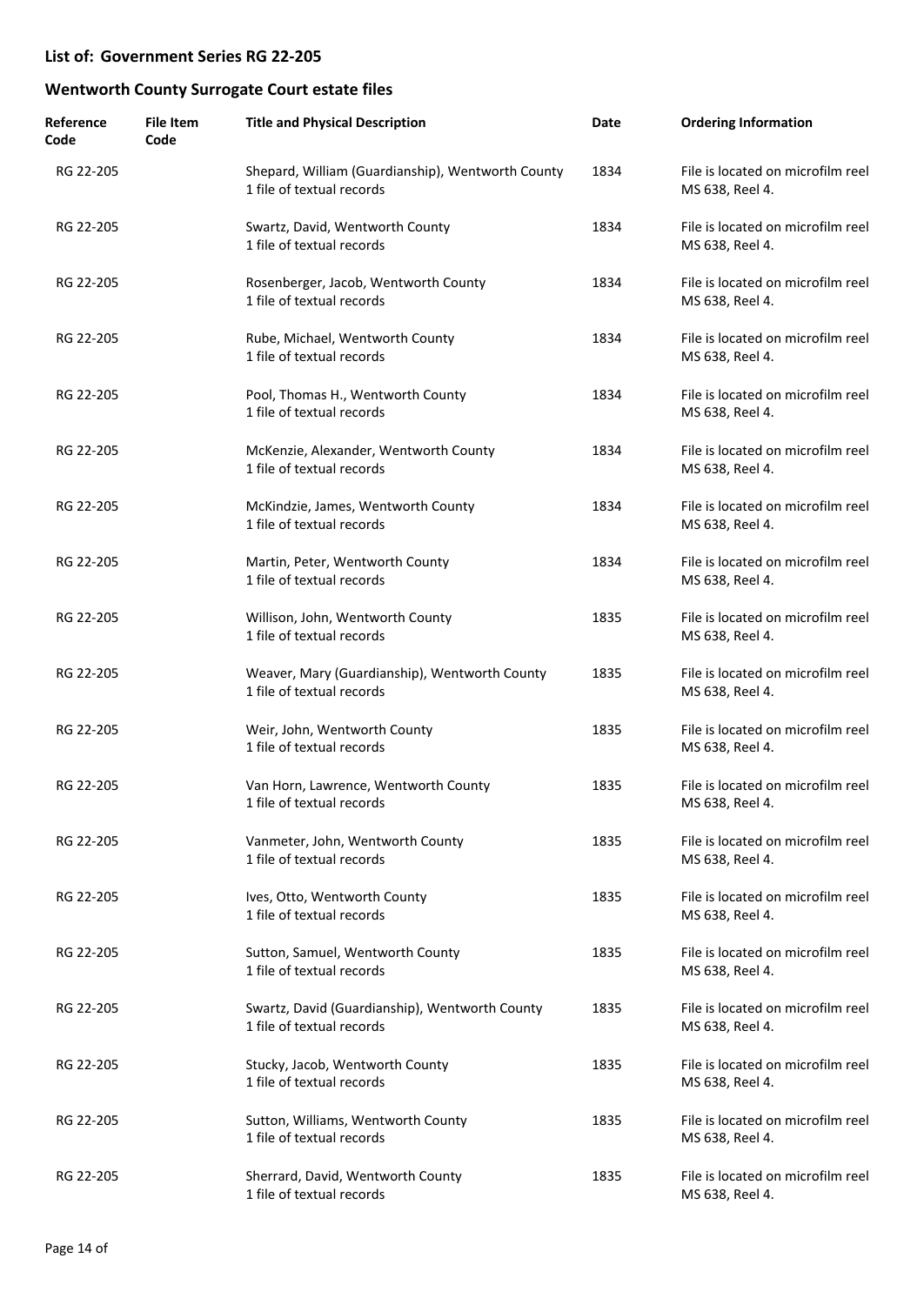| Reference<br>Code | <b>File Item</b><br>Code | <b>Title and Physical Description</b>                                         | Date | <b>Ordering Information</b>                          |
|-------------------|--------------------------|-------------------------------------------------------------------------------|------|------------------------------------------------------|
| RG 22-205         |                          | Ruby, Michael (Guardianship), Wentworth County<br>1 file of textual records   | 1835 | File is located on microfilm reel<br>MS 638, Reel 4. |
| RG 22-205         |                          | Runnels, John, Wentworth County<br>1 file of textual records                  | 1835 | File is located on microfilm reel<br>MS 638, Reel 4. |
| RG 22-205         |                          | Patterson, Hans, Wentworth County<br>1 file of textual records                | 1835 | File is located on microfilm reel<br>MS 638, Reel 4. |
| RG 22-205         |                          | Pettit, John C., Wentworth County<br>1 file of textual records                | 1835 | File is located on microfilm reel<br>MS 638, Reel 4. |
| RG 22-205         |                          | Milne, James P., Wentworth County<br>1 file of textual records                | 1835 | File is located on microfilm reel<br>MS 638, Reel 4. |
| RG 22-205         |                          | McLeran, James, Wentworth County<br>1 file of textual records                 | 1835 | File is located on microfilm reel<br>MS 638, Reel 4. |
| RG 22-205         |                          | Martin, Michael, Wentworth County<br>1 file of textual records                | 1835 | File is located on microfilm reel<br>MS 638, Reel 4. |
| RG 22-205         |                          | Martain, Jasper (Guardianship), Wentworth County<br>1 file of textual records | 1835 | File is located on microfilm reel<br>MS 638, Reel 4. |
| RG 22-205         |                          | McColl, Angus, Wentworth County<br>1 file of textual records                  | 1835 | File is located on microfilm reel<br>MS 638, Reel 4. |
| RG 22-205         |                          | Marr, Lawrence, Wentworth County<br>1 file of textual records                 | 1835 | File is located on microfilm reel<br>MS 638, Reel 4. |
| RG 22-205         |                          | Hetridge, John, Wentworth County<br>1 file of textual records                 | 1835 | File is located on microfilm reel<br>MS 638, Reel 4. |
| RG 22-205         |                          | Jamieson, Walter, Wentworth County<br>1 file of textual records               | 1835 | File is located on microfilm reel<br>MS 638, Reel 4. |
| RG 22-205         |                          | Joynes, George, Wentworth County<br>1 file of textual records                 | 1835 | File is located on microfilm reel<br>MS 638, Reel 4. |
| RG 22-205         |                          | Hines, Thomas, Wentworth County<br>1 file of textual records                  | 1835 | File is located on microfilm reel<br>MS 638, Reel 4. |
| RG 22-205         |                          | Hilborn, James (Guardianship), Wentworth County<br>1 file of textual records  | 1835 | File is located on microfilm reel<br>MS 638, Reel 4. |
| RG 22-205         |                          | Hilborn, James (Guardianship), Wentworth County<br>1 file of textual records  | 1835 | File is located on microfilm reel<br>MS 638, Reel 4. |
| RG 22-205         |                          | Hancock, William, Wentworth County<br>1 file of textual records               | 1835 | File is located on microfilm reel<br>MS 638, Reel 4. |
| RG 22-205         |                          | Haller, Gottfried, Wentworth County<br>1 file of textual records              | 1835 | File is located on microfilm reel<br>MS 638, Reel 4. |
| RG 22-205         |                          | Hall, Joseph, Wentworth County<br>1 file of textual records                   | 1835 | File is located on microfilm reel<br>MS 638, Reel 4. |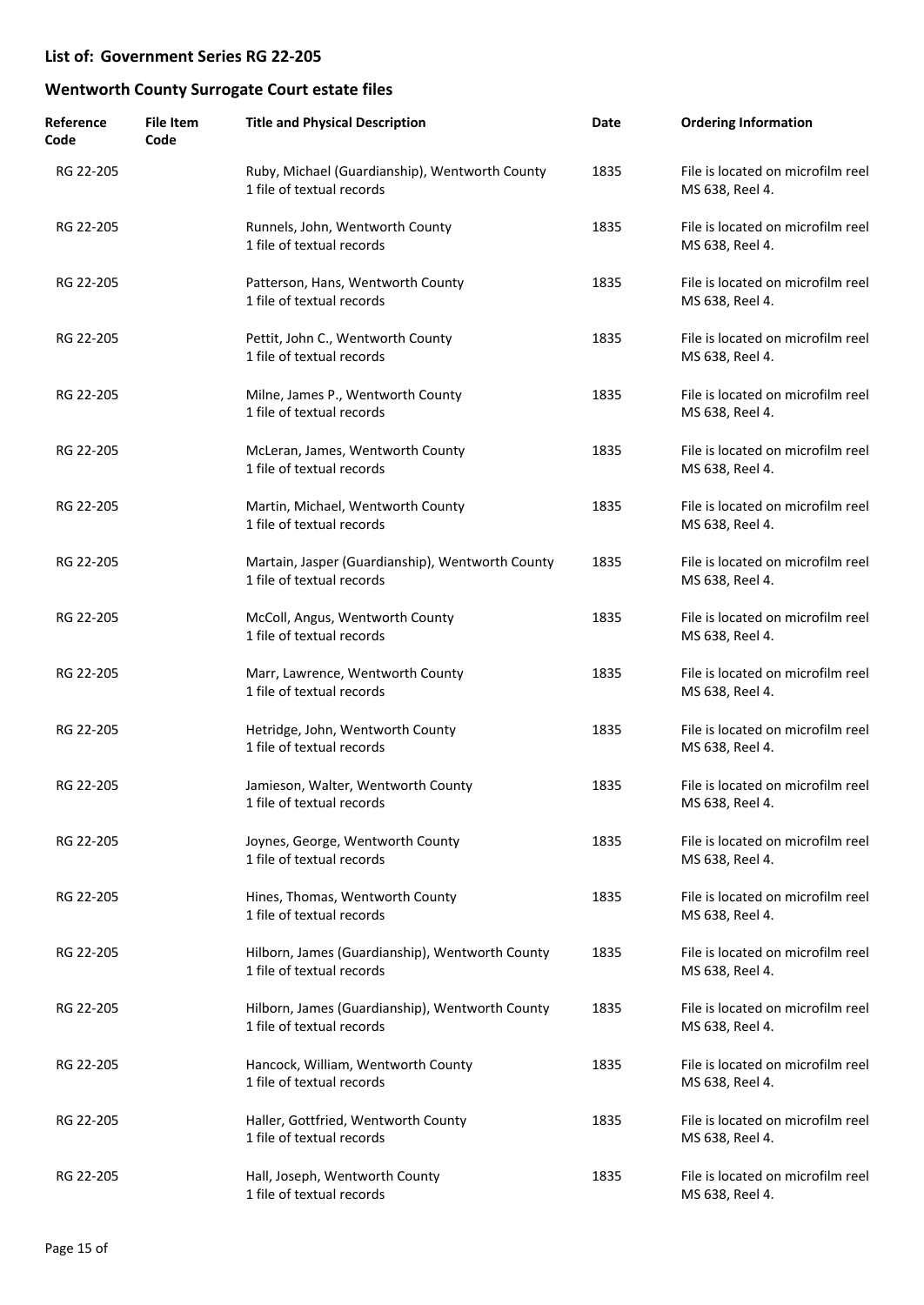| Reference<br>Code | <b>File Item</b><br>Code | <b>Title and Physical Description</b>                                         | Date | <b>Ordering Information</b>                          |
|-------------------|--------------------------|-------------------------------------------------------------------------------|------|------------------------------------------------------|
| RG 22-205         |                          | Griggs, Aaron, Wentworth County<br>1 file of textual records                  | 1835 | File is located on microfilm reel<br>MS 638, Reel 5. |
| RG 22-205         |                          | Findlay, John, Wentworth County<br>1 file of textual records                  | 1835 | File is located on microfilm reel<br>MS 638, Reel 5. |
| RG 22-205         |                          | Howard, Barnabas, Wentworth County<br>1 file of textual records               | 1835 | File is located on microfilm reel<br>MS 638, Reel 5. |
| RG 22-205         |                          | Eby, Moses (Guardianship), Wentworth County<br>1 file of textual records      | 1835 | File is located on microfilm reel<br>MS 638, Reel 5. |
| RG 22-205         |                          | Erb, Jacob (Guardianship), Wentworth County<br>1 file of textual records      | 1835 | File is located on microfilm reel<br>MS 638, Reel 5. |
| RG 22-205         |                          | Erb, Jacob (Guardianship), Wentworth County<br>1 file of textual records      | 1835 | File is located on microfilm reel<br>MS 638, Reel 5. |
| RG 22-205         |                          | Cress, Simon, Wentworth County<br>1 file of textual records                   | 1835 | File is located on microfilm reel<br>MS 638, Reel 5. |
| RG 22-205         |                          | Cushman, Josiah, Wentworth County<br>1 file of textual records                | 1835 | File is located on microfilm reel<br>MS 638, Reel 5. |
| RG 22-205         |                          | Clemens, Nathan (Guardianship), Wentworth County<br>1 file of textual records | 1835 | File is located on microfilm reel<br>MS 638, Reel 5. |
| RG 22-205         |                          | Crips, John, Wentworth County<br>1 file of textual records                    | 1835 | File is located on microfilm reel<br>MS 638, Reel 5. |
| RG 22-205         |                          | Cornwell, John S., Wentworth County<br>1 file of textual records              | 1835 | File is located on microfilm reel<br>MS 638, Reel 5. |
| RG 22-205         |                          | Chambers, Thomas, Wentworth County<br>1 file of textual records               | 1835 | File is located on microfilm reel<br>MS 638, Reel 5. |
| RG 22-205         |                          | Becktel, Joseph (Guardianship), Wentworth County<br>1 file of textual records | 1835 | File is located on microfilm reel<br>MS 638, Reel 5. |
| RG 22-205         |                          | Butts, Oliver Sr., Wentworth County<br>1 file of textual records              | 1835 | File is located on microfilm reel<br>MS 638, Reel 5. |
| RG 22-205         |                          | Bretz, John, Wentworth County<br>1 file of textual records                    | 1835 | File is located on microfilm reel<br>MS 638, Reel 5. |
| RG 22-205         |                          | Burkhard, Peter, Wentworth County<br>1 file of textual records                | 1835 | File is located on microfilm reel<br>MS 638, Reel 5. |
| RG 22-205         |                          | Bare, John, Wentworth County<br>1 file of textual records                     | 1835 | File is located on microfilm reel<br>MS 638, Reel 5. |
| RG 22-205         |                          | Alford, Elizar, Wentworth County<br>1 file of textual records                 | 1835 | File is located on microfilm reel<br>MS 638, Reel 5. |
| RG 22-205         |                          | Allan, John, Wentworth County<br>1 file of textual records                    | 1835 | File is located on microfilm reel<br>MS 638, Reel 5. |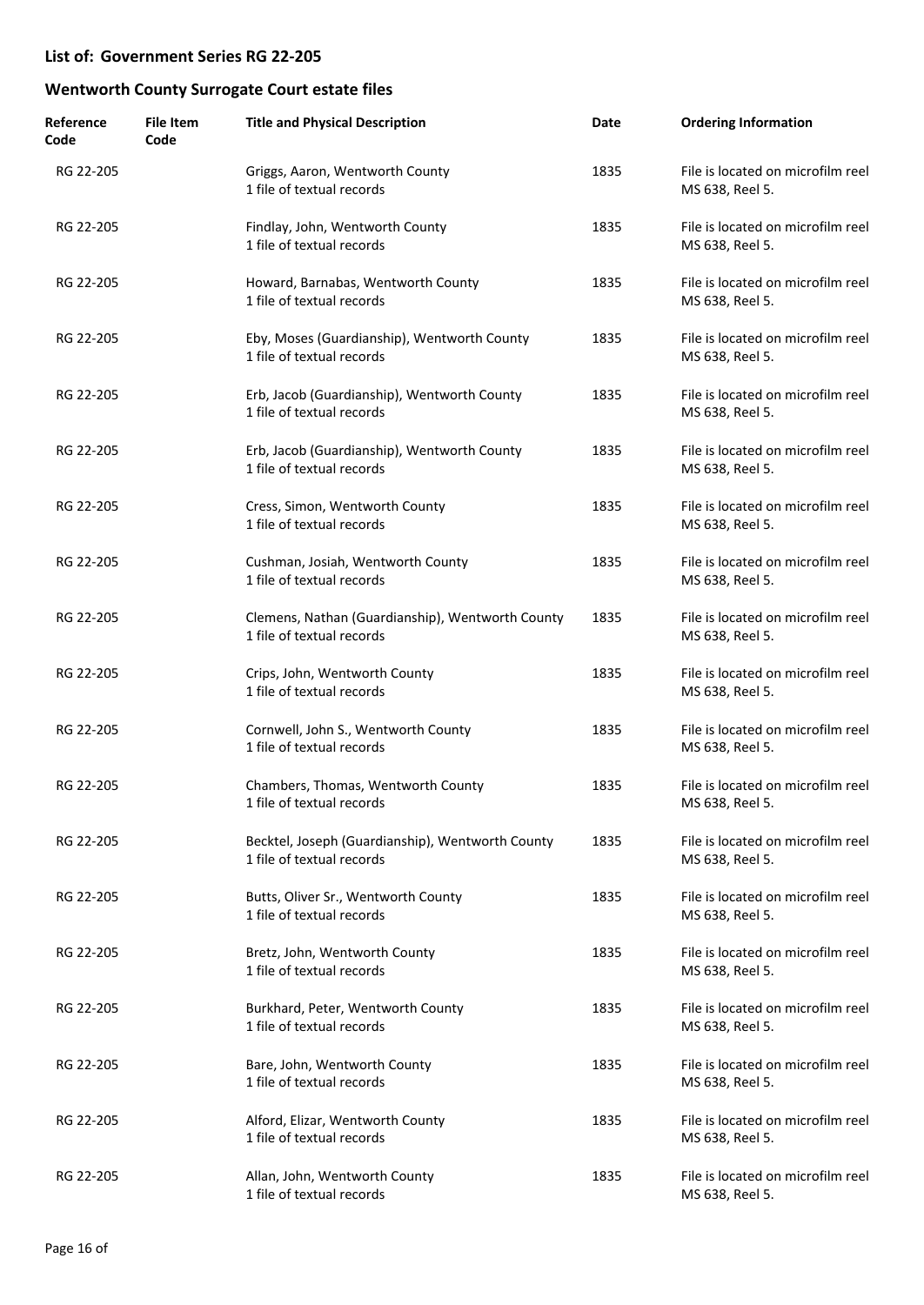| Reference<br>Code | <b>File Item</b><br>Code | <b>Title and Physical Description</b>                                                 | Date | <b>Ordering Information</b>                          |
|-------------------|--------------------------|---------------------------------------------------------------------------------------|------|------------------------------------------------------|
| RG 22-205         |                          | Young, Daniel, Wentworth County<br>1 file of textual records                          | 1836 | File is located on microfilm reel<br>MS 638, Reel 5. |
| RG 22-205         |                          | Wilson, Robert, Wentworth County<br>1 file of textual records                         | 1836 | File is located on microfilm reel<br>MS 638, Reel 5. |
| RG 22-205         |                          | Taylor, John J., Wentworth County<br>1 file of textual records                        | 1836 | File is located on microfilm reel<br>MS 638, Reel 5. |
| RG 22-205         |                          | Taylor, James, Wentworth County<br>1 file of textual records                          | 1836 | File is located on microfilm reel<br>MS 638, Reel 5. |
| RG 22-205         |                          | Slichter, Daniel, Wentworth County<br>1 file of textual records                       | 1836 | File is located on microfilm reel<br>MS 638, Reel 5. |
| RG 22-205         |                          | Stuckey, Thomas, Wentworth County<br>1 file of textual records                        | 1836 | File is located on microfilm reel<br>MS 638, Reel 5. |
| RG 22-205         |                          | Scott, James, Wentworth County<br>1 file of textual records                           | 1836 | File is located on microfilm reel<br>MS 638, Reel 5. |
| RG 22-205         |                          | Heath, William, Wentworth County<br>1 file of textual records                         | 1836 | File is located on microfilm reel<br>MS 638, Reel 5. |
| RG 22-205         |                          | Spencer, Eliza, Wentworth County<br>1 file of textual records                         | 1836 | File is located on microfilm reel<br>MS 638, Reel 5. |
| RG 22-205         |                          | Skinner, Henry (Guardianship), Wentworth County<br>1 file of textual records          | 1836 | File is located on microfilm reel<br>MS 638, Reel 5. |
| RG 22-205         |                          | Sisseline, Joseph, Wentworth County<br>1 file of textual records                      | 1836 | File is located on microfilm reel<br>MS 638, Reel 5. |
| RG 22-205         |                          | Melvine, Robert, Wentworth County<br>1 file of textual records                        | 1836 | File is located on microfilm reel<br>MS 638, Reel 5. |
| RG 22-205         |                          | Lee, James, Wentworth County<br>1 file of textual records                             | 1836 | File is located on microfilm reel<br>MS 638, Reel 5. |
| RG 22-205         |                          | Seinhard, Phillip, Wentworth County<br>1 file of textual records                      | 1836 | File is located on microfilm reel<br>MS 638, Reel 5. |
| RG 22-205         |                          | Kelley, Robert, Wentworth County<br>1 file of textual records                         | 1836 | File is located on microfilm reel<br>MS 638, Reel 5. |
| RG 22-205         |                          | Knight, Courtland D. (Guardianship), Wentworth<br>County<br>1 file of textual records | 1836 | File is located on microfilm reel<br>MS 638, Reel 5. |
| RG 22-205         |                          | Kennedy, Paul, Wentworth County<br>1 file of textual records                          | 1836 | File is located on microfilm reel<br>MS 638, Reel 5. |
| RG 22-205         |                          | House, John P., Wentworth County<br>1 file of textual records                         | 1836 | File is located on microfilm reel<br>MS 638, Reel 5. |
| RG 22-205         |                          | Hagle, Henry, Wentworth County<br>1 file of textual records                           | 1836 | File is located on microfilm reel<br>MS 638, Reel 5. |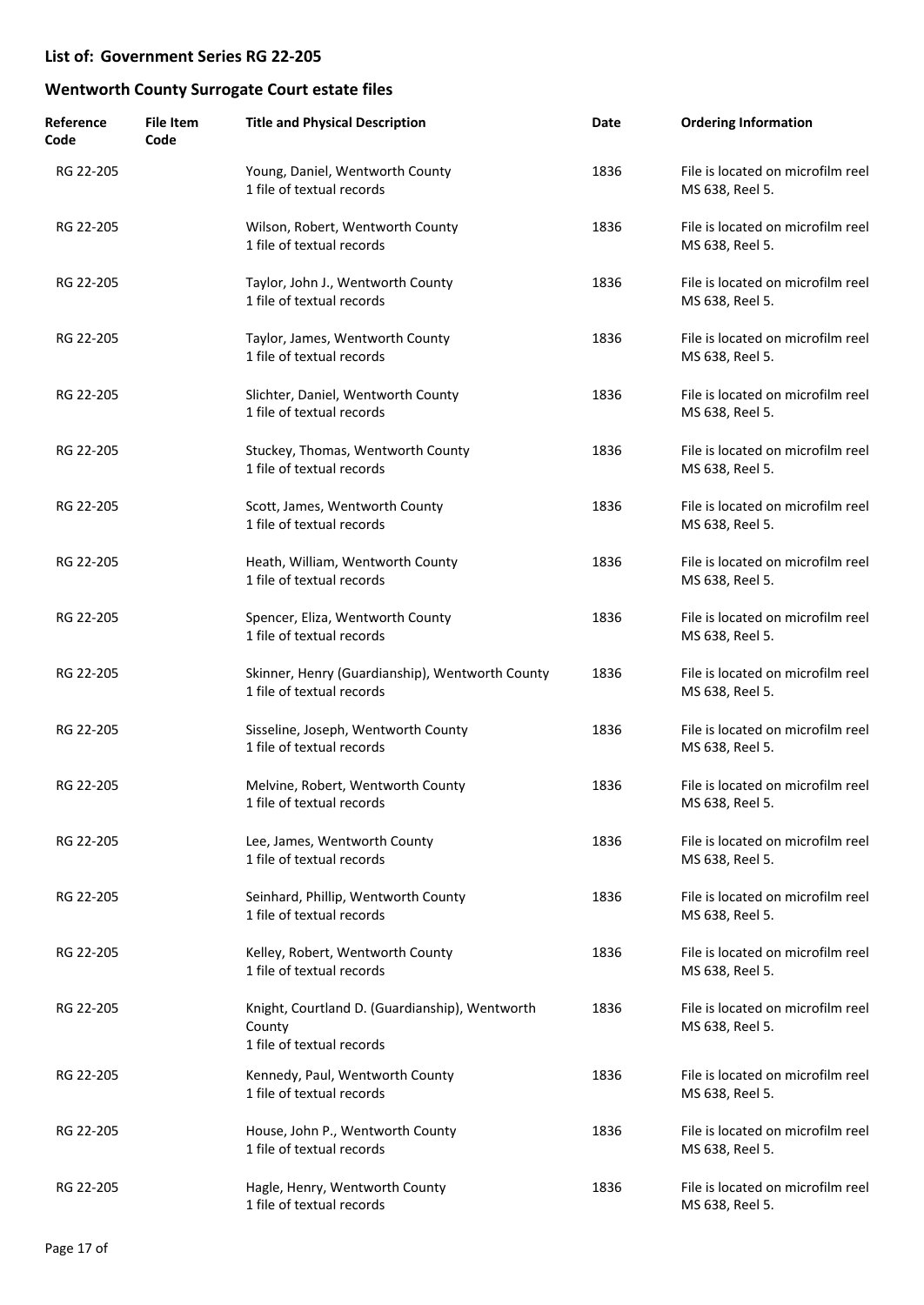| Reference<br>Code | <b>File Item</b><br>Code | <b>Title and Physical Description</b>                                 | Date | <b>Ordering Information</b>                          |
|-------------------|--------------------------|-----------------------------------------------------------------------|------|------------------------------------------------------|
| RG 22-205         |                          | Sevagood, Jacob A., Wentworth County<br>1 file of textual records     | 1836 | File is located on microfilm reel<br>MS 638, Reel 5. |
| RG 22-205         |                          | Garvin, William, Wentworth County<br>1 file of textual records        | 1836 | File is located on microfilm reel<br>MS 638, Reel 5. |
| RG 22-205         |                          | Carrier, James H., Wentworth County<br>1 file of textual records      | 1836 | File is located on microfilm reel<br>MS 638, Reel 5. |
| RG 22-205         |                          | Barber, Matthias, Wentworth County<br>1 file of textual records       | 1836 | File is located on microfilm reel<br>MS 638, Reel 5. |
| RG 22-205         |                          | Baker, George, Wentworth County<br>1 file of textual records          | 1836 | File is located on microfilm reel<br>MS 638, Reel 5. |
| RG 22-205         |                          | Everett, Abner, Wentworth County<br>1 file of textual records         | 1836 | File is located on microfilm reel<br>MS 638, Reel 5. |
| RG 22-205         |                          | Anderson, James, Wentworth County<br>1 file of textual records        | 1836 | File is located on microfilm reel<br>MS 638, Reel 5. |
| RG 22-205         |                          | Markle, William, Wentworth County<br>1 file of textual records        | 1837 | File is located on microfilm reel<br>MS 638, Reel 5. |
| RG 22-205         |                          | Toban, John, Wentworth County<br>1 file of textual records            | 1837 | File is located on microfilm reel<br>MS 638, Reel 5. |
| RG 22-205         |                          | Herns, Jacob, Wentworth County<br>1 file of textual records           | 1837 | File is located on microfilm reel<br>MS 638, Reel 5. |
| RG 22-205         |                          | Thatcher, John, Wentworth County<br>1 file of textual records         | 1836 | File is located on microfilm reel<br>MS 638, Reel 5. |
| RG 22-205         |                          | Eckenswiller, Henry, Wentworth County<br>1 file of textual records    | 1838 | File is located on microfilm reel<br>MS 638, Reel 5. |
| RG 22-205         |                          | Young, Jacob, Wentworth County<br>1 file of textual records           | 1838 | File is located on microfilm reel<br>MS 638, Reel 5. |
| RG 22-205         |                          | Winter, Joses, Wentworth County<br>1 file of textual records          | 1838 | File is located on microfilm reel<br>MS 638, Reel 5. |
| RG 22-205         |                          | Tobin, John, Wentworth County<br>1 file of textual records            | 1838 | File is located on microfilm reel<br>MS 638, Reel 5. |
| RG 22-205         |                          | Stevenson, James, Wentworth County<br>1 file of textual records       | 1838 | File is located on microfilm reel<br>MS 638, Reel 5. |
| RG 22-205         |                          | Smith, Samuel, Wentworth County<br>1 file of textual records          | 1838 | File is located on microfilm reel<br>MS 638, Reel 5. |
| RG 22-205         |                          | Stafford, Nathaniel H., Wentworth County<br>1 file of textual records | 1838 | File is located on microfilm reel<br>MS 638, Reel 5. |
| RG 22-205         |                          | Marks, Frederick, Wentworth County<br>1 file of textual records       | 1838 | File is located on microfilm reel<br>MS 638, Reel 5. |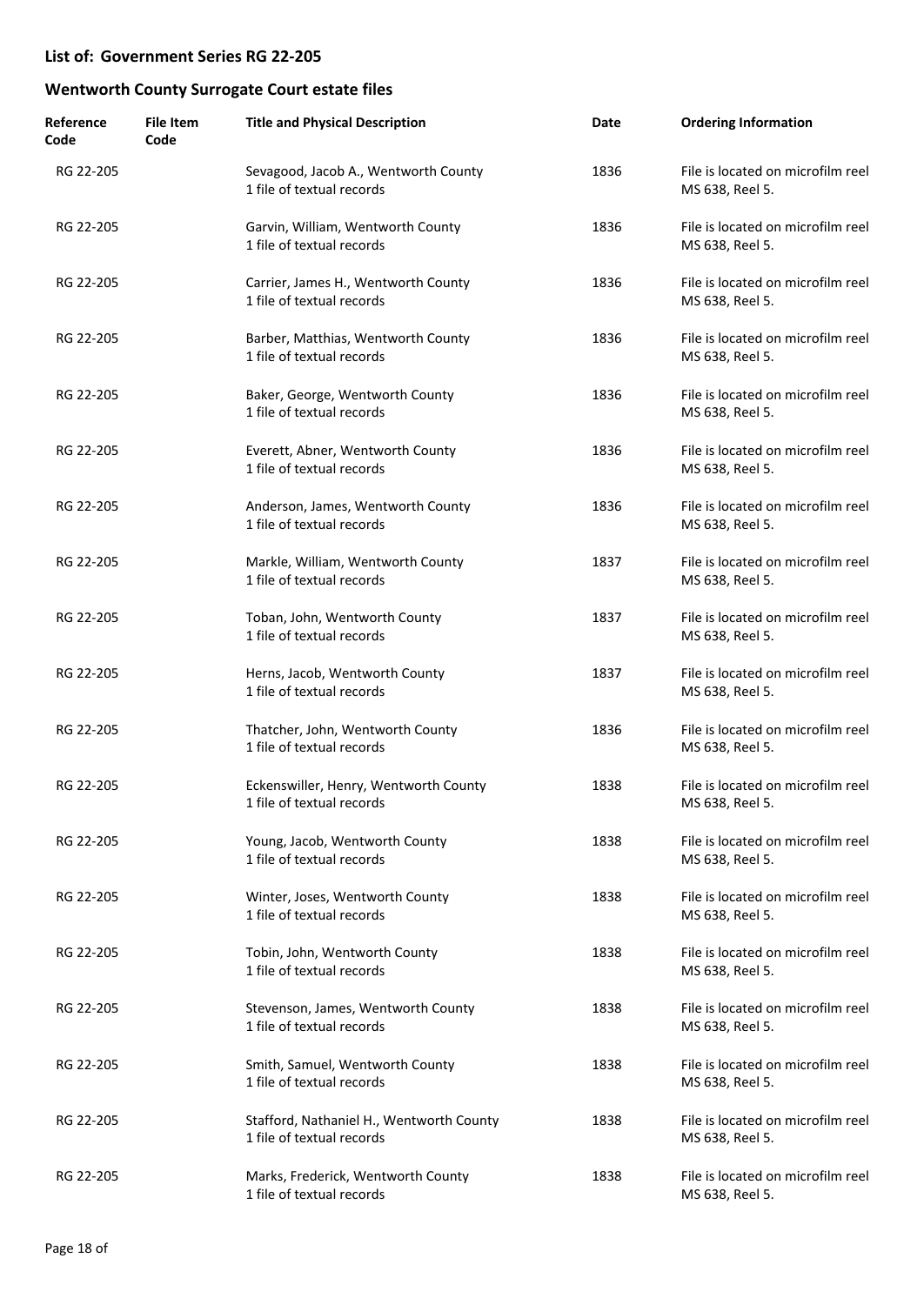| Reference<br>Code | <b>File Item</b><br>Code | <b>Title and Physical Description</b>                               | Date | <b>Ordering Information</b>                          |
|-------------------|--------------------------|---------------------------------------------------------------------|------|------------------------------------------------------|
| RG 22-205         |                          | Moore, Cornelia, Wentworth County<br>1 file of textual records      | 1838 | File is located on microfilm reel<br>MS 638, Reel 5. |
| RG 22-205         |                          | Shatshaw, Joseph, Wentworth County<br>1 file of textual records     | 1838 | File is located on microfilm reel<br>MS 638, Reel 5. |
| RG 22-205         |                          | Lyons, Harcar, Wentworth County<br>1 file of textual records        | 1838 | File is located on microfilm reel<br>MS 638, Reel 5. |
| RG 22-205         |                          | Huntsberger, Abraham, Wentworth County<br>1 file of textual records | 1838 | File is located on microfilm reel<br>MS 638, Reel 5. |
| RG 22-205         |                          | Harley, William, Wentworth County<br>1 file of textual records      | 1838 | File is located on microfilm reel<br>MS 638, Reel 5. |
| RG 22-205         |                          | Freeman, Philip, Wentworth County<br>1 file of textual records      | 1838 | File is located on microfilm reel<br>MS 638, Reel 5. |
| RG 22-205         |                          | Duffy, Philip, Wentworth County<br>1 file of textual records        | 1838 | File is located on microfilm reel<br>MS 638, Reel 5. |
| RG 22-205         |                          | Cripps, Isaac, Wentworth County<br>1 file of textual records        | 1838 | File is located on microfilm reel<br>MS 638, Reel 5. |
| RG 22-205         |                          | Cope, James, Wentworth County<br>1 file of textual records          | 1838 | File is located on microfilm reel<br>MS 638, Reel 5. |
| RG 22-205         |                          | Corner, Thomas, Wentworth County<br>1 file of textual records       | 1838 | File is located on microfilm reel<br>MS 638, Reel 5. |
| RG 22-205         |                          | Brown, Robert, Wentworth County<br>1 file of textual records        | 1838 | File is located on microfilm reel<br>MS 638, Reel 5. |
| RG 22-205         |                          | Baker, Abraham, Wentworth County<br>1 file of textual records       | 1838 | File is located on microfilm reel<br>MS 638, Reel 5. |
| RG 22-205         |                          | Becktel, Joseph Sr., Wentworth County<br>1 file of textual records  | 1838 | File is located on microfilm reel<br>MS 638, Reel 5. |
| RG 22-205         |                          | Bond, James, Wentworth County<br>1 file of textual records          | 1838 | File is located on microfilm reel<br>MS 638, Reel 5. |
| RG 22-205         |                          | Bomer, Joseph, Wentworth County<br>1 file of textual records        | 1838 | File is located on microfilm reel<br>MS 638, Reel 5. |
| RG 22-205         |                          | Tuttle, Stephen, Wentworth County<br>1 file of textual records      | 1839 | File is located on microfilm reel<br>MS 638, Reel 5. |
| RG 22-205         |                          | Willmot, John, Wentworth County<br>1 file of textual records        | 1839 | File is located on microfilm reel<br>MS 638, Reel 5. |
| RG 22-205         |                          | Miller, John, Wentworth County<br>1 file of textual records         | 1839 | File is located on microfilm reel<br>MS 638, Reel 5. |
| RG 22-205         |                          | Overfield, Manuel, Wentworth County<br>1 file of textual records    | 1839 | File is located on microfilm reel<br>MS 638, Reel 5. |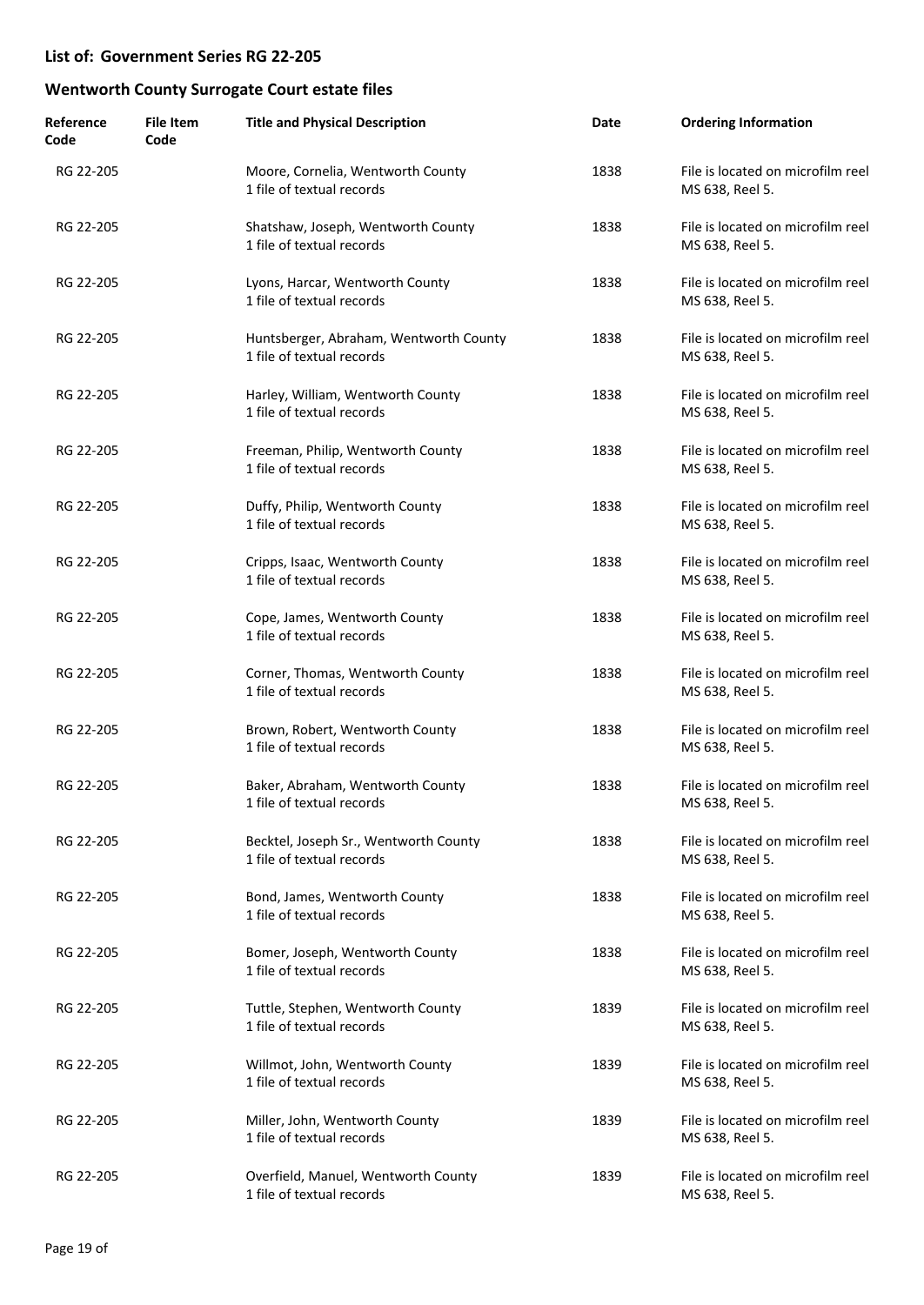| Reference<br>Code | <b>File Item</b><br>Code | <b>Title and Physical Description</b>                             | Date | <b>Ordering Information</b>                          |
|-------------------|--------------------------|-------------------------------------------------------------------|------|------------------------------------------------------|
| RG 22-205         |                          | Myers, Jabez, Wentworth County<br>1 file of textual records       | 1839 | File is located on microfilm reel<br>MS 638, Reel 5. |
| RG 22-205         |                          | Mickle, William J., Wentworth County<br>1 file of textual records | 1839 | File is located on microfilm reel<br>MS 638, Reel 6. |
| RG 22-205         |                          | London, Richard, Wentworth County<br>1 file of textual records    | 1839 | File is located on microfilm reel<br>MS 638, Reel 6. |
| RG 22-205         |                          | Kramer, Jacob, Wentworth County<br>1 file of textual records      | 1839 | File is located on microfilm reel<br>MS 638, Reel 6. |
| RG 22-205         |                          | Kelly, John, Wentworth County<br>1 file of textual records        | 1839 | File is located on microfilm reel<br>MS 638, Reel 6. |
| RG 22-205         |                          | Tull, Henry, Wentworth County<br>1 file of textual records        | 1839 | File is located on microfilm reel<br>MS 638, Reel 6. |
| RG 22-205         |                          | Hardiker, Richard, Wentworth County<br>1 file of textual records  | 1839 | File is located on microfilm reel<br>MS 638, Reel 6. |
| RG 22-205         |                          | Henry, John, Wentworth County<br>1 file of textual records        | 1839 | File is located on microfilm reel<br>MS 638, Reel 6. |
| RG 22-205         |                          | Hamlyn, Richard, Wentworth County<br>1 file of textual records    | 1839 | File is located on microfilm reel<br>MS 638, Reel 6. |
| RG 22-205         |                          | Gainer, John, Wentworth County<br>1 file of textual records       | 1839 | File is located on microfilm reel<br>MS 638, Reel 6. |
| RG 22-205         |                          | Olevell, Phillip, Wentworth County<br>1 file of textual records   | 1839 | File is located on microfilm reel<br>MS 638, Reel 6. |
| RG 22-205         |                          | Strange, Henry, Wentworth County<br>1 file of textual records     | 1839 | File is located on microfilm reel<br>MS 638, Reel 6. |
| RG 22-205         |                          | Sinclair, John, Wentworth County<br>1 file of textual records     | 1839 | File is located on microfilm reel<br>MS 638, Reel 6. |
| RG 22-205         |                          | Waugh, Thomas, Wentworth County<br>1 file of textual records      | 1839 | File is located on microfilm reel<br>MS 638, Reel 6. |
| RG 22-205         |                          | Wyril, John, Wentworth County<br>1 file of textual records        | 1839 | File is located on microfilm reel<br>MS 638, Reel 6. |
| RG 22-205         |                          | Willson, James, Wentworth County<br>1 file of textual records     | 1839 | File is located on microfilm reel<br>MS 638, Reel 6. |
| RG 22-205         |                          | Wismer, Joseph, Wentworth County<br>1 file of textual records     | 1839 | File is located on microfilm reel<br>MS 638, Reel 6. |
| RG 22-205         |                          | Field, Joseph, Wentworth County<br>1 file of textual records      | 1839 | File is located on microfilm reel<br>MS 638, Reel 6. |
| RG 22-205         |                          | Farill, John, Wentworth County<br>1 file of textual records       | 1839 | File is located on microfilm reel<br>MS 638, Reel 6. |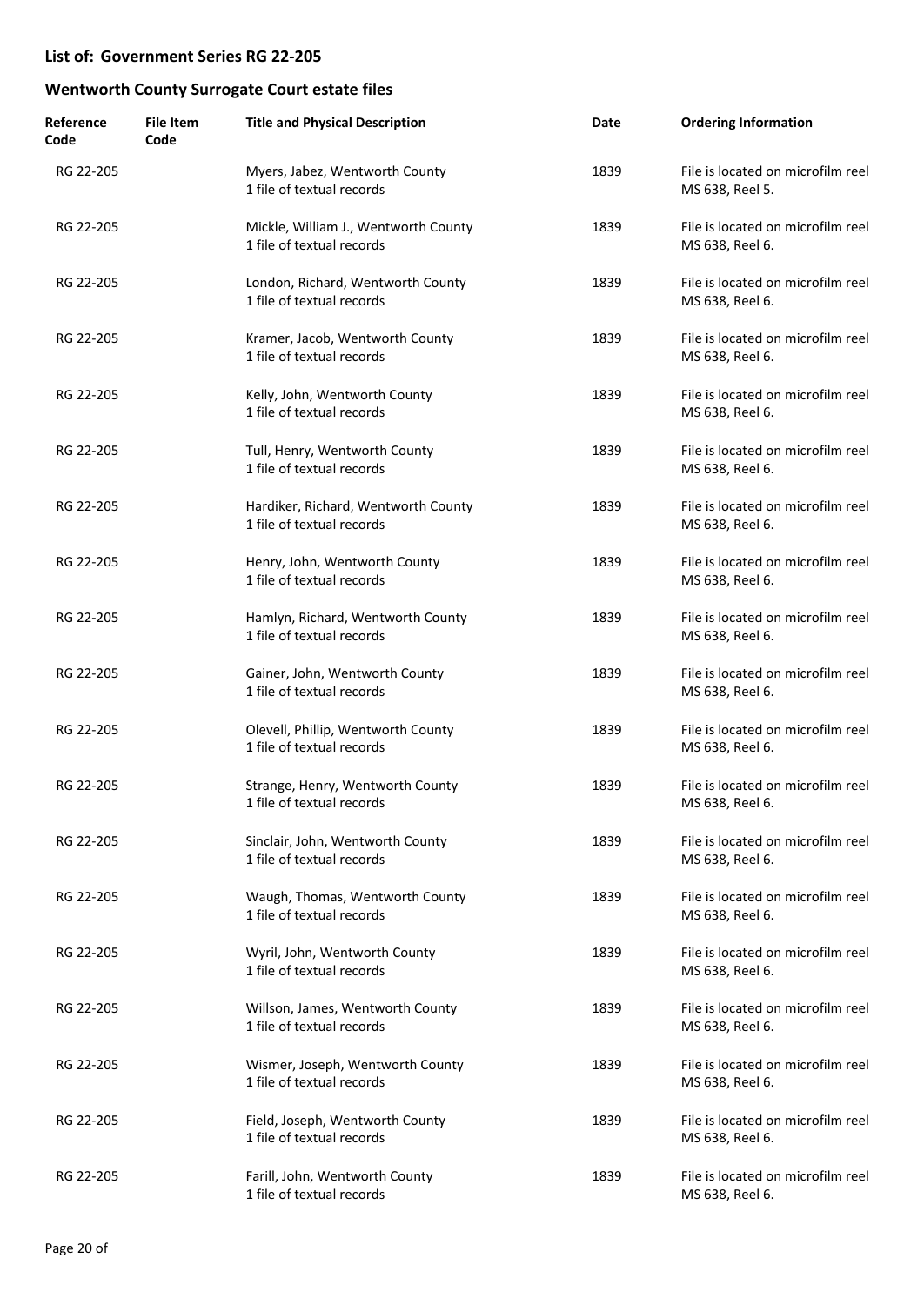| Reference<br>Code | <b>File Item</b><br>Code | <b>Title and Physical Description</b>                                          | Date | <b>Ordering Information</b>                          |
|-------------------|--------------------------|--------------------------------------------------------------------------------|------|------------------------------------------------------|
| RG 22-205         |                          | Church, Thomas, Wentworth County<br>1 file of textual records                  | 1839 | File is located on microfilm reel<br>MS 638, Reel 6. |
| RG 22-205         |                          | Burkhard, Joseph (Guardianship), Wentworth County<br>1 file of textual records | 1839 | File is located on microfilm reel<br>MS 638, Reel 6. |
| RG 22-205         |                          | Boyd, Robert, Wentworth County<br>1 file of textual records                    | 1839 | File is located on microfilm reel<br>MS 638, Reel 6. |
| RG 22-205         |                          | Butt, John, Wentworth County<br>1 file of textual records                      | 1839 | File is located on microfilm reel<br>MS 638, Reel 6. |
| RG 22-205         |                          | Bruce, Charles, Wentworth County<br>1 file of textual records                  | 1839 | File is located on microfilm reel<br>MS 638, Reel 6. |
| RG 22-205         |                          | Brant, Catherine, Wentworth County<br>1 file of textual records                | 1839 | File is located on microfilm reel<br>MS 638, Reel 6. |
| RG 22-205         |                          | Brown, Josiah, Wentworth County<br>1 file of textual records                   | 1839 | File is located on microfilm reel<br>MS 638, Reel 6. |
| RG 22-205         |                          | Becktel, Jacob, Wentworth County<br>1 file of textual records                  | 1839 | File is located on microfilm reel<br>MS 638, Reel 6. |
| RG 22-205         |                          | Marlatt, Nathan, Wentworth County<br>1 file of textual records                 | 1839 | File is located on microfilm reel<br>MS 638, Reel 6. |
| RG 22-205         |                          | Applegarth, William, Wentworth County<br>1 file of textual records             | 1839 | File is located on microfilm reel<br>MS 638, Reel 6. |
| RG 22-205         |                          | Nangle, William, Wentworth County<br>1 file of textual records                 | 1839 | File is located on microfilm reel<br>MS 638, Reel 6. |
| RG 22-205         |                          | Bennett, Robert, Wentworth County<br>1 file of textual records                 | 1840 | File is located on microfilm reel<br>MS 638, Reel 6. |
| RG 22-205         |                          | Winger, Elizabeth, Wentworth County<br>1 file of textual records               | 1840 | File is located on microfilm reel<br>MS 638, Reel 6. |
| RG 22-205         |                          | Hill, Hiram C., Wentworth County<br>1 file of textual records                  | 1840 | File is located on microfilm reel<br>MS 638, Reel 6. |
| RG 22-205         |                          | Grant, Alexander, Wentworth County<br>1 file of textual records                | 1840 | File is located on microfilm reel<br>MS 638, Reel 6. |
| RG 22-205         |                          | Forsyth, Caleb, Wentworth County<br>1 file of textual records                  | 1840 | File is located on microfilm reel<br>MS 638, Reel 6. |
| RG 22-205         |                          | Farley, James, Wentworth County<br>1 file of textual records                   | 1840 | File is located on microfilm reel<br>MS 638, Reel 6. |
| RG 22-205         |                          | Evans, William, Wentworth County<br>1 file of textual records                  | 1840 | File is located on microfilm reel<br>MS 638, Reel 6. |
| RG 22-205         |                          | Douglas, John, Wentworth County<br>1 file of textual records                   | 1840 | File is located on microfilm reel<br>MS 638, Reel 6. |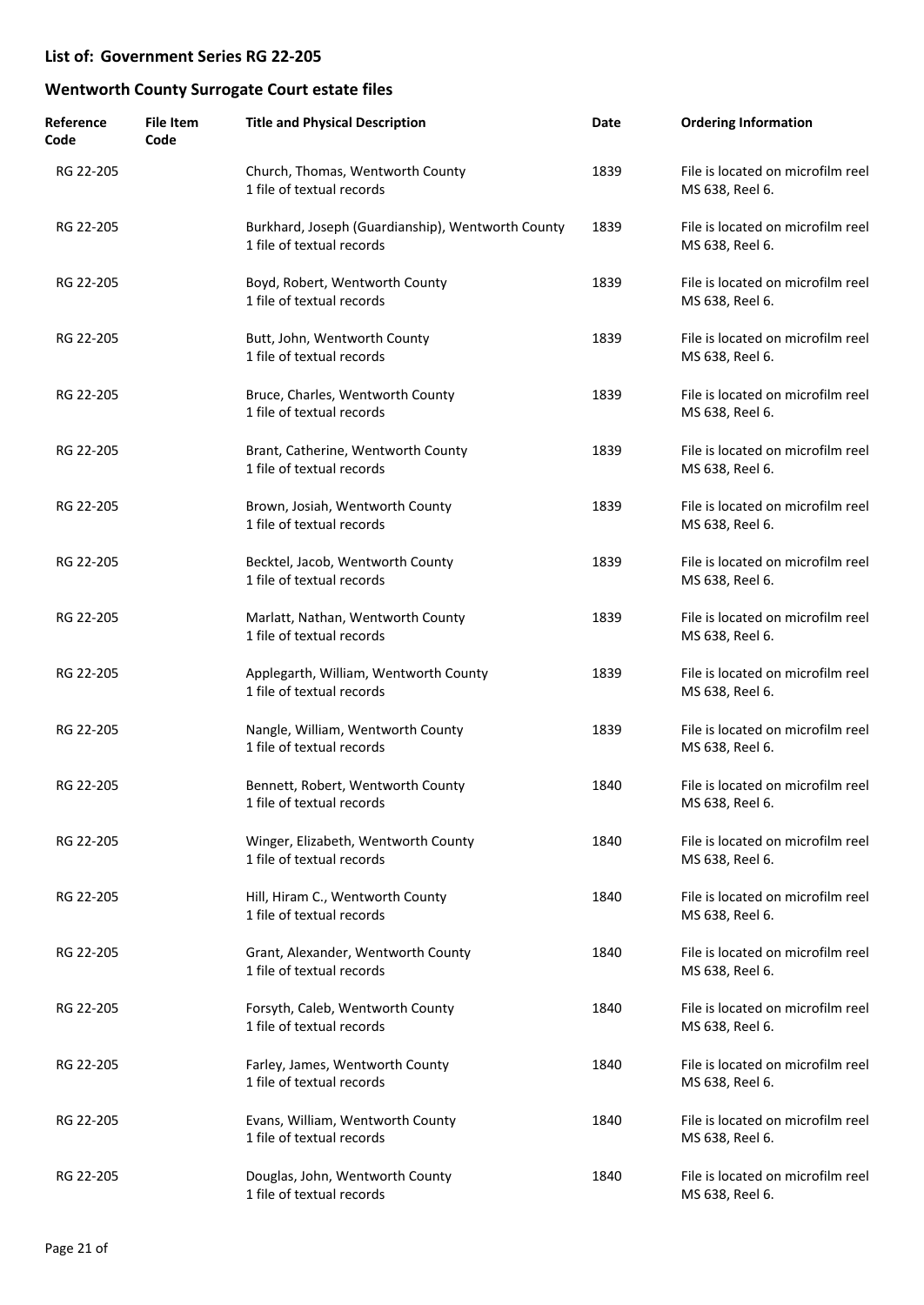| Reference<br>Code | <b>File Item</b><br>Code | <b>Title and Physical Description</b>                               | Date | <b>Ordering Information</b>                          |
|-------------------|--------------------------|---------------------------------------------------------------------|------|------------------------------------------------------|
| RG 22-205         |                          | Cressman, Joseph, Wentworth County<br>1 file of textual records     | 1840 | File is located on microfilm reel<br>MS 638, Reel 6. |
| RG 22-205         |                          | Fink, Christian, Wentworth County<br>1 file of textual records      | 1840 | File is located on microfilm reel<br>MS 638, Reel 6. |
| RG 22-205         |                          | Butt, John, Wentworth County<br>1 file of textual records           | 1840 | File is located on microfilm reel<br>MS 638, Reel 6. |
| RG 22-205         |                          | Bishop, James, Wentworth County<br>1 file of textual records        | 1840 | File is located on microfilm reel<br>MS 638, Reel 6. |
| RG 22-205         |                          | Bickhart, Jacob, Wentworth County<br>1 file of textual records      | 1840 | File is located on microfilm reel<br>MS 638, Reel 6. |
| RG 22-205         |                          | Boultbee, Felix, Wentworth County<br>1 file of textual records      | 1840 | File is located on microfilm reel<br>MS 638, Reel 6. |
| RG 22-205         |                          | Bowes, Joseph, Wentworth County<br>1 file of textual records        | 1840 | File is located on microfilm reel<br>MS 638, Reel 6. |
| RG 22-205         |                          | Logan, Ninian H., Wentworth County<br>1 file of textual records     | 1840 | File is located on microfilm reel<br>MS 638, Reel 6. |
| RG 22-205         |                          | King, James, Wentworth County<br>1 file of textual records          | 1840 | File is located on microfilm reel<br>MS 638, Reel 6. |
| RG 22-205         |                          | Hughson, Robert L., Wentworth County<br>1 file of textual records   | 1840 | File is located on microfilm reel<br>MS 638, Reel 6. |
| RG 22-205         |                          | Huntley, Osmund C., Wentworth County<br>1 file of textual records   | 1840 | File is located on microfilm reel<br>MS 638, Reel 6. |
| RG 22-205         |                          | Horn, James, Wentworth County<br>1 file of textual records          | 1840 | File is located on microfilm reel<br>MS 638, Reel 6. |
| RG 22-205         |                          | Shoemaker, Joshua, Wentworth County<br>1 file of textual records    | 1840 | File is located on microfilm reel<br>MS 638, Reel 6. |
| RG 22-205         |                          | Shain, Conrad, Wentworth County<br>1 file of textual records        | 1840 | File is located on microfilm reel<br>MS 638, Reel 6. |
| RG 22-205         |                          | Radford, Thomas, Wentworth County<br>1 file of textual records      | 1840 | File is located on microfilm reel<br>MS 638, Reel 6. |
| RG 22-205         |                          | Robertson, Alexander, Wentworth County<br>1 file of textual records | 1840 | File is located on microfilm reel<br>MS 638, Reel 6. |
| RG 22-205         |                          | Peart, John, Wentworth County<br>1 file of textual records          | 1840 | File is located on microfilm reel<br>MS 638, Reel 6. |
| RG 22-205         |                          | Pettis, Frederick, Wentworth County<br>1 file of textual records    | 1840 | File is located on microfilm reel<br>MS 638, Reel 6. |
| RG 22-205         |                          | Persons, David, Wentworth County<br>1 file of textual records       | 1840 | File is located on microfilm reel<br>MS 638, Reel 6. |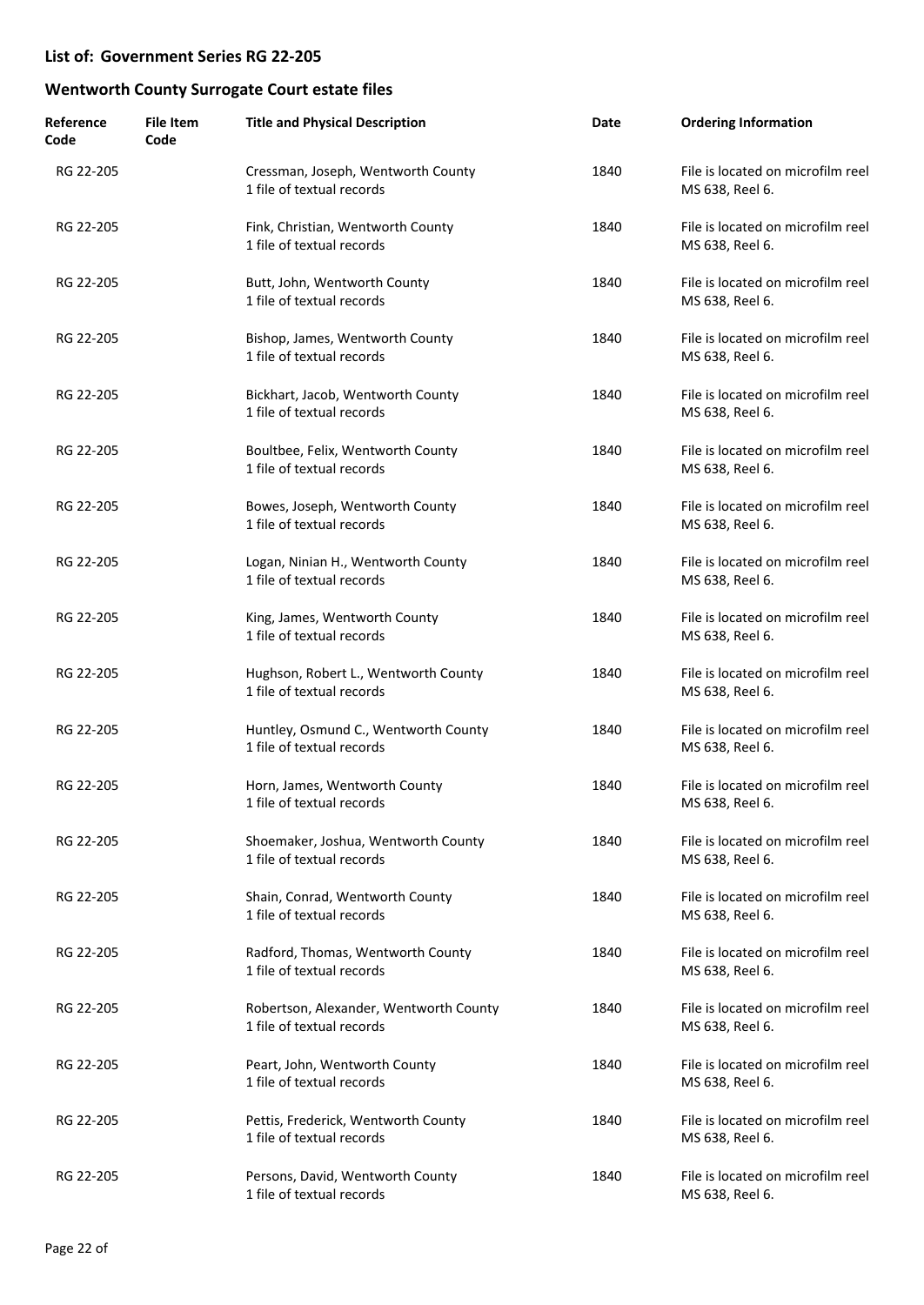| Reference<br>Code | <b>File Item</b><br>Code | <b>Title and Physical Description</b>                                        | Date | <b>Ordering Information</b>                          |
|-------------------|--------------------------|------------------------------------------------------------------------------|------|------------------------------------------------------|
| RG 22-205         |                          | Miller, Jacob, Wentworth County<br>1 file of textual records                 | 1840 | File is located on microfilm reel<br>MS 638, Reel 6. |
| RG 22-205         |                          | McArthur, Alexander, Wentworth County<br>1 file of textual records           | 1840 | File is located on microfilm reel<br>MS 638, Reel 6. |
| RG 22-205         |                          | Ashbaugh, Frederick, Wentworth County<br>1 file of textual records           | 1840 | File is located on microfilm reel<br>MS 638, Reel 6. |
| RG 22-205         |                          | Caine, John, Wentworth County<br>1 file of textual records                   | 1840 | File is located on microfilm reel<br>MS 638, Reel 6. |
| RG 22-205         |                          | Kenney, David, Wentworth County<br>1 file of textual records                 | 1841 | File is located on microfilm reel<br>MS 638, Reel 6. |
| RG 22-205         |                          | Kerns, Nicholas, Wentworth County<br>1 file of textual records               | 1841 | File is located on microfilm reel<br>MS 638, Reel 6. |
| RG 22-205         |                          | London, Maria, Wentworth County<br>1 file of textual records                 | 1841 | File is located on microfilm reel<br>MS 638, Reel 6. |
| RG 22-205         |                          | Lister, Joseph, Wentworth County<br>1 file of textual records                | 1841 | File is located on microfilm reel<br>MS 638, Reel 6. |
| RG 22-205         |                          | McGregor, John, Wentworth County<br>1 file of textual records                | 1841 | File is located on microfilm reel<br>MS 638, Reel 6. |
| RG 22-205         |                          | Springer, Oliver T., Wentworth County<br>1 file of textual records           | 1841 | File is located on microfilm reel<br>MS 638, Reel 6. |
| RG 22-205         |                          | MacNab, David A., Wentworth County<br>1 file of textual records              | 1841 | File is located on microfilm reel<br>MS 638, Reel 6. |
| RG 22-205         |                          | Near, Jacob, Wentworth County<br>1 file of textual records                   | 1841 | File is located on microfilm reel<br>MS 638, Reel 6. |
| RG 22-205         |                          | Needham, George, Wentworth County<br>1 file of textual records               | 1841 | File is located on microfilm reel<br>MS 638, Reel 6. |
| RG 22-205         |                          | Normandy, John (Guardianship), Wentworth County<br>1 file of textual records | 1841 | File is located on microfilm reel<br>MS 638, Reel 6. |
| RG 22-205         |                          | Oliphant, David, Wentworth County<br>1 file of textual records               | 1841 | File is located on microfilm reel<br>MS 638, Reel 6. |
| RG 22-205         |                          | Odell, Mary, Wentworth County<br>1 file of textual records                   | 1841 | File is located on microfilm reel<br>MS 638, Reel 7. |
| RG 22-205         |                          | Paterson, Adam, Wentworth County<br>1 file of textual records                | 1841 | File is located on microfilm reel<br>MS 638, Reel 7. |
| RG 22-205         |                          | Land, Ephraim, Wentworth County<br>1 file of textual records                 | 1841 | File is located on microfilm reel<br>MS 638, Reel 7. |
| RG 22-205         |                          | Wiard, William, Wentworth County<br>1 file of textual records                | 1841 | File is located on microfilm reel<br>MS 638, Reel 7. |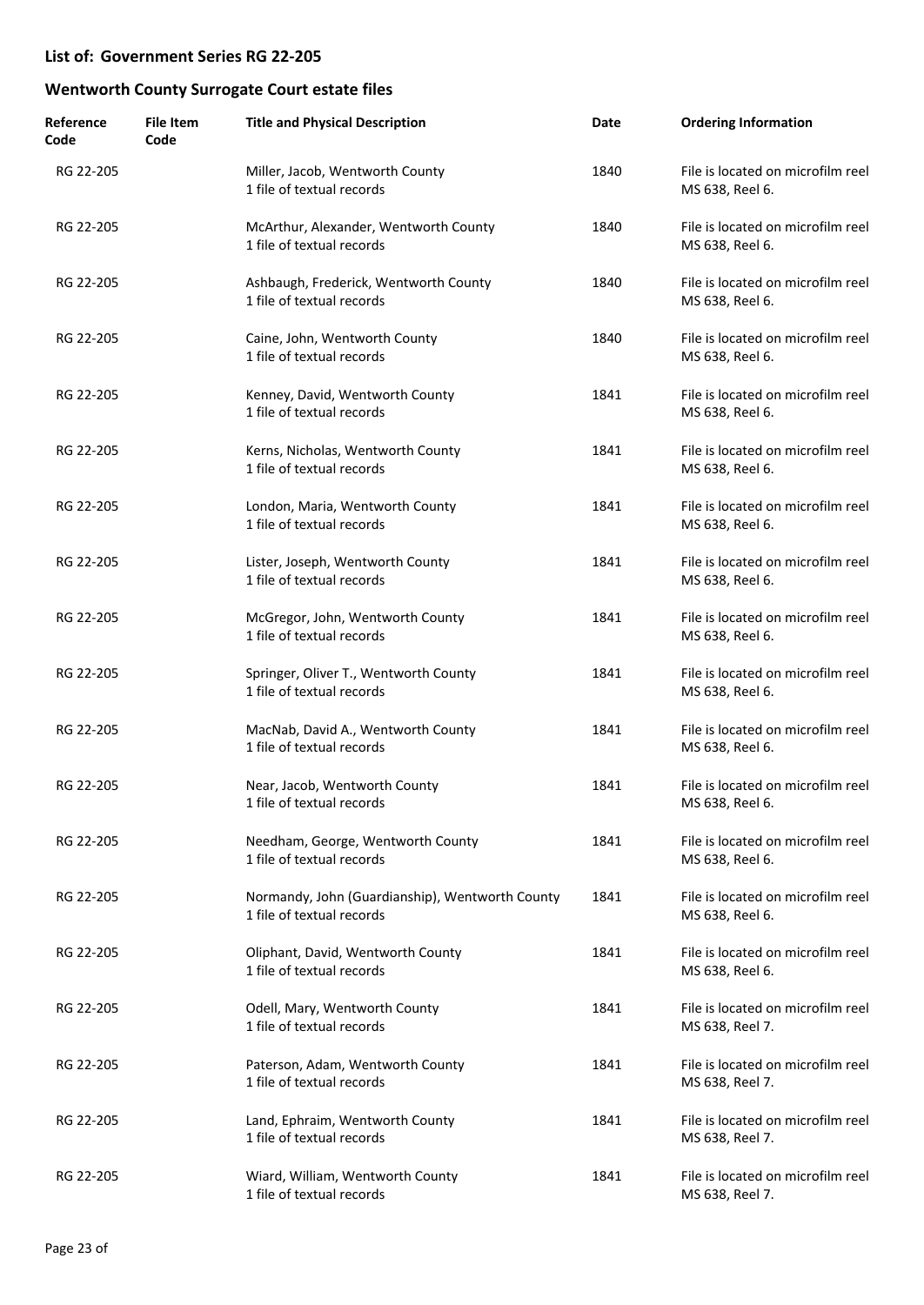| Reference<br>Code | <b>File Item</b><br>Code | <b>Title and Physical Description</b>                                         | Date | <b>Ordering Information</b>                          |
|-------------------|--------------------------|-------------------------------------------------------------------------------|------|------------------------------------------------------|
| RG 22-205         |                          | Ribbel, Charles C., Wentworth County<br>1 file of textual records             | 1841 | File is located on microfilm reel<br>MS 638, Reel 7. |
| RG 22-205         |                          | Smith, Amos, Wentworth County<br>1 file of textual records                    | 1841 | File is located on microfilm reel<br>MS 638, Reel 7. |
| RG 22-205         |                          | Taylor, Robert W., Wentworth County<br>1 file of textual records              | 1841 | File is located on microfilm reel<br>MS 638, Reel 7. |
| RG 22-205         |                          | Kent, William, Wentworth County<br>1 file of textual records                  | 1841 | File is located on microfilm reel<br>MS 638, Reel 7. |
| RG 22-205         |                          | Hindry, John, Wentworth County<br>1 file of textual records                   | 1841 | File is located on microfilm reel<br>MS 638, Reel 7. |
| RG 22-205         |                          | Harris, John C., Wentworth County<br>1 file of textual records                | 1841 | File is located on microfilm reel<br>MS 638, Reel 7. |
| RG 22-205         |                          | Fee, Alexander, Wentworth County<br>1 file of textual records                 | 1841 | File is located on microfilm reel<br>MS 638, Reel 7. |
| RG 22-205         |                          | Forsyth, Samuel (Guardianship), Wentworth County<br>1 file of textual records | 1841 | File is located on microfilm reel<br>MS 638, Reel 7. |
| RG 22-205         |                          | Dean, Samuel, Wentworth County<br>1 file of textual records                   | 1841 | File is located on microfilm reel<br>MS 638, Reel 7. |
| RG 22-205         |                          | Cornell, James, Wentworth County<br>1 file of textual records                 | 1841 | File is located on microfilm reel<br>MS 638, Reel 7. |
| RG 22-205         |                          | Cook, Lauriston, Wentworth County<br>1 file of textual records                | 1841 | File is located on microfilm reel<br>MS 638, Reel 7. |
| RG 22-205         |                          | Wilson, John, Wentworth County<br>1 file of textual records                   | 1841 | File is located on microfilm reel<br>MS 638, Reel 7. |
| RG 22-205         |                          | Charles, Samuel, Wentworth County<br>1 file of textual records                | 1840 | File is located on microfilm reel<br>MS 638, Reel 7. |
| RG 22-205         |                          | Richards, William Sr., Wentworth County<br>1 file of textual records          | 1841 | File is located on microfilm reel<br>MS 638, Reel 7. |
| RG 22-205         |                          | Bigger, John, Wentworth County<br>1 file of textual records                   | 1841 | File is located on microfilm reel<br>MS 638, Reel 7. |
| RG 22-205         |                          | Boroslaugh, Henry, Wentworth County<br>1 file of textual records              | 1841 | File is located on microfilm reel<br>MS 638, Reel 7. |
| RG 22-205         |                          | Bradley, John, Wentworth County<br>1 file of textual records                  | 1841 | File is located on microfilm reel<br>MS 638, Reel 7. |
| RG 22-205         |                          | Burley, Plumber, Wentworth County<br>1 file of textual records                | 1841 | File is located on microfilm reel<br>MS 638, Reel 7. |
| RG 22-205         |                          | Bombayer, Peter, Wentworth County<br>1 file of textual records                | 1841 | File is located on microfilm reel<br>MS 638, Reel 7. |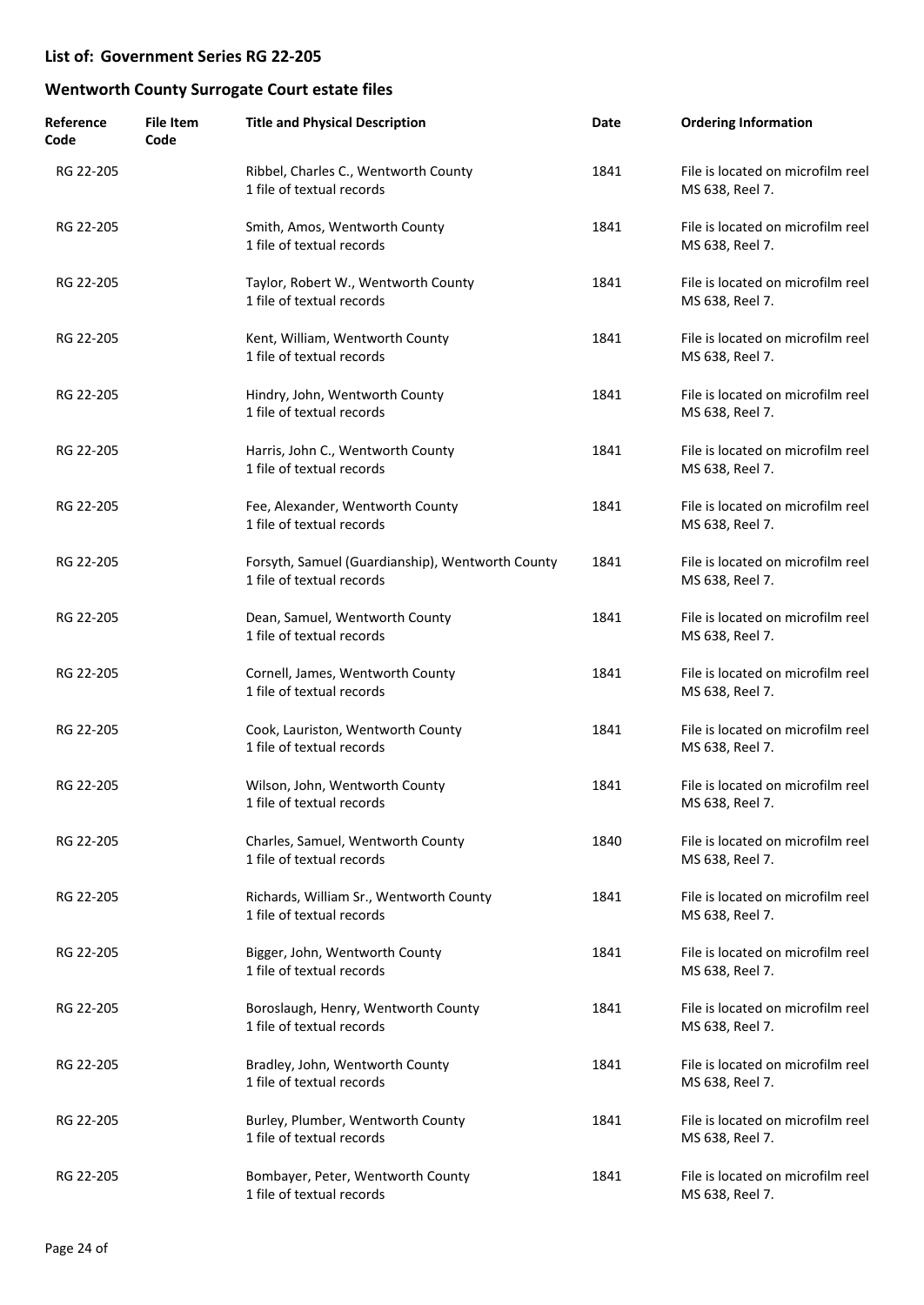| Reference<br>Code | <b>File Item</b><br>Code | <b>Title and Physical Description</b>                              | Date | <b>Ordering Information</b>                          |
|-------------------|--------------------------|--------------------------------------------------------------------|------|------------------------------------------------------|
| RG 22-205         |                          | Lamb, Henry, Wentworth County<br>1 file of textual records         | 1841 | File is located on microfilm reel<br>MS 638, Reel 7. |
| RG 22-205         |                          | Langs, Jacob, Wentworth County<br>1 file of textual records        | 1841 | File is located on microfilm reel<br>MS 638, Reel 7. |
| RG 22-205         |                          | Anderson, John, Wentworth County<br>1 file of textual records      | 1841 | File is located on microfilm reel<br>MS 638, Reel 7. |
| RG 22-205         |                          | Winters, Sophia, Wentworth County<br>1 file of textual records     | 1841 | File is located on microfilm reel<br>MS 638, Reel 7. |
| RG 22-205         |                          | Thomson, John, Wentworth County<br>1 file of textual records       | 1841 | File is located on microfilm reel<br>MS 638, Reel 7. |
| RG 22-205         |                          | Kerns, Jacob, Wentworth County<br>1 file of textual records        | 1842 | File is located on microfilm reel<br>MS 638, Reel 7. |
| RG 22-205         |                          | Nelson, William, Wentworth County<br>1 file of textual records     | 1842 | File is located on microfilm reel<br>MS 638, Reel 7. |
| RG 22-205         |                          | McWilliams, Richard, Wentworth County<br>1 file of textual records | 1842 | File is located on microfilm reel<br>MS 638, Reel 7. |
| RG 22-205         |                          | Markle, James W., Wentworth County<br>1 file of textual records    | 1842 | File is located on microfilm reel<br>MS 638, Reel 7. |
| RG 22-205         |                          | Miller, Thomas, Wentworth County<br>1 file of textual records      | 1842 | File is located on microfilm reel<br>MS 638, Reel 7. |
| RG 22-205         |                          | Vanderlip, William, Wentworth County<br>1 file of textual records  | 1842 | File is located on microfilm reel<br>MS 638, Reel 7. |
| RG 22-205         |                          | Thomson, Peter, Wentworth County<br>1 file of textual records      | 1842 | File is located on microfilm reel<br>MS 638, Reel 7. |
| RG 22-205         |                          | Slichter, Samuel, Wentworth County<br>1 file of textual records    | 1842 | File is located on microfilm reel<br>MS 638, Reel 7. |
| RG 22-205         |                          | Scobell, William, Wentworth County<br>1 file of textual records    | 1842 | File is located on microfilm reel<br>MS 638, Reel 7. |
| RG 22-205         |                          | Roelofson, William, Wentworth County<br>1 file of textual records  | 1842 | File is located on microfilm reel<br>MS 638, Reel 7. |
| RG 22-205         |                          | Rymal, Mary, Wentworth County<br>1 file of textual records         | 1842 | File is located on microfilm reel<br>MS 638, Reel 7. |
| RG 22-205         |                          | Portlow, Hiram, Wentworth County<br>1 file of textual records      | 1842 | File is located on microfilm reel<br>MS 638, Reel 7. |
| RG 22-205         |                          | Proud, John, Wentworth County<br>1 file of textual records         | 1842 | File is located on microfilm reel<br>MS 638, Reel 7. |
| RG 22-205         |                          | Hopkins, Joseph, Wentworth County<br>1 file of textual records     | 1842 | File is located on microfilm reel<br>MS 638, Reel 7. |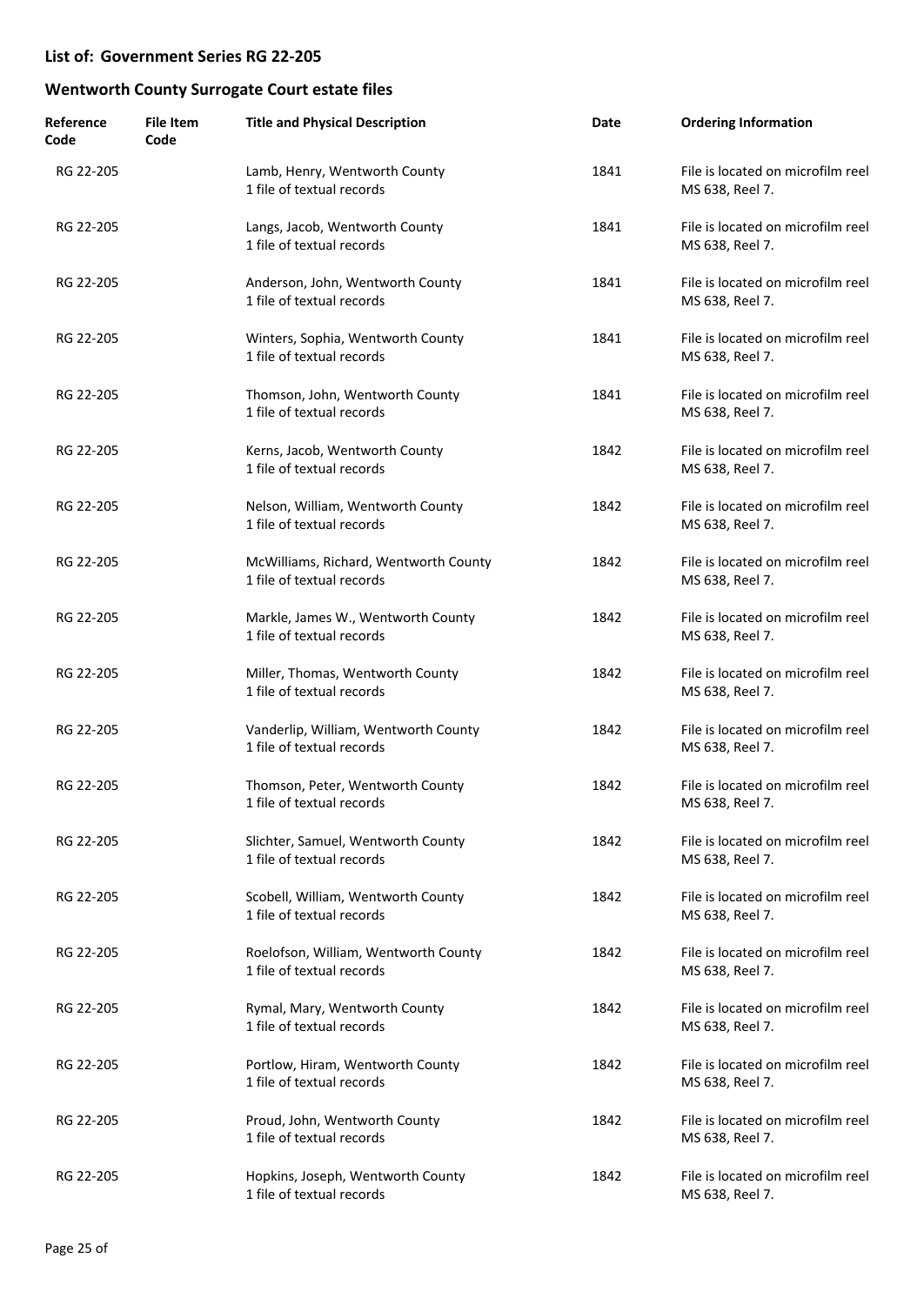| Reference<br>Code | <b>File Item</b><br>Code | <b>Title and Physical Description</b>                                       | Date | <b>Ordering Information</b>                          |
|-------------------|--------------------------|-----------------------------------------------------------------------------|------|------------------------------------------------------|
| RG 22-205         |                          | Ironside, Alexander, Wentworth County<br>1 file of textual records          | 1842 | File is located on microfilm reel<br>MS 638, Reel 7. |
| RG 22-205         |                          | Gillespie, Robert, Wentworth County<br>1 file of textual records            | 1842 | File is located on microfilm reel<br>MS 638, Reel 7. |
| RG 22-205         |                          | Dodge, Samuel, Wentworth County<br>1 file of textual records                | 1842 | File is located on microfilm reel<br>MS 638, Reel 7. |
| RG 22-205         |                          | Day, Solomon, Wentworth County<br>1 file of textual records                 | 1842 | File is located on microfilm reel<br>MS 638, Reel 7. |
| RG 22-205         |                          | Chrysler, George, Wentworth County<br>1 file of textual records             | 1842 | File is located on microfilm reel<br>MS 638, Reel 7. |
| RG 22-205         |                          | Cope, John Sr., Wentworth County<br>1 file of textual records               | 1842 | File is located on microfilm reel<br>MS 638, Reel 7. |
| RG 22-205         |                          | Churchill, Jesse, Wentworth County<br>1 file of textual records             | 1842 | File is located on microfilm reel<br>MS 638, Reel 7. |
| RG 22-205         |                          | Burton, Thomas Sr., Wentworth County<br>1 file of textual records           | 1842 | File is located on microfilm reel<br>MS 638, Reel 7. |
| RG 22-205         |                          | Bond, James, Wentworth County<br>1 file of textual records                  | 1842 | File is located on microfilm reel<br>MS 638, Reel 7. |
| RG 22-205         |                          | Butt, John, Wentworth County<br>1 file of textual records                   | 1842 | File is located on microfilm reel<br>MS 638, Reel 7. |
| RG 22-205         |                          | Hardy, William, Wentworth County<br>1 file of textual records               | 1842 | File is located on microfilm reel<br>MS 638, Reel 7. |
| RG 22-205         |                          | Bates, John, Wentworth County<br>1 file of textual records                  | 1842 | File is located on microfilm reel<br>MS 638, Reel 7. |
| RG 22-205         |                          | Bates, Augustus, Wentworth County<br>1 file of textual records              | 1842 | File is located on microfilm reel<br>MS 638, Reel 7. |
| RG 22-205         |                          | Baker, Larkin (Guardianship), Wentworth County<br>1 file of textual records | 1842 | File is located on microfilm reel<br>MS 638, Reel 7. |
| RG 22-205         |                          | Willson, John, Wentworth County<br>1 file of textual records                | 1842 | File is located on microfilm reel<br>MS 638, Reel 7. |
| RG 22-205         |                          | Millar, John, Wentworth County<br>1 file of textual records                 | 1843 | File is located on microfilm reel<br>MS 638, Reel 7. |
| RG 22-205         |                          | Rosebrugh, Thomas, Wentworth County<br>1 file of textual records            | 1843 | File is located on microfilm reel<br>MS 638, Reel 7. |
| RG 22-205         |                          | Harley, William, Wentworth County<br>1 file of textual records              | 1843 | File is located on microfilm reel<br>MS 638, Reel 7. |
| RG 22-205         |                          | Jackson, Joseph, Wentworth County<br>1 file of textual records              | 1843 | File is located on microfilm reel<br>MS 638, Reel 7. |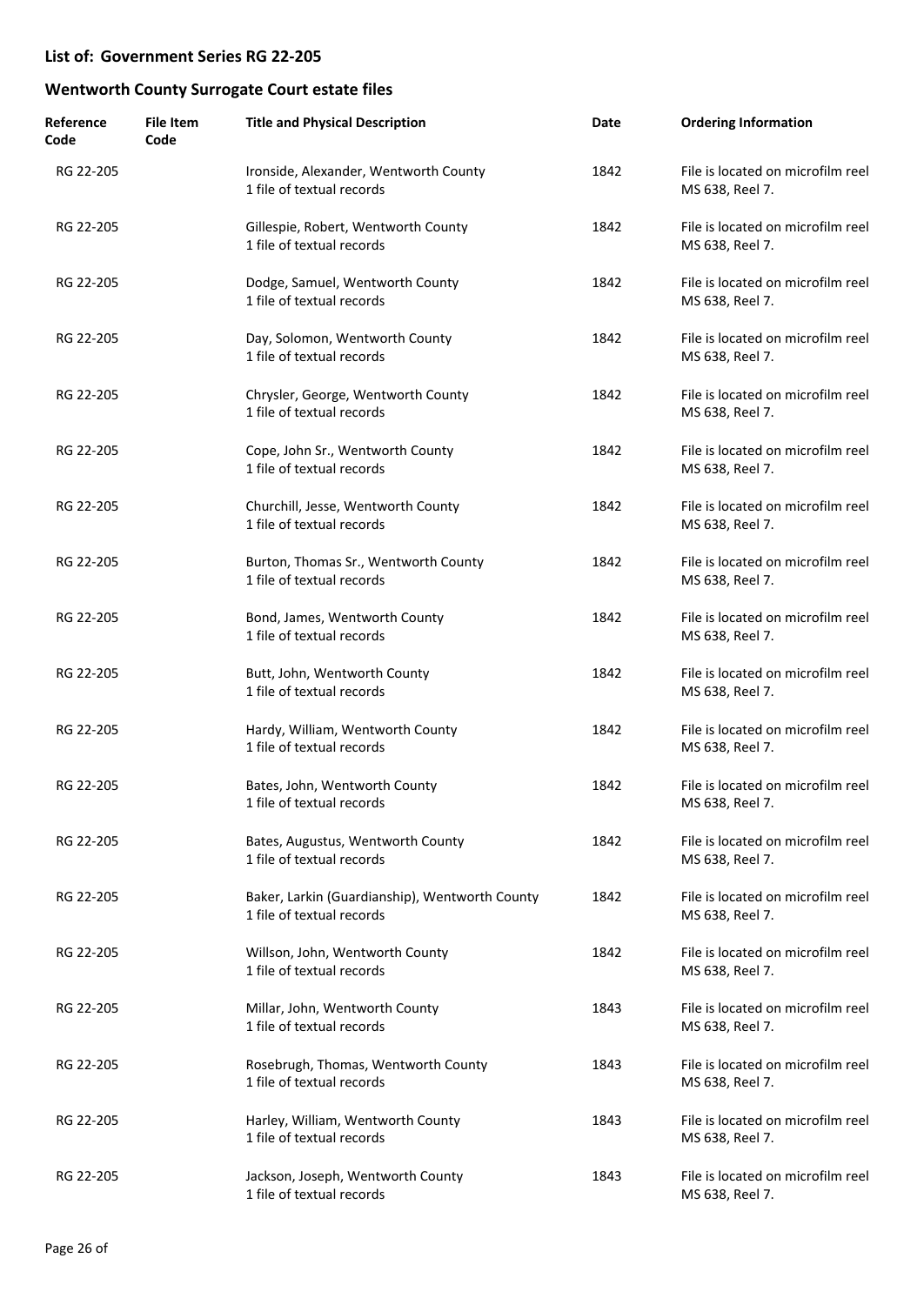| Reference<br>Code | <b>File Item</b><br>Code | <b>Title and Physical Description</b>                                     | Date | <b>Ordering Information</b>                          |
|-------------------|--------------------------|---------------------------------------------------------------------------|------|------------------------------------------------------|
| RG 22-205         |                          | Hatt, Mary, Wentworth County<br>1 file of textual records                 | 1843 | File is located on microfilm reel<br>MS 638, Reel 7. |
| RG 22-205         |                          | McKie, John (Guardianship), Wentworth County<br>1 file of textual records | 1843 | File is located on microfilm reel<br>MS 638, Reel 7. |
| RG 22-205         |                          | Mathews, George, Wentworth County<br>1 file of textual records            | 1843 | File is located on microfilm reel<br>MS 638, Reel 7. |
| RG 22-205         |                          | Burk, James, Wentworth County<br>1 file of textual records                | 1843 | File is located on microfilm reel<br>MS 638, Reel 7. |
| RG 22-205         |                          | Uptegrave, William, Wentworth County<br>1 file of textual records         | 1843 | File is located on microfilm reel<br>MS 638, Reel 7. |
| RG 22-205         |                          | Teeple, Christopher, Wentworth County<br>1 file of textual records        | 1843 | File is located on microfilm reel<br>MS 638, Reel 7. |
| RG 22-205         |                          | Thomas, Joseph Sr., Wentworth County<br>1 file of textual records         | 1843 | File is located on microfilm reel<br>MS 638, Reel 7. |
| RG 22-205         |                          | Slater, Anthony, Wentworth County<br>1 file of textual records            | 1843 | File is located on microfilm reel<br>MS 638, Reel 7. |
| RG 22-205         |                          | Stuck, Sarah, Wentworth County<br>1 file of textual records               | 1843 | File is located on microfilm reel<br>MS 638, Reel 7. |
| RG 22-205         |                          | Sutton, Charles, Wentworth County<br>1 file of textual records            | 1843 | File is located on microfilm reel<br>MS 638, Reel 7. |
| RG 22-205         |                          | Stouffer, John, Wentworth County<br>1 file of textual records             | 1843 | File is located on microfilm reel<br>MS 638, Reel 8. |
| RG 22-205         |                          | Rychman, John Sr., Wentworth County<br>1 file of textual records          | 1843 | File is located on microfilm reel<br>MS 638, Reel 8. |
| RG 22-205         |                          | Parker, Luke, Wentworth County<br>1 file of textual records               | 1843 | File is located on microfilm reel<br>MS 638, Reel 8. |
| RG 22-205         |                          | Lind, Joshua, Wentworth County<br>1 file of textual records               | 1843 | File is located on microfilm reel<br>MS 638, Reel 8. |
| RG 22-205         |                          | Lockie, John, Wentworth County<br>1 file of textual records               | 1843 | File is located on microfilm reel<br>MS 638, Reel 8. |
| RG 22-205         |                          | Hislop, John, Wentworth County<br>1 file of textual records               | 1843 | File is located on microfilm reel<br>MS 638, Reel 8. |
| RG 22-205         |                          | Fletcher, William, Wentworth County<br>1 file of textual records          | 1843 | File is located on microfilm reel<br>MS 638, Reel 8. |
| RG 22-205         |                          | Flannigan, Catharine, Wentworth County<br>1 file of textual records       | 1843 | File is located on microfilm reel<br>MS 638, Reel 8. |
| RG 22-205         |                          | Elliott, William, Wentworth County<br>1 file of textual records           | 1843 | File is located on microfilm reel<br>MS 638, Reel 8. |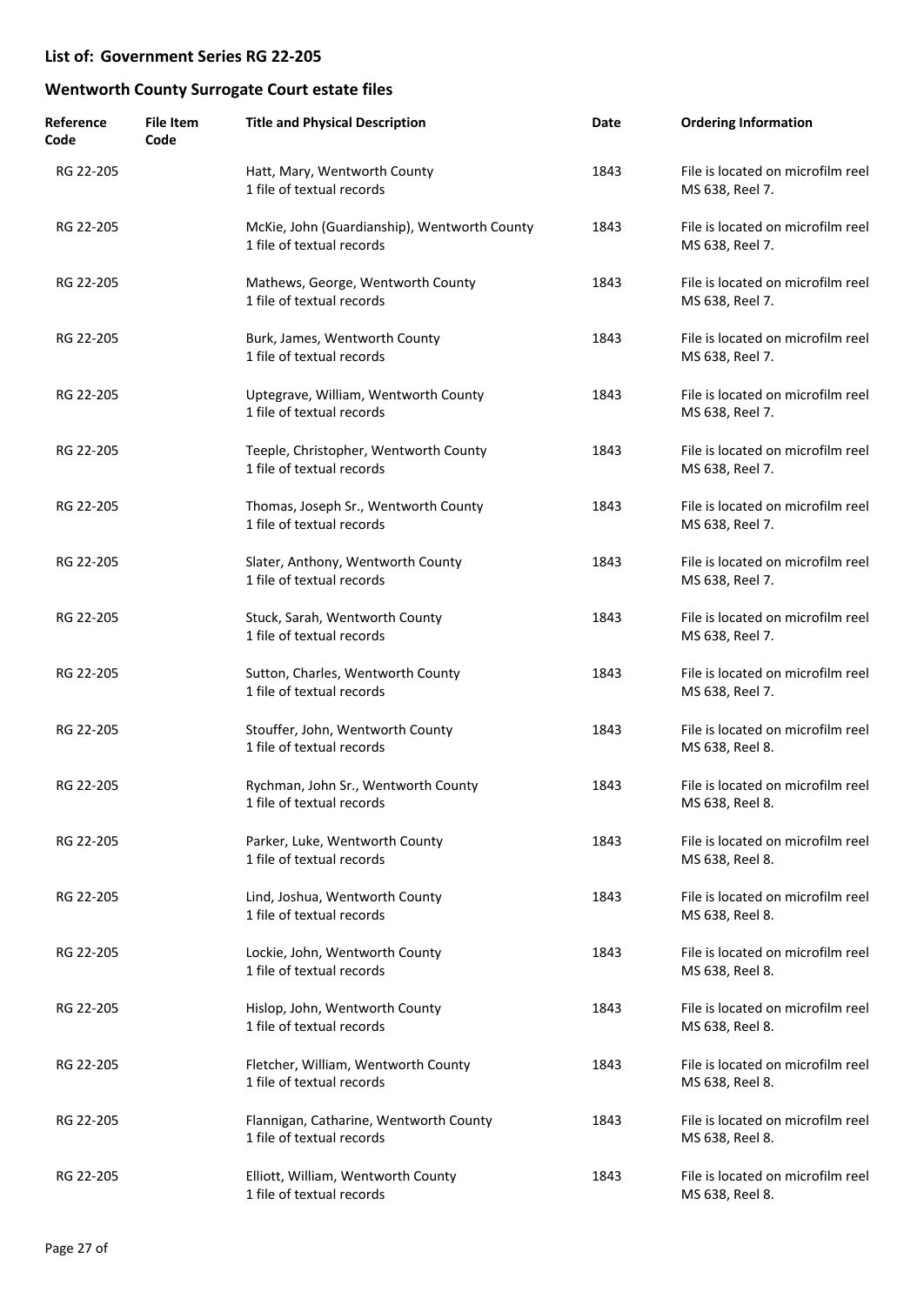| Reference<br>Code | <b>File Item</b><br>Code | <b>Title and Physical Description</b>                               | Date | <b>Ordering Information</b>                          |
|-------------------|--------------------------|---------------------------------------------------------------------|------|------------------------------------------------------|
| RG 22-205         |                          | Clelland, Samuel, Wentworth County<br>1 file of textual records     | 1843 | File is located on microfilm reel<br>MS 638, Reel 8. |
| RG 22-205         |                          | Cornell, Joseph, Wentworth County<br>1 file of textual records      | 1843 | File is located on microfilm reel<br>MS 638, Reel 8. |
| RG 22-205         |                          | Mossman, Robert, Wentworth County<br>1 file of textual records      | 1843 | File is located on microfilm reel<br>MS 638, Reel 8. |
| RG 22-205         |                          | Buck, Philip, Wentworth County<br>1 file of textual records         | 1843 | File is located on microfilm reel<br>MS 638, Reel 8. |
| RG 22-205         |                          | Cocheneur, Jacob Jr., Wentworth County<br>1 file of textual records | 1843 | File is located on microfilm reel<br>MS 638, Reel 8. |
| RG 22-205         |                          | Smith, Stephen, Wentworth County<br>1 file of textual records       | 1843 | File is located on microfilm reel<br>MS 638, Reel 8. |
| RG 22-205         |                          | Broughton, William, Wentworth County<br>1 file of textual records   | 1844 | File is located on microfilm reel<br>MS 638, Reel 8. |
| RG 22-205         |                          | Curtis, William G., Wentworth County<br>1 file of textual records   | 1844 | File is located on microfilm reel<br>MS 638, Reel 8. |
| RG 22-205         |                          | Becker, Benjamin, Wentworth County<br>1 file of textual records     | 1844 | File is located on microfilm reel<br>MS 638, Reel 8. |
| RG 22-205         |                          | Cole, Henry, Wentworth County<br>1 file of textual records          | 1844 | File is located on microfilm reel<br>MS 638, Reel 8. |
| RG 22-205         |                          | Morrison, John, Wentworth County<br>1 file of textual records       | 1844 | File is located on microfilm reel<br>MS 638, Reel 8. |
| RG 22-205         |                          | Janett, Edward, Wentworth County<br>1 file of textual records       | 1844 | File is located on microfilm reel<br>MS 638, Reel 8. |
| RG 22-205         |                          | Depew, William, Wentworth County<br>1 file of textual records       | 1844 | File is located on microfilm reel<br>MS 638, Reel 8. |
| RG 22-205         |                          | Lind, James, Wentworth County<br>1 file of textual records          | 1844 | File is located on microfilm reel<br>MS 638, Reel 8. |
| RG 22-205         |                          | Reid, James, Wentworth County<br>1 file of textual records          | 1844 | File is located on microfilm reel<br>MS 638, Reel 8. |
| RG 22-205         |                          | Wickwire, Ezra, Wentworth County<br>1 file of textual records       | 1844 | File is located on microfilm reel<br>MS 638, Reel 8. |
| RG 22-205         |                          | Willson, John Jr., Wentworth County<br>1 file of textual records    | 1844 | File is located on microfilm reel<br>MS 638, Reel 8. |
| RG 22-205         |                          | Inglis, Andrew, Wentworth County<br>1 file of textual records       | 1844 | File is located on microfilm reel<br>MS 638, Reel 8. |
| RG 22-205         |                          | Smith, James, Wentworth County<br>1 file of textual records         | 1844 | File is located on microfilm reel<br>MS 638, Reel 8. |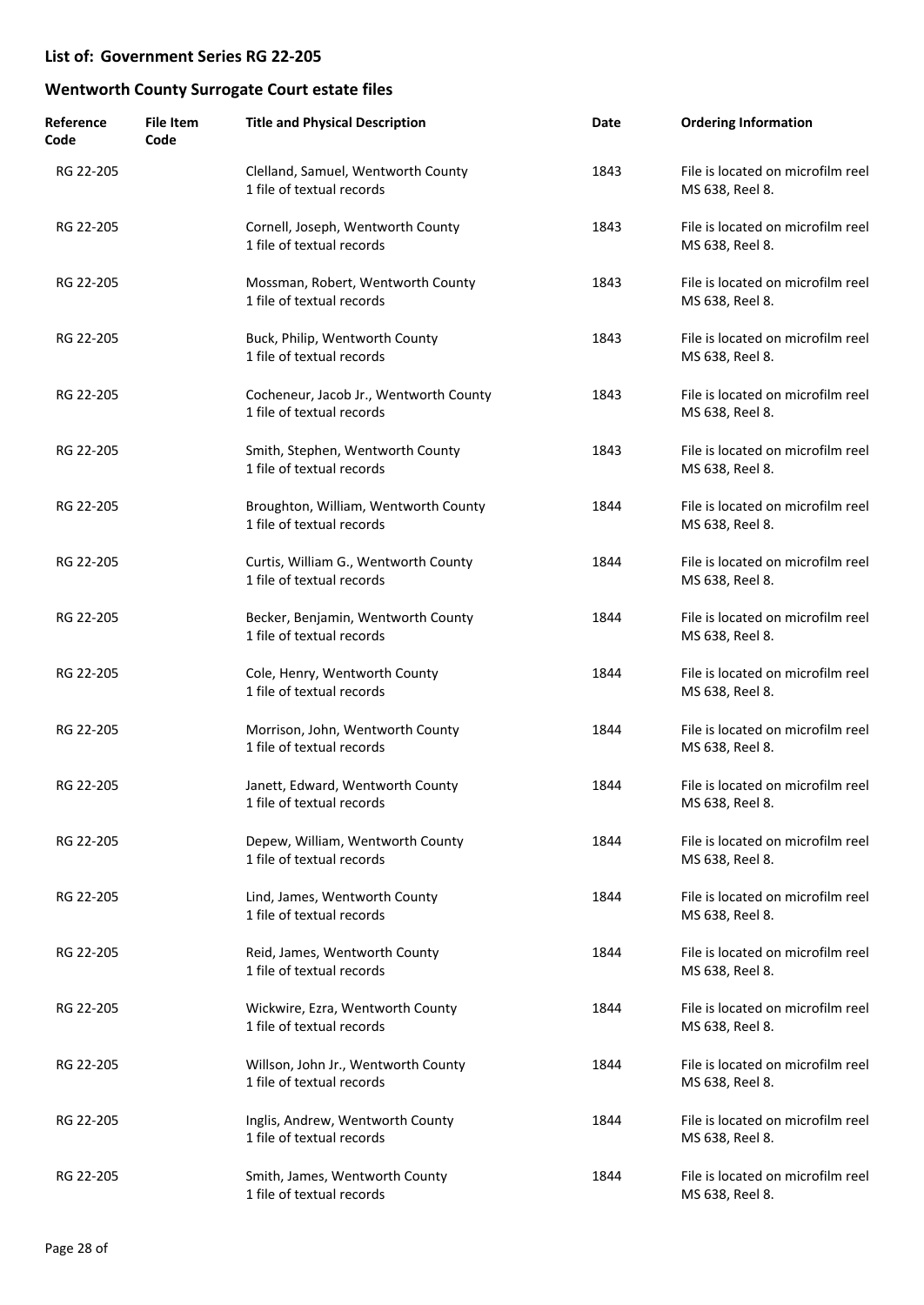| Reference<br>Code | <b>File Item</b><br>Code | <b>Title and Physical Description</b>                                | Date | <b>Ordering Information</b>                          |
|-------------------|--------------------------|----------------------------------------------------------------------|------|------------------------------------------------------|
| RG 22-205         |                          | Thomas, Henry, Wentworth County<br>1 file of textual records         | 1844 | File is located on microfilm reel<br>MS 638, Reel 8. |
| RG 22-205         |                          | Bray, Jesse, Wentworth County<br>1 file of textual records           | 1844 | File is located on microfilm reel<br>MS 638, Reel 8. |
| RG 22-205         |                          | Burkholder, Christian, Wentworth County<br>1 file of textual records | 1844 | File is located on microfilm reel<br>MS 638, Reel 8. |
| RG 22-205         |                          | Cline, Philip, Wentworth County<br>1 file of textual records         | 1844 | File is located on microfilm reel<br>MS 638, Reel 8. |
| RG 22-205         |                          | Cronin, Daniel, Wentworth County<br>1 file of textual records        | 1844 | File is located on microfilm reel<br>MS 638, Reel 8. |
| RG 22-205         |                          | Chambers, John J., Wentworth County<br>1 file of textual records     | 1844 | File is located on microfilm reel<br>MS 638, Reel 8. |
| RG 22-205         |                          | Carpenter, Henry, Wentworth County<br>1 file of textual records      | 1844 | File is located on microfilm reel<br>MS 638, Reel 8. |
| RG 22-205         |                          | Rymal, William, Wentworth County<br>1 file of textual records        | 1844 | File is located on microfilm reel<br>MS 638, Reel 8. |
| RG 22-205         |                          | Pettit, Robert, Wentworth County<br>1 file of textual records        | 1844 | File is located on microfilm reel<br>MS 638, Reel 8. |
| RG 22-205         |                          | Turnbull, John, Wentworth County<br>1 file of textual records        | 1844 | File is located on microfilm reel<br>MS 638, Reel 8. |
| RG 22-205         |                          | Shute, Jeremiah, Wentworth County<br>1 file of textual records       | 1844 | File is located on microfilm reel<br>MS 638, Reel 8. |
| RG 22-205         |                          | Smith, Jacob Sr., Wentworth County<br>1 file of textual records      | 1844 | File is located on microfilm reel<br>MS 638, Reel 9. |
| RG 22-205         |                          | Smith, William, Wentworth County<br>1 file of textual records        | 1844 | File is located on microfilm reel<br>MS 638, Reel 9. |
| RG 22-205         |                          | Smith, Silas, Wentworth County<br>1 file of textual records          | 1844 | File is located on microfilm reel<br>MS 638, Reel 9. |
| RG 22-205         |                          | Robertson, William, Wentworth County<br>1 file of textual records    | 1844 | File is located on microfilm reel<br>MS 638, Reel 9. |
| RG 22-205         |                          | Masson, James, Wentworth County<br>1 file of textual records         | 1844 | File is located on microfilm reel<br>MS 638, Reel 9. |
| RG 22-205         |                          | Langrill, Richard, Wentworth County<br>1 file of textual records     | 1844 | File is located on microfilm reel<br>MS 638, Reel 9. |
| RG 22-205         |                          | Lake, James, Wentworth County<br>1 file of textual records           | 1844 | File is located on microfilm reel<br>MS 638, Reel 9. |
| RG 22-205         |                          | King, Thomas, Wentworth County<br>1 file of textual records          | 1844 | File is located on microfilm reel<br>MS 638, Reel 9. |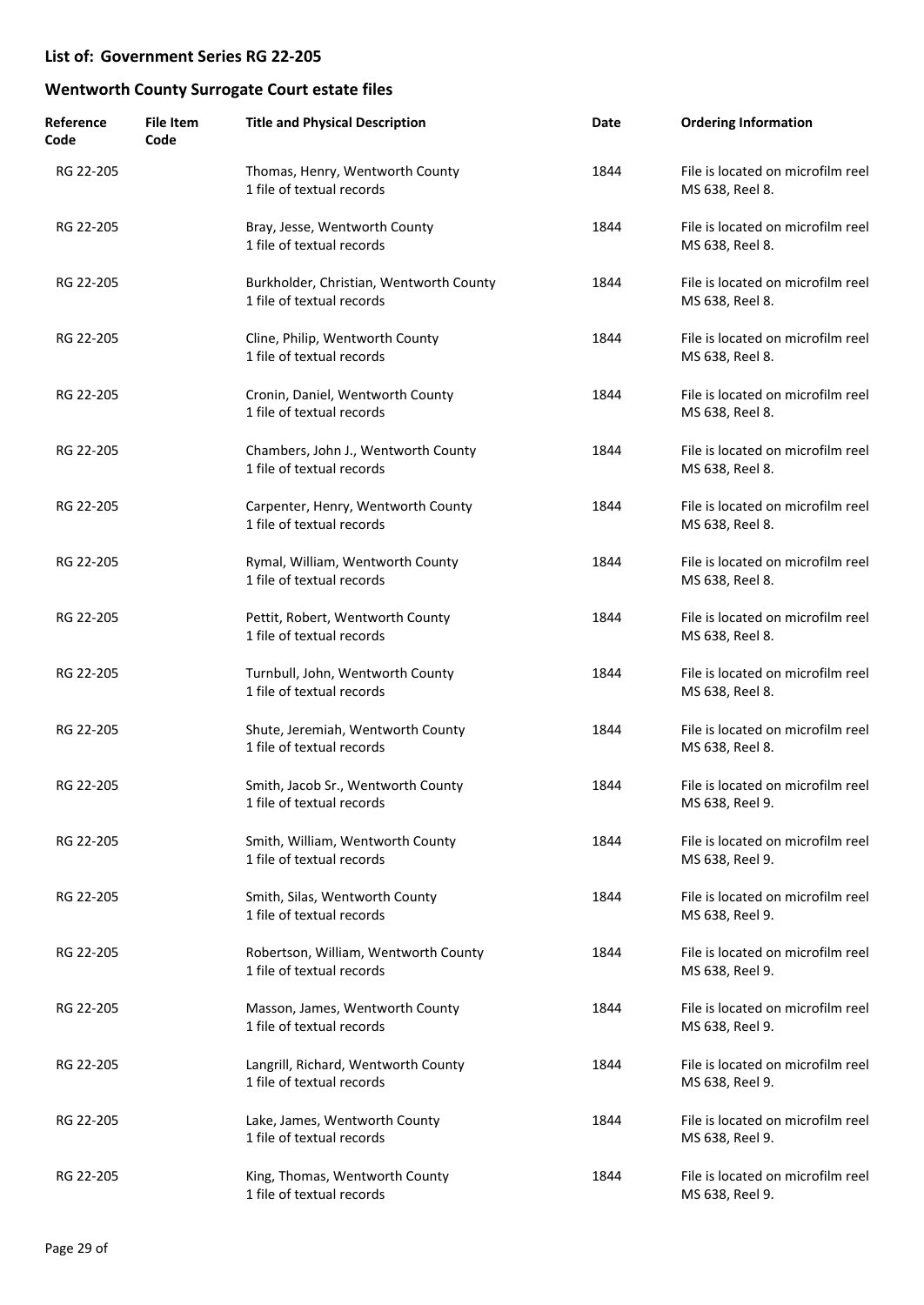| Reference<br>Code | <b>File Item</b><br>Code | <b>Title and Physical Description</b>                               | Date | <b>Ordering Information</b>                          |
|-------------------|--------------------------|---------------------------------------------------------------------|------|------------------------------------------------------|
| RG 22-205         |                          | Hemstreet, John, Wentworth County<br>1 file of textual records      | 1844 | File is located on microfilm reel<br>MS 638, Reel 9. |
| RG 22-205         |                          | Gifford, Arthur, Wentworth County<br>1 file of textual records      | 1844 | File is located on microfilm reel<br>MS 638, Reel 9. |
| RG 22-205         |                          | Jones, Robert, Wentworth County<br>1 file of textual records        | 1844 | File is located on microfilm reel<br>MS 638, Reel 9. |
| RG 22-205         |                          | Garbut, David, Wentworth County<br>1 file of textual records        | 1844 | File is located on microfilm reel<br>MS 638, Reel 9. |
| RG 22-205         |                          | Fraser, William, Wentworth County<br>1 file of textual records      | 1844 | File is located on microfilm reel<br>MS 638, Reel 9. |
| RG 22-205         |                          | Freeman, Benjamin, Wentworth County<br>1 file of textual records    | 1844 | File is located on microfilm reel<br>MS 638, Reel 9. |
| RG 22-205         |                          | Huffman, Paul, Wentworth County<br>1 file of textual records        | 1844 | File is located on microfilm reel<br>MS 638, Reel 9. |
| RG 22-205         |                          | Crawford, Patrick, Wentworth County<br>1 file of textual records    | 1844 | File is located on microfilm reel<br>MS 638, Reel 9. |
| RG 22-205         |                          | Ferguson, Helen, Wentworth County<br>1 file of textual records      | 1845 | File is located on microfilm reel<br>MS 638, Reel 9. |
| RG 22-205         |                          | Cameron, John, Wentworth County<br>1 file of textual records        | 1845 | File is located on microfilm reel<br>MS 638, Reel 9. |
| RG 22-205         |                          | Hainer, Sophia, Wentworth County<br>1 file of textual records       | 1845 | File is located on microfilm reel<br>MS 638, Reel 9. |
| RG 22-205         |                          | Smith, Lewis Sr., Wentworth County<br>1 file of textual records     | 1845 | File is located on microfilm reel<br>MS 638, Reel 9. |
| RG 22-205         |                          | McGregor, James, Wentworth County<br>1 file of textual records      | 1845 | File is located on microfilm reel<br>MS 638, Reel 9. |
| RG 22-205         |                          | Huffman, Paul G., Wentworth County<br>1 file of textual records     | 1845 | File is located on microfilm reel<br>MS 638, Reel 9. |
| RG 22-205         |                          | Near, Henry Sr., Wentworth County<br>1 file of textual records      | 1845 | File is located on microfilm reel<br>MS 638, Reel 9. |
| RG 22-205         |                          | McDougall, Archibald, Wentworth County<br>1 file of textual records | 1845 | File is located on microfilm reel<br>MS 638, Reel 9. |
| RG 22-205         |                          | Young, Joseph Sr., Wentworth County<br>1 file of textual records    | 1845 | File is located on microfilm reel<br>MS 638, Reel 9. |
| RG 22-205         |                          | Willson, Christopher, Wentworth County<br>1 file of textual records | 1845 | File is located on microfilm reel<br>MS 638, Reel 9. |
| RG 22-205         |                          | Willson, John, Wentworth County<br>1 file of textual records        | 1845 | File is located on microfilm reel<br>MS 638, Reel 9. |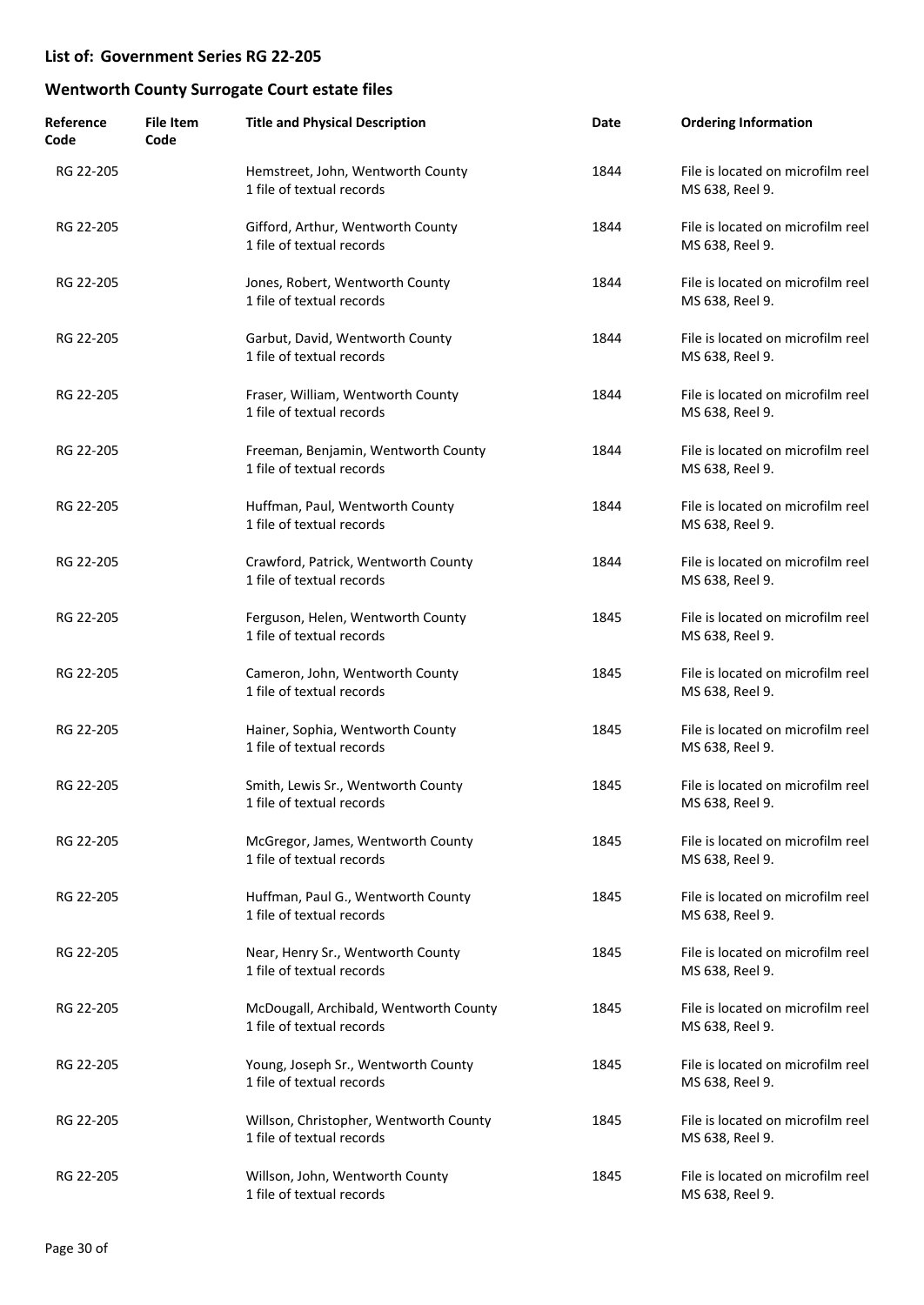| Reference<br>Code | <b>File Item</b><br>Code | <b>Title and Physical Description</b>                             | Date | <b>Ordering Information</b>                          |
|-------------------|--------------------------|-------------------------------------------------------------------|------|------------------------------------------------------|
| RG 22-205         |                          | Kerns, David, Wentworth County<br>1 file of textual records       | 1845 | File is located on microfilm reel<br>MS 638, Reel 9. |
| RG 22-205         |                          | Thompson, Peter, Wentworth County<br>1 file of textual records    | 1845 | File is located on microfilm reel<br>MS 638, Reel 9. |
| RG 22-205         |                          | Smith, John B., Wentworth County<br>1 file of textual records     | 1845 | File is located on microfilm reel<br>MS 638, Reel 9. |
| RG 22-205         |                          | Steel, John, Wentworth County<br>1 file of textual records        | 1845 | File is located on microfilm reel<br>MS 638, Reel 9. |
| RG 22-205         |                          | Steven, William, Wentworth County<br>1 file of textual records    | 1845 | File is located on microfilm reel<br>MS 638, Reel 9. |
| RG 22-205         |                          | Parks, John, Wentworth County<br>1 file of textual records        | 1845 | File is located on microfilm reel<br>MS 638, Reel 9. |
| RG 22-205         |                          | Magill, Catherine, Wentworth County<br>1 file of textual records  | 1845 | File is located on microfilm reel<br>MS 638, Reel 9. |
| RG 22-205         |                          | Kelsey, William, Wentworth County<br>1 file of textual records    | 1845 | File is located on microfilm reel<br>MS 638, Reel 9. |
| RG 22-205         |                          | King, Alphens, Wentworth County<br>1 file of textual records      | 1845 | File is located on microfilm reel<br>MS 638, Reel 9. |
| RG 22-205         |                          | King, Obadiah, Wentworth County<br>1 file of textual records      | 1845 | File is located on microfilm reel<br>MS 638, Reel 9. |
| RG 22-205         |                          | Kerr, Elizabeth B., Wentworth County<br>1 file of textual records | 1845 | File is located on microfilm reel<br>MS 638, Reel 9. |
| RG 22-205         |                          | Jarvis, James, Wentworth County<br>1 file of textual records      | 1845 | File is located on microfilm reel<br>MS 638, Reel 9. |
| RG 22-205         |                          | Rogers, Samuel, Wentworth County<br>1 file of textual records     | 1845 | File is located on microfilm reel<br>MS 638, Reel 9. |
| RG 22-205         |                          | Hatt, William, Wentworth County<br>1 file of textual records      | 1845 | File is located on microfilm reel<br>MS 638, Reel 9. |
| RG 22-205         |                          | Howell, Richard, Wentworth County<br>1 file of textual records    | 1845 | File is located on microfilm reel<br>MS 638, Reel 9. |
| RG 22-205         |                          | Hagle, Luke, Wentworth County<br>1 file of textual records        | 1845 | File is located on microfilm reel<br>MS 638, Reel 9. |
| RG 22-205         |                          | Hawley, Daniel, Wentworth County<br>1 file of textual records     | 1845 | File is located on microfilm reel<br>MS 638, Reel 9. |
| RG 22-205         |                          | Griffith, Elezer, Wentworth County<br>1 file of textual records   | 1845 | File is located on microfilm reel<br>MS 638, Reel 9. |
| RG 22-205         |                          | Gordon, James, Wentworth County<br>1 file of textual records      | 1845 | File is located on microfilm reel<br>MS 638, Reel 9. |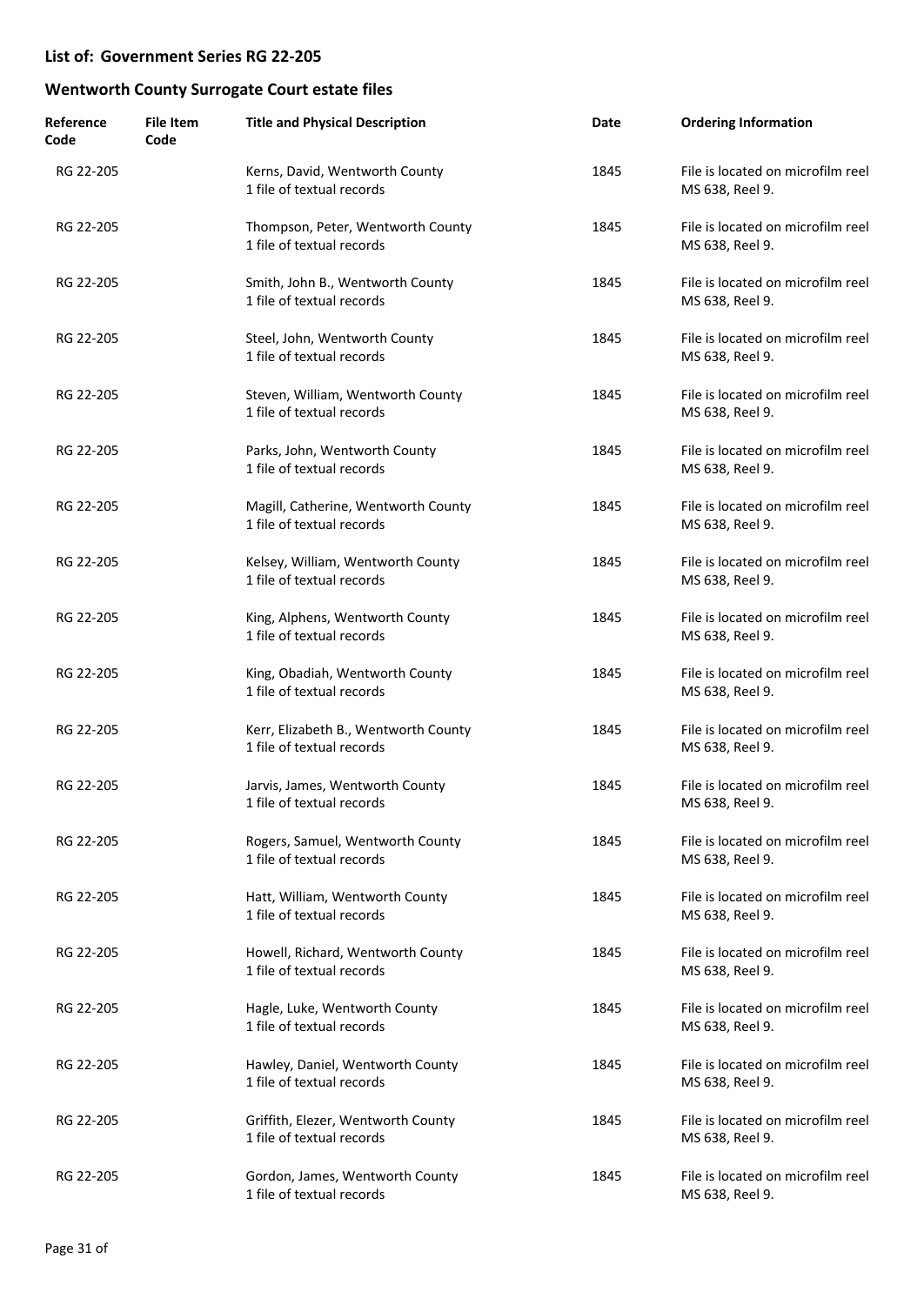| Reference<br>Code | <b>File Item</b><br>Code | <b>Title and Physical Description</b>                                        | Date | <b>Ordering Information</b>                          |
|-------------------|--------------------------|------------------------------------------------------------------------------|------|------------------------------------------------------|
| RG 22-205         |                          | Flatt, Robert, Wentworth County<br>1 file of textual records                 | 1845 | File is located on microfilm reel<br>MS 638, Reel 9. |
| RG 22-205         |                          | Green, Patrick, Wentworth County<br>1 file of textual records                | 1845 | File is located on microfilm reel<br>MS 638, Reel 9. |
| RG 22-205         |                          | Howell, William, Wentworth County<br>1 file of textual records               | 1845 | File is located on microfilm reel<br>MS 638, Reel 9. |
| RG 22-205         |                          | Beasley, Henrietta, Wentworth County<br>1 file of textual records            | 1845 | File is located on microfilm reel<br>MS 638, Reel 9. |
| RG 22-205         |                          | Shannon, David, Wentworth County<br>1 file of textual records                | 1846 | File is located on microfilm reel<br>MS 638, Reel 9. |
| RG 22-205         |                          | Rollo, William (Guardianship), Wentworth County<br>1 file of textual records | 1846 | File is located on microfilm reel<br>MS 638, Reel 9. |
| RG 22-205         |                          | Hull, Robert, Wentworth County<br>1 file of textual records                  | 1846 | File is located on microfilm reel<br>MS 638, Reel 9. |
| RG 22-205         |                          | Peterson, William L., Wentworth County<br>1 file of textual records          | 1846 | File is located on microfilm reel<br>MS 638, Reel 9. |
| RG 22-205         |                          | Carpenter, Gersham, Wentworth County<br>1 file of textual records            | 1846 | File is located on microfilm reel<br>MS 638, Reel 9. |
| RG 22-205         |                          | Ellis, David, Wentworth County<br>1 file of textual records                  | 1846 | File is located on microfilm reel<br>MS 638, Reel 9. |
| RG 22-205         |                          | Beedham, Daniel, Wentworth County<br>1 file of textual records               | 1846 | File is located on microfilm reel<br>MS 638, Reel 9. |
| RG 22-205         |                          | Buckham, Michael, Wentworth County<br>1 file of textual records              | 1846 | File is located on microfilm reel<br>MS 638, Reel 9. |
| RG 22-205         |                          | Boilan, John, Wentworth County<br>1 file of textual records                  | 1846 | File is located on microfilm reel<br>MS 638, Reel 9. |
| RG 22-205         |                          | Bullock, Ralph, Wentworth County<br>1 file of textual records                | 1846 | File is located on microfilm reel<br>MS 638, Reel 9. |
| RG 22-205         |                          | Cowan, William, Wentworth County<br>1 file of textual records                | 1846 | File is located on microfilm reel<br>MS 638, Reel 9. |
| RG 22-205         |                          | Chambers, John Sr., Wentworth County<br>1 file of textual records            | 1846 | File is located on microfilm reel<br>MS 638, Reel 9. |
| RG 22-205         |                          | Carpenter, Samuel, Wentworth County<br>1 file of textual records             | 1846 | File is located on microfilm reel<br>MS 638, Reel 9. |
| RG 22-205         |                          | Carpenter, Henry E., Wentworth County<br>1 file of textual records           | 1846 | File is located on microfilm reel<br>MS 638, Reel 9. |
| RG 22-205         |                          | Clement, William, Wentworth County<br>1 file of textual records              | 1846 | File is located on microfilm reel<br>MS 638, Reel 9. |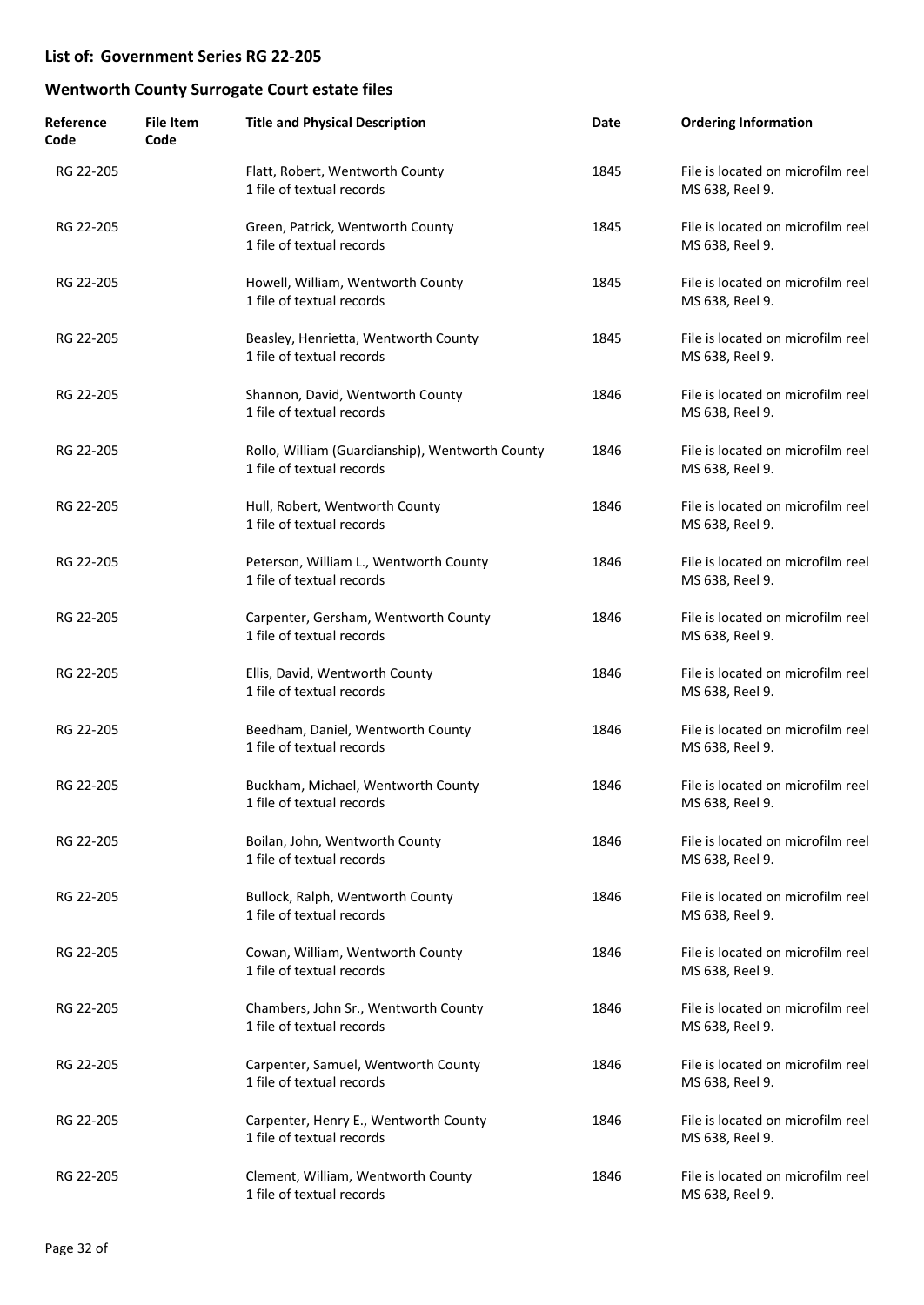| Reference<br>Code | <b>File Item</b><br>Code | <b>Title and Physical Description</b>                                | Date | <b>Ordering Information</b>                           |
|-------------------|--------------------------|----------------------------------------------------------------------|------|-------------------------------------------------------|
| RG 22-205         |                          | Cornell, Benony, Wentworth County<br>1 file of textual records       | 1846 | File is located on microfilm reel<br>MS 638, Reel 9.  |
| RG 22-205         |                          | Carpenter, William B., Wentworth County<br>1 file of textual records | 1846 | File is located on microfilm reel<br>MS 638, Reel 9.  |
| RG 22-205         |                          | Dublin, Benjamin, Wentworth County<br>1 file of textual records      | 1846 | File is located on microfilm reel<br>MS 638, Reel 9.  |
| RG 22-205         |                          | Dawson, John, Wentworth County<br>1 file of textual records          | 1846 | File is located on microfilm reel<br>MS 638, Reel 9.  |
| RG 22-205         |                          | Frazier, Martha, Wentworth County<br>1 file of textual records       | 1846 | File is located on microfilm reel<br>MS 638, Reel 9.  |
| RG 22-205         |                          | Fitzsimmons, Robert, Wentworth County<br>1 file of textual records   | 1846 | File is located on microfilm reel<br>MS 638, Reel 10. |
| RG 22-205         |                          | Jones, William L., Wentworth County<br>1 file of textual records     | 1846 | File is located on microfilm reel<br>MS 638, Reel 10. |
| RG 22-205         |                          | Thomas, Richard, Wentworth County<br>1 file of textual records       | 1846 | File is located on microfilm reel<br>MS 638, Reel 10. |
| RG 22-205         |                          | Kerr, William J., Wentworth County<br>1 file of textual records      | 1846 | File is located on microfilm reel<br>MS 638, Reel 10. |
| RG 22-205         |                          | King, Charles, Wentworth County<br>1 file of textual records         | 1846 | File is located on microfilm reel<br>MS 638, Reel.    |
| RG 22-205         |                          | McAllister, Richard, Wentworth County<br>1 file of textual records   | 1846 | File is located on microfilm reel<br>MS 638, Reel 10. |
| RG 22-205         |                          | McRoberts, John, Wentworth County<br>1 file of textual records       | 1846 | File is located on microfilm reel<br>MS 638, Reel 10. |
| RG 22-205         |                          | Morton, John, Wentworth County<br>1 file of textual records          | 1846 | File is located on microfilm reel<br>MS 638, Reel 10. |
| RG 22-205         |                          | Mellish, Thomas, Wentworth County<br>1 file of textual records       | 1846 | File is located on microfilm reel<br>MS 638, Reel 10. |
| RG 22-205         |                          | Pottruff, Allan, Wentworth County<br>1 file of textual records       | 1846 | File is located on microfilm reel<br>MS 638, Reel 10. |
| RG 22-205         |                          | Pettit, Thomas, Wentworth County<br>1 file of textual records        | 1846 | File is located on microfilm reel<br>MS 638, Reel 10. |
| RG 22-205         |                          | Richard, Peter, Wentworth County<br>1 file of textual records        | 1846 | File is located on microfilm reel<br>MS 638, Reel 10. |
| RG 22-205         |                          | Duffy, Charles, Wentworth County<br>1 file of textual records        | 1846 | File is located on microfilm reel<br>MS 638, Reel 10. |
| RG 22-205         |                          | Stratford, John, Wentworth County<br>1 file of textual records       | 1846 | File is located on microfilm reel<br>MS 638, Reel 10. |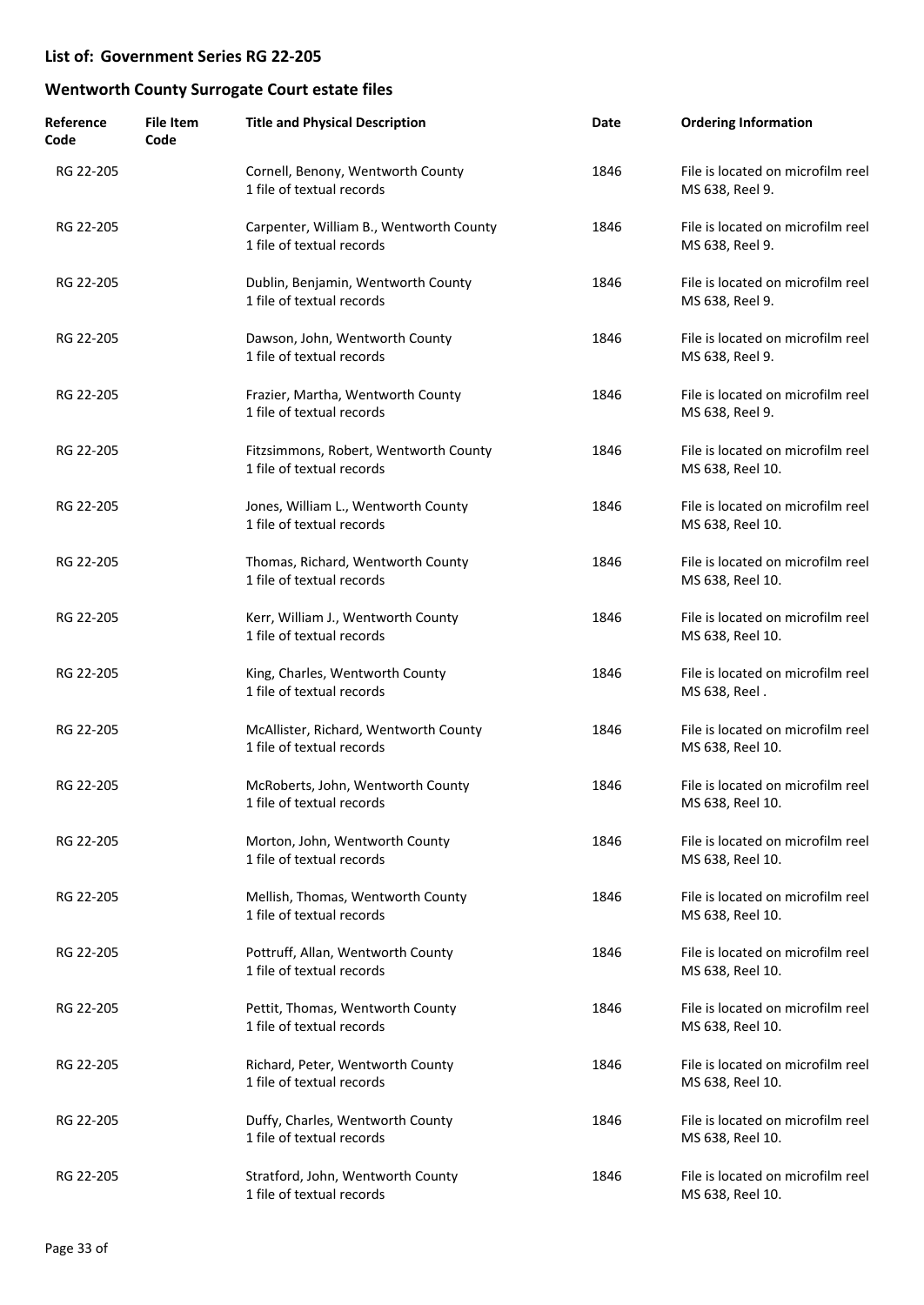| Reference<br>Code | <b>File Item</b><br>Code | <b>Title and Physical Description</b>                                         | Date | <b>Ordering Information</b>                           |
|-------------------|--------------------------|-------------------------------------------------------------------------------|------|-------------------------------------------------------|
| RG 22-205         |                          | Skirron, Isabella, Wentworth County<br>1 file of textual records              | 1846 | File is located on microfilm reel<br>MS 638, Reel 10. |
| RG 22-205         |                          | Cotter, John, Wentworth County<br>1 file of textual records                   | 1846 | File is located on microfilm reel<br>MS 638, Reel 10. |
| RG 22-205         |                          | Thatcher, Enoch (Guardianship), Wentworth County<br>1 file of textual records | 1846 | File is located on microfilm reel<br>MS 638, Reel 10. |
| RG 22-205         |                          | Bray, Daniel, Wentworth County<br>1 file of textual records                   | 1846 | File is located on microfilm reel<br>MS 638, Reel 10. |
| RG 22-205         |                          | Taylor, Thomas, Wentworth County<br>1 file of textual records                 | 1846 | File is located on microfilm reel<br>MS 638, Reel 10. |
| RG 22-205         |                          | Teeple, Philip, Wentworth County<br>1 file of textual records                 | 1846 | File is located on microfilm reel<br>MS 638, Reel 10. |
| RG 22-205         |                          | Thompson, Joseph, Wentworth County<br>1 file of textual records               | 1846 | File is located on microfilm reel<br>MS 638, Reel 10. |
| RG 22-205         |                          | Vipond, Isaac, Wentworth County<br>1 file of textual records                  | 1846 | File is located on microfilm reel<br>MS 638, Reel 10. |
| RG 22-205         |                          | Waugh, William, Wentworth County<br>1 file of textual records                 | 1846 | File is located on microfilm reel<br>MS 638, Reel 10. |
| RG 22-205         |                          | Tawse, Andrew, Wentworth County<br>1 file of textual records                  | 1846 | File is located on microfilm reel<br>MS 638, Reel 10. |
| RG 22-205         |                          | Wetherell, Robert, Wentworth County<br>1 file of textual records              | 1846 | File is located on microfilm reel<br>MS 638, Reel 10. |
| RG 22-205         |                          | London, Andrew, Wentworth County<br>1 file of textual records                 | 1847 | File is located on microfilm reel<br>MS 638, Reel 10. |
| RG 22-205         |                          | London, Andrew, Wentworth County<br>1 file of textual records                 | 1847 | File is located on microfilm reel<br>MS 638, Reel 10. |
| RG 22-205         |                          | Nash, Platt, Wentworth County<br>1 file of textual records                    | 1847 | File is located on microfilm reel<br>MS 638, Reel 10. |
| RG 22-205         |                          | Nelles, Warner, Wentworth County<br>1 file of textual records                 | 1847 | File is located on microfilm reel<br>MS 638, Reel 10. |
| RG 22-205         |                          | McMurray, Samuel, Wentworth County<br>1 file of textual records               | 1847 | File is located on microfilm reel<br>MS 638, Reel 10. |
| RG 22-205         |                          | McIntyre, John, Wentworth County<br>1 file of textual records                 | 1847 | File is located on microfilm reel<br>MS 638, Reel 10. |
| RG 22-205         |                          | Moffat, William, Wentworth County<br>1 file of textual records                | 1847 | File is located on microfilm reel<br>MS 638, Reel 10. |
| RG 22-205         |                          | Morris, James, Wentworth County<br>1 file of textual records                  | 1847 | File is located on microfilm reel<br>MS 638, Reel 10. |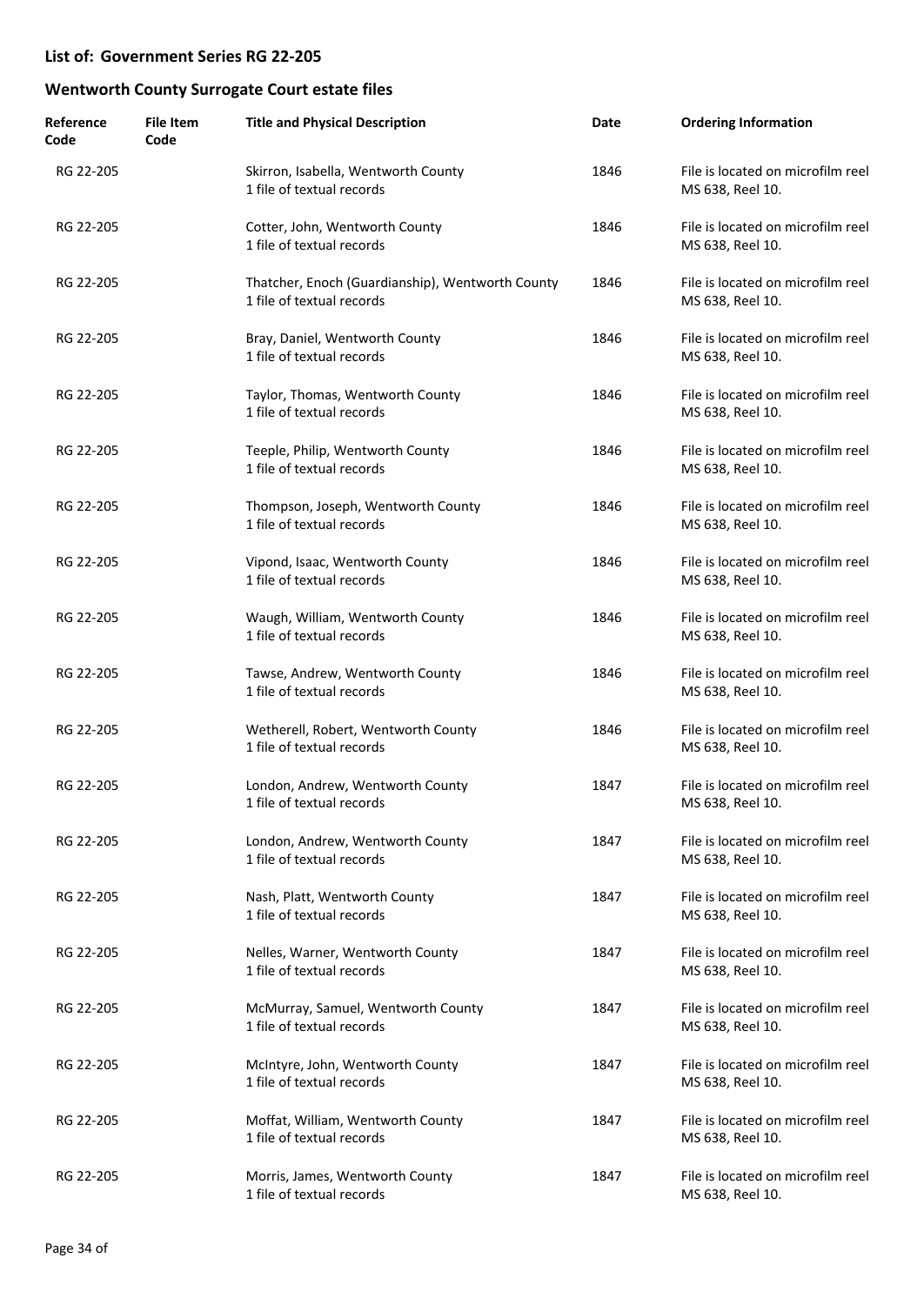| Reference<br>Code | <b>File Item</b><br>Code | <b>Title and Physical Description</b>                                                 | Date | <b>Ordering Information</b>                           |
|-------------------|--------------------------|---------------------------------------------------------------------------------------|------|-------------------------------------------------------|
| RG 22-205         |                          | Lawson, Alexander, Wentworth County<br>1 file of textual records                      | 1847 | File is located on microfilm reel<br>MS 638, Reel 10. |
| RG 22-205         |                          | Kalar, Elizabeth, Wentworth County<br>1 file of textual records                       | 1847 | File is located on microfilm reel<br>MS 638, Reel 10. |
| RG 22-205         |                          | Kenney, William S., Wentworth County<br>1 file of textual records                     | 1847 | File is located on microfilm reel<br>MS 638, Reel 10. |
| RG 22-205         |                          | Dunn, Catharine, Wentworth County<br>1 file of textual records                        | 1847 | File is located on microfilm reel<br>MS 638, Reel 10. |
| RG 22-205         |                          | Hill, John, Wentworth County<br>1 file of textual records                             | 1847 | File is located on microfilm reel<br>MS 638, Reel 10. |
| RG 22-205         |                          | Haddere, Robert, Wentworth County<br>1 file of textual records                        | 1847 | File is located on microfilm reel<br>MS 638, Reel 10. |
| RG 22-205         |                          | Hethrington, Thomas M., Wentworth County<br>1 file of textual records                 | 1847 | File is located on microfilm reel<br>MS 638, Reel 10. |
| RG 22-205         |                          | Groat, Mickael, Wentworth County<br>1 file of textual records                         | 1847 | File is located on microfilm reel<br>MS 638, Reel 10. |
| RG 22-205         |                          | Gain, Donald, Wentworth County<br>1 file of textual records                           | 1847 | File is located on microfilm reel<br>MS 638, Reel 10. |
| RG 22-205         |                          | Griffin, Ebenezer C., Wentworth County<br>1 file of textual records                   | 1847 | File is located on microfilm reel<br>MS 638, Reel 10. |
| RG 22-205         |                          | Land, Peter H., Wentworth County<br>1 file of textual records                         | 1847 | File is located on microfilm reel<br>MS 638, Reel 10. |
| RG 22-205         |                          | Malone, Dennis, Wentworth County<br>1 file of textual records                         | 1847 | File is located on microfilm reel<br>MS 638, Reel 10. |
| RG 22-205         |                          | Gordon, Alexander, Wentworth County<br>1 file of textual records                      | 1847 | File is located on microfilm reel<br>MS 638, Reel 10. |
| RG 22-205         |                          | Fentress, Lot, Wentworth County<br>1 file of textual records                          | 1847 | File is located on microfilm reel<br>MS 638, Reel 10. |
| RG 22-205         |                          | Foster, John, Wentworth County<br>1 file of textual records                           | 1847 | File is located on microfilm reel<br>MS 638, Reel 10. |
| RG 22-205         |                          | Davidson, Thomas, Wentworth County<br>1 file of textual records                       | 1847 | File is located on microfilm reel<br>MS 638, Reel 10. |
| RG 22-205         |                          | Carpenter, Thomas T. (Guardianship), Wentworth<br>County<br>1 file of textual records | 1847 | File is located on microfilm reel<br>MS 638, Reel 10. |
| RG 22-205         |                          | Beatty, William, Wentworth County<br>1 file of textual records                        | 1847 | File is located on microfilm reel<br>MS 638, Reel 10. |
| RG 22-205         |                          | Benford, Mathias, Wentworth County<br>1 file of textual records                       | 1847 | File is located on microfilm reel<br>MS 638, Reel 10. |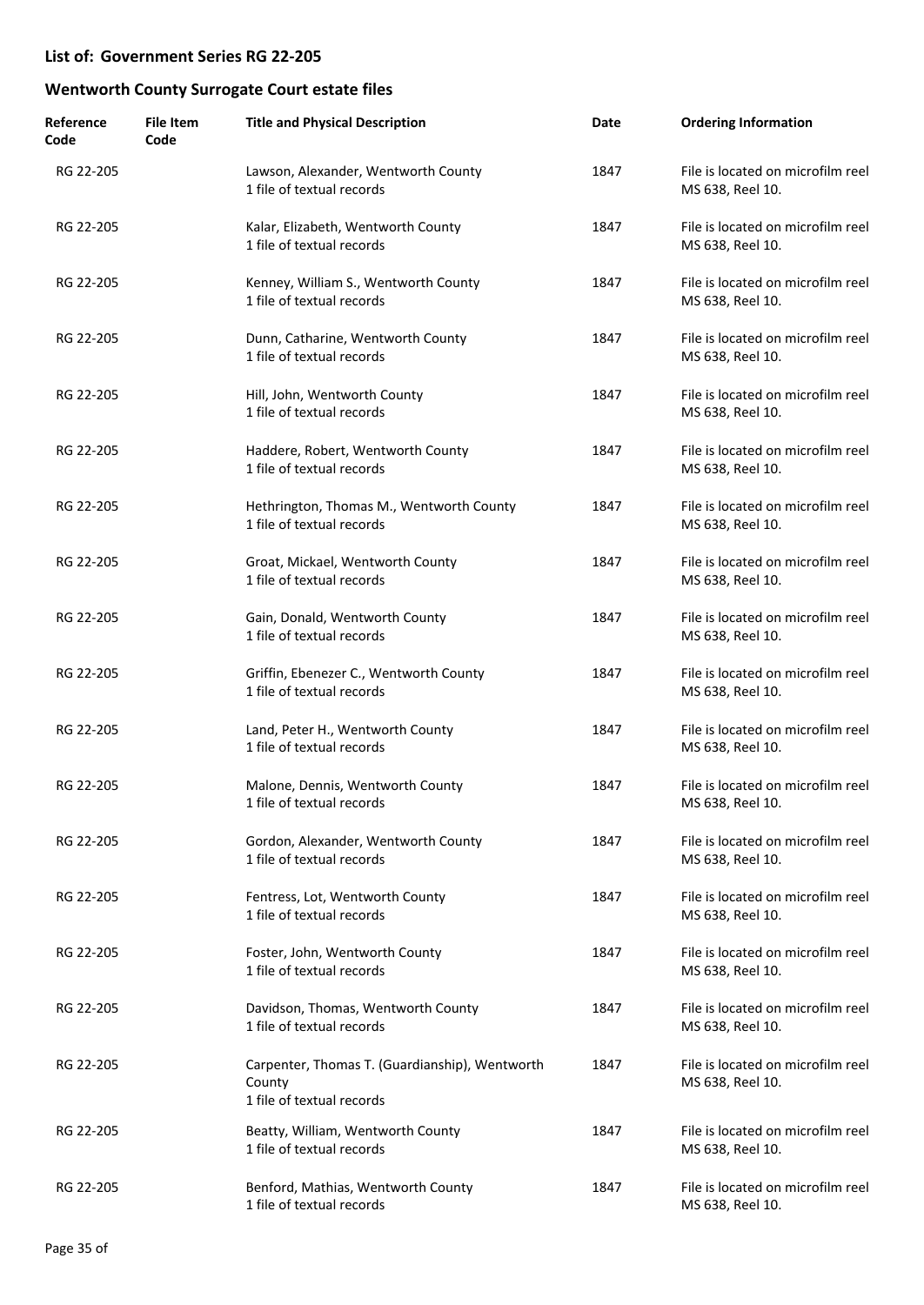| Reference<br>Code | <b>File Item</b><br>Code | <b>Title and Physical Description</b>                              | Date | <b>Ordering Information</b>                           |
|-------------------|--------------------------|--------------------------------------------------------------------|------|-------------------------------------------------------|
| RG 22-205         |                          | Baird, Alexander, Wentworth County<br>1 file of textual records    | 1847 | File is located on microfilm reel<br>MS 638, Reel 10. |
| RG 22-205         |                          | Helm, Agnes C., Wentworth County<br>1 file of textual records      | 1847 | File is located on microfilm reel<br>MS 638, Reel 10. |
| RG 22-205         |                          | Ferguson, Archibald, Wentworth County<br>1 file of textual records | 1847 | File is located on microfilm reel<br>MS 638, Reel 10. |
| RG 22-205         |                          | Blenman, James, Wentworth County<br>1 file of textual records      | 1847 | File is located on microfilm reel<br>MS 638, Reel 10. |
| RG 22-205         |                          | Bigelow, James, Wentworth County<br>1 file of textual records      | 1847 | File is located on microfilm reel<br>MS 638, Reel 10. |
| RG 22-205         |                          | Bell, Mary, Wentworth County<br>1 file of textual records          | 1847 | File is located on microfilm reel<br>MS 638, Reel 10. |
| RG 22-205         |                          | Aussen, Henry, Wentworth County<br>1 file of textual records       | 1847 | File is located on microfilm reel<br>MS 638, Reel 10. |
| RG 22-205         |                          | Alexander, David, Wentworth County<br>1 file of textual records    | 1847 | File is located on microfilm reel<br>MS 638, Reel 10. |
| RG 22-205         |                          | Armstrong, Andrew, Wentworth County<br>1 file of textual records   | 1847 | File is located on microfilm reel<br>MS 638, Reel 10. |
| RG 22-205         |                          | Shafer, Aaron, Wentworth County<br>1 file of textual records       | 1847 | File is located on microfilm reel<br>MS 638, Reel 10. |
| RG 22-205         |                          | Stuart, Charles, Wentworth County<br>1 file of textual records     | 1847 | File is located on microfilm reel<br>MS 638, Reel 10. |
| RG 22-205         |                          | Campbell, John, Wentworth County<br>1 file of textual records      | 1847 | File is located on microfilm reel<br>MS 638, Reel 10. |
| RG 22-205         |                          | Frazer, John, Wentworth County<br>1 file of textual records        | 1847 | File is located on microfilm reel<br>MS 638, Reel 10. |
| RG 22-205         |                          | Smith, George, Wentworth County<br>1 file of textual records       | 1847 | File is located on microfilm reel<br>MS 638, Reel 10. |
| RG 22-205         |                          | Merrall, John, Wentworth County<br>1 file of textual records       | 1847 | File is located on microfilm reel<br>MS 638, Reel 10. |
| RG 22-205         |                          | Thompson, John Sr., Wentworth County<br>1 file of textual records  | 1847 | File is located on microfilm reel<br>MS 638, Reel 10. |
| RG 22-205         |                          | Young, Lonsdale, Wentworth County<br>1 file of textual records     | 1847 | File is located on microfilm reel<br>MS 638, Reel 10. |
| RG 22-205         |                          | Hillson, Obed, Wentworth County<br>1 file of textual records       | 1847 | File is located on microfilm reel<br>MS 638, Reel 10. |
| RG 22-205         |                          | Thomson, William, Wentworth County<br>1 file of textual records    | 1847 | File is located on microfilm reel<br>MS 638, Reel 10. |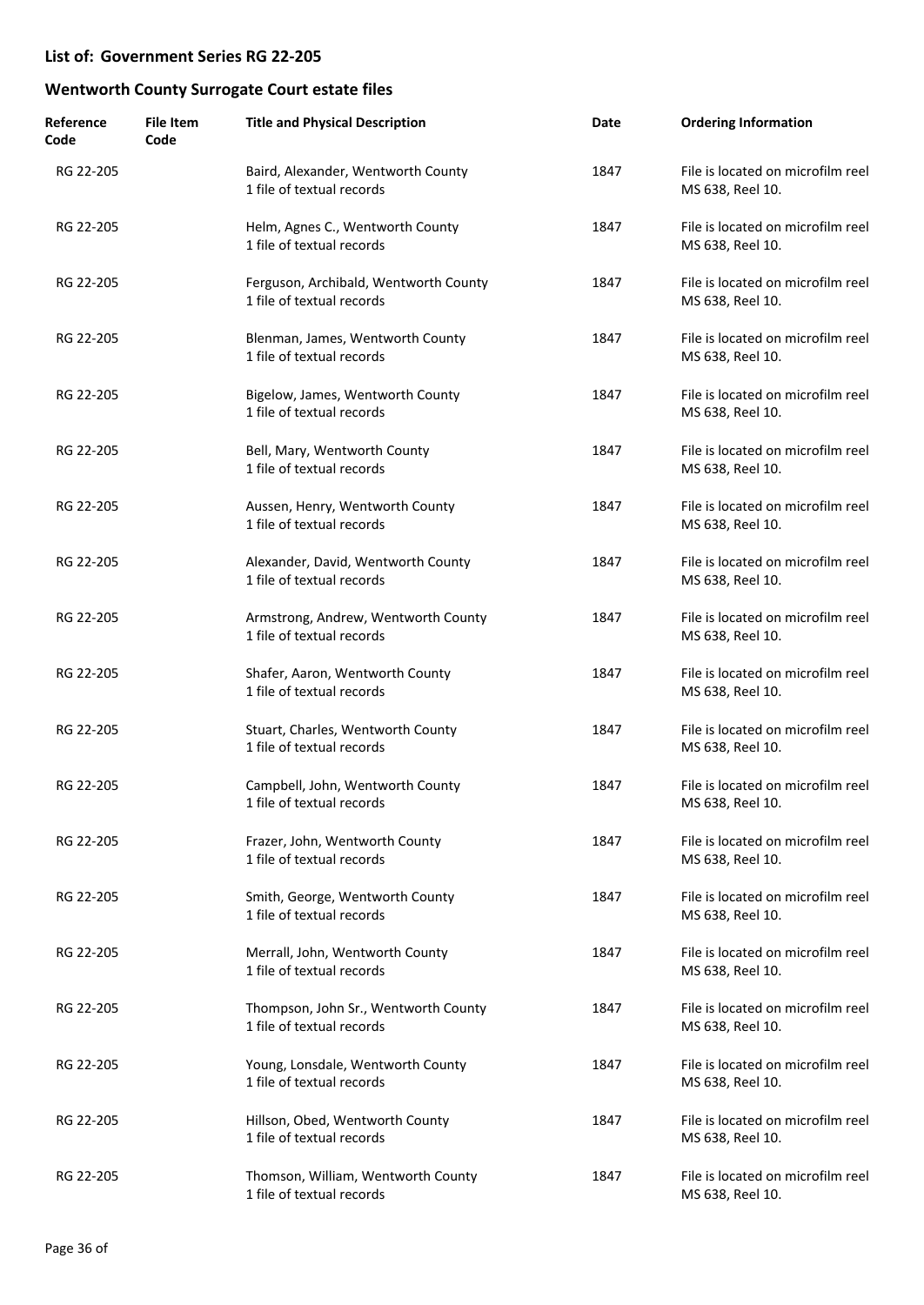| Reference<br>Code | <b>File Item</b><br>Code | <b>Title and Physical Description</b>                                | Date | <b>Ordering Information</b>                           |
|-------------------|--------------------------|----------------------------------------------------------------------|------|-------------------------------------------------------|
| RG 22-205         |                          | Vansickel, Rinear Sr., Wentworth County<br>1 file of textual records | 1847 | File is located on microfilm reel<br>MS 638, Reel 10. |
| RG 22-205         |                          | Thompson, James, Wentworth County<br>1 file of textual records       | 1847 | File is located on microfilm reel<br>MS 638, Reel 10. |
| RG 22-205         |                          | Pettit, Ashman, Wentworth County<br>1 file of textual records        | 1847 | File is located on microfilm reel<br>MS 638, Reel 10. |
| RG 22-205         |                          | Humphrey, Elkanah, Wentworth County<br>1 file of textual records     | 1847 | File is located on microfilm reel<br>MS 638, Reel 10. |
| RG 22-205         |                          | Cornell, Gabriel, Wentworth County<br>1 file of textual records      | 1847 | File is located on microfilm reel<br>MS 638, Reel 11. |
| RG 22-205         |                          | Cameron, Hugh, Wentworth County<br>1 file of textual records         | 1847 | File is located on microfilm reel<br>MS 638, Reel 11. |
| RG 22-205         |                          | Buchanan, Hugh, Wentworth County<br>1 file of textual records        | 1847 | File is located on microfilm reel<br>MS 638, Reel 11. |
| RG 22-205         |                          | Buchanan, Duncan, Wentworth County<br>1 file of textual records      | 1847 | File is located on microfilm reel<br>MS 638, Reel 11. |
| RG 22-205         |                          | Fergusson, Thomas, Wentworth County<br>1 file of textual records     | 1847 | File is located on microfilm reel<br>MS 638, Reel 11. |
| RG 22-205         |                          | Baraclough, John, Wentworth County<br>1 file of textual records      | 1847 | File is located on microfilm reel<br>MS 638, Reel 11. |
| RG 22-205         |                          | McArdle, John, Wentworth County<br>1 file of textual records         | 1847 | File is located on microfilm reel<br>MS 638, Reel 11. |
| RG 22-205         |                          | Price, Mary, Wentworth County<br>1 file of textual records           | 1847 | File is located on microfilm reel<br>MS 638, Reel 11. |
| RG 22-205         |                          | Tisdale, William, Wentworth County<br>1 file of textual records      | 1847 | File is located on microfilm reel<br>MS 638, Reel 11. |
| RG 22-205         |                          | Horning, Abraham, Wentworth County<br>1 file of textual records      | 1847 | File is located on microfilm reel<br>MS 638, Reel 11. |
| RG 22-205         |                          | Mathewman, Benjamin, Wentworth County<br>1 file of textual records   | 1847 | File is located on microfilm reel<br>MS 638, Reel 11. |
| RG 22-205         |                          | Brown, Thomas, Wentworth County<br>1 file of textual records         | 1847 | File is located on microfilm reel<br>MS 638, Reel 11. |
| RG 22-205         |                          | Christman, George, Wentworth County<br>1 file of textual records     | 1847 | File is located on microfilm reel<br>MS 638, Reel 11. |
| RG 22-205         |                          | Rowe, Thomas, Wentworth County<br>1 file of textual records          | 1847 | File is located on microfilm reel<br>MS 638, Reel 11. |
| RG 22-205         |                          | Terryberry, William, Wentworth County<br>1 file of textual records   | 1847 | File is located on microfilm reel<br>MS 638, Reel 11. |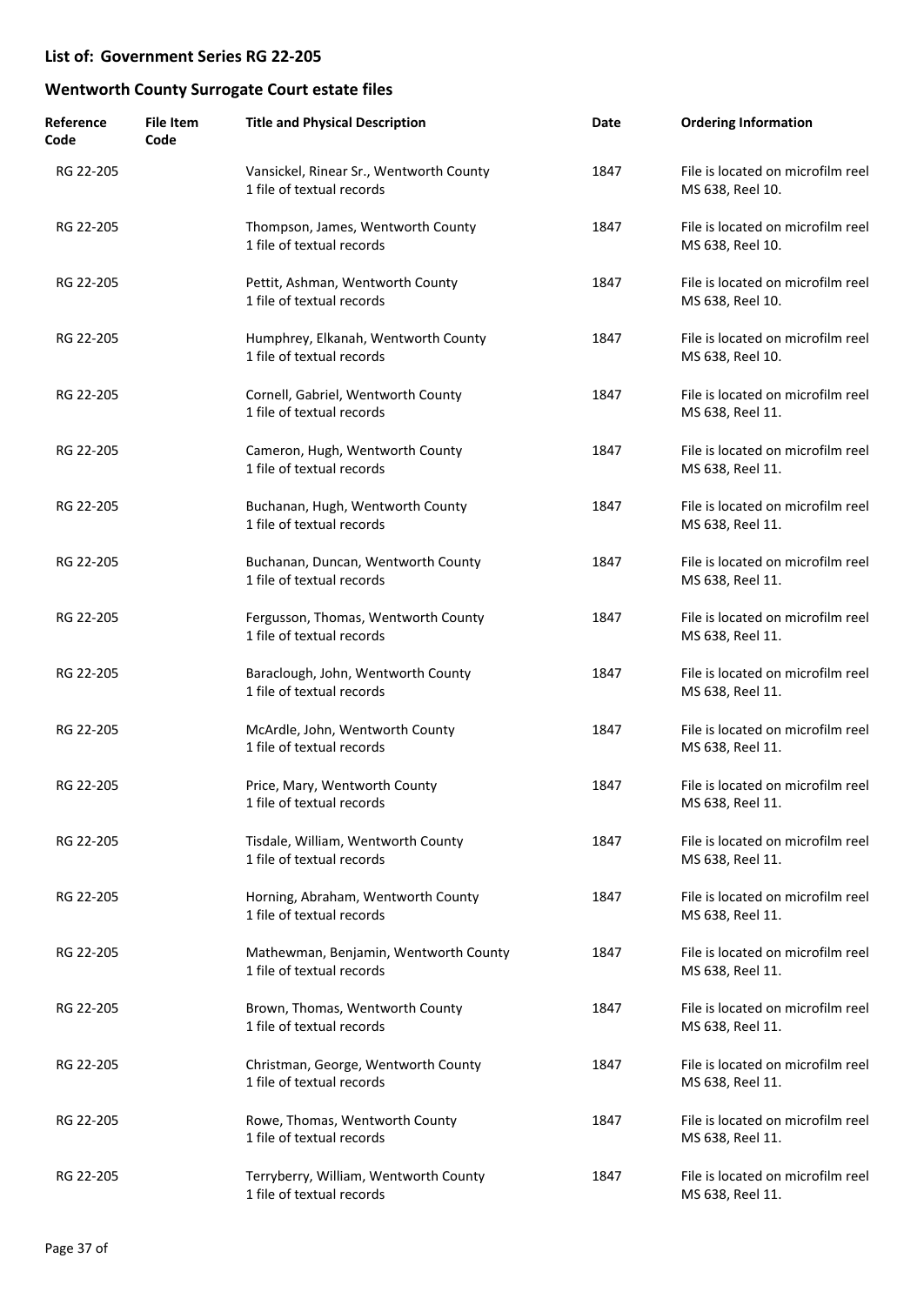| Reference<br>Code | <b>File Item</b><br>Code | <b>Title and Physical Description</b>                            | Date | <b>Ordering Information</b>                           |
|-------------------|--------------------------|------------------------------------------------------------------|------|-------------------------------------------------------|
| RG 22-205         |                          | Jackson, Walter, Wentworth County<br>1 file of textual records   | 1847 | File is located on microfilm reel<br>MS 638, Reel 11. |
| RG 22-205         |                          | Johnson, William, Wentworth County<br>1 file of textual records  | 1847 | File is located on microfilm reel<br>MS 638, Reel 11. |
| RG 22-205         |                          | Lake, John, Wentworth County<br>1 file of textual records        | 1848 | File is located on microfilm reel<br>MS 638, Reel 11. |
| RG 22-205         |                          | Smith, William K., Wentworth County<br>1 file of textual records | 1848 | File is located on microfilm reel<br>MS 638, Reel 11. |
| RG 22-205         |                          | Segert, James, Wentworth County<br>1 file of textual records     | 1848 | File is located on microfilm reel<br>MS 638, Reel 11. |
| RG 22-205         |                          | Smith, John, Wentworth County<br>1 file of textual records       | 1848 | File is located on microfilm reel<br>MS 638, Reel 11. |
| RG 22-205         |                          | Stuart, Angus, Wentworth County<br>1 file of textual records     | 1848 | File is located on microfilm reel<br>MS 638, Reel 11. |
| RG 22-205         |                          | Roy, James J., Wentworth County<br>1 file of textual records     | 1848 | File is located on microfilm reel<br>MS 638, Reel 11. |
| RG 22-205         |                          | Lafey, Michael, Wentworth County<br>1 file of textual records    | 1848 | File is located on microfilm reel<br>MS 638, Reel 11. |
| RG 22-205         |                          | Moffat, Thomas, Wentworth County<br>1 file of textual records    | 1848 | File is located on microfilm reel<br>MS 638, Reel 11. |
| RG 22-205         |                          | Mulholland, Hugh, Wentworth County<br>1 file of textual records  | 1848 | File is located on microfilm reel<br>MS 638, Reel 11. |
| RG 22-205         |                          | Rymal, Jacob, Wentworth County<br>1 file of textual records      | 1848 | File is located on microfilm reel<br>MS 638, Reel 11. |
| RG 22-205         |                          | McIlroy, Andrew, Wentworth County<br>1 file of textual records   | 1848 | File is located on microfilm reel<br>MS 638, Reel 11. |
| RG 22-205         |                          | Boroslaugh, Henry, Wentworth County<br>1 file of textual records | 1848 | File is located on microfilm reel<br>MS 638, Reel 11. |
| RG 22-205         |                          | Henry, James, Wentworth County<br>1 file of textual records      | 1848 | File is located on microfilm reel<br>MS 638, Reel 11. |
| RG 22-205         |                          | Hills, Horace H., Wentworth County<br>1 file of textual records  | 1848 | File is located on microfilm reel<br>MS 638, Reel 11. |
| RG 22-205         |                          | McCowan, Peter, Wentworth County<br>1 file of textual records    | 1848 | File is located on microfilm reel<br>MS 638, Reel 11. |
| RG 22-205         |                          | Leslie, John, Wentworth County<br>1 file of textual records      | 1848 | File is located on microfilm reel<br>MS 638, Reel 11. |
| RG 22-205         |                          | Jones, Owen, Wentworth County<br>1 file of textual records       | 1848 | File is located on microfilm reel<br>MS 638, Reel 11. |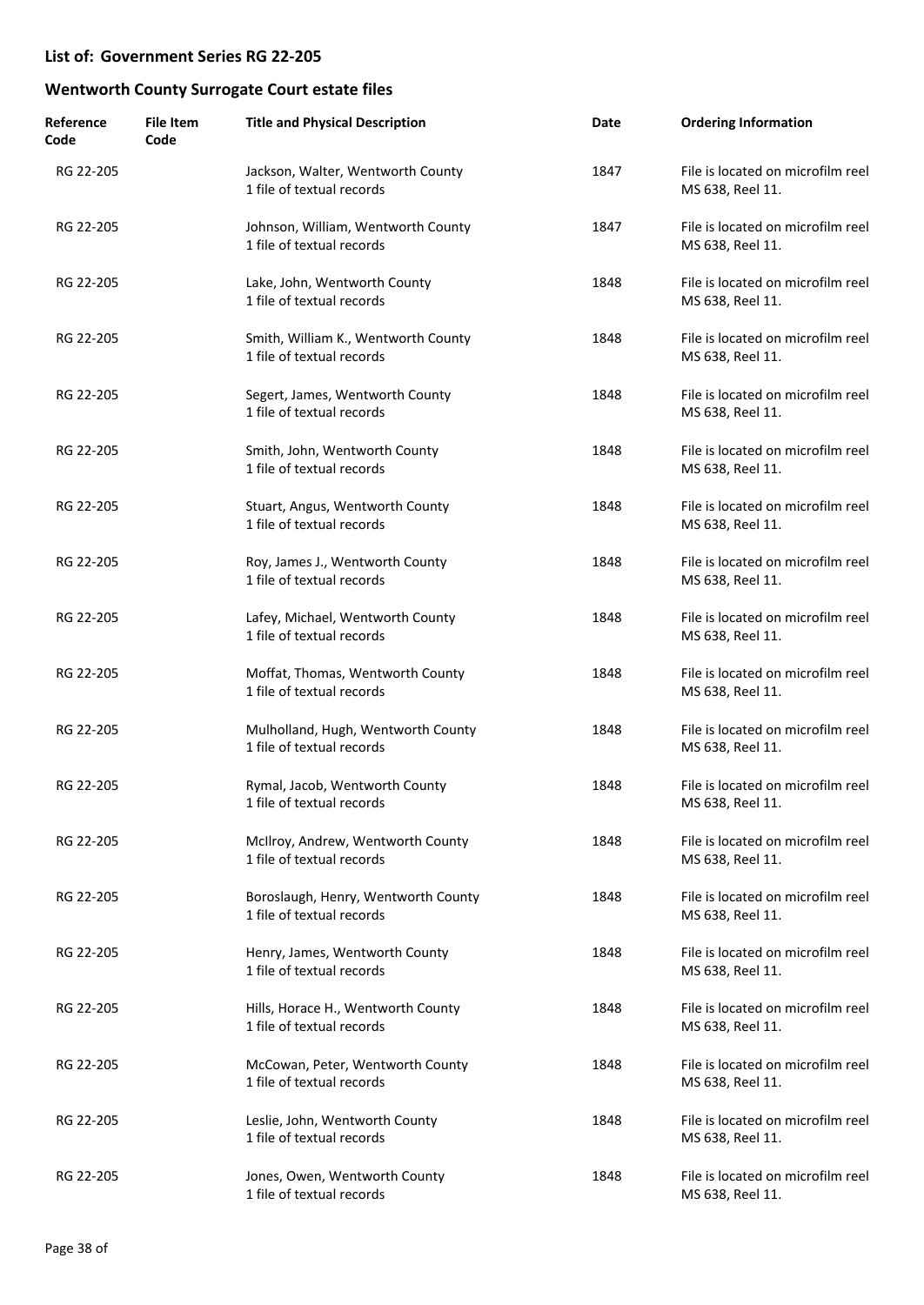| Reference<br>Code | <b>File Item</b><br>Code | <b>Title and Physical Description</b>                                | Date | <b>Ordering Information</b>                           |
|-------------------|--------------------------|----------------------------------------------------------------------|------|-------------------------------------------------------|
| RG 22-205         |                          | Howell, Levi, Wentworth County<br>1 file of textual records          | 1848 | File is located on microfilm reel<br>MS 638, Reel 11. |
| RG 22-205         |                          | Henderson, Edward J., Wentworth County<br>1 file of textual records  | 1848 | File is located on microfilm reel<br>MS 638, Reel 11. |
| RG 22-205         |                          | Hathaway, Eleazer, Wentworth County<br>1 file of textual records     | 1848 | File is located on microfilm reel<br>MS 638, Reel 11. |
| RG 22-205         |                          | Hallock, Norman, Wentworth County<br>1 file of textual records       | 1848 | File is located on microfilm reel<br>MS 638, Reel 11. |
| RG 22-205         |                          | Grierson, James, Wentworth County<br>1 file of textual records       | 1848 | File is located on microfilm reel<br>MS 638, Reel 11. |
| RG 22-205         |                          | Diamond, John, Wentworth County<br>1 file of textual records         | 1848 | File is located on microfilm reel<br>MS 638, Reel 11. |
| RG 22-205         |                          | Davis, Lucinda, Wentworth County<br>1 file of textual records        | 1848 | File is located on microfilm reel<br>MS 638, Reel 11. |
| RG 22-205         |                          | Brydon, Walter, Wentworth County<br>1 file of textual records        | 1848 | File is located on microfilm reel<br>MS 638, Reel 11. |
| RG 22-205         |                          | Baine, David, Wentworth County<br>1 file of textual records          | 1848 | File is located on microfilm reel<br>MS 638, Reel 11. |
| RG 22-205         |                          | Bullock, Ralph, Wentworth County<br>1 file of textual records        | 1848 | File is located on microfilm reel<br>MS 638, Reel 11. |
| RG 22-205         |                          | Babington, Benjamin, Wentworth County<br>1 file of textual records   | 1848 | File is located on microfilm reel<br>MS 638, Reel 11. |
| RG 22-205         |                          | Aitken, Thomas, Wentworth County<br>1 file of textual records        | 1848 | File is located on microfilm reel<br>MS 638, Reel 11. |
| RG 22-205         |                          | Barraclough, Laura A., Wentworth County<br>1 file of textual records | 1848 | File is located on microfilm reel<br>MS 638, Reel 11. |
| RG 22-205         |                          | Bosworth, Alfred, Wentworth County<br>1 file of textual records      | 1848 | File is located on microfilm reel<br>MS 638, Reel 11. |
| RG 22-205         |                          | Barnard, John, Wentworth County<br>1 file of textual records         | 1848 | File is located on microfilm reel<br>MS 638, Reel 11. |
| RG 22-205         |                          | Bull, George P., Wentworth County<br>1 file of textual records       | 1848 | File is located on microfilm reel<br>MS 638, Reel 11. |
| RG 22-205         |                          | Chamberlin, John, Wentworth County<br>1 file of textual records      | 1848 | File is located on microfilm reel<br>MS 638, Reel 11. |
| RG 22-205         |                          | Combs, Moses, Wentworth County<br>1 file of textual records          | 1848 | File is located on microfilm reel<br>MS 638, Reel 11. |
| RG 22-205         |                          | Elliott, Walter, Wentworth County<br>1 file of textual records       | 1848 | File is located on microfilm reel<br>MS 638, Reel 11. |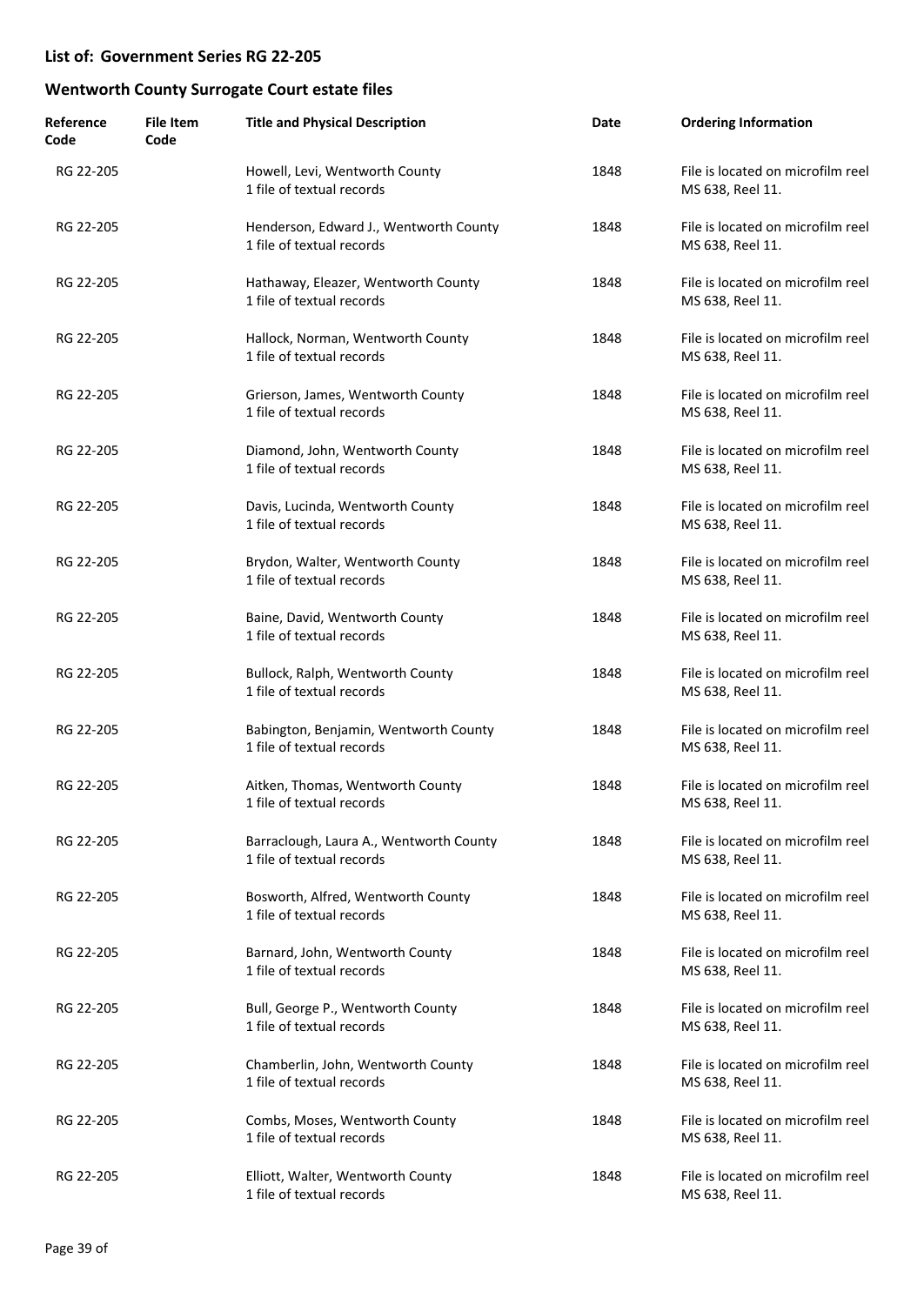| Reference<br>Code | <b>File Item</b><br>Code | <b>Title and Physical Description</b>                             | Date | <b>Ordering Information</b>                           |
|-------------------|--------------------------|-------------------------------------------------------------------|------|-------------------------------------------------------|
| RG 22-205         |                          | Green, William Sr., Wentworth County<br>1 file of textual records | 1848 | File is located on microfilm reel<br>MS 638, Reel 11. |
| RG 22-205         |                          | Holmwood, John S., Wentworth County<br>1 file of textual records  | 1848 | File is located on microfilm reel<br>MS 638, Reel 11. |
| RG 22-205         |                          | Bennet, Hugh, Wentworth County<br>1 file of textual records       | 1848 | File is located on microfilm reel<br>MS 638, Reel 11. |
| RG 22-205         |                          | Jones, Robert, Wentworth County<br>1 file of textual records      | 1848 | File is located on microfilm reel<br>MS 638, Reel 11. |
| RG 22-205         |                          | Mitchell, John, Wentworth County<br>1 file of textual records     | 1849 | File is located on microfilm reel<br>MS 638, Reel 11. |
| RG 22-205         |                          | Fisher, Mary, Wentworth County<br>1 file of textual records       | 1849 | File is located on microfilm reel<br>MS 638, Reel 11. |
| RG 22-205         |                          | Smith, Seth, Wentworth County<br>1 file of textual records        | 1849 | File is located on microfilm reel<br>MS 638, Reel 11. |
| RG 22-205         |                          | Clarke, Joseph, Wentworth County<br>1 file of textual records     | 1849 | File is located on microfilm reel<br>MS 638, Reel 11. |
| RG 22-205         |                          | Miller, Jacob, Wentworth County<br>1 file of textual records      | 1849 | File is located on microfilm reel<br>MS 638, Reel 11. |
| RG 22-205         |                          | Lucas, George C., Wentworth County<br>1 file of textual records   | 1849 | File is located on microfilm reel<br>MS 638, Reel 11. |
| RG 22-205         |                          | Jones, Nathaniel, Wentworth County<br>1 file of textual records   | 1849 | File is located on microfilm reel<br>MS 638, Reel 11. |
| RG 22-205         |                          | Hartley, Richard, Wentworth County<br>1 file of textual records   | 1849 | File is located on microfilm reel<br>MS 638, Reel 11. |
| RG 22-205         |                          | Buckberry, John, Wentworth County<br>1 file of textual records    | 1849 | File is located on microfilm reel<br>MS 638, Reel 11. |
| RG 22-205         |                          | Bray, Mahlon, Wentworth County<br>1 file of textual records       | 1849 | File is located on microfilm reel<br>MS 638, Reel 11. |
| RG 22-205         |                          | MacKenzie, Neil, Wentworth County<br>1 file of textual records    | 1849 | File is located on microfilm reel<br>MS 638, Reel 11. |
| RG 22-205         |                          | Clark, James, Wentworth County<br>1 file of textual records       | 1849 | File is located on microfilm reel<br>MS 638, Reel 11. |
| RG 22-205         |                          | Hardy, Andrew, Wentworth County<br>1 file of textual records      | 1849 | File is located on microfilm reel<br>MS 638, Reel 11. |
| RG 22-205         |                          | Royce, Josiah, Wentworth County<br>1 file of textual records      | 1849 | File is located on microfilm reel<br>MS 638, Reel 11. |
| RG 22-205         |                          | Kindue, Amos, Wentworth County<br>1 file of textual records       | 1849 | File is located on microfilm reel<br>MS 638, Reel 11. |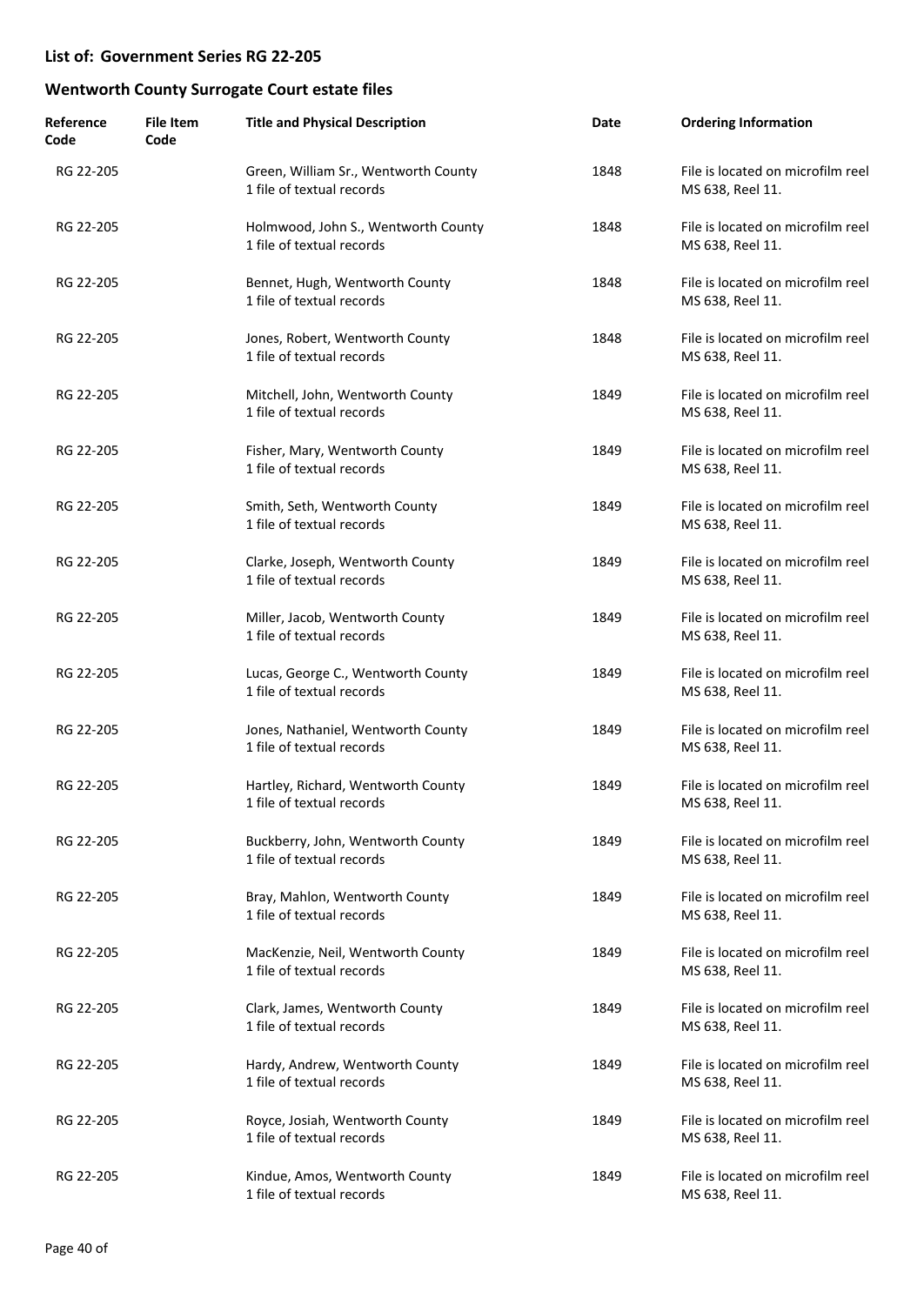| Reference<br>Code | <b>File Item</b><br>Code | <b>Title and Physical Description</b>                             | Date | <b>Ordering Information</b>                           |
|-------------------|--------------------------|-------------------------------------------------------------------|------|-------------------------------------------------------|
| RG 22-205         |                          | Cooper, James G., Wentworth County<br>1 file of textual records   | 1849 | File is located on microfilm reel<br>MS 638, Reel 11. |
| RG 22-205         |                          | Brady, Michael, Wentworth County<br>1 file of textual records     | 1849 | File is located on microfilm reel<br>MS 638, Reel 11. |
| RG 22-205         |                          | White, Benjamin, Wentworth County<br>1 file of textual records    | 1849 | File is located on microfilm reel<br>MS 638, Reel 11. |
| RG 22-205         |                          | Willson, Henry, Wentworth County<br>1 file of textual records     | 1849 | File is located on microfilm reel<br>MS 638, Reel 11. |
| RG 22-205         |                          | Vansickel, Esther, Wentworth County<br>1 file of textual records  | 1849 | File is located on microfilm reel<br>MS 638, Reel 11. |
| RG 22-205         |                          | Terryberry, David, Wentworth County<br>1 file of textual records  | 1849 | File is located on microfilm reel<br>MS 638, Reel 11. |
| RG 22-205         |                          | Thorburn, James, Wentworth County<br>1 file of textual records    | 1849 | File is located on microfilm reel<br>MS 638, Reel 11. |
| RG 22-205         |                          | Travis, Caleb, Wentworth County<br>1 file of textual records      | 1849 | File is located on microfilm reel<br>MS 638, Reel 11. |
| RG 22-205         |                          | Templer, Samuel, Wentworth County<br>1 file of textual records    | 1849 | File is located on microfilm reel<br>MS 638, Reel 12. |
| RG 22-205         |                          | Painter, Richard, Wentworth County<br>1 file of textual records   | 1849 | File is located on microfilm reel<br>MS 638, Reel 12. |
| RG 22-205         |                          | Reid, Patrick, Wentworth County<br>1 file of textual records      | 1849 | File is located on microfilm reel<br>MS 638, Reel 12. |
| RG 22-205         |                          | O'Hara, John, Wentworth County<br>1 file of textual records       | 1849 | File is located on microfilm reel<br>MS 638, Reel 12. |
| RG 22-205         |                          | Nevill, William P., Wentworth County<br>1 file of textual records | 1849 | File is located on microfilm reel<br>MS 638, Reel 12. |
| RG 22-205         |                          | Nelles, John Sr., Wentworth County<br>1 file of textual records   | 1849 | File is located on microfilm reel<br>MS 638, Reel 12. |
| RG 22-205         |                          | McKinley, John, Wentworth County<br>1 file of textual records     | 1849 | File is located on microfilm reel<br>MS 638, Reel 12. |
| RG 22-205         |                          | Manary, William, Wentworth County<br>1 file of textual records    | 1849 | File is located on microfilm reel<br>MS 638, Reel 12. |
| RG 22-205         |                          | Lister, William, Wentworth County<br>1 file of textual records    | 1849 | File is located on microfilm reel<br>MS 638, Reel 12. |
| RG 22-205         |                          | Law, George, Wentworth County<br>1 file of textual records        | 1849 | File is located on microfilm reel<br>MS 638, Reel 12. |
| RG 22-205         |                          | Lind, Joshua, Wentworth County<br>1 file of textual records       | 1849 | File is located on microfilm reel<br>MS 638, Reel 12. |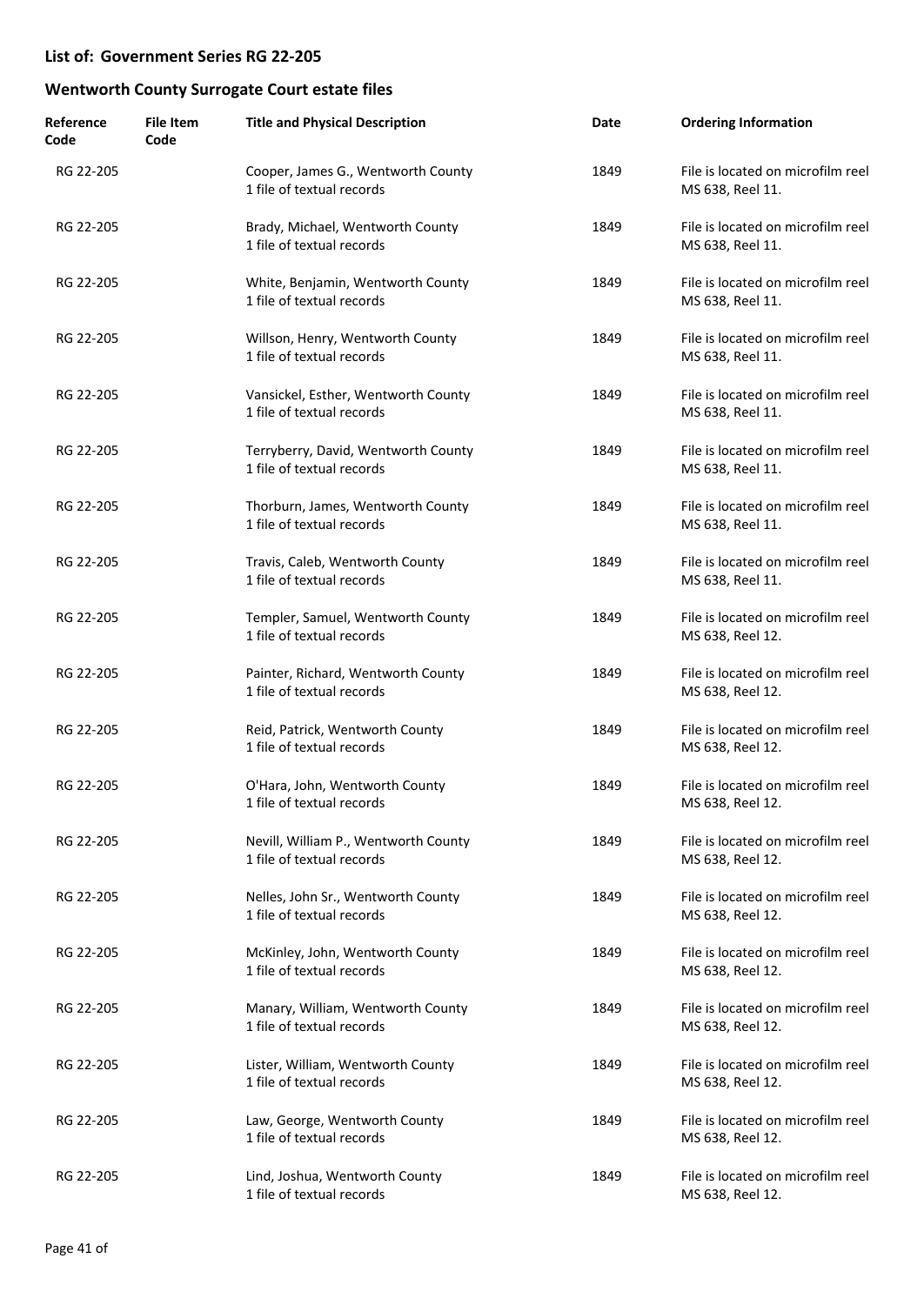| Reference<br>Code | <b>File Item</b><br>Code | <b>Title and Physical Description</b>                             | Date | <b>Ordering Information</b>                           |
|-------------------|--------------------------|-------------------------------------------------------------------|------|-------------------------------------------------------|
| RG 22-205         |                          | Kitchen, William, Wentworth County<br>1 file of textual records   | 1849 | File is located on microfilm reel<br>MS 638, Reel 12. |
| RG 22-205         |                          | Kelly, Patrick, Wentworth County<br>1 file of textual records     | 1849 | File is located on microfilm reel<br>MS 638, Reel 12. |
| RG 22-205         |                          | Ireland, Thomas, Wentworth County<br>1 file of textual records    | 1849 | File is located on microfilm reel<br>MS 638, Reel 12. |
| RG 22-205         |                          | Howell, John Sr., Wentworth County<br>1 file of textual records   | 1849 | File is located on microfilm reel<br>MS 638, Reel 12. |
| RG 22-205         |                          | Green, Levi, Wentworth County<br>1 file of textual records        | 1849 | File is located on microfilm reel<br>MS 638, Reel 12. |
| RG 22-205         |                          | Gordon, Alexander, Wentworth County<br>1 file of textual records  | 1849 | File is located on microfilm reel<br>MS 638, Reel 12. |
| RG 22-205         |                          | English, William, Wentworth County<br>1 file of textual records   | 1849 | File is located on microfilm reel<br>MS 638, Reel 12. |
| RG 22-205         |                          | Eager, Benjamin, Wentworth County<br>1 file of textual records    | 1849 | File is located on microfilm reel<br>MS 638, Reel 12. |
| RG 22-205         |                          | Hughson, James, Wentworth County<br>1 file of textual records     | 1849 | File is located on microfilm reel<br>MS 638, Reel 12. |
| RG 22-205         |                          | Hatt, Mary, Wentworth County<br>1 file of textual records         | 1849 | File is located on microfilm reel<br>MS 638, Reel 12. |
| RG 22-205         |                          | Dailey, William, Wentworth County<br>1 file of textual records    | 1849 | File is located on microfilm reel<br>MS 638, Reel 12. |
| RG 22-205         |                          | Coots, William, Wentworth County<br>1 file of textual records     | 1849 | File is located on microfilm reel<br>MS 638, Reel 12. |
| RG 22-205         |                          | Curphy, William, Wentworth County<br>1 file of textual records    | 1849 | File is located on microfilm reel<br>MS 638, Reel 12. |
| RG 22-205         |                          | Brown, John M., Wentworth County<br>1 file of textual records     | 1849 | File is located on microfilm reel<br>MS 638, Reel 12. |
| RG 22-205         |                          | Blasdall, Jonathan, Wentworth County<br>1 file of textual records | 1849 | File is located on microfilm reel<br>MS 638, Reel 12. |
| RG 22-205         |                          | Burtch, Edee, Wentworth County<br>1 file of textual records       | 1849 | File is located on microfilm reel<br>MS 638, Reel 12. |
| RG 22-205         |                          | Beasley, David C., Wentworth County<br>1 file of textual records  | 1849 | File is located on microfilm reel<br>MS 638, Reel 12. |
| RG 22-205         |                          | Buckley, Andrew T., Wentworth County<br>1 file of textual records | 1849 | File is located on microfilm reel<br>MS 638, Reel 12. |
| RG 22-205         |                          | Albertson, David, Wentworth County<br>1 file of textual records   | 1849 | File is located on microfilm reel<br>MS 638, Reel 12. |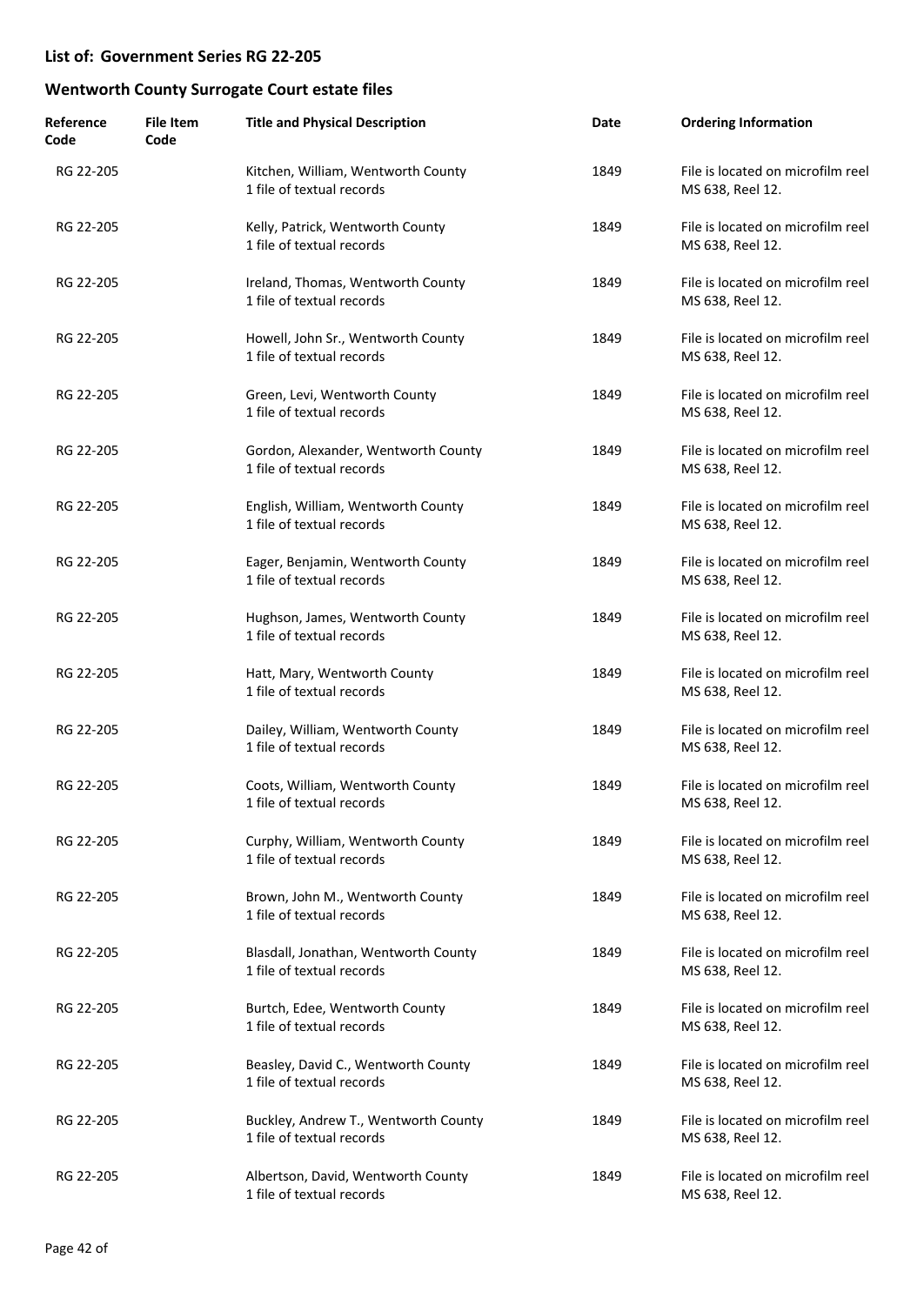| Reference<br>Code | <b>File Item</b><br>Code | <b>Title and Physical Description</b>                                          | Date | <b>Ordering Information</b>                           |
|-------------------|--------------------------|--------------------------------------------------------------------------------|------|-------------------------------------------------------|
| RG 22-205         |                          | Hills, George H. (Guardianship), Wentworth County<br>1 file of textual records | 1849 | File is located on microfilm reel<br>MS 638, Reel 12. |
| RG 22-205         |                          | Saughtry, William J., Wentworth County<br>1 file of textual records            | 1850 | File is located on microfilm reel<br>MS 638, Reel 12. |
| RG 22-205         |                          | Kirkendall, Joseph S., Wentworth County<br>1 file of textual records           | 1850 | File is located on microfilm reel<br>MS 638, Reel 12. |
| RG 22-205         |                          | Young, Jane, Wentworth County<br>1 file of textual records                     | 1850 | File is located on microfilm reel<br>MS 638, Reel 12. |
| RG 22-205         |                          | Wetenhall, John, Wentworth County<br>1 file of textual records                 | 1850 | File is located on microfilm reel<br>MS 638, Reel 12. |
| RG 22-205         |                          | Waterson, John, Wentworth County<br>1 file of textual records                  | 1850 | File is located on microfilm reel<br>MS 638, Reel 12. |
| RG 22-205         |                          | Webster, Peter, Wentworth County<br>1 file of textual records                  | 1850 | File is located on microfilm reel<br>MS 638, Reel 12. |
| RG 22-205         |                          | Vrooman, Philip, Wentworth County<br>1 file of textual records                 | 1850 | File is located on microfilm reel<br>MS 638, Reel 12. |
| RG 22-205         |                          | Van Norman, William, Wentworth County<br>1 file of textual records             | 1850 | File is located on microfilm reel<br>MS 638, Reel 12. |
| RG 22-205         |                          | Tallman, Shepherd, Wentworth County<br>1 file of textual records               | 1850 | File is located on microfilm reel<br>MS 638, Reel 12. |
| RG 22-205         |                          | Thomas, Charles N., Wentworth County<br>1 file of textual records              | 1850 | File is located on microfilm reel<br>MS 638, Reel 12. |
| RG 22-205         |                          | Sherwood, John, Wentworth County<br>1 file of textual records                  | 1850 | File is located on microfilm reel<br>MS 638, Reel 12. |
| RG 22-205         |                          | Reid, Peter, Wentworth County<br>1 file of textual records                     | 1850 | File is located on microfilm reel<br>MS 638, Reel 12. |
| RG 22-205         |                          | Renshaw, William, Wentworth County<br>1 file of textual records                | 1850 | File is located on microfilm reel<br>MS 638, Reel 12. |
| RG 22-205         |                          | Richmond, Matthew, Wentworth County<br>1 file of textual records               | 1850 | File is located on microfilm reel<br>MS 638, Reel 12. |
| RG 22-205         |                          | Rosell, Abraham, Wentworth County<br>1 file of textual records                 | 1850 | File is located on microfilm reel<br>MS 638, Reel 12. |
| RG 22-205         |                          | Reid, Alexander Sr., Wentworth County<br>1 file of textual records             | 1850 | File is located on microfilm reel<br>MS 638, Reel 12. |
| RG 22-205         |                          | Paterson, Edward, Wentworth County<br>1 file of textual records                | 1850 | File is located on microfilm reel<br>MS 638, Reel 12. |
| RG 22-205         |                          | Martin, Robert, Wentworth County<br>1 file of textual records                  | 1850 | File is located on microfilm reel<br>MS 638, Reel 12. |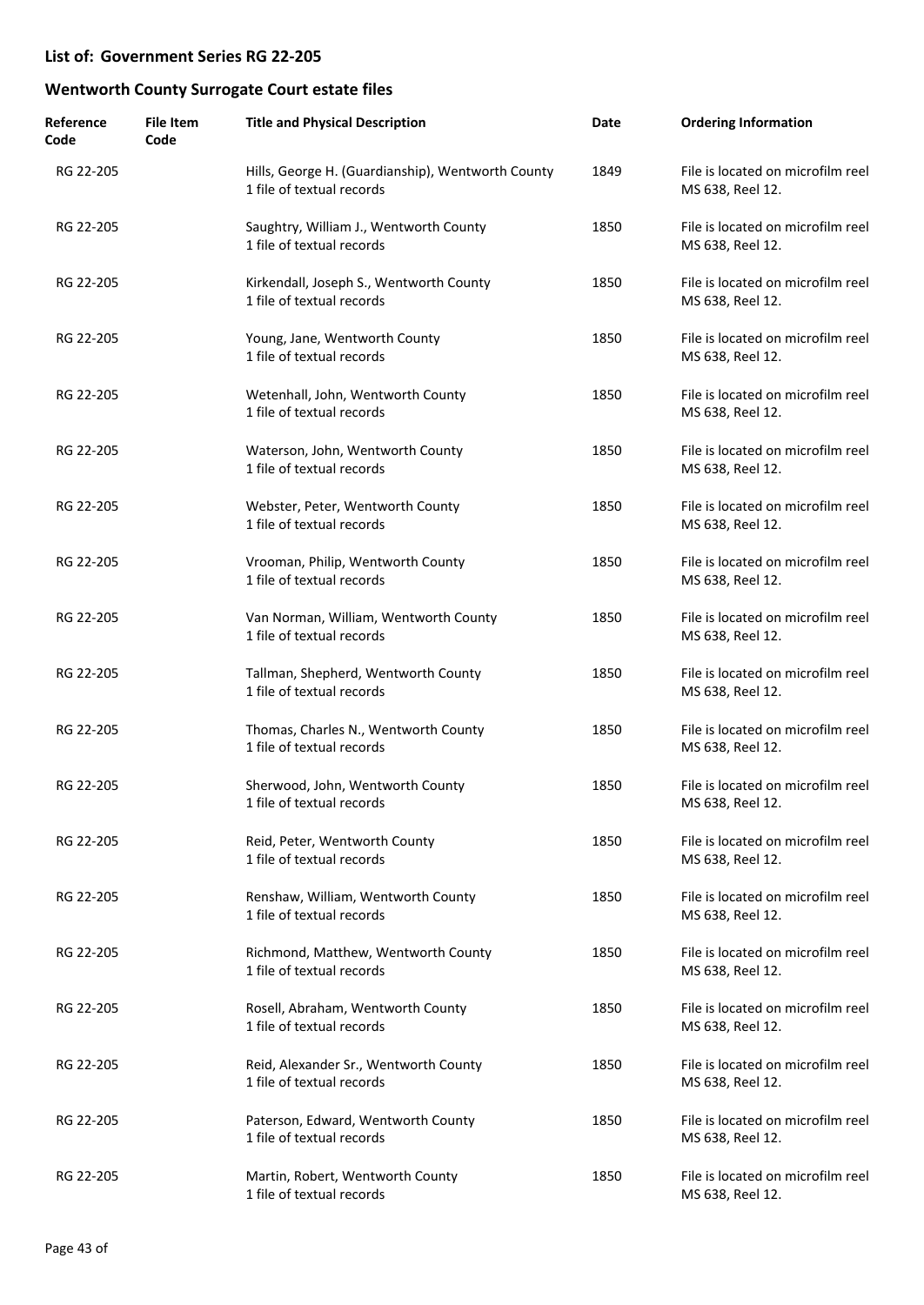| Reference<br>Code | <b>File Item</b><br>Code | <b>Title and Physical Description</b>                              | Date | <b>Ordering Information</b>                           |
|-------------------|--------------------------|--------------------------------------------------------------------|------|-------------------------------------------------------|
| RG 22-205         |                          | Petitt, Joseph, Wentworth County<br>1 file of textual records      | 1850 | File is located on microfilm reel<br>MS 638, Reel 12. |
| RG 22-205         |                          | Petrie, John, Wentworth County<br>1 file of textual records        | 1850 | File is located on microfilm reel<br>MS 638, Reel 12. |
| RG 22-205         |                          | Pike, Thomas, Wentworth County<br>1 file of textual records        | 1850 | File is located on microfilm reel<br>MS 638, Reel 12. |
| RG 22-205         |                          | McKee, Robert, Wentworth County<br>1 file of textual records       | 1850 | File is located on microfilm reel<br>MS 638, Reel 12. |
| RG 22-205         |                          | McFarlane, John, Wentworth County<br>1 file of textual records     | 1850 | File is located on microfilm reel<br>MS 638, Reel 12. |
| RG 22-205         |                          | New, George, Wentworth County<br>1 file of textual records         | 1850 | File is located on microfilm reel<br>MS 638, Reel 12. |
| RG 22-205         |                          | McNaughton, Malcolm, Wentworth County<br>1 file of textual records | 1850 | File is located on microfilm reel<br>MS 638, Reel 12. |
| RG 22-205         |                          | Murphy, John H., Wentworth County<br>1 file of textual records     | 1850 | File is located on microfilm reel<br>MS 638, Reel 12. |
| RG 22-205         |                          | Muma, Christian J., Wentworth County<br>1 file of textual records  | 1850 | File is located on microfilm reel<br>MS 638, Reel 12. |
| RG 22-205         |                          | McCorquodale, Peter, Wentworth County<br>1 file of textual records | 1850 | File is located on microfilm reel<br>MS 638, Reel 12. |
| RG 22-205         |                          | McCall, Hugh, Wentworth County<br>1 file of textual records        | 1850 | File is located on microfilm reel<br>MS 638, Reel 12. |
| RG 22-205         |                          | MacKay, Roderick, Wentworth County<br>1 file of textual records    | 1850 | File is located on microfilm reel<br>MS 638, Reel 12. |
| RG 22-205         |                          | McBride, Archibald, Wentworth County<br>1 file of textual records  | 1850 | File is located on microfilm reel<br>MS 638, Reel 12. |
| RG 22-205         |                          | McAfee, Tamer, Wentworth County<br>1 file of textual records       | 1850 | File is located on microfilm reel<br>MS 638, Reel 12. |
| RG 22-205         |                          | McGregor, Catherine, Wentworth County<br>1 file of textual records | 1850 | File is located on microfilm reel<br>MS 638, Reel 12. |
| RG 22-205         |                          | Moffat, Robert, Wentworth County<br>1 file of textual records      | 1850 | File is located on microfilm reel<br>MS 638, Reel 12. |
| RG 22-205         |                          | Worthington, James, Wentworth County<br>1 file of textual records  | 1852 | File is located on microfilm reel<br>MS 638, Reel 12. |
| RG 22-205         |                          | Wright, Daniel, Wentworth County<br>1 file of textual records      | 1852 | File is located on microfilm reel<br>MS 638, Reel 12. |
| RG 22-205         |                          | McDowell, Charles, Wentworth County<br>1 file of textual records   | 1852 | File is located on microfilm reel<br>MS 638, Reel 12. |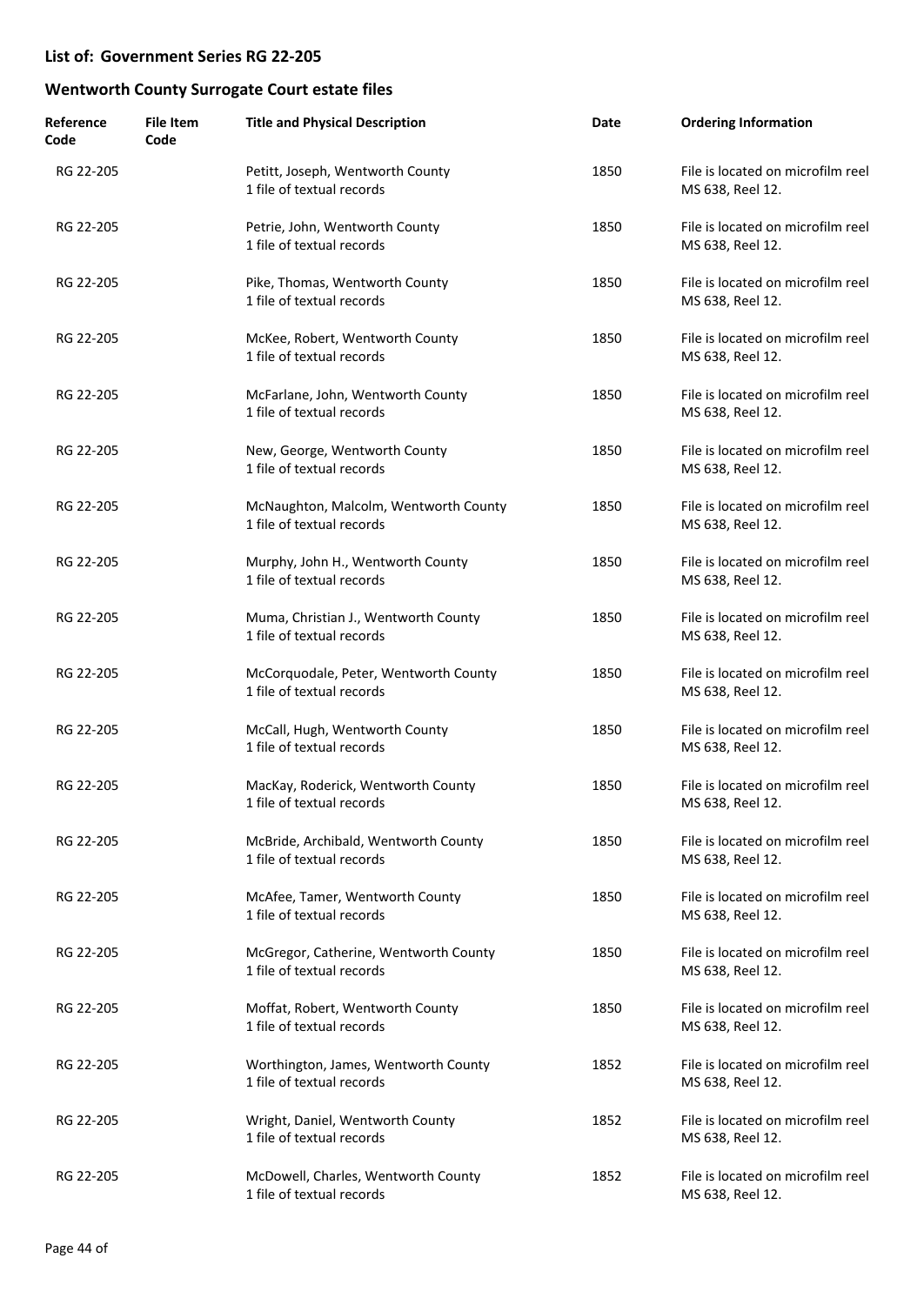| Reference<br>Code | <b>File Item</b><br>Code | <b>Title and Physical Description</b>                               | Date | <b>Ordering Information</b>                           |
|-------------------|--------------------------|---------------------------------------------------------------------|------|-------------------------------------------------------|
| RG 22-205         |                          | Babcock, Elisha, Wentworth County<br>1 file of textual records      | 1852 | File is located on microfilm reel<br>MS 638, Reel 12. |
| RG 22-205         |                          | Easton, Thomas, Wentworth County<br>1 file of textual records       | 1852 | File is located on microfilm reel<br>MS 638, Reel 12. |
| RG 22-205         |                          | Haggart, Daniel, Wentworth County<br>1 file of textual records      | 1852 | File is located on microfilm reel<br>MS 638, Reel 12. |
| RG 22-205         |                          | Turner, Robert, Wentworth County<br>1 file of textual records       | 1852 | File is located on microfilm reel<br>MS 638, Reel 12. |
| RG 22-205         |                          | Tewksbury, Daniel F., Wentworth County<br>1 file of textual records | 1852 | File is located on microfilm reel<br>MS 638, Reel 12. |
| RG 22-205         |                          | Stephenson, John, Wentworth County<br>1 file of textual records     | 1852 | File is located on microfilm reel<br>MS 638, Reel 12. |
| RG 22-205         |                          | Robinson, John, Wentworth County<br>1 file of textual records       | 1852 | File is located on microfilm reel<br>MS 638, Reel 12. |
| RG 22-205         |                          | Pulley, William, Wentworth County<br>1 file of textual records      | 1852 | File is located on microfilm reel<br>MS 638, Reel 12. |
| RG 22-205         |                          | Ausrbrook, Thomas, Wentworth County<br>1 file of textual records    | 1852 | File is located on microfilm reel<br>MS 638, Reel 12. |
| RG 22-205         |                          | McKenzie, Peter, Wentworth County<br>1 file of textual records      | 1852 | File is located on microfilm reel<br>MS 638, Reel 12. |
| RG 22-205         |                          | Featherstone, Thomas, Wentworth County<br>1 file of textual records | 1852 | File is located on microfilm reel<br>MS 638, Reel 12. |
| RG 22-205         |                          | Hunter, John W., Wentworth County<br>1 file of textual records      | 1852 | File is located on microfilm reel<br>MS 638, Reel 13. |
| RG 22-205         |                          | Unsworth, Giles G., Wentworth County<br>1 file of textual records   | 1852 | File is located on microfilm reel<br>MS 638, Reel 13. |
| RG 22-205         |                          | Pettit, James, Wentworth County<br>1 file of textual records        | 1852 | File is located on microfilm reel<br>MS 638, Reel 13. |
| RG 22-205         |                          | O'Brien, Patrick, Wentworth County<br>1 file of textual records     | 1852 | File is located on microfilm reel<br>MS 638, Reel 13. |
| RG 22-205         |                          | Manning, Moses E., Wentworth County<br>1 file of textual records    | 1852 | File is located on microfilm reel<br>MS 638, Reel 13. |
| RG 22-205         |                          | Cowcher, Robert, Wentworth County<br>1 file of textual records      | 1852 | File is located on microfilm reel<br>MS 638, Reel 13. |
| RG 22-205         |                          | McKenzie, Andrew, Wentworth County<br>1 file of textual records     | 1852 | File is located on microfilm reel<br>MS 638, Reel 13. |
| RG 22-205         |                          | Algas, Isaac, Wentworth County<br>1 file of textual records         | 1852 | File is located on microfilm reel<br>MS 638, Reel 13. |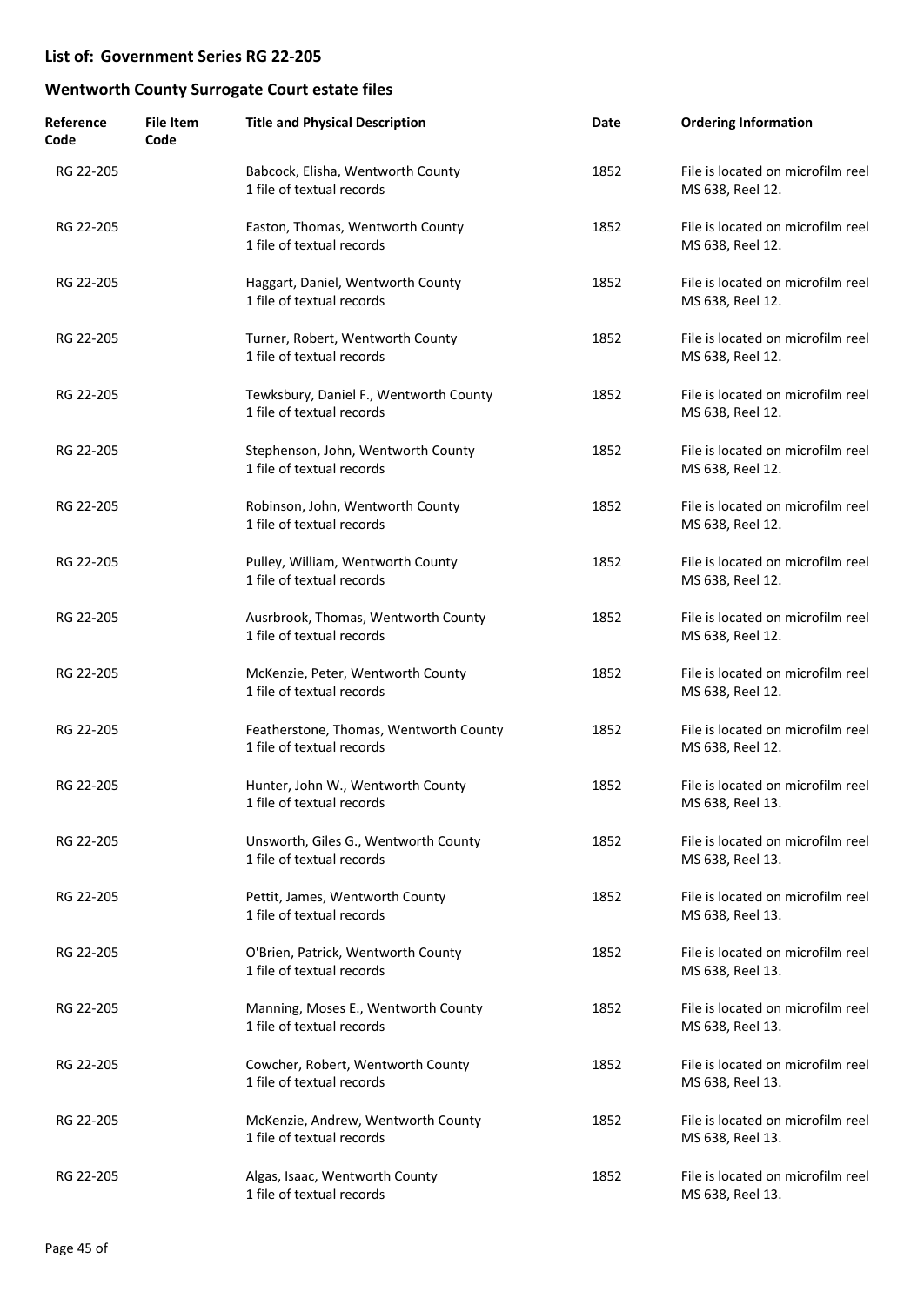| Reference<br>Code | <b>File Item</b><br>Code | <b>Title and Physical Description</b>                                  | Date | <b>Ordering Information</b>                           |
|-------------------|--------------------------|------------------------------------------------------------------------|------|-------------------------------------------------------|
| RG 22-205         |                          | Catanack, George, Wentworth County<br>1 file of textual records        | 1852 | File is located on microfilm reel<br>MS 638, Reel 13. |
| RG 22-205         |                          | Dawdy, Israel, Wentworth County<br>1 file of textual records           | 1852 | File is located on microfilm reel<br>MS 638, Reel 13. |
| RG 22-205         |                          | Donohoe, Mickael, Wentworth County<br>1 file of textual records        | 1852 | File is located on microfilm reel<br>MS 638, Reel 13. |
| RG 22-205         |                          | Fisher, Robert, Wentworth County<br>1 file of textual records          | 1852 | File is located on microfilm reel<br>MS 638, Reel 13. |
| RG 22-205         |                          | Smith, Jacob, Wentworth County<br>1 file of textual records            | 1852 | File is located on microfilm reel<br>MS 638, Reel 13. |
| RG 22-205         |                          | McGregor, Duncan, Wentworth County<br>1 file of textual records        | 1852 | File is located on microfilm reel<br>MS 638, Reel 13. |
| RG 22-205         |                          | Mottashed, Elizabeth F., Wentworth County<br>1 file of textual records | 1852 | File is located on microfilm reel<br>MS 638, Reel 13. |
| RG 22-205         |                          | Montgomery, Ervine, Wentworth County<br>1 file of textual records      | 1852 | File is located on microfilm reel<br>MS 638, Reel 13. |
| RG 22-205         |                          | McGregor, Hazlitt, Wentworth County<br>1 file of textual records       | 1852 | File is located on microfilm reel<br>MS 638, Reel 13. |
| RG 22-205         |                          | Binkley, William, Wentworth County<br>1 file of textual records        | 1852 | File is located on microfilm reel<br>MS 638, Reel 13. |
| RG 22-205         |                          | Smith, Benjamin, Wentworth County<br>1 file of textual records         | 1852 | File is located on microfilm reel<br>MS 638, Reel 13. |
| RG 22-205         |                          | Turnbull, Walter, Wentworth County<br>1 file of textual records        | 1852 | File is located on microfilm reel<br>MS 638, Reel 13. |
| RG 22-205         |                          | Sherwood, Ralph, Wentworth County<br>1 file of textual records         | 1852 | File is located on microfilm reel<br>MS 638, Reel 13. |
| RG 22-205         |                          | Shannon, William, Wentworth County<br>1 file of textual records        | 1852 | File is located on microfilm reel<br>MS 638, Reel 13. |
| RG 22-205         |                          | Reilly, James, Wentworth County<br>1 file of textual records           | 1852 | File is located on microfilm reel<br>MS 638, Reel 13. |
| RG 22-205         |                          | Miers, David, Wentworth County<br>1 file of textual records            | 1852 | File is located on microfilm reel<br>MS 638, Reel 13. |
| RG 22-205         |                          | Davidson, John, Wentworth County<br>1 file of textual records          | 1852 | File is located on microfilm reel<br>MS 638, Reel 13. |
| RG 22-205         |                          | Mannaring, Nathaniel E., Wentworth County<br>1 file of textual records | 1852 | File is located on microfilm reel<br>MS 638, Reel 13. |
| RG 22-205         |                          | Howes, Jonathan, Wentworth County<br>1 file of textual records         | 1852 | File is located on microfilm reel<br>MS 638, Reel 13. |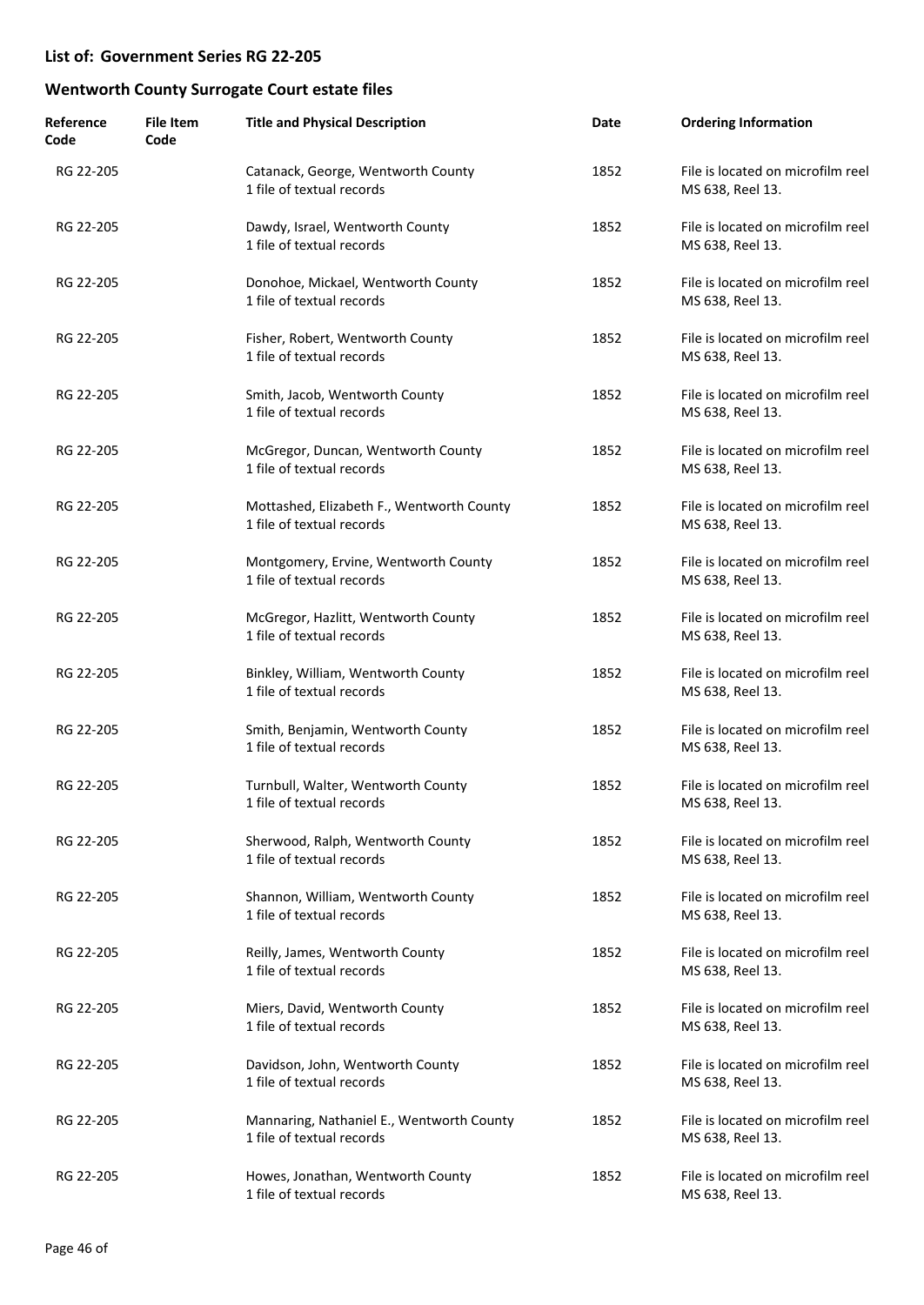| Reference<br>Code | <b>File Item</b><br>Code | <b>Title and Physical Description</b>                                          | Date | <b>Ordering Information</b>                           |
|-------------------|--------------------------|--------------------------------------------------------------------------------|------|-------------------------------------------------------|
| RG 22-205         |                          | Hunt, John, Wentworth County<br>1 file of textual records                      | 1852 | File is located on microfilm reel<br>MS 638, Reel 13. |
| RG 22-205         |                          | Kelly, Abraham, Wentworth County<br>1 file of textual records                  | 1852 | File is located on microfilm reel<br>MS 638, Reel 13. |
| RG 22-205         |                          | Kenning, Richard, Wentworth County<br>1 file of textual records                | 1852 | File is located on microfilm reel<br>MS 638, Reel 13. |
| RG 22-205         |                          | MacArtney, William H., Wentworth County<br>1 file of textual records           | 1852 | File is located on microfilm reel<br>MS 638, Reel 13. |
| RG 22-205         |                          | Milward, William, Wentworth County<br>1 file of textual records                | 1852 | File is located on microfilm reel<br>MS 638, Reel 13. |
| RG 22-205         |                          | Adams, Zenas, Wentworth County<br>1 file of textual records                    | 1852 | File is located on microfilm reel<br>MS 638, Reel 13. |
| RG 22-205         |                          | Cumming, Alexander, Wentworth County<br>1 file of textual records              | 1852 | File is located on microfilm reel<br>MS 638, Reel 13. |
| RG 22-205         |                          | Cain, Peter, Wentworth County<br>1 file of textual records                     | 1852 | File is located on microfilm reel<br>MS 638, Reel 13. |
| RG 22-205         |                          | Little, Hugh, Wentworth County<br>1 file of textual records                    | 1852 | File is located on microfilm reel<br>MS 638, Reel 13. |
| RG 22-205         |                          | Lakey, Daniel, Wentworth County<br>1 file of textual records                   | 1852 | File is located on microfilm reel<br>MS 638, Reel 13. |
| RG 22-205         |                          | Morrow, John, Wentworth County<br>1 file of textual records                    | 1851 | File is located on microfilm reel<br>MS 638, Reel 13. |
| RG 22-205         |                          | Veitch, Walter, Wentworth County<br>1 file of textual records                  | 1851 | File is located on microfilm reel<br>MS 638, Reel 13. |
| RG 22-205         |                          | Wetherell, Nathaniel W., Wentworth County<br>1 file of textual records         | 1851 | File is located on microfilm reel<br>MS 638, Reel 13. |
| RG 22-205         |                          | Walker, John, Wentworth County<br>1 file of textual records                    | 1851 | File is located on microfilm reel<br>MS 638, Reel 13. |
| RG 22-205         |                          | Wedge, Ruben, Wentworth County<br>1 file of textual records                    | 1851 | File is located on microfilm reel<br>MS 638, Reel 13. |
| RG 22-205         |                          | Templer, Charles (Guardianship), Wentworth County<br>1 file of textual records | 1851 | File is located on microfilm reel<br>MS 638, Reel 13. |
| RG 22-205         |                          | Spencer, Joseph, Wentworth County<br>1 file of textual records                 | 1851 | File is located on microfilm reel<br>MS 638, Reel 13. |
| RG 22-205         |                          | London, Euretta A., Wentworth County<br>1 file of textual records              | 1850 | File is located on microfilm reel<br>MS 638, Reel 13. |
| RG 22-205         |                          | Lees, John, Wentworth County<br>1 file of textual records                      | 1850 | File is located on microfilm reel<br>MS 638, Reel 13. |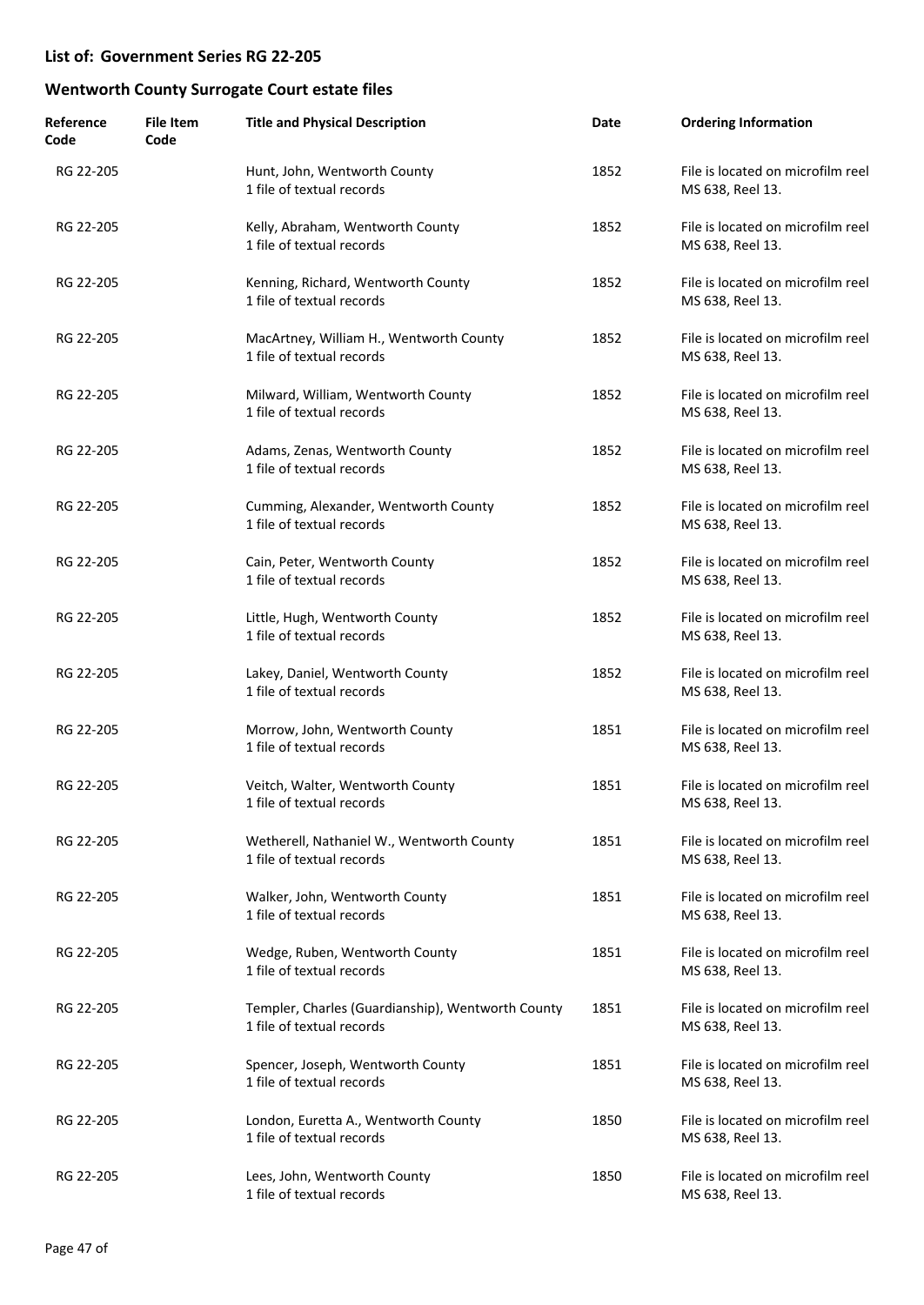| Reference<br>Code | <b>File Item</b><br>Code | <b>Title and Physical Description</b>                                        | Date | <b>Ordering Information</b>                           |
|-------------------|--------------------------|------------------------------------------------------------------------------|------|-------------------------------------------------------|
| RG 22-205         |                          | Lindsay, Michael, Wentworth County<br>1 file of textual records              | 1850 | File is located on microfilm reel<br>MS 638, Reel 13. |
| RG 22-205         |                          | Keast, Frederick W., Wentworth County<br>1 file of textual records           | 1850 | File is located on microfilm reel<br>MS 638, Reel 13. |
| RG 22-205         |                          | Kerns, William B., Wentworth County<br>1 file of textual records             | 1850 | File is located on microfilm reel<br>MS 638, Reel 13. |
| RG 22-205         |                          | Ireland, James, Wentworth County<br>1 file of textual records                | 1850 | File is located on microfilm reel<br>MS 638, Reel 13. |
| RG 22-205         |                          | Hunt, John, Wentworth County<br>1 file of textual records                    | 1850 | File is located on microfilm reel<br>MS 638, Reel 13. |
| RG 22-205         |                          | Hatt, Elizabeth, Wentworth County<br>1 file of textual records               | 1850 | File is located on microfilm reel<br>MS 638, Reel 13. |
| RG 22-205         |                          | Graff, Isaac, Wentworth County<br>1 file of textual records                  | 1850 | File is located on microfilm reel<br>MS 638, Reel 13. |
| RG 22-205         |                          | Hughson, James (Guardianship), Wentworth County<br>1 file of textual records | 1850 | File is located on microfilm reel<br>MS 638, Reel 13. |
| RG 22-205         |                          | Gage, Nathan, Wentworth County<br>1 file of textual records                  | 1850 | File is located on microfilm reel<br>MS 638, Reel 13. |
| RG 22-205         |                          | Gardiner, Joseph, Wentworth County<br>1 file of textual records              | 1850 | File is located on microfilm reel<br>MS 638, Reel 13. |
| RG 22-205         |                          | Fawcett, Thomas E., Wentworth County<br>1 file of textual records            | 1850 | File is located on microfilm reel<br>MS 638, Reel 13. |
| RG 22-205         |                          | Fielder, John, Wentworth County<br>1 file of textual records                 | 1850 | File is located on microfilm reel<br>MS 638, Reel 13. |
| RG 22-205         |                          | Field, Joseph, Wentworth County<br>1 file of textual records                 | 1850 | File is located on microfilm reel<br>MS 638, Reel 13. |
| RG 22-205         |                          | Ewart, Alexander, Wentworth County<br>1 file of textual records              | 1850 | File is located on microfilm reel<br>MS 638, Reel 13. |
| RG 22-205         |                          | Downey, Lawrence, Wentworth County<br>1 file of textual records              | 1850 | File is located on microfilm reel<br>MS 638, Reel 13. |
| RG 22-205         |                          | Dowding, John, Wentworth County<br>1 file of textual records                 | 1850 | File is located on microfilm reel<br>MS 638, Reel 13. |
| RG 22-205         |                          | Davis, Asahel, Wentworth County<br>1 file of textual records                 | 1850 | File is located on microfilm reel<br>MS 638, Reel 13. |
| RG 22-205         |                          | Craig, James, Wentworth County<br>1 file of textual records                  | 1850 | File is located on microfilm reel<br>MS 638, Reel 13. |
| RG 22-205         |                          | Cartmer, Isaac, Wentworth County<br>1 file of textual records                | 1850 | File is located on microfilm reel<br>MS 638, Reel 13. |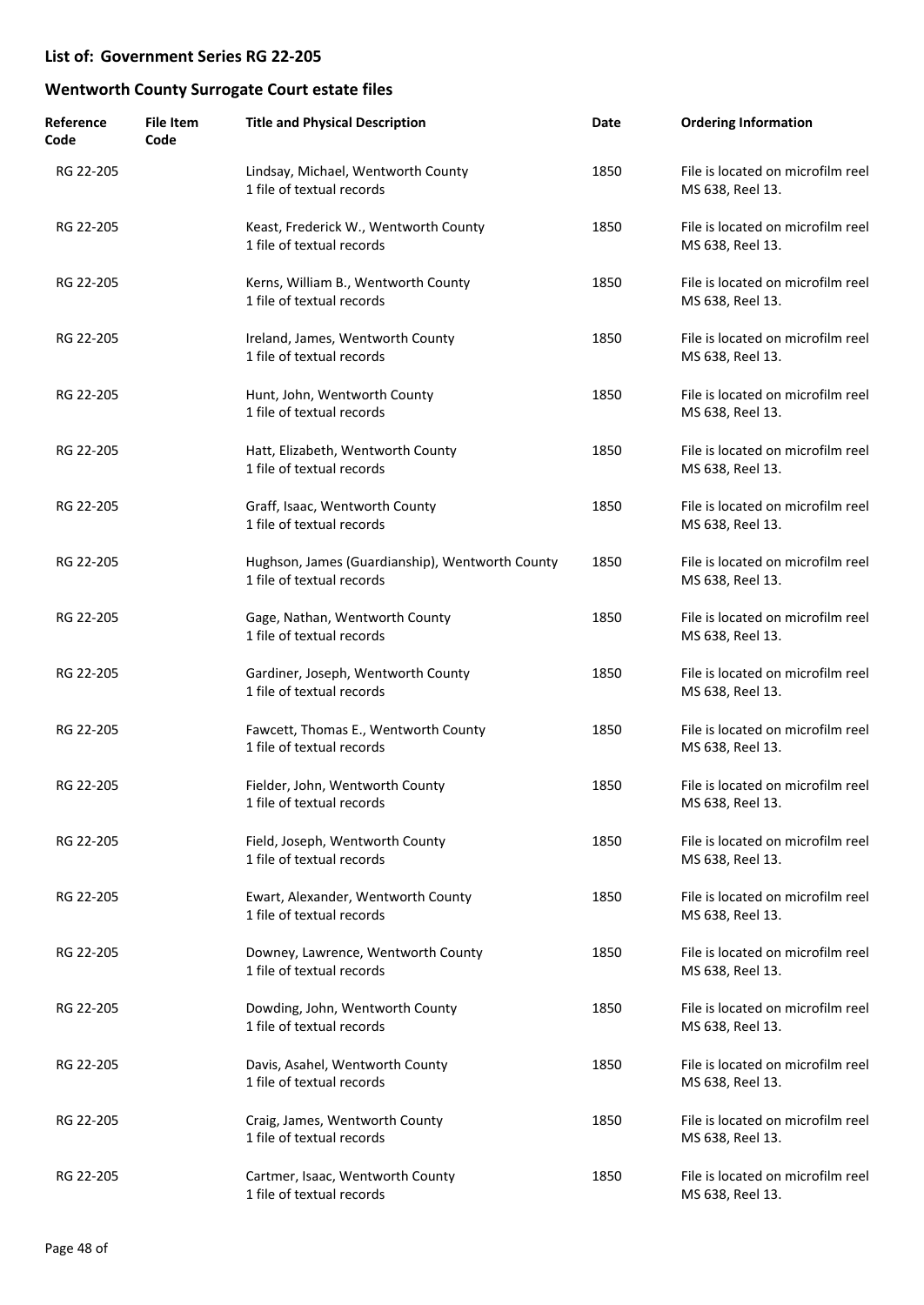| Reference<br>Code | <b>File Item</b><br>Code | <b>Title and Physical Description</b>                              | Date | <b>Ordering Information</b>                           |
|-------------------|--------------------------|--------------------------------------------------------------------|------|-------------------------------------------------------|
| RG 22-205         |                          | Cunningham, James, Wentworth County<br>1 file of textual records   | 1850 | File is located on microfilm reel<br>MS 638, Reel 13. |
| RG 22-205         |                          | Chatfield, Joseph, Wentworth County<br>1 file of textual records   | 1850 | File is located on microfilm reel<br>MS 638, Reel 13. |
| RG 22-205         |                          | Cook, William, Wentworth County<br>1 file of textual records       | 1850 | File is located on microfilm reel<br>MS 638, Reel 13. |
| RG 22-205         |                          | Cooper, Dorman, Wentworth County<br>1 file of textual records      | 1850 | File is located on microfilm reel<br>MS 638, Reel 13. |
| RG 22-205         |                          | Bigelow, Josiah, Wentworth County<br>1 file of textual records     | 1850 | File is located on microfilm reel<br>MS 638, Reel 13. |
| RG 22-205         |                          | Bell, Joseph, Wentworth County<br>1 file of textual records        | 1850 | File is located on microfilm reel<br>MS 638, Reel 13. |
| RG 22-205         |                          | Bussell, William, Wentworth County<br>1 file of textual records    | 1850 | File is located on microfilm reel<br>MS 638, Reel 13. |
| RG 22-205         |                          | Bigger, James, Wentworth County<br>1 file of textual records       | 1850 | File is located on microfilm reel<br>MS 638, Reel 13. |
| RG 22-205         |                          | Bedell, Stephen, Wentworth County<br>1 file of textual records     | 1850 | File is located on microfilm reel<br>MS 638, Reel 13. |
| RG 22-205         |                          | Armour, Samuel, Wentworth County<br>1 file of textual records      | 1850 | File is located on microfilm reel<br>MS 638, Reel 13. |
| RG 22-205         |                          | Adams, Gilly L., Wentworth County<br>1 file of textual records     | 1850 | File is located on microfilm reel<br>MS 638, Reel 13. |
| RG 22-205         |                          | Allen, Hellen, Wentworth County<br>1 file of textual records       | 1850 | File is located on microfilm reel<br>MS 638, Reel 14. |
| RG 22-205         |                          | Nash, Samuel, Wentworth County<br>1 file of textual records        | 1851 | File is located on microfilm reel<br>MS 638, Reel 14. |
| RG 22-205         |                          | Secord, Walter K., Wentworth County<br>1 file of textual records   | 1851 | File is located on microfilm reel<br>MS 638, Reel 14. |
| RG 22-205         |                          | Rochester, Charles, Wentworth County<br>1 file of textual records  | 1851 | File is located on microfilm reel<br>MS 638, Reel 14. |
| RG 22-205         |                          | Hewes, John, Wentworth County<br>1 file of textual records         | 1851 | File is located on microfilm reel<br>MS 638, Reel 14. |
| RG 22-205         |                          | Orr, Isabella, Wentworth County<br>1 file of textual records       | 1851 | File is located on microfilm reel<br>MS 638, Reel 14. |
| RG 22-205         |                          | Miner, John, Wentworth County<br>1 file of textual records         | 1851 | File is located on microfilm reel<br>MS 638, Reel 14. |
| RG 22-205         |                          | McLaughlin, William, Wentworth County<br>1 file of textual records | 1851 | File is located on microfilm reel<br>MS 638, Reel 14. |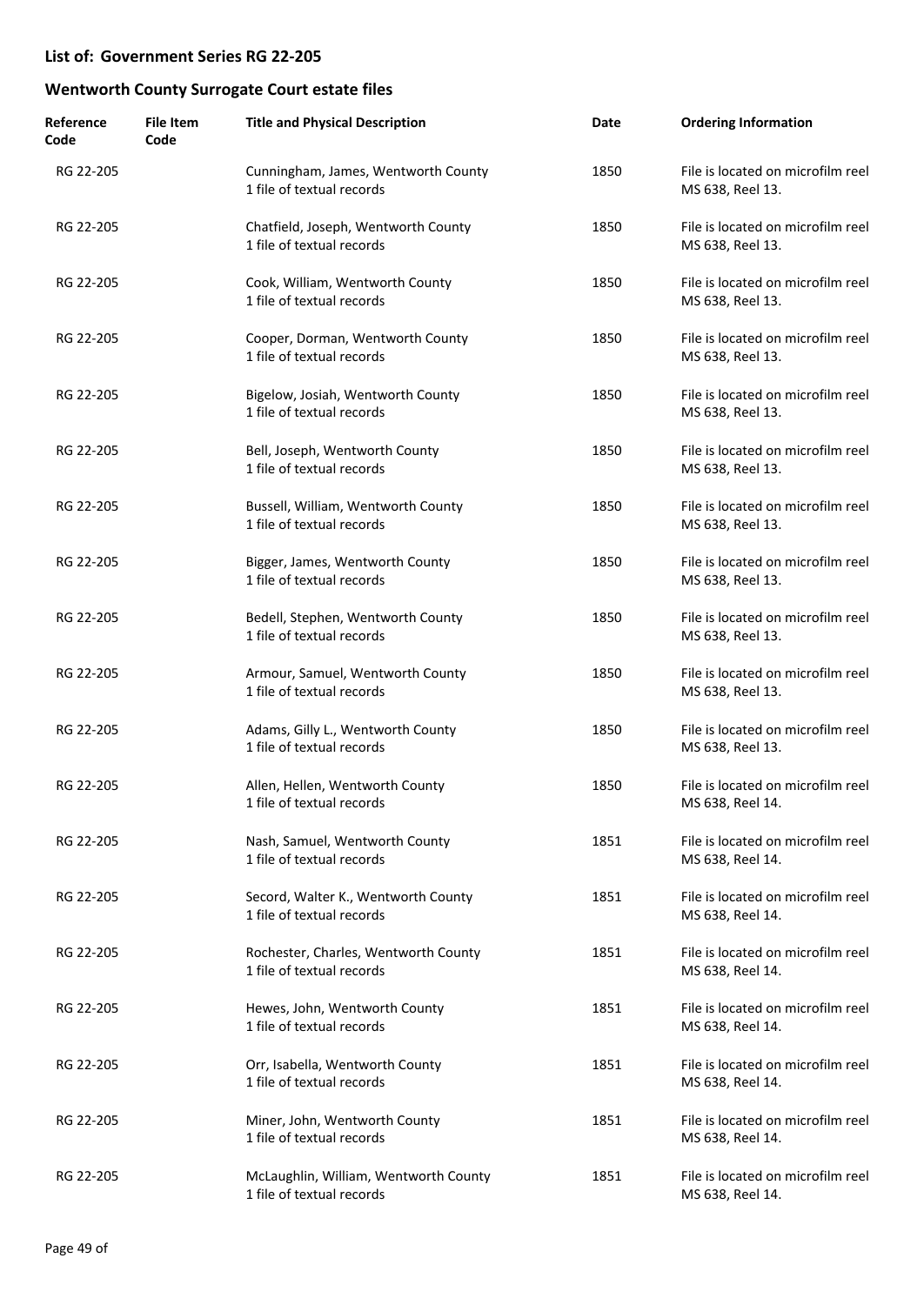| Reference<br>Code | <b>File Item</b><br>Code | <b>Title and Physical Description</b>                                              | Date | <b>Ordering Information</b>                           |
|-------------------|--------------------------|------------------------------------------------------------------------------------|------|-------------------------------------------------------|
| RG 22-205         |                          | Marshall, John, Wentworth County<br>1 file of textual records                      | 1851 | File is located on microfilm reel<br>MS 638, Reel 14. |
| RG 22-205         |                          | Johnston, William, Wentworth County<br>1 file of textual records                   | 1851 | File is located on microfilm reel<br>MS 638, Reel 14. |
| RG 22-205         |                          | McQueen, John, Wentworth County<br>1 file of textual records                       | 1851 | File is located on microfilm reel<br>MS 638, Reel 14. |
| RG 22-205         |                          | Lampman, Frederick, Wentworth County<br>1 file of textual records                  | 1851 | File is located on microfilm reel<br>MS 638, Reel 14. |
| RG 22-205         |                          | Laycock, Alfred, Wentworth County<br>1 file of textual records                     | 1851 | File is located on microfilm reel<br>MS 638, Reel 14. |
| RG 22-205         |                          | Leeming, John, Wentworth County<br>1 file of textual records                       | 1851 | File is located on microfilm reel<br>MS 638, Reel 14. |
| RG 22-205         |                          | Leeming, Braithwaite, Wentworth County<br>1 file of textual records                | 1851 | File is located on microfilm reel<br>MS 638, Reel 14. |
| RG 22-205         |                          | Land, Robert, Wentworth County<br>1 file of textual records                        | 1851 | File is located on microfilm reel<br>MS 638, Reel 14. |
| RG 22-205         |                          | Kerr, Samuel, Wentworth County<br>1 file of textual records                        | 1851 | File is located on microfilm reel<br>MS 638, Reel 14. |
| RG 22-205         |                          | Kirkendall Infants (Guardianship), Wentworth County<br>1 file of textual records   | 1851 | File is located on microfilm reel<br>MS 638, Reel 14. |
| RG 22-205         |                          | Kirkendall, Sarah A. (Guardianship), Wentworth County<br>1 file of textual records | 1851 | File is located on microfilm reel<br>MS 638, Reel 14. |
| RG 22-205         |                          | Ironside, George, Wentworth County<br>1 file of textual records                    | 1851 | File is located on microfilm reel<br>MS 638, Reel 14. |
| RG 22-205         |                          | Hopgood, Humphry, Wentworth County<br>1 file of textual records                    | 1851 | File is located on microfilm reel<br>MS 638, Reel 14. |
| RG 22-205         |                          | Huddleston, James, Wentworth County<br>1 file of textual records                   | 1851 | File is located on microfilm reel<br>MS 638, Reel 14. |
| RG 22-205         |                          | Howard, Osier, Wentworth County<br>1 file of textual records                       | 1851 | File is located on microfilm reel<br>MS 638, Reel 14. |
| RG 22-205         |                          | Hale, Charles, Wentworth County<br>1 file of textual records                       | 1851 | File is located on microfilm reel<br>MS 638, Reel 14. |
| RG 22-205         |                          | Hammill, Patrick, Wentworth County<br>1 file of textual records                    | 1851 | File is located on microfilm reel<br>MS 638, Reel 14. |
| RG 22-205         |                          | Hopkins, Uzal, Wentworth County<br>1 file of textual records                       | 1851 | File is located on microfilm reel<br>MS 638, Reel 14. |
| RG 22-205         |                          | Howell, Sanson, Wentworth County<br>1 file of textual records                      | 1851 | File is located on microfilm reel<br>MS 638, Reel 14. |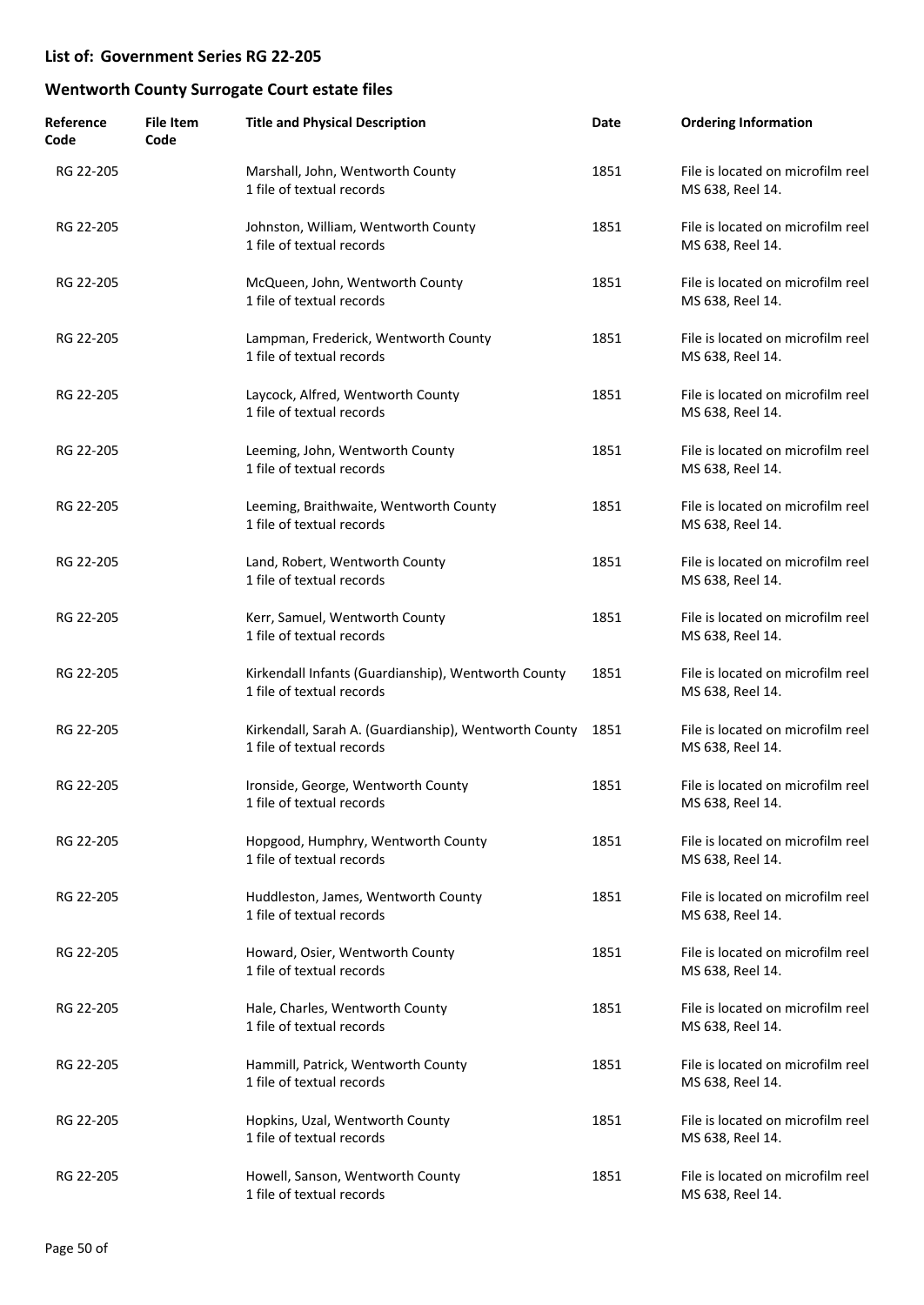| Reference<br>Code | <b>File Item</b><br>Code | <b>Title and Physical Description</b>                                        | Date | <b>Ordering Information</b>                           |
|-------------------|--------------------------|------------------------------------------------------------------------------|------|-------------------------------------------------------|
| RG 22-205         |                          | Forbes, Mungo, Wentworth County<br>1 file of textual records                 | 1851 | File is located on microfilm reel<br>MS 638, Reel 14. |
| RG 22-205         |                          | Filman, Conrad, Wentworth County<br>1 file of textual records                | 1851 | File is located on microfilm reel<br>MS 638, Reel 14. |
| RG 22-205         |                          | Ferguson, George, Wentworth County<br>1 file of textual records              | 1851 | File is located on microfilm reel<br>MS 638, Reel 14. |
| RG 22-205         |                          | Fenton, Joseph, Wentworth County<br>1 file of textual records                | 1851 | File is located on microfilm reel<br>MS 638, Reel 14. |
| RG 22-205         |                          | Erwin, Charles A., Wentworth County<br>1 file of textual records             | 1851 | File is located on microfilm reel<br>MS 638, Reel 14. |
| RG 22-205         |                          | Everitt, Abner (Guardianship), Wentworth County<br>1 file of textual records | 1851 | File is located on microfilm reel<br>MS 638, Reel 14. |
| RG 22-205         |                          | Dyott, Thomas, Wentworth County<br>1 file of textual records                 | 1851 | File is located on microfilm reel<br>MS 638, Reel 14. |
| RG 22-205         |                          | Dalton, Thomas, Wentworth County<br>1 file of textual records                | 1851 | File is located on microfilm reel<br>MS 638, Reel 14. |
| RG 22-205         |                          | Crawford, Seth, Wentworth County<br>1 file of textual records                | 1851 | File is located on microfilm reel<br>MS 638, Reel 14. |
| RG 22-205         |                          | Campbell, James, Wentworth County<br>1 file of textual records               | 1851 | File is located on microfilm reel<br>MS 638, Reel 14. |
| RG 22-205         |                          | Clark, William, Wentworth County<br>1 file of textual records                | 1851 | File is located on microfilm reel<br>MS 638, Reel 14. |
| RG 22-205         |                          | Clemens, Williard, Wentworth County<br>1 file of textual records             | 1851 | File is located on microfilm reel<br>MS 638, Reel 14. |
| RG 22-205         |                          | Cole, Benjamin, Wentworth County<br>1 file of textual records                | 1851 | File is located on microfilm reel<br>MS 638, Reel 14. |
| RG 22-205         |                          | Campbell, Peter, Wentworth County<br>1 file of textual records               | 1851 | File is located on microfilm reel<br>MS 638, Reel 14. |
| RG 22-205         |                          | Brown, Joseph, Wentworth County<br>1 file of textual records                 | 1851 | File is located on microfilm reel<br>MS 638, Reel 14. |
| RG 22-205         |                          | Buchannan, William, Wentworth County<br>1 file of textual records            | 1851 | File is located on microfilm reel<br>MS 638, Reel 14. |
| RG 22-205         |                          | Daly, Peter, Wentworth County<br>1 file of textual records                   | 1851 | File is located on microfilm reel<br>MS 638, Reel 14. |
| RG 22-205         |                          | Bennet, John (Guardianship), Wentworth County<br>1 file of textual records   | 1851 | File is located on microfilm reel<br>MS 638, Reel 14. |
| RG 22-205         |                          | Brownridge, Thomas, Wentworth County<br>1 file of textual records            | 1851 | File is located on microfilm reel<br>MS 638, Reel 14. |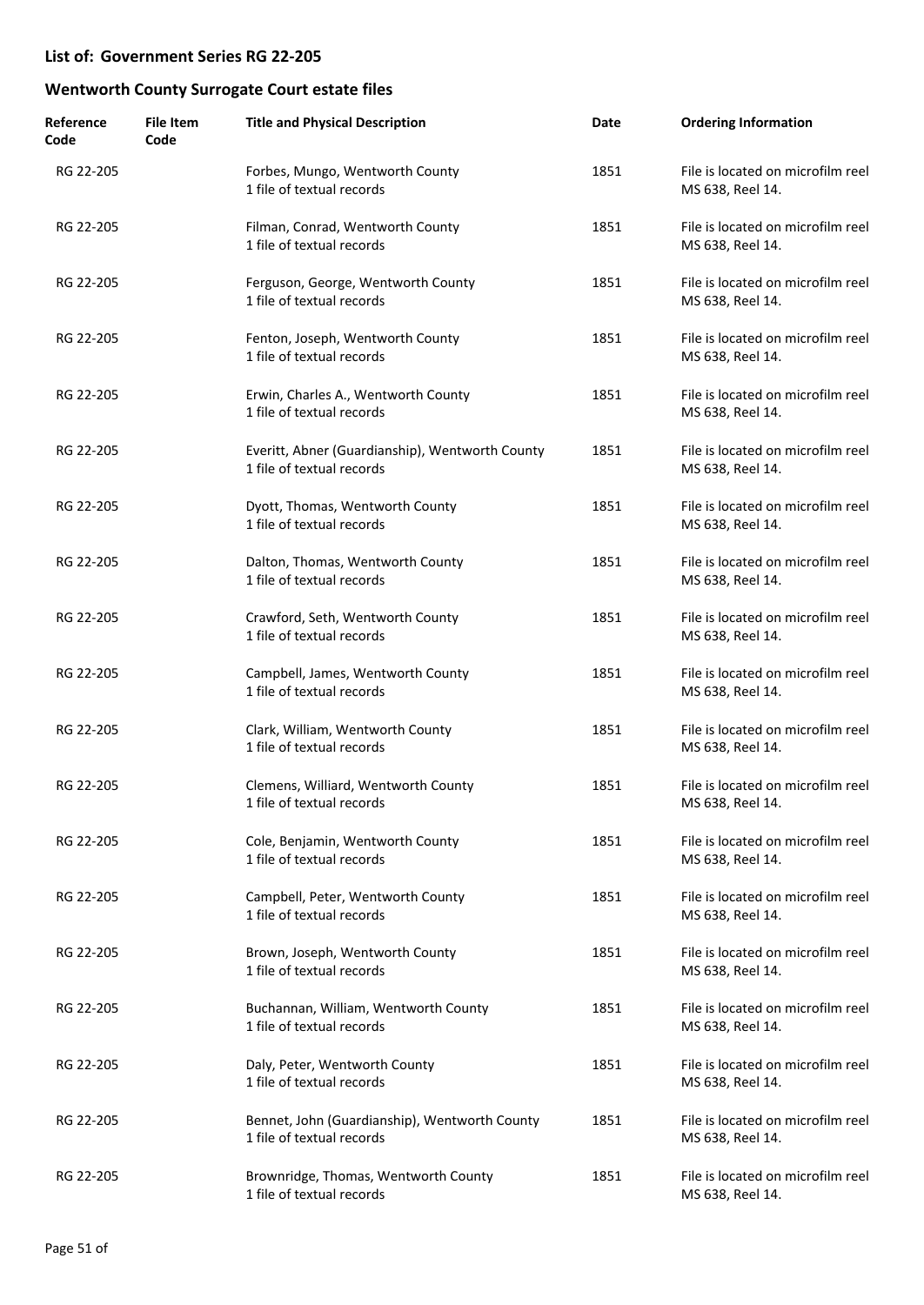| Reference<br>Code | <b>File Item</b><br>Code | <b>Title and Physical Description</b>                              | Date | <b>Ordering Information</b>                           |
|-------------------|--------------------------|--------------------------------------------------------------------|------|-------------------------------------------------------|
| RG 22-205         |                          | Brown, Truman, Wentworth County<br>1 file of textual records       | 1851 | File is located on microfilm reel<br>MS 638, Reel 14. |
| RG 22-205         |                          | Brown, William, Wentworth County<br>1 file of textual records      | 1851 | File is located on microfilm reel<br>MS 638, Reel 14. |
| RG 22-205         |                          | Atkinson, Thomas, Wentworth County<br>1 file of textual records    | 1851 | File is located on microfilm reel<br>MS 638, Reel 14. |
| RG 22-205         |                          | Kelly, Jonathan, Wentworth County<br>1 file of textual records     | 1852 | File is located on microfilm reel<br>MS 638, Reel 14. |
| RG 22-205         |                          | McIntyre, Donald, Wentworth County<br>1 file of textual records    | 1852 | File is located on microfilm reel<br>MS 638, Reel 14. |
| RG 22-205         |                          | Faulkner, Thomas N., Wentworth County<br>1 file of textual records | 1852 | File is located on microfilm reel<br>MS 638, Reel 14. |
| RG 22-205         |                          | O'Callaghan, Dennis, Wentworth County<br>1 file of textual records | 1852 | File is located on microfilm reel<br>MS 638, Reel 14. |
| RG 22-205         |                          | Fish, Richard, Wentworth County<br>1 file of textual records       | 1852 | File is located on microfilm reel<br>MS 638, Reel 14. |
| RG 22-205         |                          | Beardmore, Joseph, Wentworth County<br>1 file of textual records   | 1852 | File is located on microfilm reel<br>MS 638, Reel 14. |
| RG 22-205         |                          | McIntyre, Ino, Wentworth County<br>1 file of textual records       | 1852 | File is located on microfilm reel<br>MS 638, Reel 14. |
| RG 22-205         |                          | Revel, John, Wentworth County<br>1 file of textual records         | 1852 | File is located on microfilm reel<br>MS 638, Reel 14. |
| RG 22-205         |                          | Smith, Daniel, Wentworth County<br>1 file of textual records       | 1852 | File is located on microfilm reel<br>MS 638, Reel 14. |
| RG 22-205         |                          | Williams, William, Wentworth County<br>1 file of textual records   | 1852 | File is located on microfilm reel<br>MS 638, Reel 14. |
| RG 22-205         |                          | Wilson, John Sr., Wentworth County<br>1 file of textual records    | 1852 | File is located on microfilm reel<br>MS 638, Reel 14. |
| RG 22-205         |                          | Van Sickle, Rennear, Wentworth County<br>1 file of textual records | 1852 | File is located on microfilm reel<br>MS 638, Reel 14. |
| RG 22-205         |                          | McMahon, Hugh, Wentworth County<br>1 file of textual records       | 1852 | File is located on microfilm reel<br>MS 638, Reel 14. |
| RG 22-205         |                          | Young, John, Wentworth County<br>1 file of textual records         | 1852 | File is located on microfilm reel<br>MS 638, Reel 14. |
| RG 22-205         |                          | Sunley, George, Wentworth County<br>1 file of textual records      | 1852 | File is located on microfilm reel<br>MS 638, Reel 14. |
| RG 22-205         |                          | Ruggles, Sarah, Wentworth County<br>1 file of textual records      | 1852 | File is located on microfilm reel<br>MS 638, Reel 14. |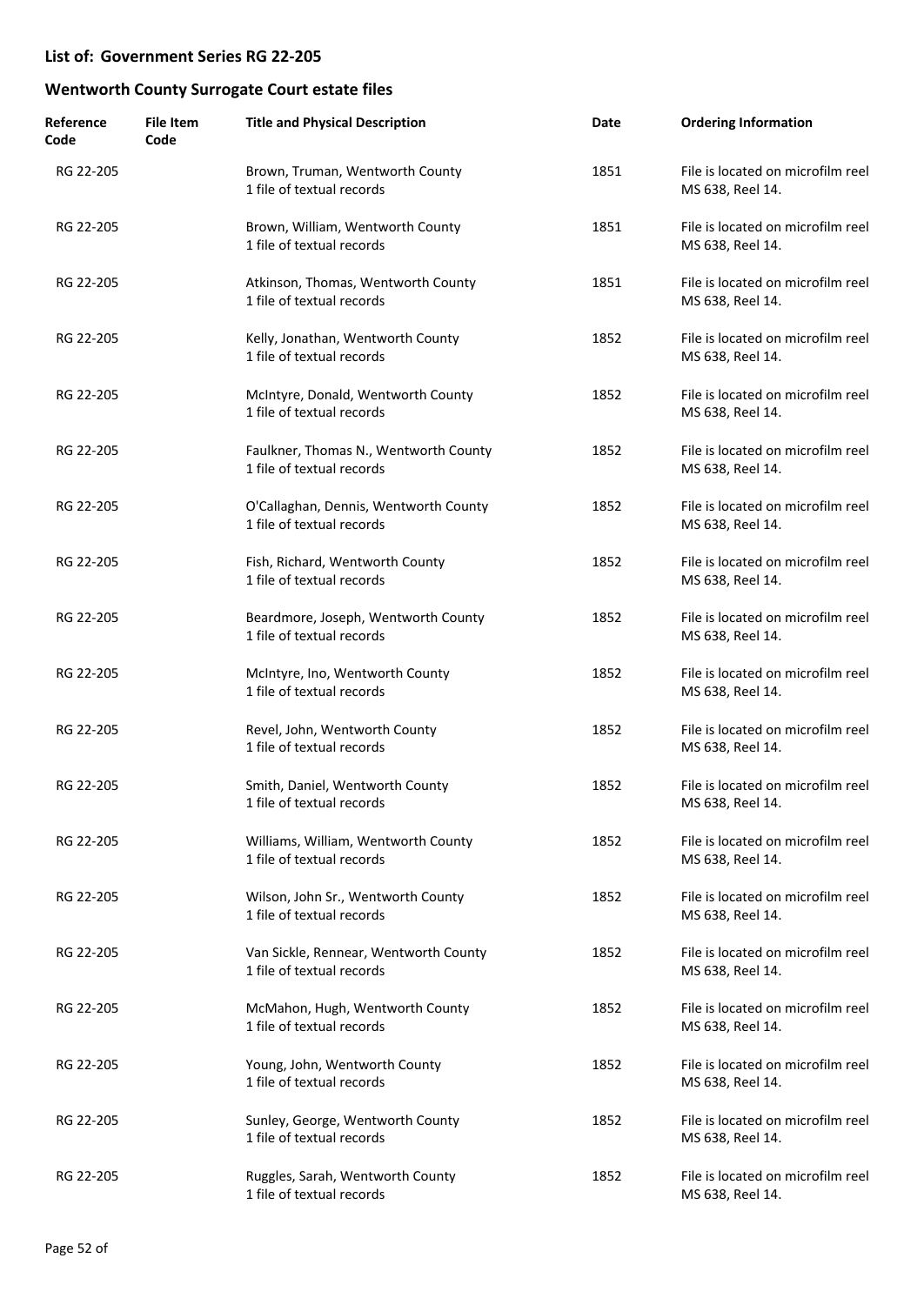| Reference<br>Code | <b>File Item</b><br>Code | <b>Title and Physical Description</b>                             | Date | <b>Ordering Information</b>                           |
|-------------------|--------------------------|-------------------------------------------------------------------|------|-------------------------------------------------------|
| RG 22-205         |                          | Mullin, John, Wentworth County<br>1 file of textual records       | 1852 | File is located on microfilm reel<br>MS 638, Reel 14. |
| RG 22-205         |                          | Maxwell, William, Wentworth County<br>1 file of textual records   | 1852 | File is located on microfilm reel<br>MS 638, Reel 14. |
| RG 22-205         |                          | Brown, Alexander, Wentworth County<br>1 file of textual records   | 1852 | File is located on microfilm reel<br>MS 638, Reel 14. |
| RG 22-205         |                          | Glover, Aaron, Wentworth County<br>1 file of textual records      | 1852 | File is located on microfilm reel<br>MS 638, Reel 14. |
| RG 22-205         |                          | Harrison, John W., Wentworth County<br>1 file of textual records  | 1852 | File is located on microfilm reel<br>MS 638, Reel 14. |
| RG 22-205         |                          | Kent, Rebecca, Wentworth County<br>1 file of textual records      | 1852 | File is located on microfilm reel<br>MS 638, Reel 15. |
| RG 22-205         |                          | Kent, Douglas G., Wentworth County<br>1 file of textual records   | 1852 | File is located on microfilm reel<br>MS 638, Reel 15. |
| RG 22-205         |                          | Washington, George, Wentworth County<br>1 file of textual records | 1852 | File is located on microfilm reel<br>MS 638, Reel 15. |
| RG 22-205         |                          | Pembleton, James, Wentworth County<br>1 file of textual records   | 1852 | File is located on microfilm reel<br>MS 638, Reel 15. |
| RG 22-205         |                          | Baird, Alex, Wentworth County<br>1 file of textual records        | 1852 | File is located on microfilm reel<br>MS 638, Reel 15. |
| RG 22-205         |                          | Bates, Robert, Wentworth County<br>1 file of textual records      | 1852 | File is located on microfilm reel<br>MS 638, Reel 15. |
| RG 22-205         |                          | Ball, John, Wentworth County<br>1 file of textual records         | 1852 | File is located on microfilm reel<br>MS 638, Reel 15. |
| RG 22-205         |                          | Chambers, William, Wentworth County<br>1 file of textual records  | 1852 | File is located on microfilm reel<br>MS 638, Reel 15. |
| RG 22-205         |                          | Hutcheson, Peter, Wentworth County<br>1 file of textual records   | 1852 | File is located on microfilm reel<br>MS 638, Reel 15. |
| RG 22-205         |                          | Johnston, William, Wentworth County<br>1 file of textual records  | 1852 | File is located on microfilm reel<br>MS 638, Reel 15. |
| RG 22-205         |                          | Lester, Horatio, Wentworth County<br>1 file of textual records    | 1852 | File is located on microfilm reel<br>MS 638, Reel 15. |
| RG 22-205         |                          | Thompson, Angus, Wentworth County<br>1 file of textual records    | 1852 | File is located on microfilm reel<br>MS 638, Reel 15. |
| RG 22-205         |                          | McKinnon, Donald, Wentworth County<br>1 file of textual records   | 1852 | File is located on microfilm reel<br>MS 638, Reel 15. |
| RG 22-205         |                          | Hughes, William, Wentworth County<br>1 file of textual records    | 1852 | File is located on microfilm reel<br>MS 638, Reel 15. |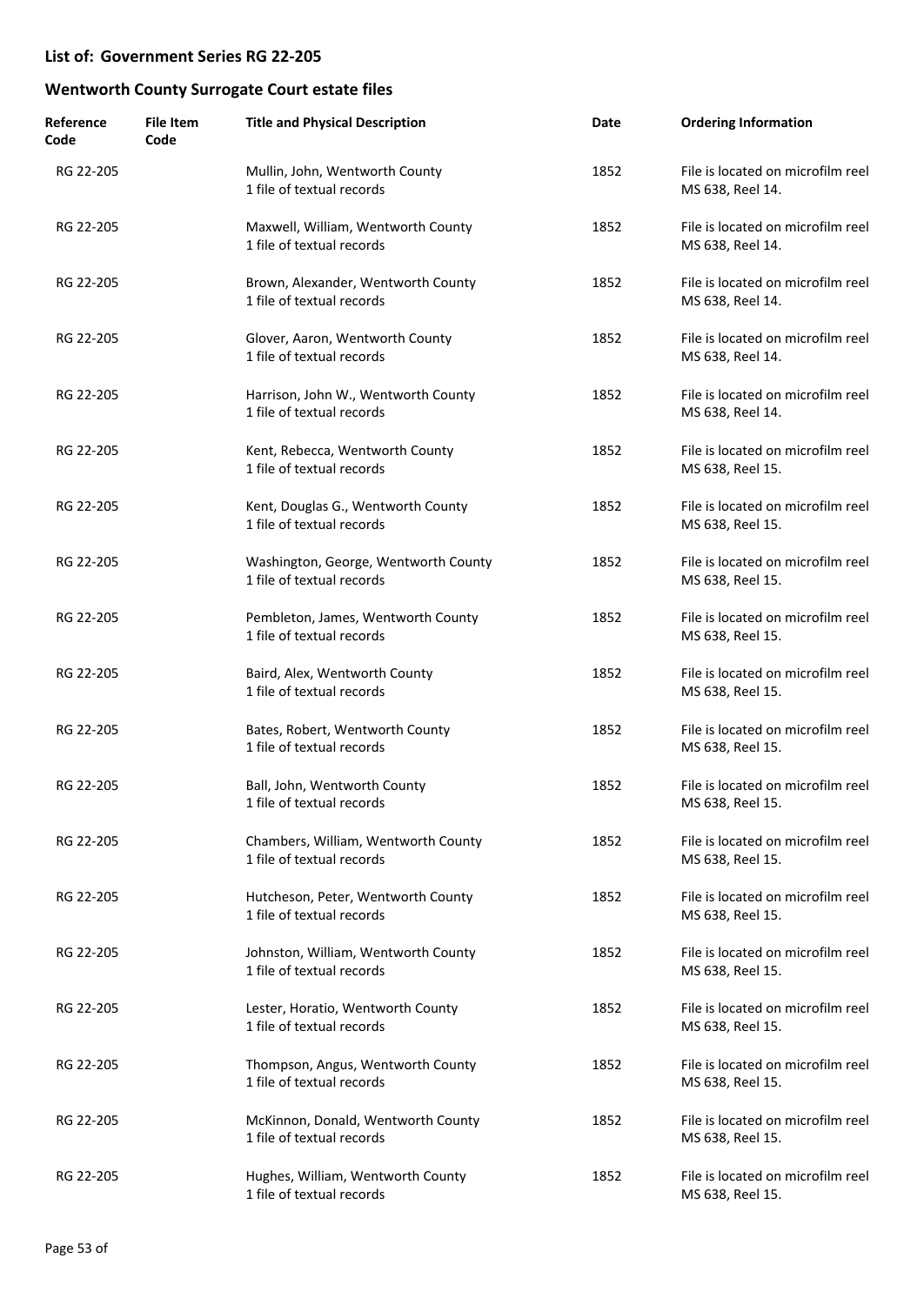| Reference<br>Code | <b>File Item</b><br>Code | <b>Title and Physical Description</b>                                         | Date | <b>Ordering Information</b>                           |
|-------------------|--------------------------|-------------------------------------------------------------------------------|------|-------------------------------------------------------|
| RG 22-205         |                          | Wilson, John, Wentworth County<br>1 file of textual records                   | 1852 | File is located on microfilm reel<br>MS 638, Reel 15. |
| RG 22-205         |                          | Ryckman, John W., Wentworth County<br>1 file of textual records               | 1852 | File is located on microfilm reel<br>MS 638, Reel 15. |
| RG 22-205         |                          | Mills, James, Wentworth County<br>1 file of textual records                   | 1852 | File is located on microfilm reel<br>MS 638, Reel 15. |
| RG 22-205         |                          | Pettit, Amos, Wentworth County<br>1 file of textual records                   | 1852 | File is located on microfilm reel<br>MS 638, Reel 15. |
| RG 22-205         |                          | Carradice, David, Wentworth County<br>1 file of textual records               | 1852 | File is located on microfilm reel<br>MS 638, Reel 15. |
| RG 22-205         |                          | Fee, William G. (Guardianship), Wentworth County<br>1 file of textual records | 1852 | File is located on microfilm reel<br>MS 638, Reel 15. |
| RG 22-205         |                          | Lavis, Joseph, Wentworth County<br>1 file of textual records                  | 1852 | File is located on microfilm reel<br>MS 638, Reel 15. |
| RG 22-205         |                          | Blain, William, Wentworth County<br>1 file of textual records                 | 1854 | File is located on microfilm reel<br>MS 638, Reel 15. |
| RG 22-205         |                          | Clark, Hugh, Wentworth County<br>1 file of textual records                    | 1854 | File is located on microfilm reel<br>MS 638, Reel 15. |
| RG 22-205         |                          | Gage, James, Wentworth County<br>1 file of textual records                    | 1854 | File is located on microfilm reel<br>MS 638, Reel 15. |
| RG 22-205         |                          | Tallman, Cyrus (Guardianship), Wentworth County<br>1 file of textual records  | 1854 | File is located on microfilm reel<br>MS 638, Reel 15. |
| RG 22-205         |                          | Thompson, William, Wentworth County<br>1 file of textual records              | 1854 | File is located on microfilm reel<br>MS 638, Reel 15. |
| RG 22-205         |                          | Carpenter, Albert E. (Guardianship), Wentworth<br>County                      | 1854 | File is located on microfilm reel<br>MS 638, Reel 15. |
| RG 22-205         |                          | Carpenter, William, Wentworth County<br>1 file of textual records             | 1854 | File is located on microfilm reel<br>MS 638, Reel 15. |
| RG 22-205         |                          | Fitzpatrick, Anthony, Wentworth County<br>1 file of textual records           | 1854 | File is located on microfilm reel<br>MS 638, Reel 15. |
| RG 22-205         |                          | Green, Archibald, Wentworth County<br>1 file of textual records               | 1854 | File is located on microfilm reel<br>MS 638, Reel 15. |
| RG 22-205         |                          | Floyd, John, Wentworth County<br>1 file of textual records                    | 1854 | File is located on microfilm reel<br>MS 638, Reel 15. |
| RG 22-205         |                          | Fisher, Emily (Guardianship), Wentworth County<br>1 file of textual records   | 1854 | File is located on microfilm reel<br>MS 638, Reel 15. |
| RG 22-205         |                          | Sullivan, Augustus W., Wentworth County<br>1 file of textual records          | 1854 | File is located on microfilm reel<br>MS 638, Reel 15. |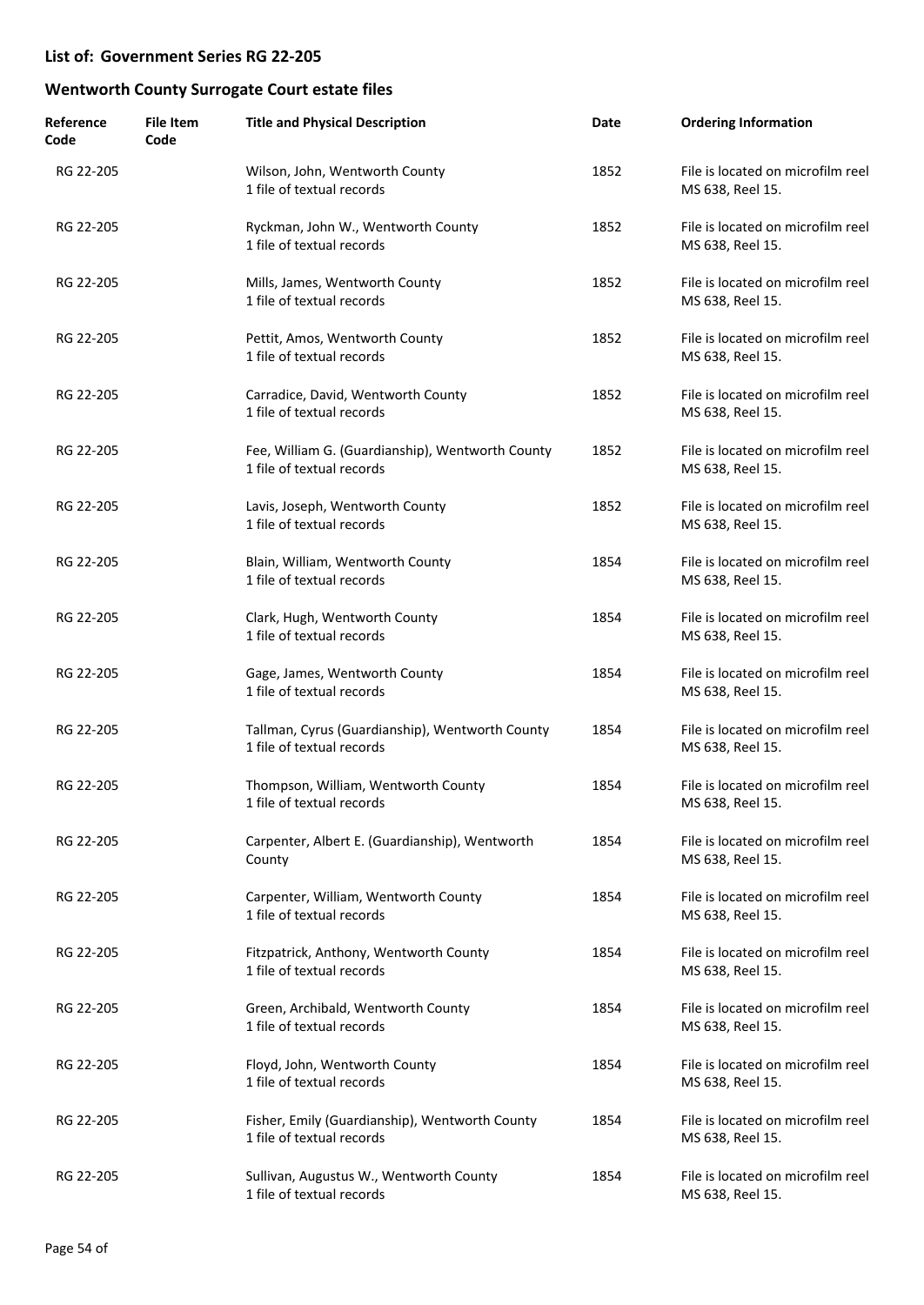| Reference<br>Code | <b>File Item</b><br>Code | <b>Title and Physical Description</b>                                       | Date | <b>Ordering Information</b>                           |
|-------------------|--------------------------|-----------------------------------------------------------------------------|------|-------------------------------------------------------|
| RG 22-205         |                          | Pentland, Peter, Wentworth County<br>1 file of textual records              | 1854 | File is located on microfilm reel<br>MS 638, Reel 15. |
| RG 22-205         |                          | Lovett, James, Wentworth County<br>1 file of textual records                | 1854 | File is located on microfilm reel<br>MS 638, Reel 15. |
| RG 22-205         |                          | O'Keif, Owen, Wentworth County<br>1 file of textual records                 | 1854 | File is located on microfilm reel<br>MS 638, Reel 15. |
| RG 22-205         |                          | Choate, David K., Wentworth County<br>1 file of textual records             | 1854 | File is located on microfilm reel<br>MS 638, Reel 15. |
| RG 22-205         |                          | Cook, John, Wentworth County<br>1 file of textual records                   | 1854 | File is located on microfilm reel<br>MS 638, Reel 15. |
| RG 22-205         |                          | Sutton, Margaret, Wentworth County<br>1 file of textual records             | 1854 | File is located on microfilm reel<br>MS 638, Reel 15. |
| RG 22-205         |                          | Kenning, Mary (Guardianship), Wentworth County<br>1 file of textual records | 1854 | File is located on microfilm reel<br>MS 638, Reel 15. |
| RG 22-205         |                          | Gale, Alexander, Wentworth County<br>1 file of textual records              | 1854 | File is located on microfilm reel<br>MS 638, Reel 15. |
| RG 22-205         |                          | Smith, Silas Sr., Wentworth County<br>1 file of textual records             | 1854 | File is located on microfilm reel<br>MS 638, Reel 16. |
| RG 22-205         |                          | Blain, Isaac, Wentworth County<br>1 file of textual records                 | 1854 | File is located on microfilm reel<br>MS 638, Reel 16. |
| RG 22-205         |                          | Heales, James Sr., Wentworth County<br>1 file of textual records            | 1854 | File is located on microfilm reel<br>MS 638, Reel 16. |
| RG 22-205         |                          | Willson, James, Wentworth County<br>1 file of textual records               | 1854 | File is located on microfilm reel<br>MS 638, Reel 16. |
| RG 22-205         |                          | Albertson, Robert, Wentworth County<br>1 file of textual records            | 1854 | File is located on microfilm reel<br>MS 638, Reel 16. |
| RG 22-205         |                          | Morrison, William, Wentworth County<br>1 file of textual records            | 1854 | File is located on microfilm reel<br>MS 638, Reel 16. |
| RG 22-205         |                          | English, James B., Wentworth County<br>1 file of textual records            | 1854 | File is located on microfilm reel<br>MS 638, Reel 16. |
| RG 22-205         |                          | Clement, Joseph S., Wentworth County<br>1 file of textual records           | 1854 | File is located on microfilm reel<br>MS 638, Reel 16. |
| RG 22-205         |                          | Miller, Andrew, Wentworth County<br>1 file of textual records               | 1854 | File is located on microfilm reel<br>MS 638, Reel 16. |
| RG 22-205         |                          | Olmstead, Sarah, Wentworth County<br>1 file of textual records              | 1854 | File is located on microfilm reel<br>MS 638, Reel 16. |
| RG 22-205         |                          | Campbell, John, Wentworth County<br>1 file of textual records               | 1854 | File is located on microfilm reel<br>MS 638, Reel 16. |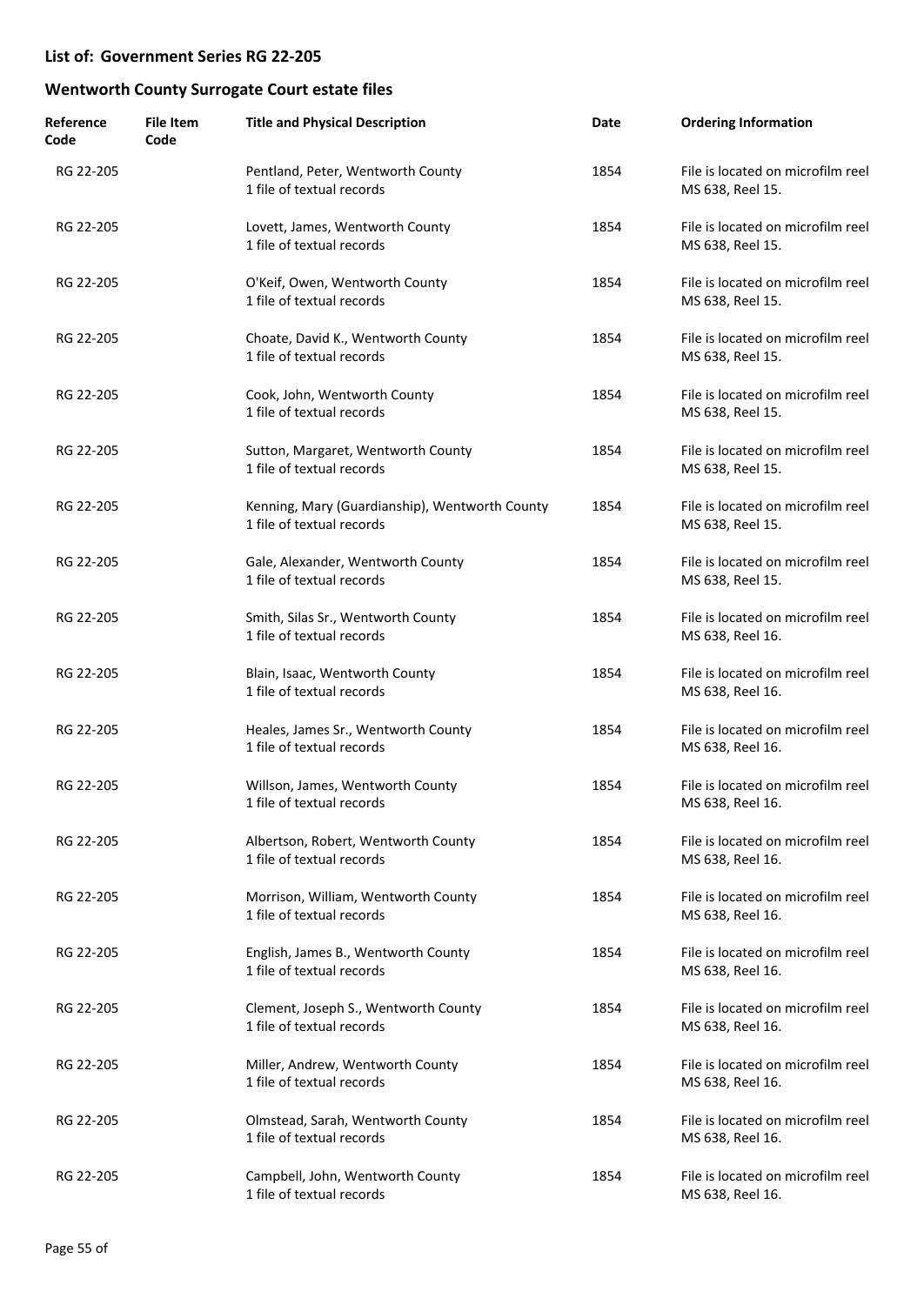| Reference<br>Code | <b>File Item</b><br>Code | <b>Title and Physical Description</b>                                               | Date | <b>Ordering Information</b>                           |
|-------------------|--------------------------|-------------------------------------------------------------------------------------|------|-------------------------------------------------------|
| RG 22-205         |                          | Blain, Peter (Guardianship), Wentworth County<br>1 file of textual records          | 1854 | File is located on microfilm reel<br>MS 638, Reel 16. |
| RG 22-205         |                          | Cresswell, Charles, Wentworth County<br>1 file of textual records                   | 1854 | File is located on microfilm reel<br>MS 638, Reel 16. |
| RG 22-205         |                          | Markle, Abraham W., Wentworth County<br>1 file of textual records                   | 1853 | File is located on microfilm reel<br>MS 638, Reel 16. |
| RG 22-205         |                          | Young, John Jr., Wentworth County<br>1 file of textual records                      | 1853 | File is located on microfilm reel<br>MS 638, Reel 17. |
| RG 22-205         |                          | Williams, Jacob, Wentworth County<br>1 file of textual records                      | 1853 | File is located on microfilm reel<br>MS 638, Reel 17. |
| RG 22-205         |                          | Wier, Andrew, Wentworth County<br>1 file of textual records                         | 1853 | File is located on microfilm reel<br>MS 638, Reel 17. |
| RG 22-205         |                          | Watson, Richard, Wentworth County<br>1 file of textual records                      | 1853 | File is located on microfilm reel<br>MS 638, Reel 17. |
| RG 22-205         |                          | Thompson, Angus, Wentworth County<br>1 file of textual records                      | 1853 | File is located on microfilm reel<br>MS 638, Reel 17. |
| RG 22-205         |                          | Terry, Richard, Wentworth County<br>1 file of textual records                       | 1853 | File is located on microfilm reel<br>MS 638, Reel 17. |
| RG 22-205         |                          | Thompson, John, Wentworth County<br>1 file of textual records                       | 1853 | File is located on microfilm reel<br>MS 638, Reel 17. |
| RG 22-205         |                          | Thompson, David C. (Guardianship), Wentworth<br>County<br>1 file of textual records | 1853 | File is located on microfilm reel<br>MS 638, Reel 17. |
| RG 22-205         |                          | Turnbull, Andrew, Wentworth County<br>1 file of textual records                     | 1853 | File is located on microfilm reel<br>MS 638, Reel 17. |
| RG 22-205         |                          | Slingerland, David, Wentworth County<br>1 file of textual records                   | 1853 | File is located on microfilm reel<br>MS 638, Reel 17. |
| RG 22-205         |                          | Shaver, Frederic, Wentworth County<br>1 file of textual records                     | 1853 | File is located on microfilm reel<br>MS 638, Reel 17. |
| RG 22-205         |                          | Robertson, Alexander, Wentworth County<br>1 file of textual records                 | 1853 | File is located on microfilm reel<br>MS 638, Reel 17. |
| RG 22-205         |                          | Rayner, John, Wentworth County<br>1 file of textual records                         | 1853 | File is located on microfilm reel<br>MS 638, Reel 17. |
| RG 22-205         |                          | Learmond, Alexander, Wentworth County<br>1 file of textual records                  | 1853 | File is located on microfilm reel<br>MS 638, Reel 17. |
| RG 22-205         |                          | Roulston, James, Wentworth County<br>1 file of textual records                      | 1853 | File is located on microfilm reel<br>MS 638, Reel 17. |
| RG 22-205         |                          | Rymal, William, Wentworth County<br>1 file of textual records                       | 1853 | File is located on microfilm reel<br>MS 638, Reel 17. |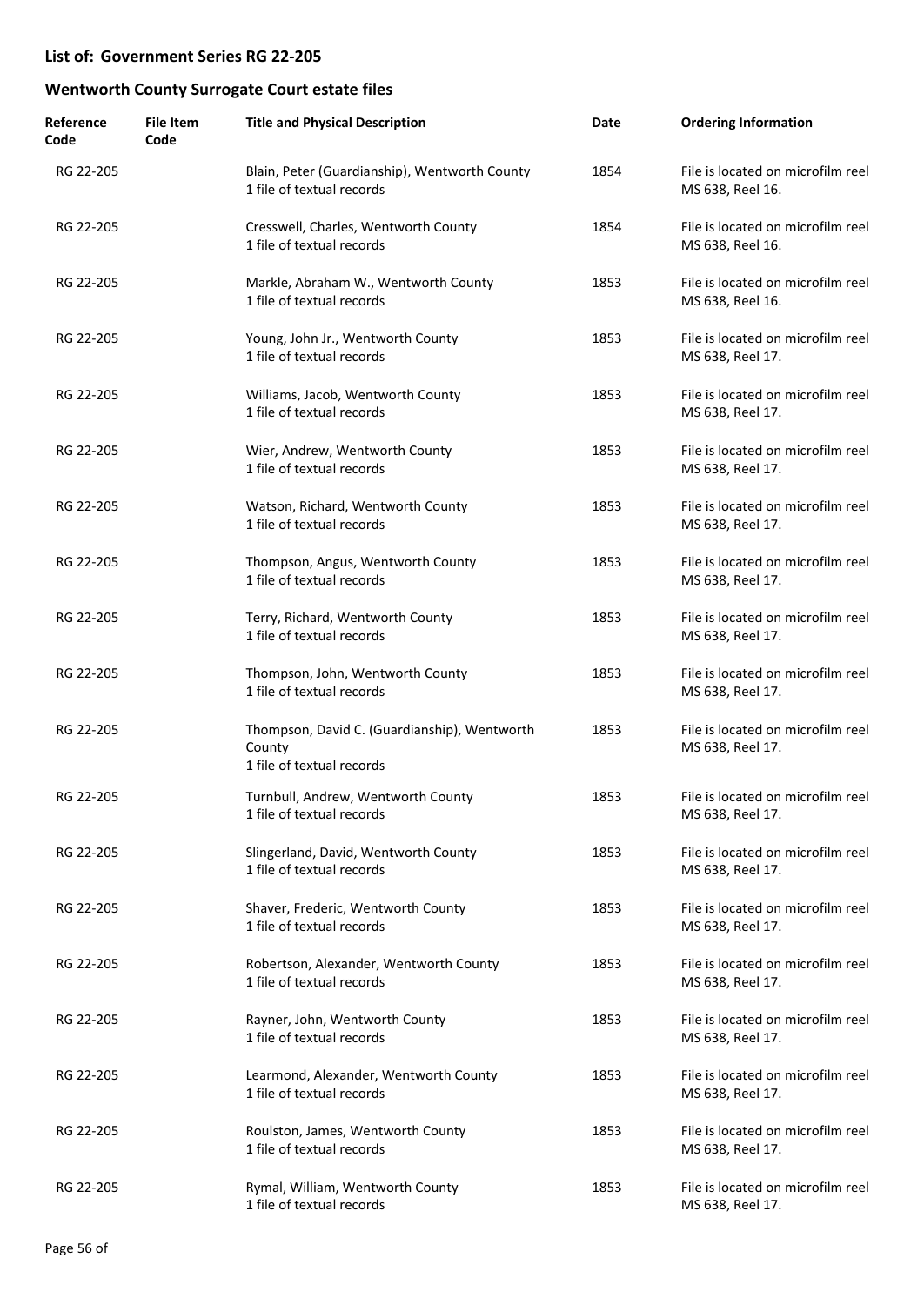| Reference<br>Code | <b>File Item</b><br>Code | <b>Title and Physical Description</b>                                            | Date | <b>Ordering Information</b>                           |
|-------------------|--------------------------|----------------------------------------------------------------------------------|------|-------------------------------------------------------|
| RG 22-205         |                          | Petticrew, William, Wentworth County<br>1 file of textual records                | 1853 | File is located on microfilm reel<br>MS 638, Reel 17. |
| RG 22-205         |                          | Petticrew, William (Guardianship), Wentworth County<br>1 file of textual records | 1853 | File is located on microfilm reel<br>MS 638, Reel 17. |
| RG 22-205         |                          | Plowright, James T., Wentworth County<br>1 file of textual records               | 1853 | File is located on microfilm reel<br>MS 638, Reel 17. |
| RG 22-205         |                          | Pottruff, Allan, Wentworth County<br>1 file of textual records                   | 1853 | File is located on microfilm reel<br>MS 638, Reel 17. |
| RG 22-205         |                          | Nixon, James, Wentworth County<br>1 file of textual records                      | 1853 | File is located on microfilm reel<br>MS 638, Reel 17. |
| RG 22-205         |                          | McCay, Burdge, Wentworth County<br>1 file of textual records                     | 1853 | File is located on microfilm reel<br>MS 638, Reel 17. |
| RG 22-205         |                          | Manary, Hannah, Wentworth County<br>1 file of textual records                    | 1853 | File is located on microfilm reel<br>MS 638, Reel 17. |
| RG 22-205         |                          | McKay, William, Wentworth County<br>1 file of textual records                    | 1853 | File is located on microfilm reel<br>MS 638, Reel 17. |
| RG 22-205         |                          | Morgan, Patrick, Wentworth County<br>1 file of textual records                   | 1853 | File is located on microfilm reel<br>MS 638, Reel 17. |
| RG 22-205         |                          | McPhillps, Bernard, Wentworth County<br>1 file of textual records                | 1853 | File is located on microfilm reel<br>MS 638, Reel 17. |
| RG 22-205         |                          | Lambley, William, Wentworth County<br>1 file of textual records                  | 1853 | File is located on microfilm reel<br>MS 638, Reel 17. |
| RG 22-205         |                          | Lazier, Benjamin F., Wentworth County<br>1 file of textual records               | 1853 | File is located on microfilm reel<br>MS 638, Reel 17. |
| RG 22-205         |                          | Laidlaw, Andrew, Wentworth County<br>1 file of textual records                   | 1853 | File is located on microfilm reel<br>MS 638, Reel 17. |
| RG 22-205         |                          | Ferguson, James, Wentworth County<br>1 file of textual records                   | 1854 | File is located on microfilm reel<br>MS 638, Reel 17. |
| RG 22-205         |                          | Featherstone, Thomas, Wentworth County<br>1 file of textual records              | 1854 | File is located on microfilm reel<br>MS 638, Reel 17. |
| RG 22-205         |                          | Templer, Jesse, Wentworth County<br>1 file of textual records                    | 1854 | File is located on microfilm reel<br>MS 638, Reel 17. |
| RG 22-205         |                          | Minahan, Daniel, Wentworth County<br>1 file of textual records                   | 1854 | File is located on microfilm reel<br>MS 638, Reel 17. |
| RG 22-205         |                          | Snowden, William, Wentworth County<br>1 file of textual records                  | 1854 | File is located on microfilm reel<br>MS 638, Reel 17. |
| RG 22-205         |                          | Ryckman, Ralph L., Wentworth County<br>1 file of textual records                 | 1854 | File is located on microfilm reel<br>MS 638, Reel 17. |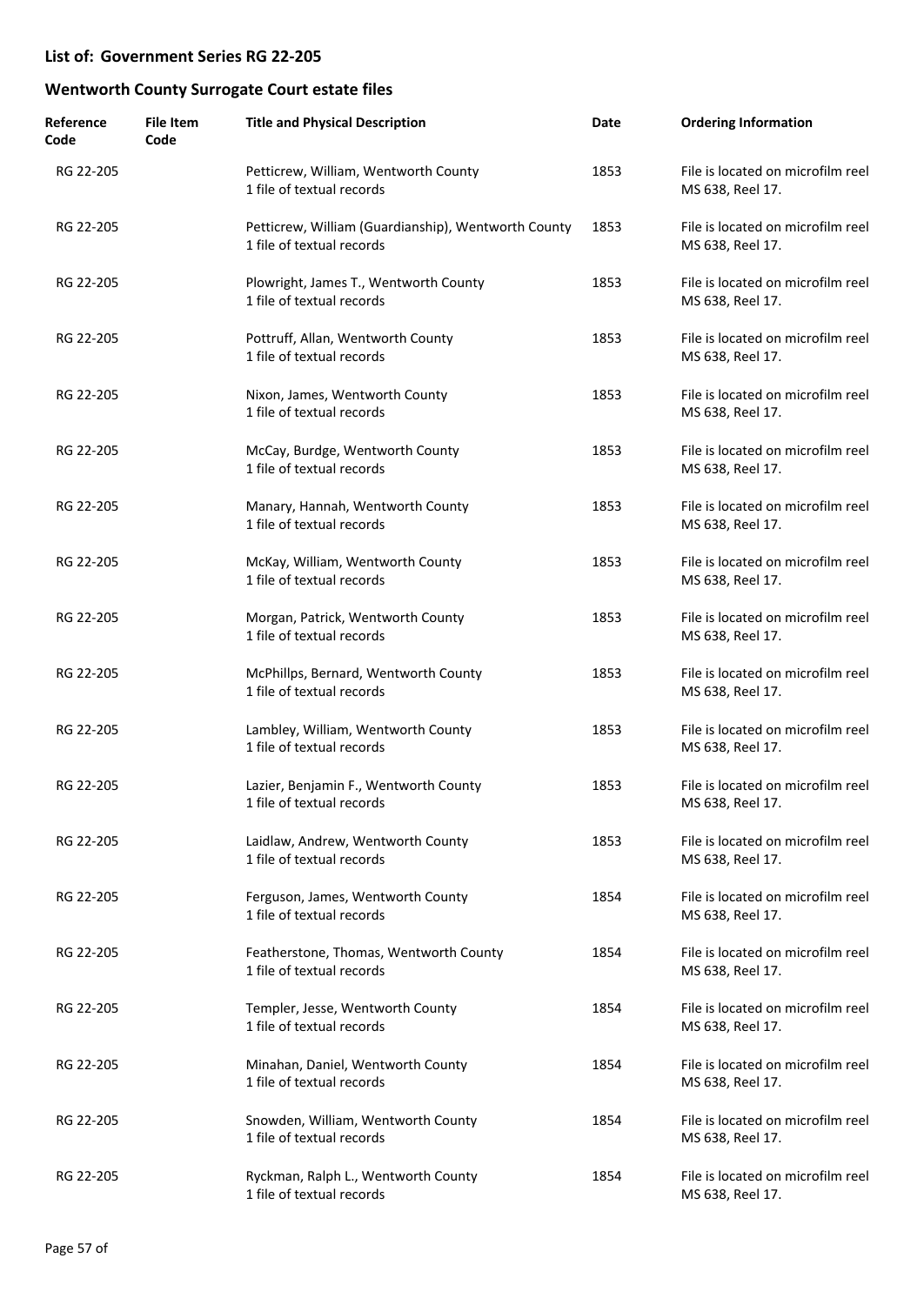| Reference<br>Code | <b>File Item</b><br>Code | <b>Title and Physical Description</b>                                  | Date | <b>Ordering Information</b>                           |
|-------------------|--------------------------|------------------------------------------------------------------------|------|-------------------------------------------------------|
| RG 22-205         |                          | O'Loane, James, Wentworth County<br>1 file of textual records          | 1854 | File is located on microfilm reel<br>MS 638, Reel 17. |
| RG 22-205         |                          | Rodgers, William, Wentworth County<br>1 file of textual records        | 1854 | File is located on microfilm reel<br>MS 638, Reel 17. |
| RG 22-205         |                          | Robb, William, Wentworth County<br>1 file of textual records           | 1854 | File is located on microfilm reel<br>MS 638, Reel 17. |
| RG 22-205         |                          | Williams, Seldin, Wentworth County<br>1 file of textual records        | 1854 | File is located on microfilm reel<br>MS 638, Reel 17. |
| RG 22-205         |                          | Ryckman, Samuel W., Wentworth County<br>1 file of textual records      | 1854 | File is located on microfilm reel<br>MS 638, Reel 17. |
| RG 22-205         |                          | Cunningham, Andrew, Wentworth County<br>1 file of textual records      | 1854 | File is located on microfilm reel<br>MS 638, Reel 17. |
| RG 22-205         |                          | Thomas, Edward, Wentworth County<br>1 file of textual records          | 1854 | File is located on microfilm reel<br>MS 638, Reel 17. |
| RG 22-205         |                          | Morrison, Charles, Wentworth County<br>1 file of textual records       | 1854 | File is located on microfilm reel<br>MS 638, Reel 17. |
| RG 22-205         |                          | Murray, James H., Wentworth County<br>1 file of textual records        | 1854 | File is located on microfilm reel<br>MS 638, Reel 17. |
| RG 22-205         |                          | Hopper, James, Wentworth County<br>1 file of textual records           | 1854 | File is located on microfilm reel<br>MS 638, Reel 17. |
| RG 22-205         |                          | Fink, William H., Wentworth County<br>1 file of textual records        | 1854 | File is located on microfilm reel<br>MS 638, Reel 17. |
| RG 22-205         |                          | Harbottle, John, Wentworth County<br>1 file of textual records         | 1854 | File is located on microfilm reel<br>MS 638, Reel 17. |
| RG 22-205         |                          | Bothwick, Christopher, Wentworth County<br>1 file of textual records   | 1854 | File is located on microfilm reel<br>MS 638, Reel 17. |
| RG 22-205         |                          | Bryce, William, Wentworth County<br>1 file of textual records          | 1854 | File is located on microfilm reel<br>MS 638, Reel 17. |
| RG 22-205         |                          | Whyte, Robert, Wentworth County<br>1 file of textual records           | 1854 | File is located on microfilm reel<br>MS 638, Reel 17. |
| RG 22-205         |                          | Kennedy, Aneas S., Wentworth County<br>1 file of textual records       | 1854 | File is located on microfilm reel<br>MS 638, Reel 17. |
| RG 22-205         |                          | Fothergill, Christopher, Wentworth County<br>1 file of textual records | 1854 | File is located on microfilm reel<br>MS 638, Reel 17. |
| RG 22-205         |                          | Hunter, John, Wentworth County<br>1 file of textual records            | 1854 | File is located on microfilm reel<br>MS 638, Reel 17. |
| RG 22-205         |                          | Anderson, James, Wentworth County<br>1 file of textual records         | 1854 | File is located on microfilm reel<br>MS 638, Reel 17. |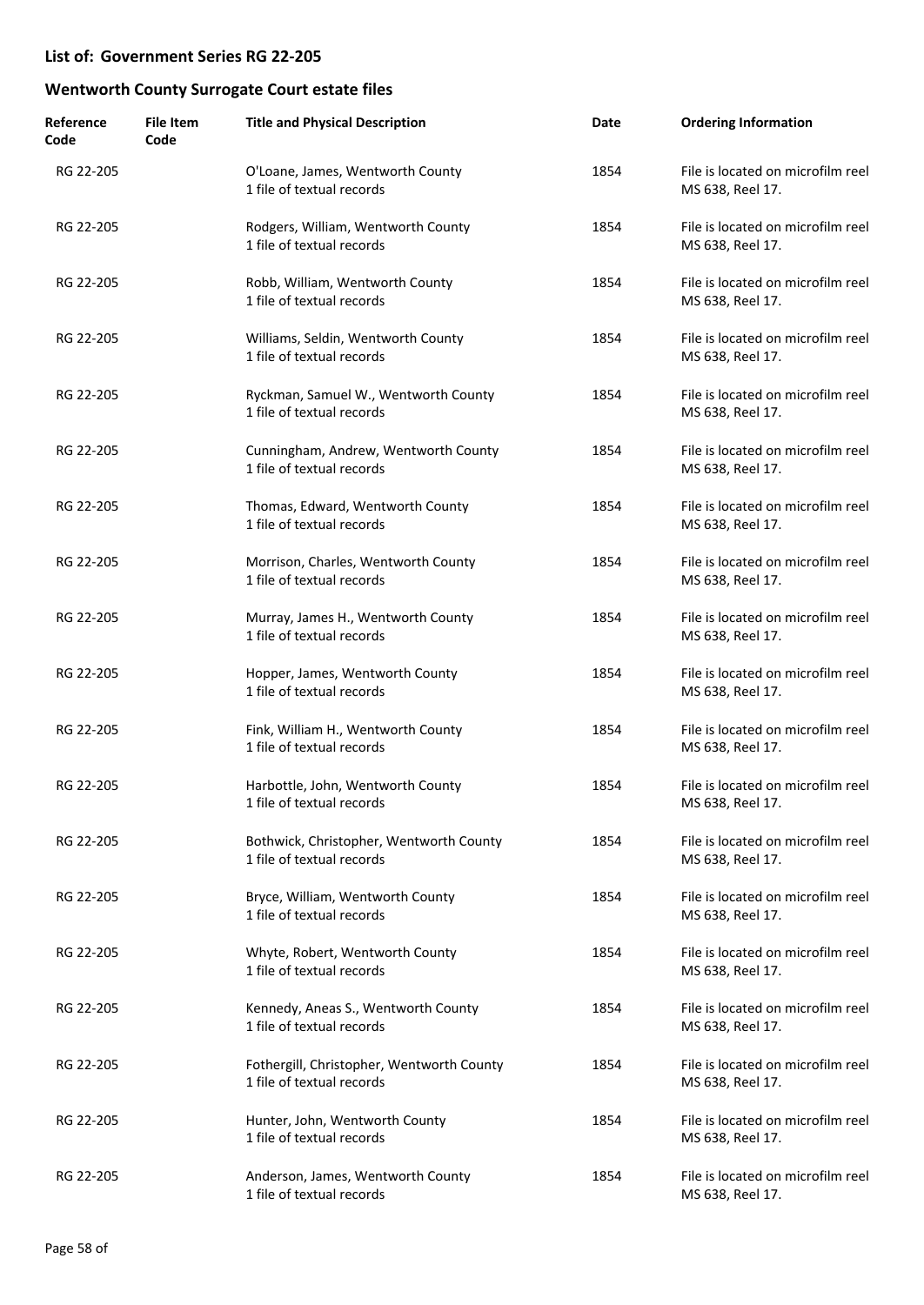| Reference<br>Code | <b>File Item</b><br>Code | <b>Title and Physical Description</b>                                         | Date | <b>Ordering Information</b>                           |
|-------------------|--------------------------|-------------------------------------------------------------------------------|------|-------------------------------------------------------|
| RG 22-205         |                          | Inglehart, Jacob, Wentworth County<br>1 file of textual records               | 1853 | File is located on microfilm reel<br>MS 638, Reel 17. |
| RG 22-205         |                          | Inglis, John (Guardianship), Wentworth County<br>1 file of textual records    | 1853 | File is located on microfilm reel<br>MS 638, Reel 17. |
| RG 22-205         |                          | Hopkins, Ephraim, Wentworth County<br>1 file of textual records               | 1853 | File is located on microfilm reel<br>MS 638, Reel 17. |
| RG 22-205         |                          | Heales, James Sr., Wentworth County<br>1 file of textual records              | 1853 | File is located on microfilm reel<br>MS 638, Reel 17. |
| RG 22-205         |                          | Hutchison, Matthew, Wentworth County<br>1 file of textual records             | 1853 | File is located on microfilm reel<br>MS 638, Reel 17. |
| RG 22-205         |                          | Hunt, John (Guardianship), Wentworth County<br>1 file of textual records      | 1853 | File is located on microfilm reel<br>MS 638, Reel 17. |
| RG 22-205         |                          | Farmer, Michael, Wentworth County<br>1 file of textual records                | 1853 | File is located on microfilm reel<br>MS 638, Reel 17. |
| RG 22-205         |                          | Fell, William, Wentworth County<br>1 file of textual records                  | 1853 | File is located on microfilm reel<br>MS 638, Reel 17. |
| RG 22-205         |                          | Falloon, William, Wentworth County<br>1 file of textual records               | 1853 | File is located on microfilm reel<br>MS 638, Reel 17. |
| RG 22-205         |                          | Dolmage, John (Guardianship), Wentworth County<br>1 file of textual records   | 1853 | File is located on microfilm reel<br>MS 638, Reel 17. |
| RG 22-205         |                          | Cripps, John, Wentworth County<br>1 file of textual records                   | 1853 | File is located on microfilm reel<br>MS 638, Reel 17. |
| RG 22-205         |                          | Davidson, John, Wentworth County<br>1 file of textual records                 | 1853 | File is located on microfilm reel<br>MS 638, Reel 17. |
| RG 22-205         |                          | Clark, William E., Wentworth County<br>1 file of textual records              | 1853 | File is located on microfilm reel<br>MS 638, Reel 17. |
| RG 22-205         |                          | Clark, Helen M. (Guardianship), Wentworth County<br>1 file of textual records | 1853 | File is located on microfilm reel<br>MS 638, Reel 18. |
| RG 22-205         |                          | Corman, Alphens, Wentworth County<br>1 file of textual records                | 1853 | File is located on microfilm reel<br>MS 638, Reel 18. |
| RG 22-205         |                          | Campbell, William, Wentworth County<br>1 file of textual records              | 1853 | File is located on microfilm reel<br>MS 638, Reel 18. |
| RG 22-205         |                          | Carpenter, William B., Wentworth County<br>1 file of textual records          | 1853 | File is located on microfilm reel<br>MS 638, Reel 18. |
| RG 22-205         |                          | Carey, William K., Wentworth County<br>1 file of textual records              | 1853 | File is located on microfilm reel<br>MS 638, Reel 18. |
| RG 22-205         |                          | Cockennour, Francis, Wentworth County<br>1 file of textual records            | 1853 | File is located on microfilm reel<br>MS 638, Reel 18. |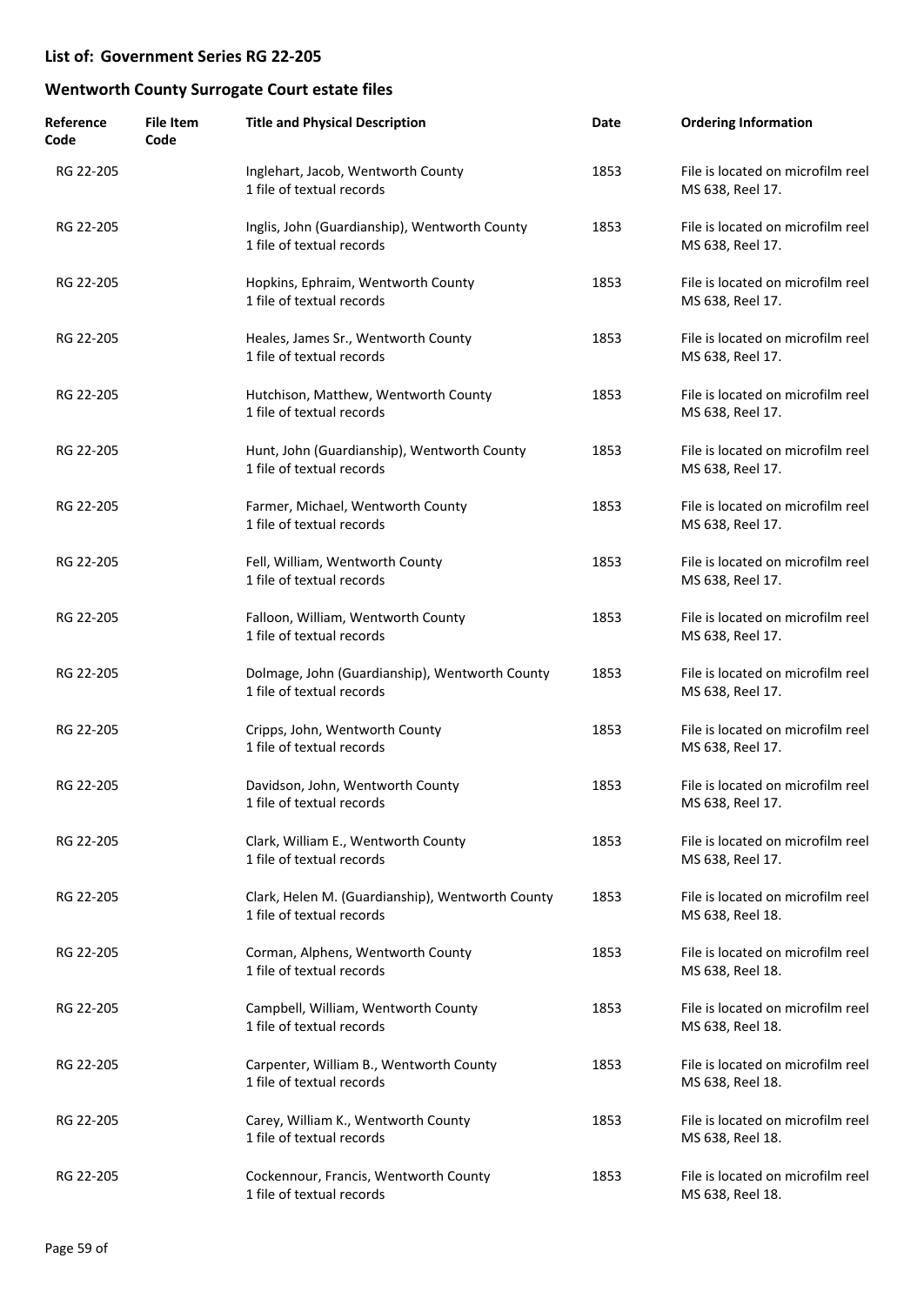| Reference<br>Code | <b>File Item</b><br>Code | <b>Title and Physical Description</b>                                            | Date | <b>Ordering Information</b>                           |
|-------------------|--------------------------|----------------------------------------------------------------------------------|------|-------------------------------------------------------|
| RG 22-205         |                          | Boylan, Nicholas, Wentworth County<br>1 file of textual records                  | 1853 | File is located on microfilm reel<br>MS 638, Reel 18. |
| RG 22-205         |                          | Bryant, Luke, Wentworth County<br>1 file of textual records                      | 1853 | File is located on microfilm reel<br>MS 638, Reel 18. |
| RG 22-205         |                          | Best, Robert, Wentworth County<br>1 file of textual records                      | 1853 | File is located on microfilm reel<br>MS 638, Reel 18. |
| RG 22-205         |                          | Henderson, James, Wentworth County<br>1 file of textual records                  | 1853 | File is located on microfilm reel<br>MS 638, Reel 18. |
| RG 22-205         |                          | Barker, Hall, Wentworth County<br>1 file of textual records                      | 1853 | File is located on microfilm reel<br>MS 638, Reel 18. |
| RG 22-205         |                          | Buchan, Charles, Wentworth County<br>1 file of textual records                   | 1853 | File is located on microfilm reel<br>MS 638, Reel 18. |
| RG 22-205         |                          | Anderson, Simeon, Wentworth County<br>1 file of textual records                  | 1853 | File is located on microfilm reel<br>MS 638, Reel 18. |
| RG 22-205         |                          | Ashbaugh, Ellen G. (Guardianship), Wentworth County<br>1 file of textual records | 1853 | File is located on microfilm reel<br>MS 638, Reel 18. |
| RG 22-205         |                          | Ashbaugh, William H. S., Wentworth County<br>1 file of textual records           | 1853 | File is located on microfilm reel<br>MS 638, Reel 18. |
| RG 22-205         |                          | Mills, Isaac Sr., Wentworth County<br>1 file of textual records                  | 1853 | File is located on microfilm reel<br>MS 638, Reel 18. |
| RG 22-205         |                          | Lewis, Samuel, Wentworth County<br>1 file of textual records                     | 1854 | File is located on microfilm reel<br>MS 638, Reel 18. |
| RG 22-205         |                          | Williams, Seldin, Wentworth County<br>1 file of textual records                  | 1854 | File is located on microfilm reel<br>MS 638, Reel 18. |
| RG 22-205         |                          | Kirkendall, David, Wentworth County<br>1 file of textual records                 | 1854 | File is located on microfilm reel<br>MS 638, Reel 18. |
| RG 22-205         |                          | Hess, Michael, Wentworth County<br>1 file of textual records                     | 1854 | File is located on microfilm reel<br>MS 638, Reel 18. |
| RG 22-205         |                          | Heddle, Andrew, Wentworth County<br>1 file of textual records                    | 1854 | File is located on microfilm reel<br>MS 638, Reel 18. |
| RG 22-205         |                          | White, Alexander, Wentworth County<br>1 file of textual records                  | 1854 | File is located on microfilm reel<br>MS 638, Reel 18. |
| RG 22-205         |                          | McIntosh, John, Wentworth County<br>1 file of textual records                    | 1854 | File is located on microfilm reel<br>MS 638, Reel 18. |
| RG 22-205         |                          | MacRae, Donald, Wentworth County<br>1 file of textual records                    | 1854 | File is located on microfilm reel<br>MS 638, Reel 18. |
| RG 22-205         |                          | Mahoney, Cornelius, Wentworth County<br>1 file of textual records                | 1854 | File is located on microfilm reel<br>MS 638, Reel 18. |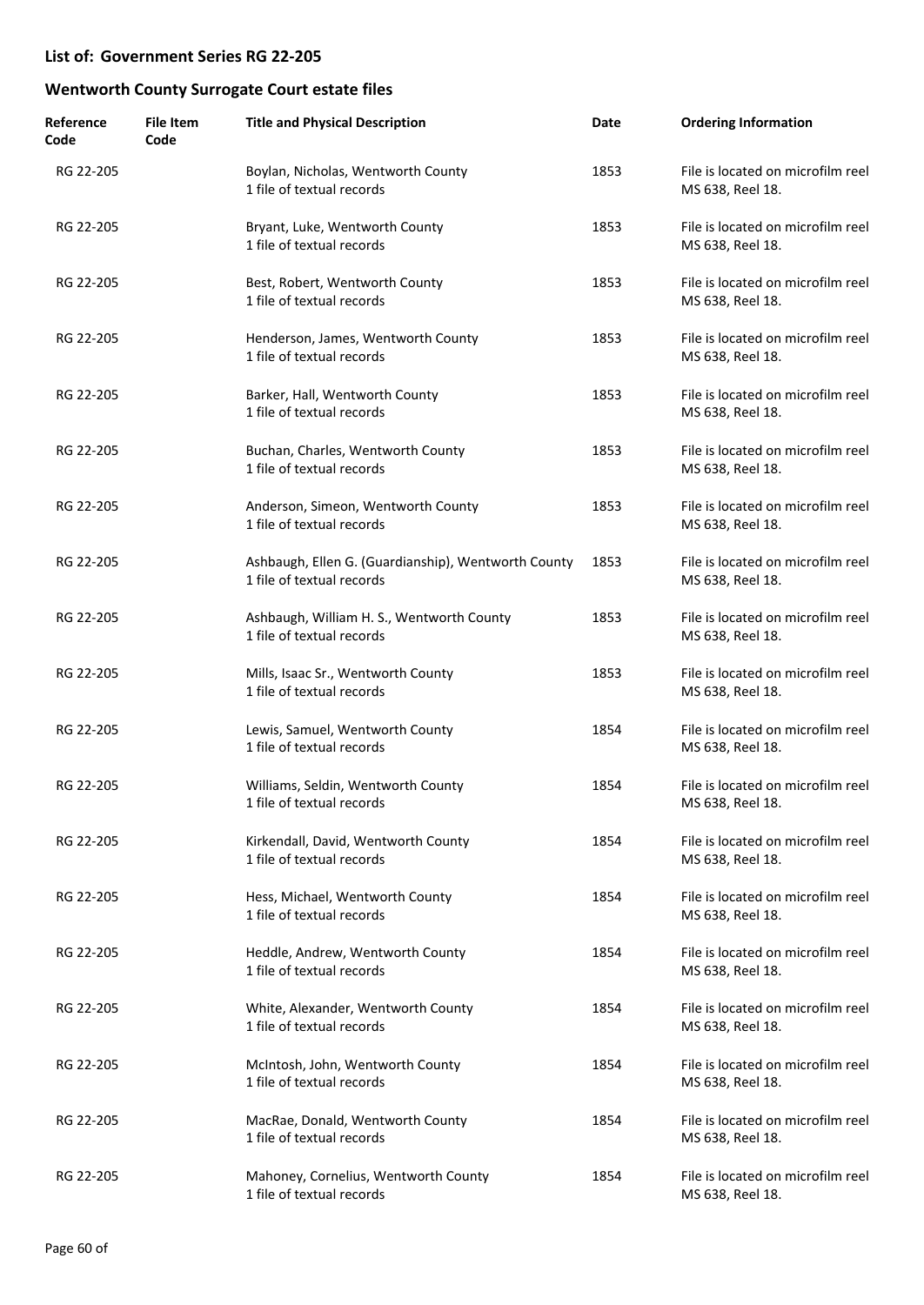| Reference<br>Code | <b>File Item</b><br>Code | <b>Title and Physical Description</b>                                         | Date | <b>Ordering Information</b>                           |
|-------------------|--------------------------|-------------------------------------------------------------------------------|------|-------------------------------------------------------|
| RG 22-205         |                          | Gould, George, Wentworth County<br>1 file of textual records                  | 1854 | File is located on microfilm reel<br>MS 638, Reel 18. |
| RG 22-205         |                          | Duffy, Michael, Wentworth County<br>1 file of textual records                 | 1854 | File is located on microfilm reel<br>MS 638, Reel 18. |
| RG 22-205         |                          | Actworth, John H., Wentworth County<br>1 file of textual records              | 1854 | File is located on microfilm reel<br>MS 638, Reel 18. |
| RG 22-205         |                          | Bradley, John, Wentworth County<br>1 file of textual records                  | 1854 | File is located on microfilm reel<br>MS 638, Reel 18. |
| RG 22-205         |                          | Barry, Richard, Wentworth County<br>1 file of textual records                 | 1854 | File is located on microfilm reel<br>MS 638, Reel 18. |
| RG 22-205         |                          | Corcoran, Patrick, Wentworth County<br>1 file of textual records              | 1854 | File is located on microfilm reel<br>MS 638, Reel 18. |
| RG 22-205         |                          | Harris, William (Guardianship), Wentworth County<br>1 file of textual records | 1854 | File is located on microfilm reel<br>MS 638, Reel 18. |
| RG 22-205         |                          | Harris, William, Wentworth County<br>1 file of textual records                | 1854 | File is located on microfilm reel<br>MS 638, Reel 18. |
| RG 22-205         |                          | Riggs, John, Wentworth County<br>1 file of textual records                    | 1854 | File is located on microfilm reel<br>MS 638, Reel 18. |
| RG 22-205         |                          | Minahan, Cornelius, Wentworth County<br>1 file of textual records             | 1854 | File is located on microfilm reel<br>MS 638, Reel 18. |
| RG 22-205         |                          | Mitchell, James, Wentworth County<br>1 file of textual records                | 1854 | File is located on microfilm reel<br>MS 638, Reel 18. |
| RG 22-205         |                          | McFeddries, William, Wentworth County<br>1 file of textual records            | 1854 | File is located on microfilm reel<br>MS 638, Reel 18. |
| RG 22-205         |                          | Pettit, George, Wentworth County<br>1 file of textual records                 | 1854 | File is located on microfilm reel<br>MS 638, Reel 18. |
| RG 22-205         |                          | Neilson, Abraham, Wentworth County<br>1 file of textual records               | 1854 | File is located on microfilm reel<br>MS 638, Reel 18. |
| RG 22-205         |                          | Madale, James, Wentworth County<br>1 file of textual records                  | 1854 | File is located on microfilm reel<br>MS 638, Reel 18. |
| RG 22-205         |                          | McCann, Alexander, Wentworth County<br>1 file of textual records              | 1854 | File is located on microfilm reel<br>MS 638, Reel 18. |
| RG 22-205         |                          | McPhillips, Bernard, Wentworth County<br>1 file of textual records            | 1854 | File is located on microfilm reel<br>MS 638, Reel 18. |
| RG 22-205         |                          | Brick, Timothy, Wentworth County<br>1 file of textual records                 | 1854 | File is located on microfilm reel<br>MS 638, Reel 18. |
| RG 22-205         |                          | Kennedy, Charles, Wentworth County<br>1 file of textual records               | 1854 | File is located on microfilm reel<br>MS 638, Reel 18. |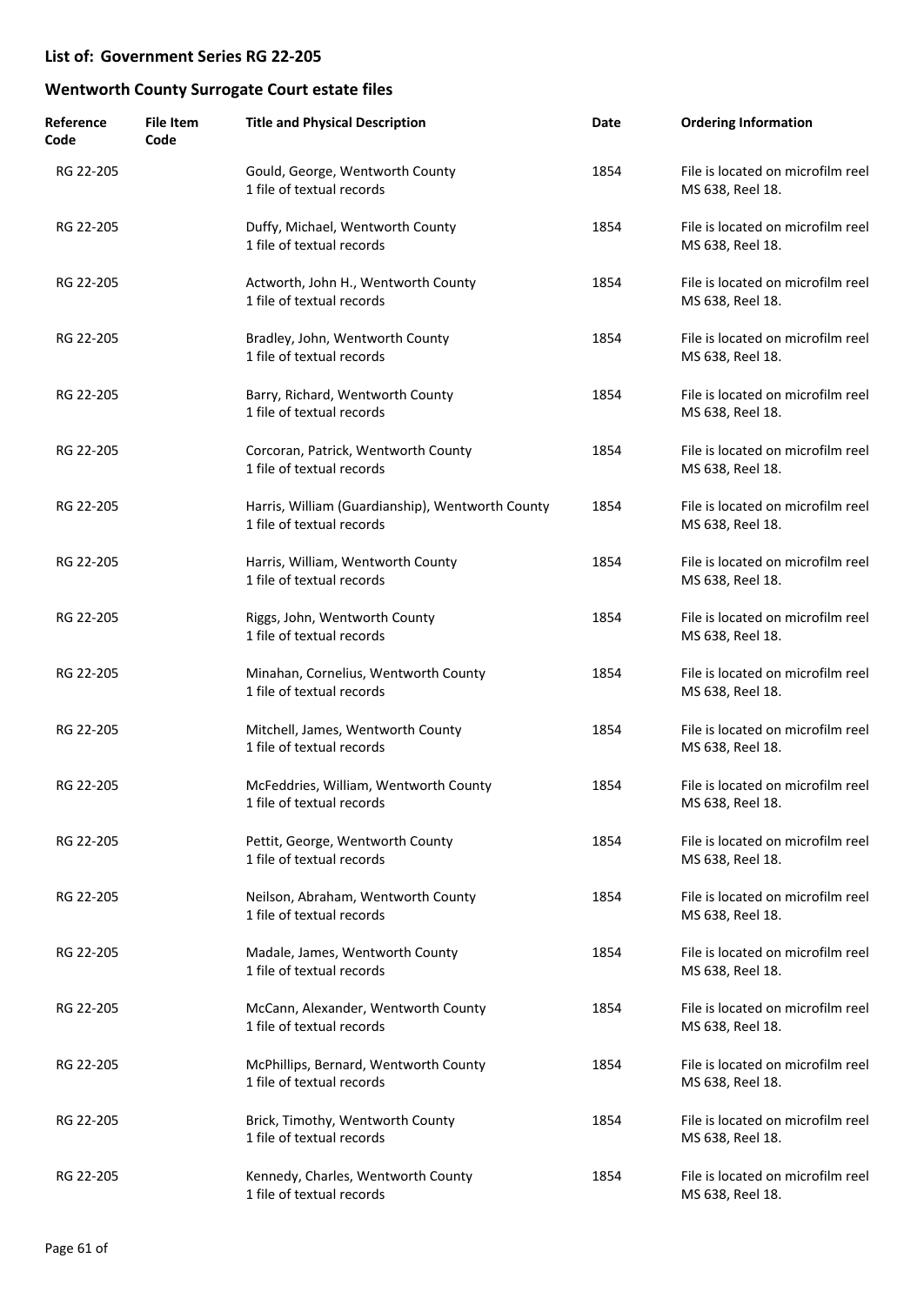| Reference<br>Code | <b>File Item</b><br>Code | <b>Title and Physical Description</b>                                        | Date | <b>Ordering Information</b>                           |
|-------------------|--------------------------|------------------------------------------------------------------------------|------|-------------------------------------------------------|
| RG 22-205         |                          | Farley, David, Wentworth County<br>1 file of textual records                 | 1854 | File is located on microfilm reel<br>MS 638, Reel 18. |
| RG 22-205         |                          | Agnew, David, Wentworth County<br>1 file of textual records                  | 1854 | File is located on microfilm reel<br>MS 638, Reel 18. |
| RG 22-205         |                          | Morris, John, Wentworth County<br>1 file of textual records                  | 1854 | File is located on microfilm reel<br>MS 638, Reel 18. |
| RG 22-205         |                          | Smith, James, Wentworth County<br>1 file of textual records                  | 1854 | File is located on microfilm reel<br>MS 638, Reel 18. |
| RG 22-205         |                          | Alton, George, Wentworth County<br>1 file of textual records                 | 1854 | File is located on microfilm reel<br>MS 638, Reel 18. |
| RG 22-205         |                          | Elliot, John, Wentworth County<br>1 file of textual records                  | 1854 | File is located on microfilm reel<br>MS 638, Reel 18. |
| RG 22-205         |                          | McCarthy, Eugene, Wentworth County<br>1 file of textual records              | 1854 | File is located on microfilm reel<br>MS 638, Reel 18. |
| RG 22-205         |                          | Everitt, Hamiah, Wentworth County<br>1 file of textual records               | 1854 | File is located on microfilm reel<br>MS 638, Reel 18. |
| RG 22-205         |                          | Burt, Elizabeth, Wentworth County<br>1 file of textual records               | 1854 | File is located on microfilm reel<br>MS 638, Reel 18. |
| RG 22-205         |                          | Pepper, Edward, Wentworth County<br>1 file of textual records                | 1854 | File is located on microfilm reel<br>MS 638, Reel 18. |
| RG 22-205         |                          | Babcock, Wilder, Wentworth County<br>1 file of textual records               | 1855 | File is located on microfilm reel<br>MS 638, Reel 18. |
| RG 22-205         |                          | Armstrong, Arthur, Wentworth County<br>1 file of textual records             | 1855 | File is located on microfilm reel<br>MS 638, Reel 18. |
| RG 22-205         |                          | Abbey, William (Guardianship), Wentworth County<br>1 file of textual records | 1855 | File is located on microfilm reel<br>MS 638, Reel 18. |
| RG 22-205         |                          | Galbraith, John, Wentworth County<br>1 file of textual records               | 1855 | File is located on microfilm reel<br>MS 638, Reel 18. |
| RG 22-205         |                          | Thorpe, James, Wentworth County<br>1 file of textual records                 | 1855 | File is located on microfilm reel<br>MS 638, Reel 18. |
| RG 22-205         |                          | Yallowley, William, Wentworth County<br>1 file of textual records            | 1855 | File is located on microfilm reel<br>MS 638, Reel 18. |
| RG 22-205         |                          | Turner, James, Wentworth County<br>1 file of textual records                 | 1855 | File is located on microfilm reel<br>MS 638, Reel 18. |
| RG 22-205         |                          | Sperry, Arthur, Wentworth County<br>1 file of textual records                | 1855 | File is located on microfilm reel<br>MS 638, Reel 18. |
| RG 22-205         |                          | Thompson, Adam, Wentworth County<br>1 file of textual records                | 1855 | File is located on microfilm reel<br>MS 638, Reel 18. |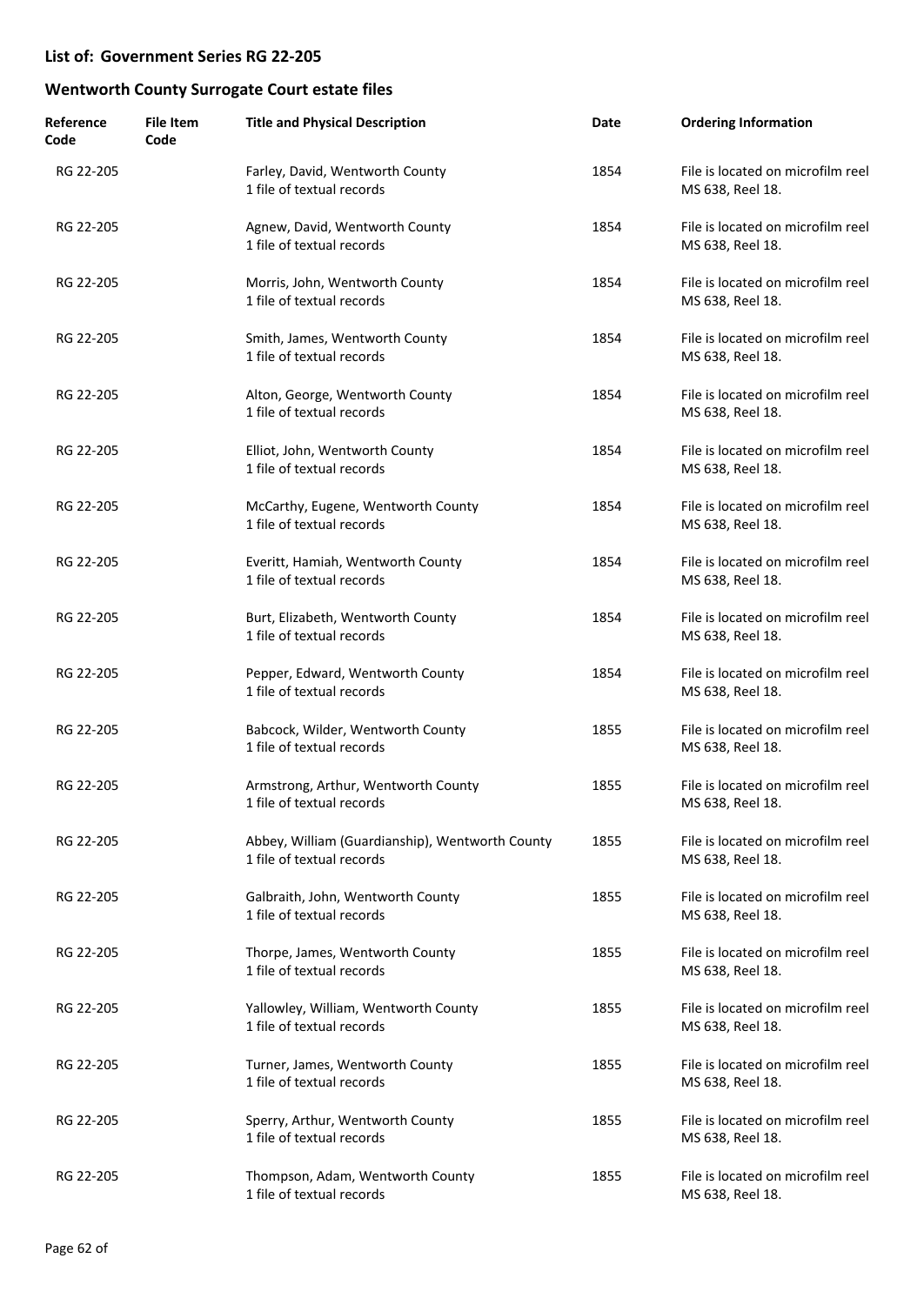| Reference<br>Code | <b>File Item</b><br>Code | <b>Title and Physical Description</b>                               | Date | <b>Ordering Information</b>                           |
|-------------------|--------------------------|---------------------------------------------------------------------|------|-------------------------------------------------------|
| RG 22-205         |                          | Seaward, Henry, Wentworth County<br>1 file of textual records       | 1855 | File is located on microfilm reel<br>MS 638, Reel 18. |
| RG 22-205         |                          | Robins, William L., Wentworth County<br>1 file of textual records   | 1855 | File is located on microfilm reel<br>MS 638, Reel 18. |
| RG 22-205         |                          | Kirkendall, William, Wentworth County<br>1 file of textual records  | 1855 | File is located on microfilm reel<br>MS 638, Reel 18. |
| RG 22-205         |                          | McElroy, William, Wentworth County<br>1 file of textual records     | 1855 | File is located on microfilm reel<br>MS 638, Reel 18. |
| RG 22-205         |                          | Robinson, John, Wentworth County<br>1 file of textual records       | 1855 | File is located on microfilm reel<br>MS 638, Reel 19. |
| RG 22-205         |                          | Ryckman, Ralph L., Wentworth County<br>1 file of textual records    | 1855 | File is located on microfilm reel<br>MS 638, Reel 19. |
| RG 22-205         |                          | Smith, William, Wentworth County<br>1 file of textual records       | 1855 | File is located on microfilm reel<br>MS 638, Reel 19. |
| RG 22-205         |                          | Thomson, James, Wentworth County<br>1 file of textual records       | 1855 | File is located on microfilm reel<br>MS 638, Reel 19. |
| RG 22-205         |                          | Perry, John, Wentworth County<br>1 file of textual records          | 1855 | File is located on microfilm reel<br>MS 638, Reel 19. |
| RG 22-205         |                          | Page, Dunmore, Wentworth County<br>1 file of textual records        | 1855 | File is located on microfilm reel<br>MS 638, Reel 19. |
| RG 22-205         |                          | Phillips, William, Wentworth County<br>1 file of textual records    | 1855 | File is located on microfilm reel<br>MS 638, Reel 19. |
| RG 22-205         |                          | Norton, George, Wentworth County<br>1 file of textual records       | 1855 | File is located on microfilm reel<br>MS 638, Reel 19. |
| RG 22-205         |                          | McPherson, William, Wentworth County<br>1 file of textual records   | 1855 | File is located on microfilm reel<br>MS 638, Reel 19. |
| RG 22-205         |                          | McFederidge, John, Wentworth County<br>1 file of textual records    | 1855 | File is located on microfilm reel<br>MS 638, Reel 19. |
| RG 22-205         |                          | McIntyre, John McR., Wentworth County<br>1 file of textual records  | 1855 | File is located on microfilm reel<br>MS 638, Reel 19. |
| RG 22-205         |                          | McInnveney, Patrick, Wentworth County<br>1 file of textual records  | 1855 | File is located on microfilm reel<br>MS 638, Reel 19. |
| RG 22-205         |                          | Monkhouse, Elizabeth, Wentworth County<br>1 file of textual records | 1855 | File is located on microfilm reel<br>MS 638, Reel 19. |
| RG 22-205         |                          | Mott, Mary F., Wentworth County<br>1 file of textual records        | 1855 | File is located on microfilm reel<br>MS 638, Reel 19. |
| RG 22-205         |                          | Lacey, William, Wentworth County<br>1 file of textual records       | 1855 | File is located on microfilm reel<br>MS 638, Reel 19. |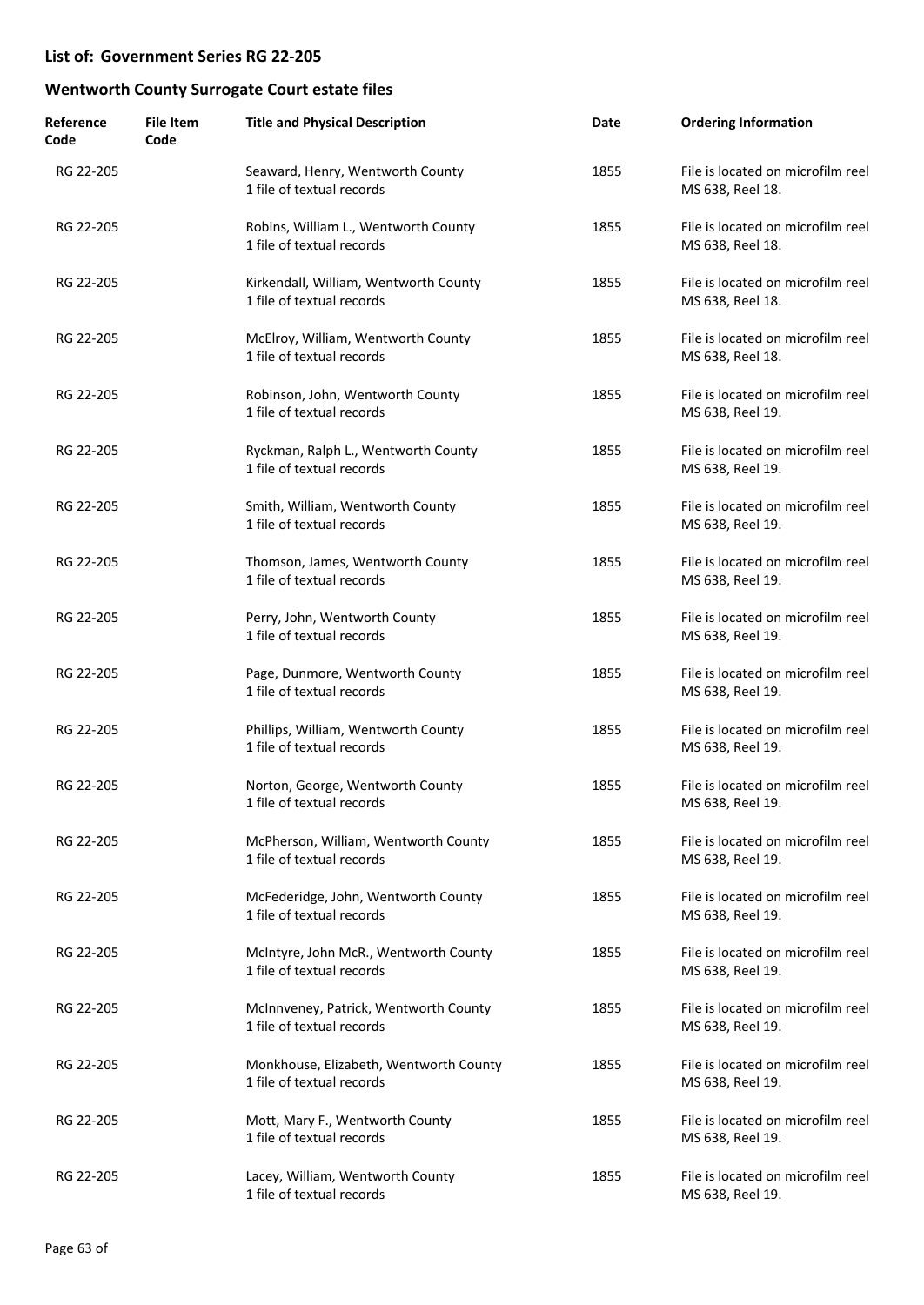| Reference<br>Code | <b>File Item</b><br>Code | <b>Title and Physical Description</b>                                        | Date | <b>Ordering Information</b>                           |
|-------------------|--------------------------|------------------------------------------------------------------------------|------|-------------------------------------------------------|
| RG 22-205         |                          | Kern, Jacob, Wentworth County<br>1 file of textual records                   | 1855 | File is located on microfilm reel<br>MS 638, Reel 19. |
| RG 22-205         |                          | Harvie, Robert (Guardianship), Wentworth County<br>1 file of textual records | 1855 | File is located on microfilm reel<br>MS 638, Reel 19. |
| RG 22-205         |                          | Harwood, William, Wentworth County<br>1 file of textual records              | 1855 | File is located on microfilm reel<br>MS 638, Reel 19. |
| RG 22-205         |                          | Horiken, Michael, Wentworth County<br>1 file of textual records              | 1855 | File is located on microfilm reel<br>MS 638, Reel 19. |
| RG 22-205         |                          | Harvie, Robert, Wentworth County<br>1 file of textual records                | 1855 | File is located on microfilm reel<br>MS 638, Reel 19. |
| RG 22-205         |                          | Gorman, Alex, Wentworth County<br>1 file of textual records                  | 1855 | File is located on microfilm reel<br>MS 638, Reel 19. |
| RG 22-205         |                          | Kerr, William J., Wentworth County<br>1 file of textual records              | 1855 | File is located on microfilm reel<br>MS 638, Reel 19. |
| RG 22-205         |                          | Derrick, Edward, Wentworth County<br>1 file of textual records               | 1855 | File is located on microfilm reel<br>MS 638, Reel 19. |
| RG 22-205         |                          | Dunn, John H., Wentworth County<br>1 file of textual records                 | 1855 | File is located on microfilm reel<br>MS 638, Reel 19. |
| RG 22-205         |                          | Donelly, Andrew, Wentworth County<br>1 file of textual records               | 1855 | File is located on microfilm reel<br>MS 638, Reel 19. |
| RG 22-205         |                          | Dempsey, John, Wentworth County<br>1 file of textual records                 | 1855 | File is located on microfilm reel<br>MS 638, Reel 19. |
| RG 22-205         |                          | Cresswell, Martha, Wentworth County<br>1 file of textual records             | 1855 | File is located on microfilm reel<br>MS 638, Reel 19. |
| RG 22-205         |                          | Edgar, William, Wentworth County<br>1 file of textual records                | 1855 | File is located on microfilm reel<br>MS 638, Reel 19. |
| RG 22-205         |                          | Costolo, James, Wentworth County<br>1 file of textual records                | 1855 | File is located on microfilm reel<br>MS 638, Reel 19. |
| RG 22-205         |                          | Bertram, William, Wentworth County<br>1 file of textual records              | 1855 | File is located on microfilm reel<br>MS 638, Reel 19. |
| RG 22-205         |                          | Bradley, John (Guardianship), Wentworth County<br>1 file of textual records  | 1855 | File is located on microfilm reel<br>MS 638, Reel 19. |
| RG 22-205         |                          | Thornton, Peter, Wentworth County<br>1 file of textual records               | 1856 | File is located on microfilm reel<br>MS 638, Reel 19. |
| RG 22-205         |                          | Treanor, David, Wentworth County<br>1 file of textual records                | 1856 | File is located on microfilm reel<br>MS 638, Reel 19. |
| RG 22-205         |                          | Turner, Henry, Wentworth County<br>1 file of textual records                 | 1856 | File is located on microfilm reel<br>MS 638, Reel 19. |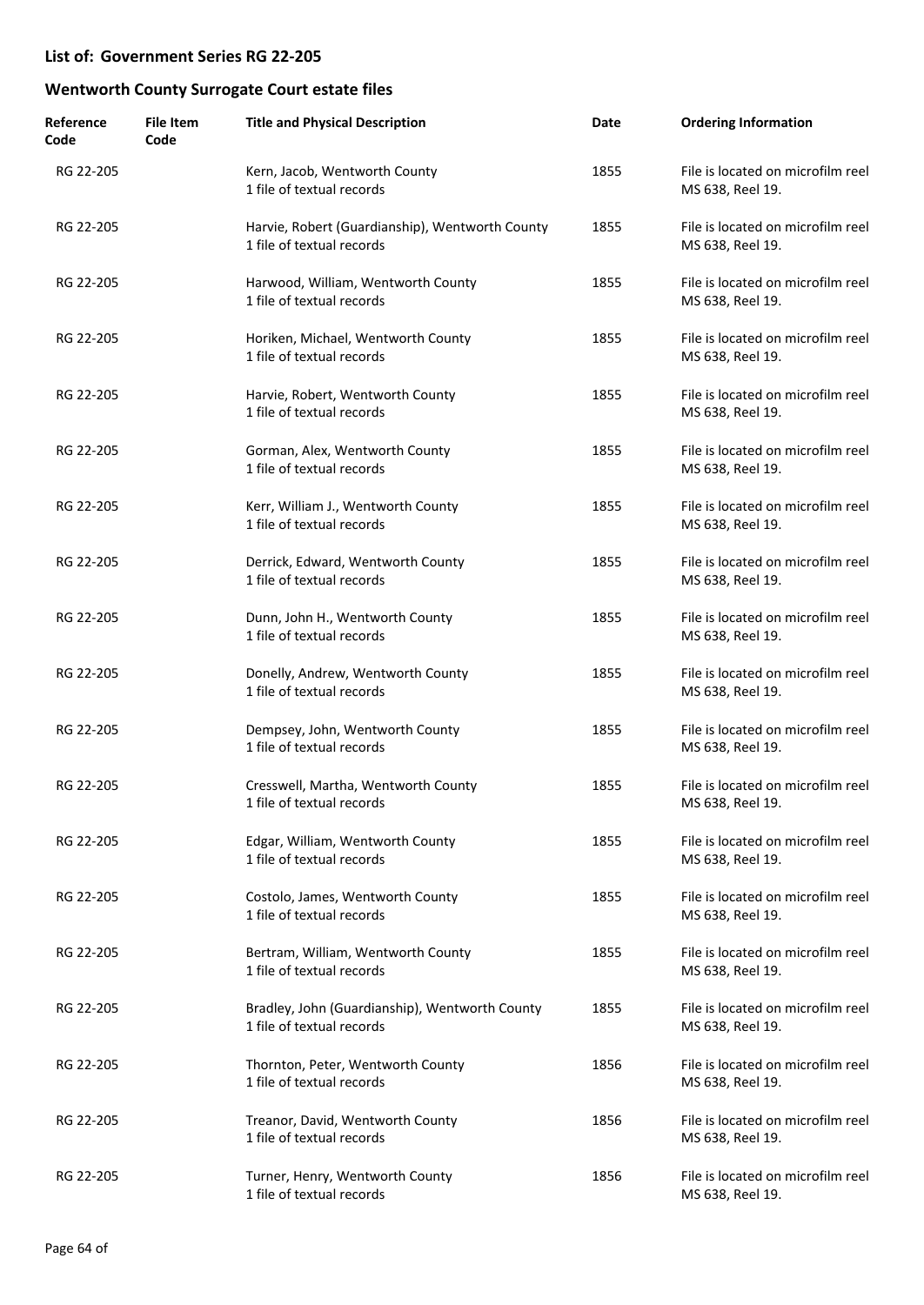| Reference<br>Code | <b>File Item</b><br>Code | <b>Title and Physical Description</b>                                                | Date | <b>Ordering Information</b>                           |
|-------------------|--------------------------|--------------------------------------------------------------------------------------|------|-------------------------------------------------------|
| RG 22-205         |                          | Turner, Catherine, Wentworth County<br>1 file of textual records                     | 1856 | File is located on microfilm reel<br>MS 638, Reel 19. |
| RG 22-205         |                          | Thomson, Thomas, Wentworth County<br>1 file of textual records                       | 1856 | File is located on microfilm reel<br>MS 638, Reel 19. |
| RG 22-205         |                          | Smith, Robert, Wentworth County<br>1 file of textual records                         | 1856 | File is located on microfilm reel<br>MS 638, Reel 19. |
| RG 22-205         |                          | Sweary, James, Wentworth County<br>1 file of textual records                         | 1856 | File is located on microfilm reel<br>MS 638, Reel 19. |
| RG 22-205         |                          | Sutton, John, Wentworth County<br>1 file of textual records                          | 1856 | File is located on microfilm reel<br>MS 638, Reel 19. |
| RG 22-205         |                          | Slater, Anthony (Guardianship), Wentworth County<br>1 file of textual records        | 1856 | File is located on microfilm reel<br>MS 638, Reel 19. |
| RG 22-205         |                          | Shepherd, Thomas, Wentworth County<br>1 file of textual records                      | 1856 | File is located on microfilm reel<br>MS 638, Reel 19. |
| RG 22-205         |                          | Rymal, Jacob, Wentworth County<br>1 file of textual records                          | 1856 | File is located on microfilm reel<br>MS 638, Reel 19. |
| RG 22-205         |                          | McArdle, James, Wentworth County<br>1 file of textual records                        | 1856 | File is located on microfilm reel<br>MS 638, Reel 19. |
| RG 22-205         |                          | Wagner, Daniel, Wentworth County<br>1 file of textual records                        | 1856 | File is located on microfilm reel<br>MS 638, Reel 19. |
| RG 22-205         |                          | Morrow, Archibald, Wentworth County<br>1 file of textual records                     | 1856 | File is located on microfilm reel<br>MS 638, Reel 19. |
| RG 22-205         |                          | Mulholland, William (Guardianship), Wentworth<br>County<br>1 file of textual records | 1856 | File is located on microfilm reel<br>MS 638, Reel 19. |
| RG 22-205         |                          | Mulholland, William, Wentworth County<br>1 file of textual records                   | 1856 | File is located on microfilm reel<br>MS 638, Reel 19. |
| RG 22-205         |                          | Kern, Sarah M. (Guardianship), Wentworth County<br>1 file of textual records         | 1856 | File is located on microfilm reel<br>MS 638, Reel 19. |
| RG 22-205         |                          | Lowery, James, Wentworth County<br>1 file of textual records                         | 1856 | File is located on microfilm reel<br>MS 638, Reel 19. |
| RG 22-205         |                          | Knight, Jessee, Wentworth County<br>1 file of textual records                        | 1856 | File is located on microfilm reel<br>MS 638, Reel 19. |
| RG 22-205         |                          | Jerome, Joel, Wentworth County<br>1 file of textual records                          | 1856 | File is located on microfilm reel<br>MS 638, Reel 19. |
| RG 22-205         |                          | Hughson, Nathaniel, Wentworth County<br>1 file of textual records                    | 1856 | File is located on microfilm reel<br>MS 638, Reel 19. |
| RG 22-205         |                          | Heard, Charles (Guardianship), Wentworth County<br>1 file of textual records         | 1856 | File is located on microfilm reel<br>MS 638, Reel 19. |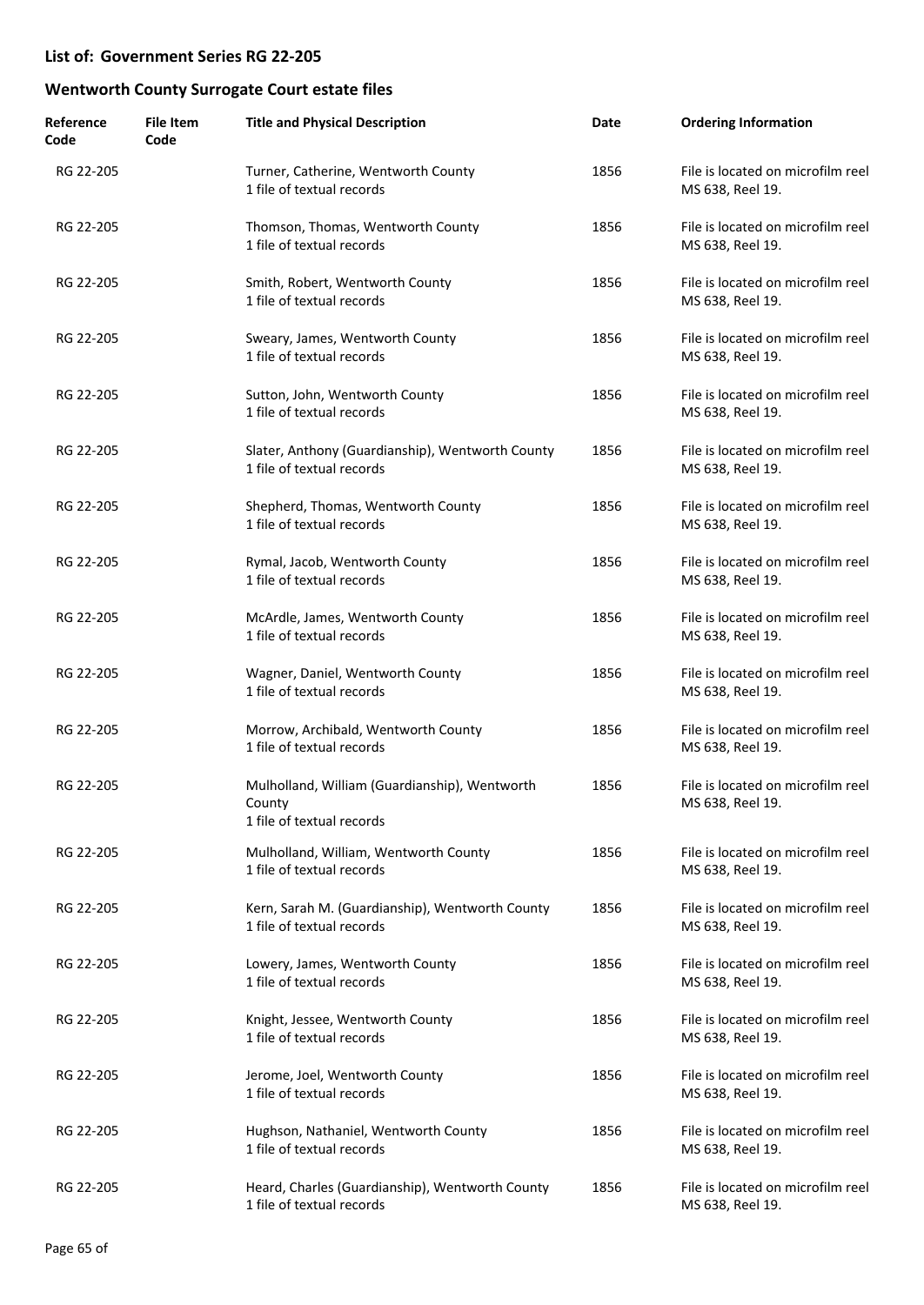| Reference<br>Code | <b>File Item</b><br>Code | <b>Title and Physical Description</b>                                           | Date | <b>Ordering Information</b>                           |
|-------------------|--------------------------|---------------------------------------------------------------------------------|------|-------------------------------------------------------|
| RG 22-205         |                          | Gordon, Anngier F., Wentworth County<br>1 file of textual records               | 1856 | File is located on microfilm reel<br>MS 638, Reel 19. |
| RG 22-205         |                          | Gottlieb, Louis, Wentworth County<br>1 file of textual records                  | 1856 | File is located on microfilm reel<br>MS 638, Reel 19. |
| RG 22-205         |                          | Gordon, Robert D., Wentworth County<br>1 file of textual records                | 1856 | File is located on microfilm reel<br>MS 638, Reel 19. |
| RG 22-205         |                          | Freed, William T. (Guardianship), Wentworth County<br>1 file of textual records | 1856 | File is located on microfilm reel<br>MS 638, Reel 19. |
| RG 22-205         |                          | Hairest, William, Wentworth County<br>1 file of textual records                 | 1856 | File is located on microfilm reel<br>MS 638, Reel 19. |
| RG 22-205         |                          | Forshee, James, Wentworth County<br>1 file of textual records                   | 1856 | File is located on microfilm reel<br>MS 638, Reel 19. |
| RG 22-205         |                          | French, John, Wentworth County<br>1 file of textual records                     | 1856 | File is located on microfilm reel<br>MS 638, Reel 19. |
| RG 22-205         |                          | Erb, Henry, Wentworth County<br>1 file of textual records                       | 1856 | File is located on microfilm reel<br>MS 638, Reel 19. |
| RG 22-205         |                          | Edwards, Alexander, Wentworth County<br>1 file of textual records               | 1856 | File is located on microfilm reel<br>MS 638, Reel 19. |
| RG 22-205         |                          | Duffy, Henry, Wentworth County<br>1 file of textual records                     | 1856 | File is located on microfilm reel<br>MS 638, Reel 19. |
| RG 22-205         |                          | Dickson, John, Wentworth County<br>1 file of textual records                    | 1856 | File is located on microfilm reel<br>MS 638, Reel 19. |
| RG 22-205         |                          | Duncan, William, Wentworth County<br>1 file of textual records                  | 1856 | File is located on microfilm reel<br>MS 638, Reel 19. |
| RG 22-205         |                          | Dunn, Daniel, Wentworth County<br>1 file of textual records                     | 1856 | File is located on microfilm reel<br>MS 638, Reel 19. |
| RG 22-205         |                          | Chatterton, Andrew J., Wentworth County<br>1 file of textual records            | 1856 | File is located on microfilm reel<br>MS 638, Reel 19. |
| RG 22-205         |                          | Carpenter, John, Wentworth County<br>1 file of textual records                  | 1856 | File is located on microfilm reel<br>MS 638, Reel 19. |
| RG 22-205         |                          | Case, Peter, Wentworth County<br>1 file of textual records                      | 1856 | File is located on microfilm reel<br>MS 638, Reel 19. |
| RG 22-205         |                          | Connell, Thomas (Guardianship), Wentworth County<br>1 file of textual records   | 1856 | File is located on microfilm reel<br>MS 638, Reel 19. |
| RG 22-205         |                          | Carter, James F., Wentworth County<br>1 file of textual records                 | 1856 | File is located on microfilm reel<br>MS 638, Reel 19. |
| RG 22-205         |                          | Ackerman, Edward, Wentworth County<br>1 file of textual records                 | 1856 | File is located on microfilm reel<br>MS 638, Reel 19. |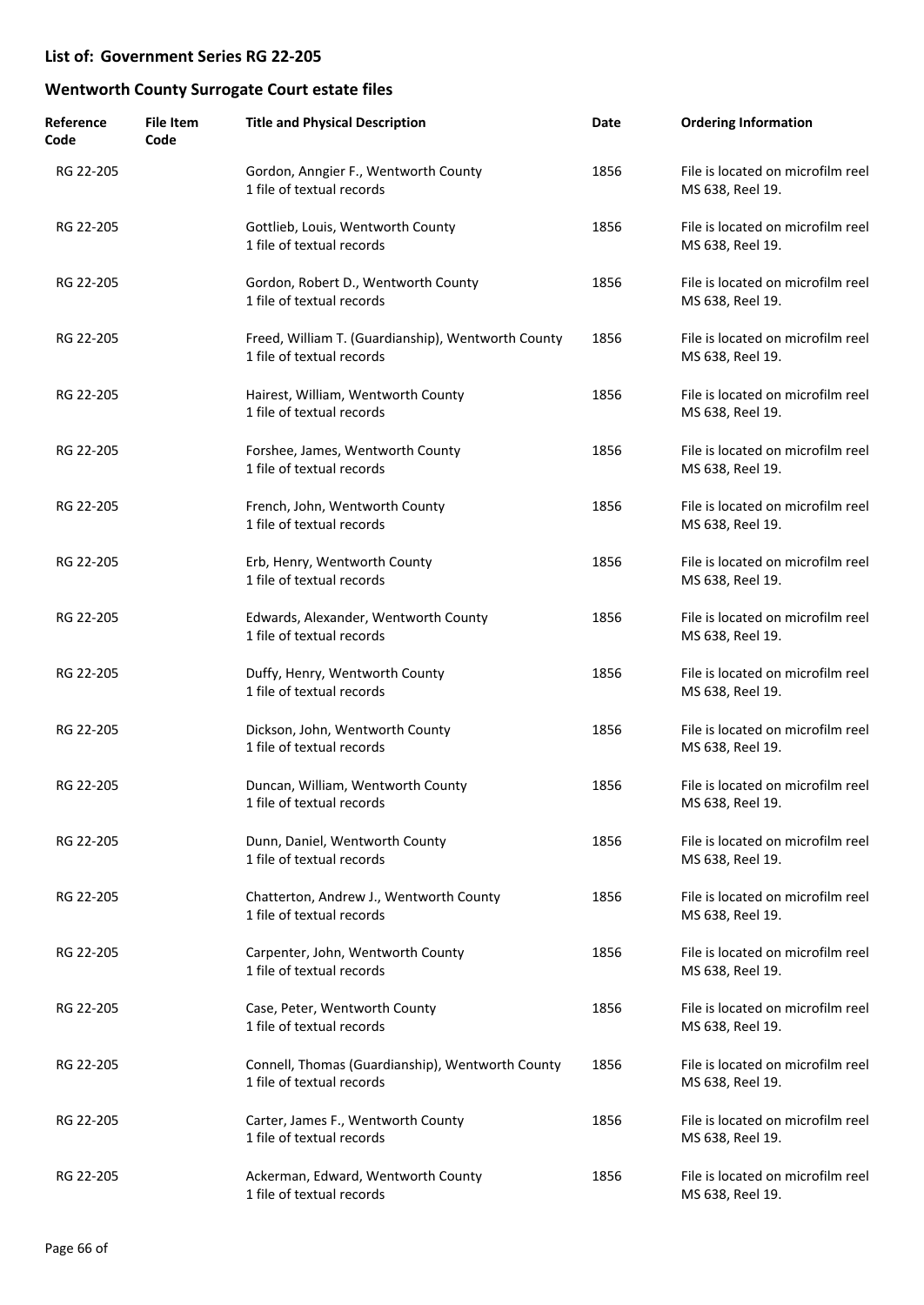| Reference<br>Code | <b>File Item</b><br>Code | <b>Title and Physical Description</b>                                       | Date | <b>Ordering Information</b>                           |
|-------------------|--------------------------|-----------------------------------------------------------------------------|------|-------------------------------------------------------|
| RG 22-205         |                          | Carr, John, Wentworth County<br>1 file of textual records                   | 1856 | File is located on microfilm reel<br>MS 638, Reel 19. |
| RG 22-205         |                          | Murray, James, Wentworth County<br>1 file of textual records                | 1856 | File is located on microfilm reel<br>MS 638, Reel 19. |
| RG 22-205         |                          | Stewart, William, Wentworth County<br>1 file of textual records             | 1857 | File is located on microfilm reel<br>MS 638, Reel 19. |
| RG 22-205         |                          | Smoke, James, Wentworth County<br>1 file of textual records                 | 1857 | File is located on microfilm reel<br>MS 638, Reel 20. |
| RG 22-205         |                          | Smith, William, Wentworth County<br>1 file of textual records               | 1857 | File is located on microfilm reel<br>MS 638, Reel 20. |
| RG 22-205         |                          | Stewart, John, Wentworth County<br>1 file of textual records                | 1857 | File is located on microfilm reel<br>MS 638, Reel 20. |
| RG 22-205         |                          | Squire, William, Wentworth County<br>1 file of textual records              | 1857 | File is located on microfilm reel<br>MS 638, Reel 20. |
| RG 22-205         |                          | Stephen, James, Wentworth County<br>1 file of textual records               | 1857 | File is located on microfilm reel<br>MS 638, Reel 20. |
| RG 22-205         |                          | Servos, Daniel K., Wentworth County<br>1 file of textual records            | 1857 | File is located on microfilm reel<br>MS 638, Reel 20. |
| RG 22-205         |                          | Sullivan, Timothy, Wentworth County<br>1 file of textual records            | 1857 | File is located on microfilm reel<br>MS 638, Reel 20. |
| RG 22-205         |                          | Reid, Alexander, Wentworth County<br>1 file of textual records              | 1857 | File is located on microfilm reel<br>MS 638, Reel 20. |
| RG 22-205         |                          | Richardson, Robert D., Wentworth County<br>1 file of textual records        | 1857 | File is located on microfilm reel<br>MS 638, Reel 20. |
| RG 22-205         |                          | Miles, Daniel (Guardianship), Wentworth County<br>1 file of textual records | 1857 | File is located on microfilm reel<br>MS 638, Reel 20. |
| RG 22-205         |                          | Marshall, Anna, Wentworth County<br>1 file of textual records               | 1857 | File is located on microfilm reel<br>MS 638, Reel 20. |
| RG 22-205         |                          | May, George, Wentworth County<br>1 file of textual records                  | 1857 | File is located on microfilm reel<br>MS 638, Reel 20. |
| RG 22-205         |                          | La Duc, Antoine, Wentworth County<br>1 file of textual records              | 1857 | File is located on microfilm reel<br>MS 638, Reel 20. |
| RG 22-205         |                          | Keeler, Mason S., Wentworth County<br>1 file of textual records             | 1857 | File is located on microfilm reel<br>MS 638, Reel 20. |
| RG 22-205         |                          | Henry, Peter, Wentworth County<br>1 file of textual records                 | 1857 | File is located on microfilm reel<br>MS 638, Reel 20. |
| RG 22-205         |                          | Kelly, Morris, Wentworth County<br>1 file of textual records                | 1857 | File is located on microfilm reel<br>MS 638, Reel 20. |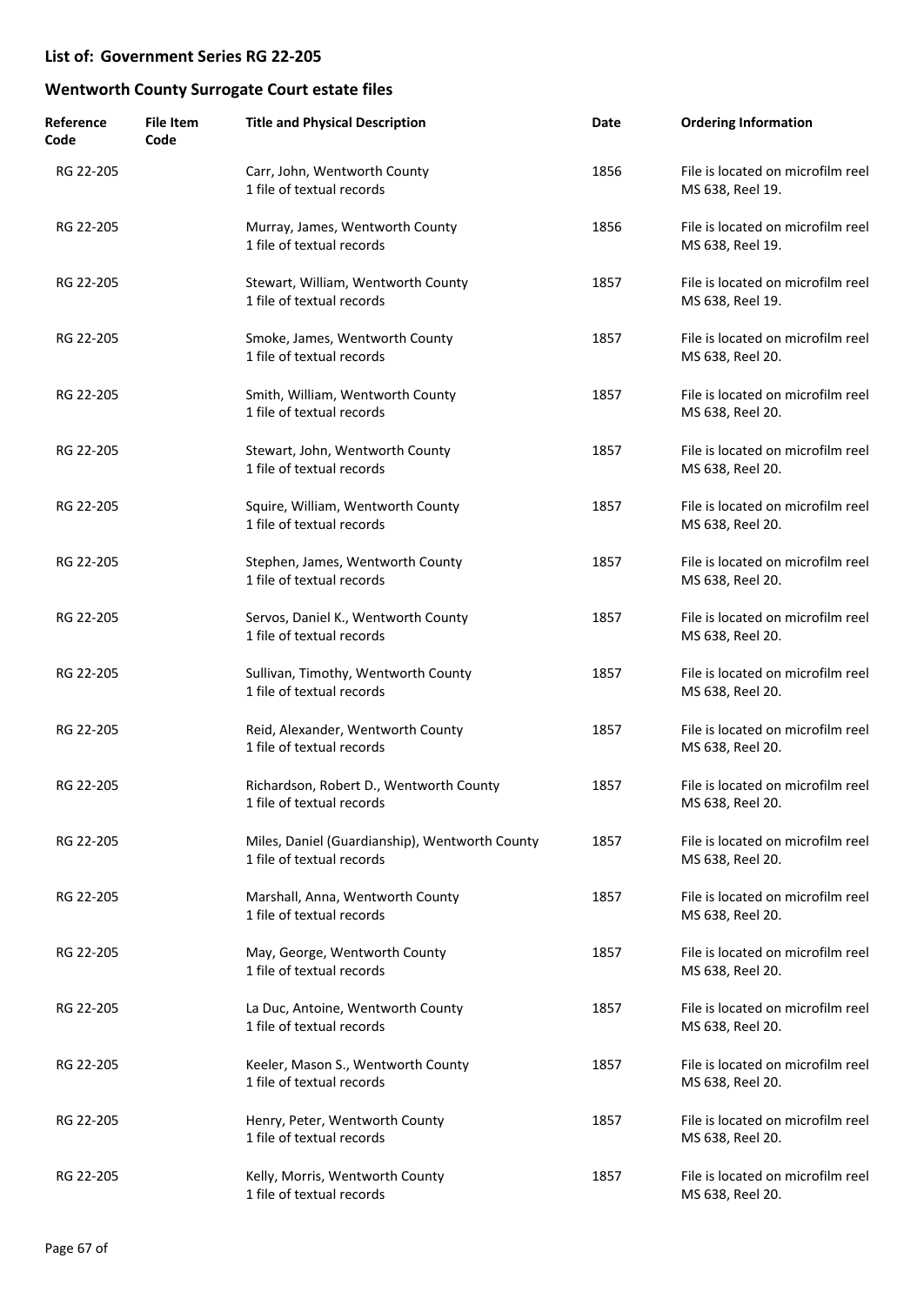| Reference<br>Code | <b>File Item</b><br>Code | <b>Title and Physical Description</b>                                 | Date | <b>Ordering Information</b>                           |
|-------------------|--------------------------|-----------------------------------------------------------------------|------|-------------------------------------------------------|
| RG 22-205         |                          | Horning, Lewis, Wentworth County<br>1 file of textual records         | 1857 | File is located on microfilm reel<br>MS 638, Reel 20. |
| RG 22-205         |                          | Harvey, Patrick, Wentworth County<br>1 file of textual records        | 1857 | File is located on microfilm reel<br>MS 638, Reel 20. |
| RG 22-205         |                          | Holt, Benjamin, Wentworth County<br>1 file of textual records         | 1857 | File is located on microfilm reel<br>MS 638, Reel 20. |
| RG 22-205         |                          | Hull, Jonas, Wentworth County<br>1 file of textual records            | 1857 | File is located on microfilm reel<br>MS 638, Reel 20. |
| RG 22-205         |                          | Harvey, Arthur, Wentworth County<br>1 file of textual records         | 1857 | File is located on microfilm reel<br>MS 638, Reel 20. |
| RG 22-205         |                          | Green, Erastus W., Wentworth County<br>1 file of textual records      | 1857 | File is located on microfilm reel<br>MS 638, Reel 20. |
| RG 22-205         |                          | Gardner, William, Wentworth County<br>1 file of textual records       | 1857 | File is located on microfilm reel<br>MS 638, Reel 20. |
| RG 22-205         |                          | Grant, Alexander, Wentworth County<br>1 file of textual records       | 1857 | File is located on microfilm reel<br>MS 638, Reel 20. |
| RG 22-205         |                          | Gullan, Catharine M., Wentworth County<br>1 file of textual records   | 1857 | File is located on microfilm reel<br>MS 638, Reel 20. |
| RG 22-205         |                          | Gannane, James, Wentworth County<br>1 file of textual records         | 1857 | File is located on microfilm reel<br>MS 638, Reel 20. |
| RG 22-205         |                          | Fairclough, Richard, Wentworth County<br>1 file of textual records    | 1857 | File is located on microfilm reel<br>MS 638, Reel 20. |
| RG 22-205         |                          | Ebbs, John E., Wentworth County<br>1 file of textual records          | 1857 | File is located on microfilm reel<br>MS 638, Reel 20. |
| RG 22-205         |                          | Everson, Hiram, Wentworth County<br>1 file of textual records         | 1857 | File is located on microfilm reel<br>MS 638, Reel 20. |
| RG 22-205         |                          | Davidson, Thomas, Wentworth County<br>1 file of textual records       | 1857 | File is located on microfilm reel<br>MS 638, Reel 20. |
| RG 22-205         |                          | Devine, Ellen and Mary, Wentworth County<br>1 file of textual records | 1857 | File is located on microfilm reel<br>MS 638, Reel 20. |
| RG 22-205         |                          | Darragh, George, Wentworth County<br>1 file of textual records        | 1857 | File is located on microfilm reel<br>MS 638, Reel 20. |
| RG 22-205         |                          | Duffield, Edward, Wentworth County<br>1 file of textual records       | 1857 | File is located on microfilm reel<br>MS 638, Reel 20. |
| RG 22-205         |                          | Dow, Robert, Wentworth County<br>1 file of textual records            | 1857 | File is located on microfilm reel<br>MS 638, Reel 20. |
| RG 22-205         |                          | Cowe, James, Wentworth County<br>1 file of textual records            | 1857 | File is located on microfilm reel<br>MS 638, Reel 20. |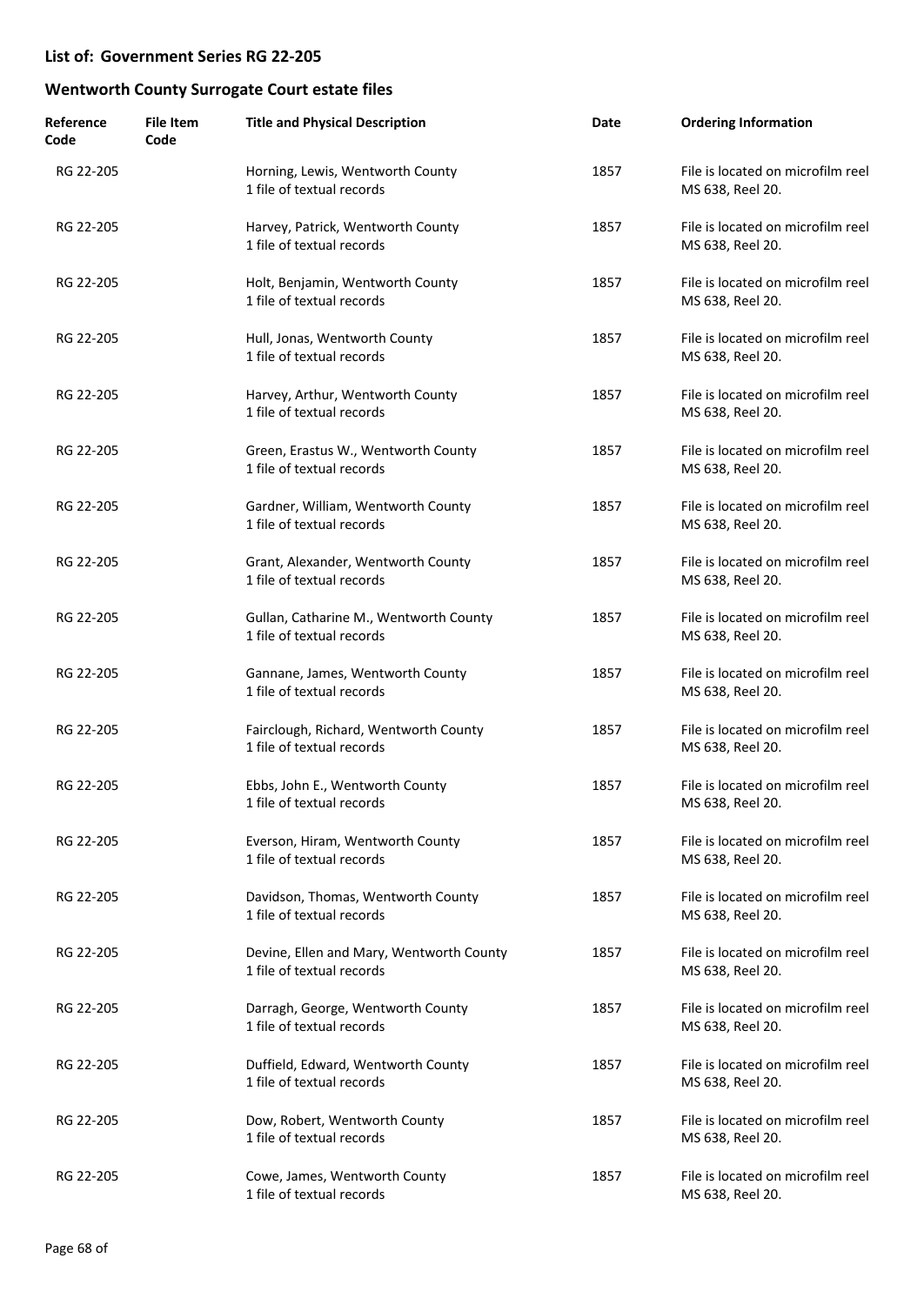| Reference<br>Code | <b>File Item</b><br>Code | <b>Title and Physical Description</b>                                | Date | <b>Ordering Information</b>                           |
|-------------------|--------------------------|----------------------------------------------------------------------|------|-------------------------------------------------------|
| RG 22-205         |                          | Cockrell, Charles, Wentworth County<br>1 file of textual records     | 1857 | File is located on microfilm reel<br>MS 638, Reel 20. |
| RG 22-205         |                          | Blair, Augustus, Wentworth County<br>1 file of textual records       | 1857 | File is located on microfilm reel<br>MS 638, Reel 20. |
| RG 22-205         |                          | Blair, Augustus, Wentworth County<br>1 file of textual records       | 1857 | File is located on microfilm reel<br>MS 638, Reel 20. |
| RG 22-205         |                          | Crawford, Robert, Wentworth County<br>1 file of textual records      | 1857 | File is located on microfilm reel<br>MS 638, Reel 20. |
| RG 22-205         |                          | Bruntfield, Alexander, Wentworth County<br>1 file of textual records | 1857 | File is located on microfilm reel<br>MS 638, Reel 20. |
| RG 22-205         |                          | Booker, Alfred, Wentworth County<br>1 file of textual records        | 1857 | File is located on microfilm reel<br>MS 638, Reel 20. |
| RG 22-205         |                          | Barton, Philander, Wentworth County<br>1 file of textual records     | 1857 | File is located on microfilm reel<br>MS 638, Reel 20. |
| RG 22-205         |                          | Birkley, Barbara, Wentworth County<br>1 file of textual records      | 1857 | File is located on microfilm reel<br>MS 638, Reel 20. |
| RG 22-205         |                          | Book, George, Wentworth County<br>1 file of textual records          | 1857 | File is located on microfilm reel<br>MS 638, Reel 20. |
| RG 22-205         |                          | Forsayeth, Samuel, Wentworth County<br>1 file of textual records     | 1858 | File is located on microfilm reel<br>MS 638, Reel 20. |
| RG 22-205         |                          | Grummet, William, Wentworth County<br>1 file of textual records      | 1858 | File is located on microfilm reel<br>MS 638, Reel 20. |
| RG 22-205         |                          | Willson, Hugh, Wentworth County<br>1 file of textual records         | 1858 | File is located on microfilm reel<br>MS 638, Reel 20. |
| RG 22-205         |                          | Scott, John, Wentworth County<br>1 file of textual records           | 1858 | File is located on microfilm reel<br>MS 638, Reel 20. |
| RG 22-205         |                          | Ackroyd, Jonas, Wentworth County<br>1 file of textual records        | 1858 | File is located on microfilm reel<br>MS 638, Reel 20. |
| RG 22-205         |                          | Logan, John, Wentworth County<br>1 file of textual records           | 1858 | File is located on microfilm reel<br>MS 638, Reel 20. |
| RG 22-205         |                          | Graham, Alexander, Wentworth County<br>1 file of textual records     | 1858 | File is located on microfilm reel<br>MS 638, Reel 20. |
| RG 22-205         |                          | Fraser, William, Wentworth County<br>1 file of textual records       | 1858 | File is located on microfilm reel<br>MS 638, Reel 20. |
| RG 22-205         |                          | Campbell, Neal, Wentworth County<br>1 file of textual records        | 1858 | File is located on microfilm reel<br>MS 638, Reel 20. |
| RG 22-205         |                          | Green, Peter, Wentworth County<br>1 file of textual records          | 1858 | File is located on microfilm reel<br>MS 638, Reel 20. |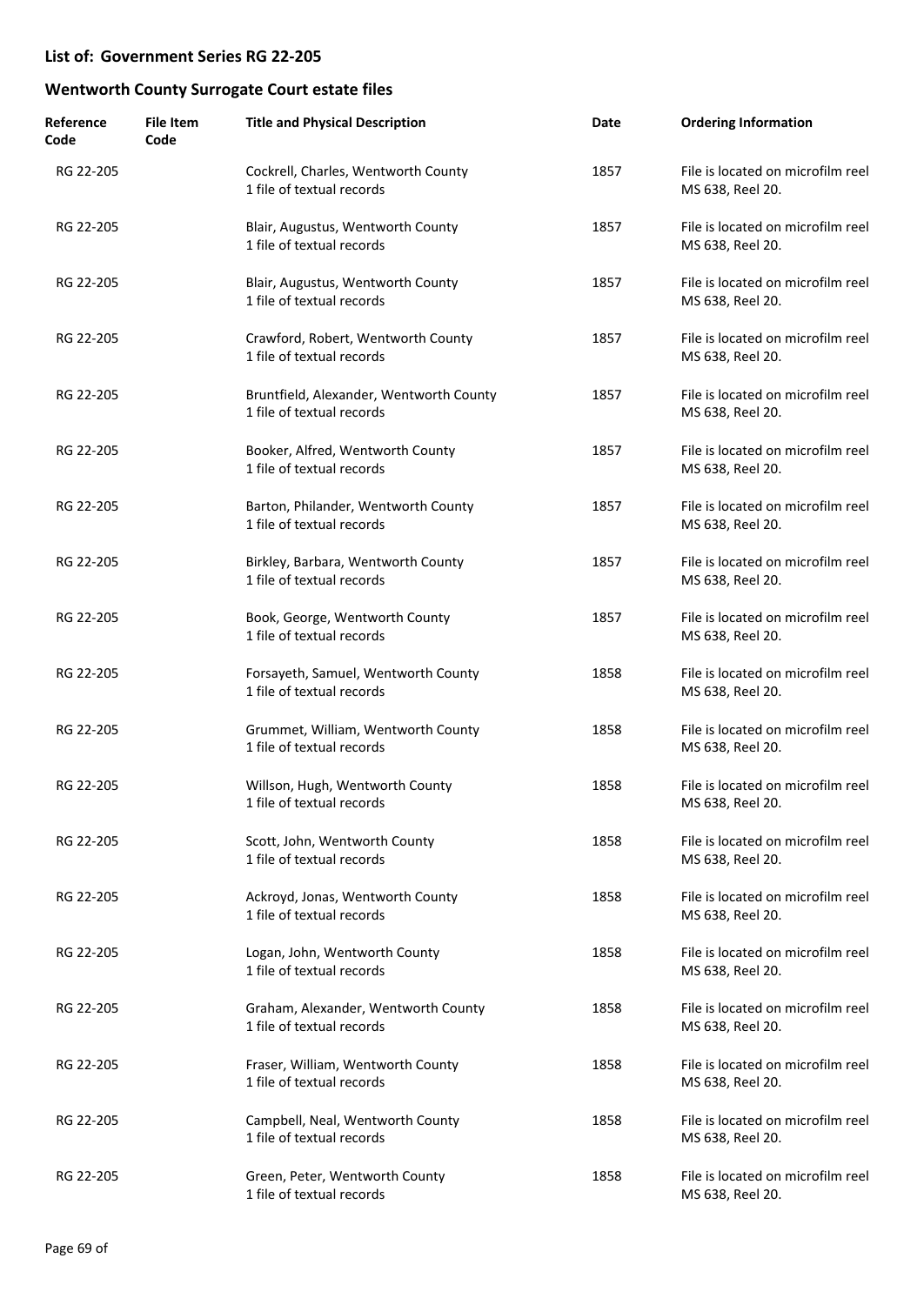| Reference<br>Code | <b>File Item</b><br>Code | <b>Title and Physical Description</b>                                 | Date | <b>Ordering Information</b>                           |
|-------------------|--------------------------|-----------------------------------------------------------------------|------|-------------------------------------------------------|
| RG 22-205         |                          | Lottridge, William, Wentworth County<br>1 file of textual records     | 1858 | File is located on microfilm reel<br>MS 638, Reel 20. |
| RG 22-205         |                          | Crostin, Jeffrey, Wentworth County<br>1 file of textual records       | 1858 | File is located on microfilm reel<br>MS 638, Reel 20. |
| RG 22-205         |                          | Holmes, Frederick S., Wentworth County<br>1 file of textual records   | 1858 | File is located on microfilm reel<br>MS 638, Reel 20. |
| RG 22-205         |                          | Bell, William, Wentworth County<br>1 file of textual records          | 1858 | File is located on microfilm reel<br>MS 638, Reel 20. |
| RG 22-205         |                          | Doherty, Stewart, Wentworth County<br>1 file of textual records       | 1858 | File is located on microfilm reel<br>MS 638, Reel 20. |
| RG 22-205         |                          | Leckey, Hugh, Wentworth County<br>1 file of textual records           | 1858 | File is located on microfilm reel<br>MS 638, Reel 20. |
| RG 22-205         |                          | Pettit, Ruth, Wentworth County<br>1 file of textual records           | 1858 | File is located on microfilm reel<br>MS 638, Reel 20. |
| RG 22-205         |                          | Heise, Frederick T. L., Wentworth County<br>1 file of textual records | 1858 | File is located on microfilm reel<br>MS 638, Reel 20. |
| RG 22-205         |                          | Munro, John, Wentworth County<br>1 file of textual records            | 1858 | File is located on microfilm reel<br>MS 638, Reel 20. |
| RG 22-205         |                          | Scarth, James, Wentworth County<br>1 file of textual records          | 1858 | File is located on microfilm reel<br>MS 638, Reel 20. |
| RG 22-205         |                          | Spence, Alexander, Wentworth County<br>1 file of textual records      | 1858 | File is located on microfilm reel<br>MS 638, Reel 20. |
| RG 22-205         |                          | Walker, Thomas, Wentworth County<br>1 file of textual records         | 1858 | File is located on microfilm reel<br>MS 638, Reel 20. |
| RG 22-205         |                          | Powers, James, Wentworth County<br>1 file of textual records          | 1858 | File is located on microfilm reel<br>MS 638, Reel 20. |
| RG 22-205         |                          | Smith, Charles, Wentworth County<br>1 file of textual records         | 1858 | File is located on microfilm reel<br>MS 638, Reel 20. |
| RG 22-205         |                          | Heslop, John, Wentworth County<br>1 file of textual records           | 1858 | File is located on microfilm reel<br>MS 638, Reel 20. |
| RG 22-205         |                          | Dunham, Daniel, Wentworth County<br>1 file of textual records         | 1858 | File is located on microfilm reel<br>MS 638, Reel 20. |
| RG 22-205         |                          | Roach, Patrick, Wentworth County<br>1 file of textual records         | 1858 | File is located on microfilm reel<br>MS 638, Reel 20. |
| RG 22-205         |                          | Carse, Peter, Wentworth County<br>1 file of textual records           | 1858 | File is located on microfilm reel<br>MS 638, Reel 20. |
| RG 22-205         |                          | Ainslie, William, Wentworth County<br>1 file of textual records       | 1858 | File is located on microfilm reel<br>MS 638, Reel 20. |